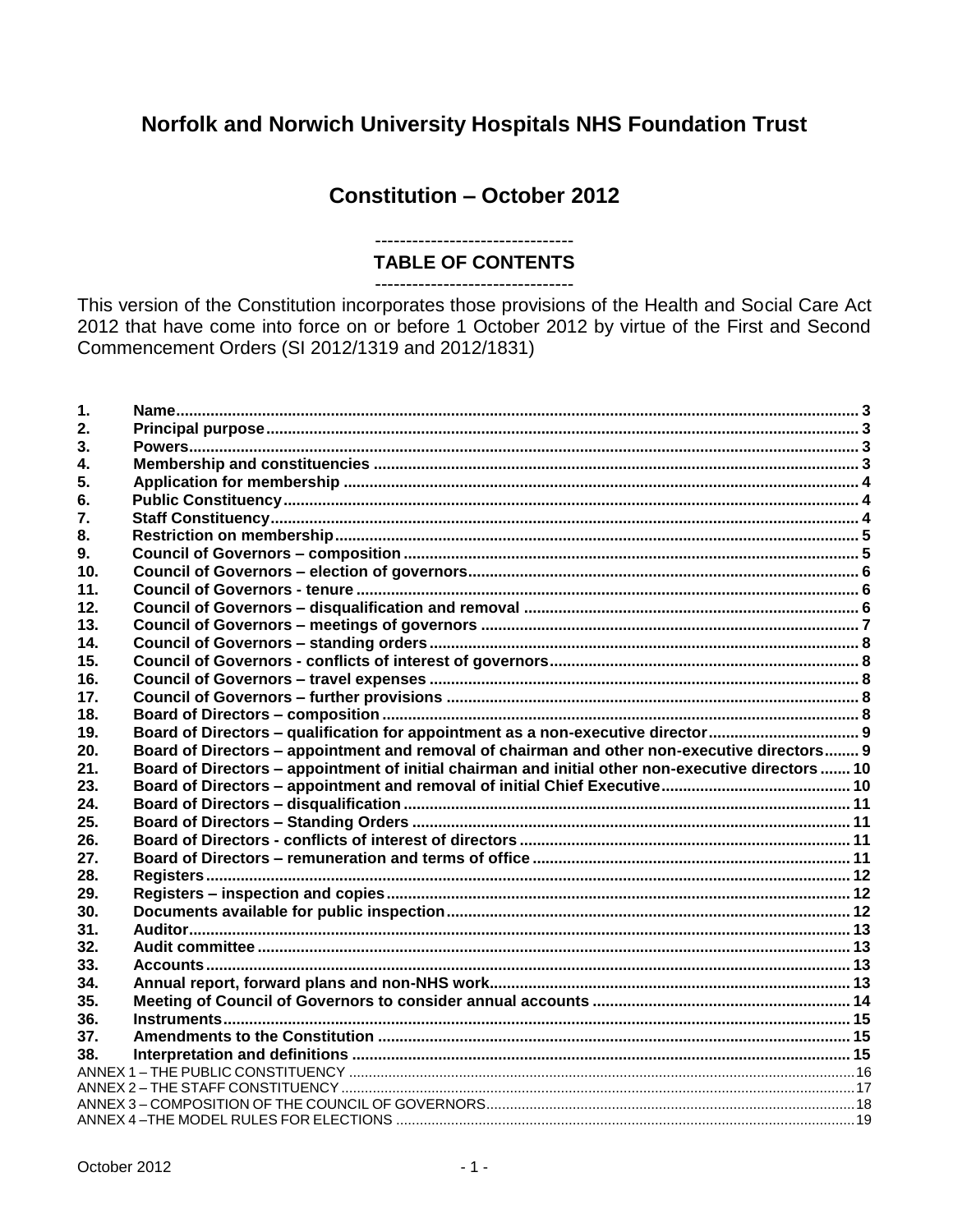| ANNEX 6 - STANDING ORDERS FOR THE PRACTICE AND PROCEDURE OF THE COUNCIL OF GOVERNORS 43 |  |
|-----------------------------------------------------------------------------------------|--|
|                                                                                         |  |
|                                                                                         |  |
|                                                                                         |  |
|                                                                                         |  |
|                                                                                         |  |
|                                                                                         |  |
|                                                                                         |  |
|                                                                                         |  |
|                                                                                         |  |
| ANNEX 7 – STANDING ORDERS FOR THE PRACTICE AND PROCEDURE OF THE BOARD OF DIRECTORS      |  |
|                                                                                         |  |
|                                                                                         |  |
|                                                                                         |  |
|                                                                                         |  |
|                                                                                         |  |
|                                                                                         |  |
|                                                                                         |  |
|                                                                                         |  |
|                                                                                         |  |
|                                                                                         |  |
|                                                                                         |  |
|                                                                                         |  |
|                                                                                         |  |
|                                                                                         |  |
|                                                                                         |  |
|                                                                                         |  |
|                                                                                         |  |
|                                                                                         |  |
| 1.                                                                                      |  |
| 2.                                                                                      |  |
| 3.                                                                                      |  |
| 4.<br>5.                                                                                |  |
| 6.                                                                                      |  |
|                                                                                         |  |
|                                                                                         |  |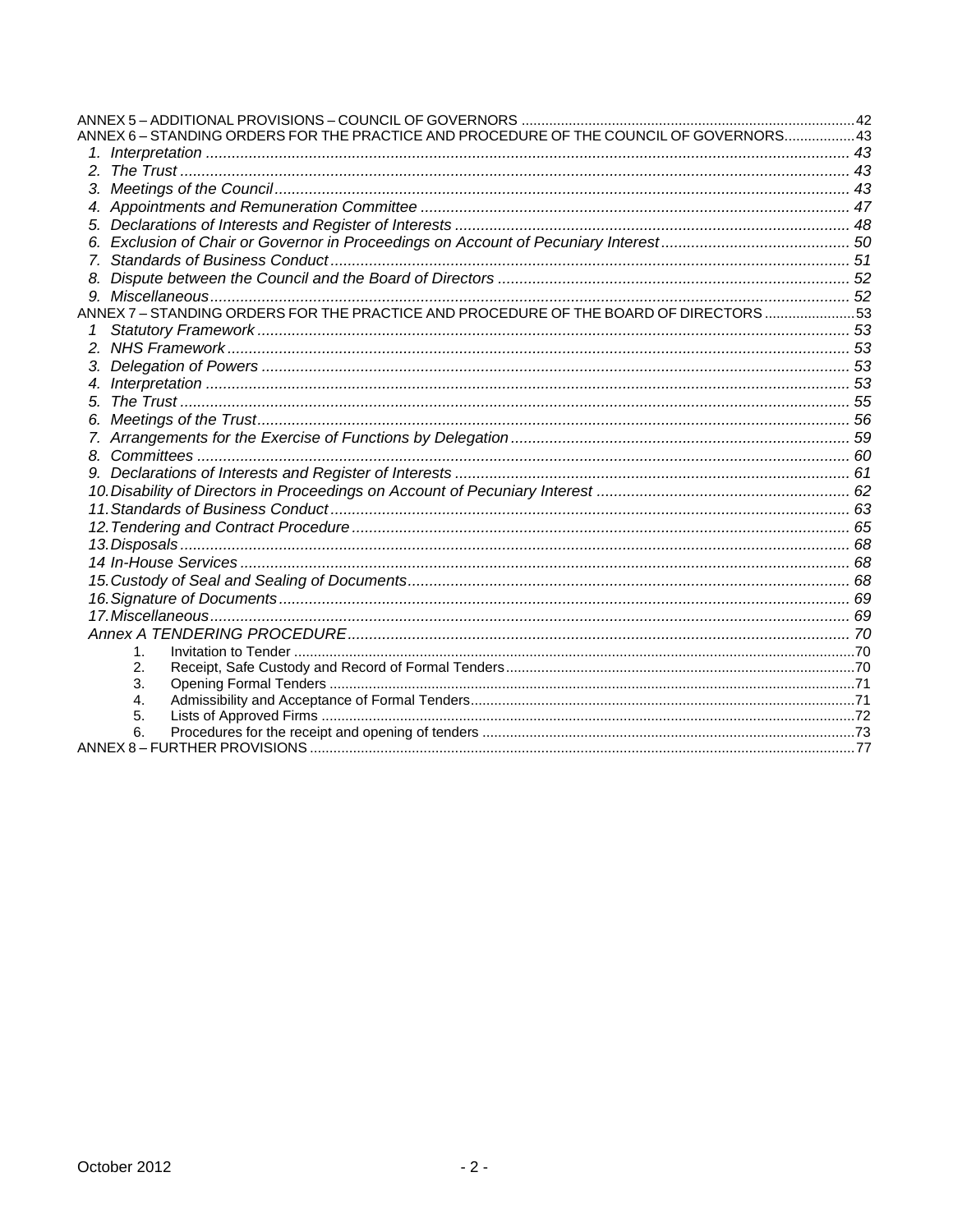# <span id="page-2-0"></span>**1. Name**

The name of the foundation trust is Norfolk and Norwich University Hospitals NHS Foundation Trust (the Trust).

# <span id="page-2-1"></span>**2. Principal purpose**

- **2.1** The Trust is a public benefit corporation. The principal purpose of the Trust is the provision of goods and services for the purposes of the health service in England.
- **2.2** The Trust does not fulfil its principal purpose unless, in each financial year, its total income from the provision of goods and services for the purposes of the health service in England is greater than its total income from the provision of goods and services for any other purpose.
- **2.3** The Trust may provide goods and services for any purposes related to:
	- **2.3.1** the provision of services provided to individuals for or in connection with the prevention, diagnosis or treatment of illness; and
	- **2.3.2** the promotion and protection of public health.
- **2.4** The Trust may also carry on activities other than those mentioned in the above paragraph for the purpose of making additional income available in order better to carry on its principal purpose.

# <span id="page-2-2"></span>**3. Powers**

- **3.1** The powers of the Trust are set out in the National Health Service Act (2006) subject to any restrictions in the terms of authorisation issued by the Independent Regulator of Foundation Trusts (Monitor).
- **3.2** The powers of the Trust shall be exercised by the Board of Directors on behalf of the Trust.
- **3.3** Any of these powers may be delegated to a committee of directors or to an executive director.

# <span id="page-2-3"></span>**4. Membership and constituencies**

The Trust shall have members, each of whom shall be a member of one of the following constituencies:

- **4.1** a public constituency
- **4.2** a staff constituency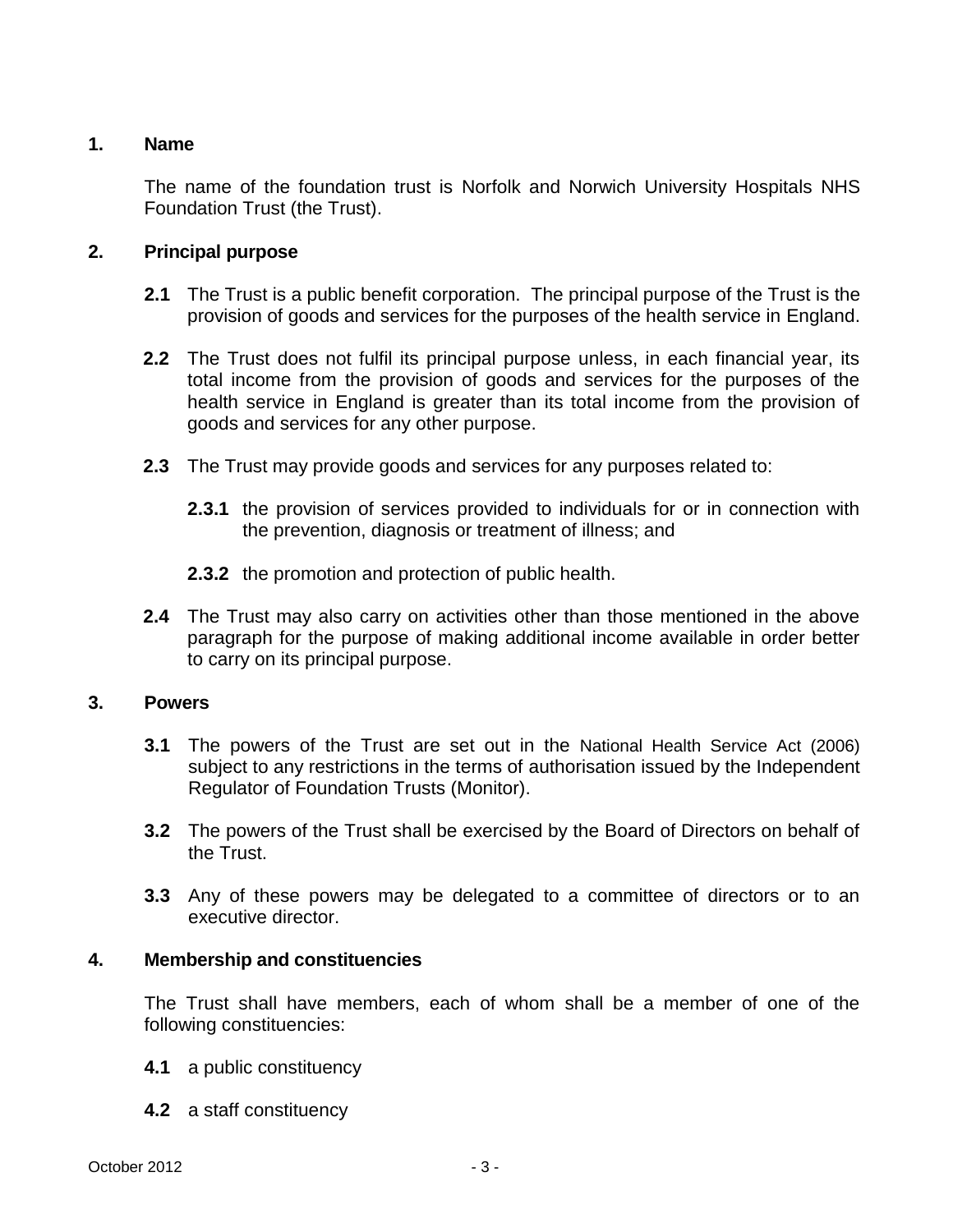# <span id="page-3-0"></span>**5. Application for membership**

An individual who is eligible to become a member of the Trust may do so on application to the Trust.

# <span id="page-3-1"></span>**6. Public Constituency**

- **6.1** An individual who lives in an area specified in Annex 1 as an area for a public constituency may become or continue as a member of the Trust.
- **6.2** Those individuals who live in an area specified as an area for a public constituency are referred to collectively as the Public Constituency.
- **6.3** The minimum number of members in each area of the Public Constituency is specified in Annex 1.

# <span id="page-3-2"></span>**7. Staff Constituency**

- **7.1** An individual who is employed by the Trust under a contract of employment with the Trust may become or continue as a member of the Trust provided:
	- **7.1.1** he is employed by the Trust under a contract of employment which has no fixed term or has a fixed term of at least 12 months; and
	- **7.1.2** he has been continuously employed by the Trust under a contract of employment for at least 12 months.
- **7.2** In addition, any individual:
	- **7.2.1** who is registered with the Trust as a volunteer and exercises functions on behalf of the Trust may become or continue as a member of the Staff Constituency provided he has been so registered and exercising such functions continuously for a period of at least 12 months; or
	- **7.2.2** who exercise functions for the purposes of the Trust through any of the organisations listed at Annex 2 (the "Qualifying Organisations") may become or continue as a member of the Staff Constituency providing that he has exercised such functions for a period of at least 12 months and continues to do so.

The Board of Directors may from time to time review, amend or revise, the list of Qualifying Organisations listed at Annex 2, to reflect changing circumstances or contractual relations, in accordance with the variation requirements set out at paragraph 37 below.

**7.3** Those individuals who are eligible for membership of the Trust by reason of 7.1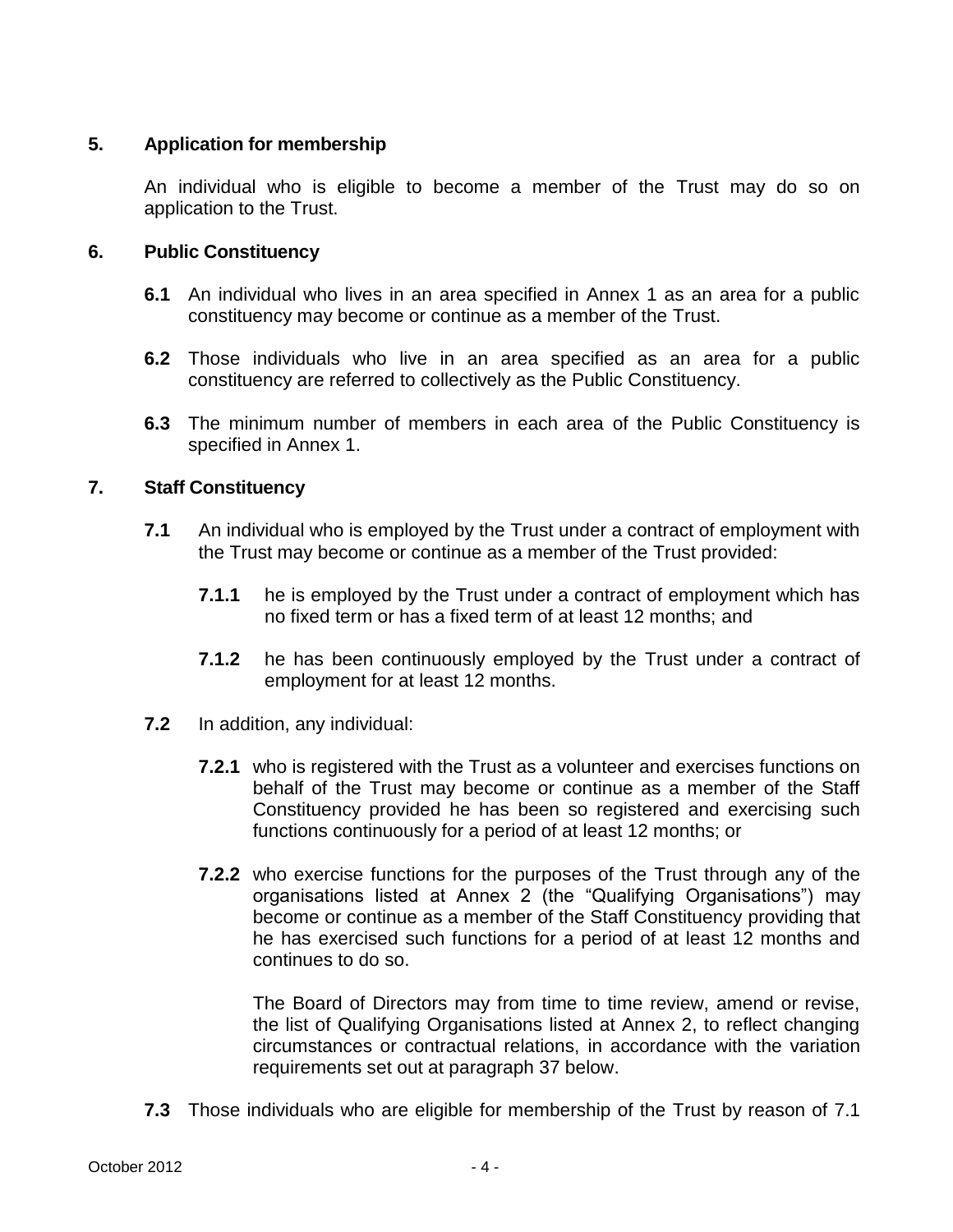or 7.2 above are referred to collectively as the Staff Constituency. Any dispute as to any eligibility to membership of the Staff Constituency, or any particular class within that Constituency, shall be determined by the Board of Directors.

- **7.4** The Staff Constituency shall be divided into five descriptions of individuals who are eligible for membership of the Staff Constituency, each description of individuals being specified within Annex 2 and being referred to as a class within the Staff Constituency.
- **7.5** The minimum number of members in each class of the Staff Constituency is specified in Annex 2.

# **Automatic membership by default – staff**

- **7.6** An individual who is:
	- **7.6.1** eligible to become a member of the Staff Constituency, and
	- **7.6.2** invited by the Trust to become a member of the Staff Constituency and a member of the appropriate class within the Staff Constituency,

shall become a member of the Trust as a member of the Staff Constituency and appropriate class within the Staff Constituency without an application being made, unless he informs the Trust that he does not wish to do so.

## <span id="page-4-0"></span>**8. Restriction on membership**

- **8.1** An individual who is a member of a constituency, or of a class within a constituency, may not while membership of that constituency or class continues, be a member of any other constituency or class.
- **8.2** For the avoidance of doubt, an individual who satisfies the criteria for membership of the Staff Constituency may not become or continue as a member of any constituency other than the Staff Constituency.
- **8.3** Further provisions as to the circumstances in which an individual may not become or continue as a member of the Trust are set out in Annex  $8 -$  Further Provisions.

## <span id="page-4-1"></span>**9. Council of Governors – composition**

- **9.1** The Trust is to have a Board of Governors which shall be known as the "Council of Governors" and which shall comprise both elected and appointed governors.
- **9.2** The composition of the Council of Governors is specified in Annex 3.
- **9.3** The members of the Council of Governors, other than the appointed members,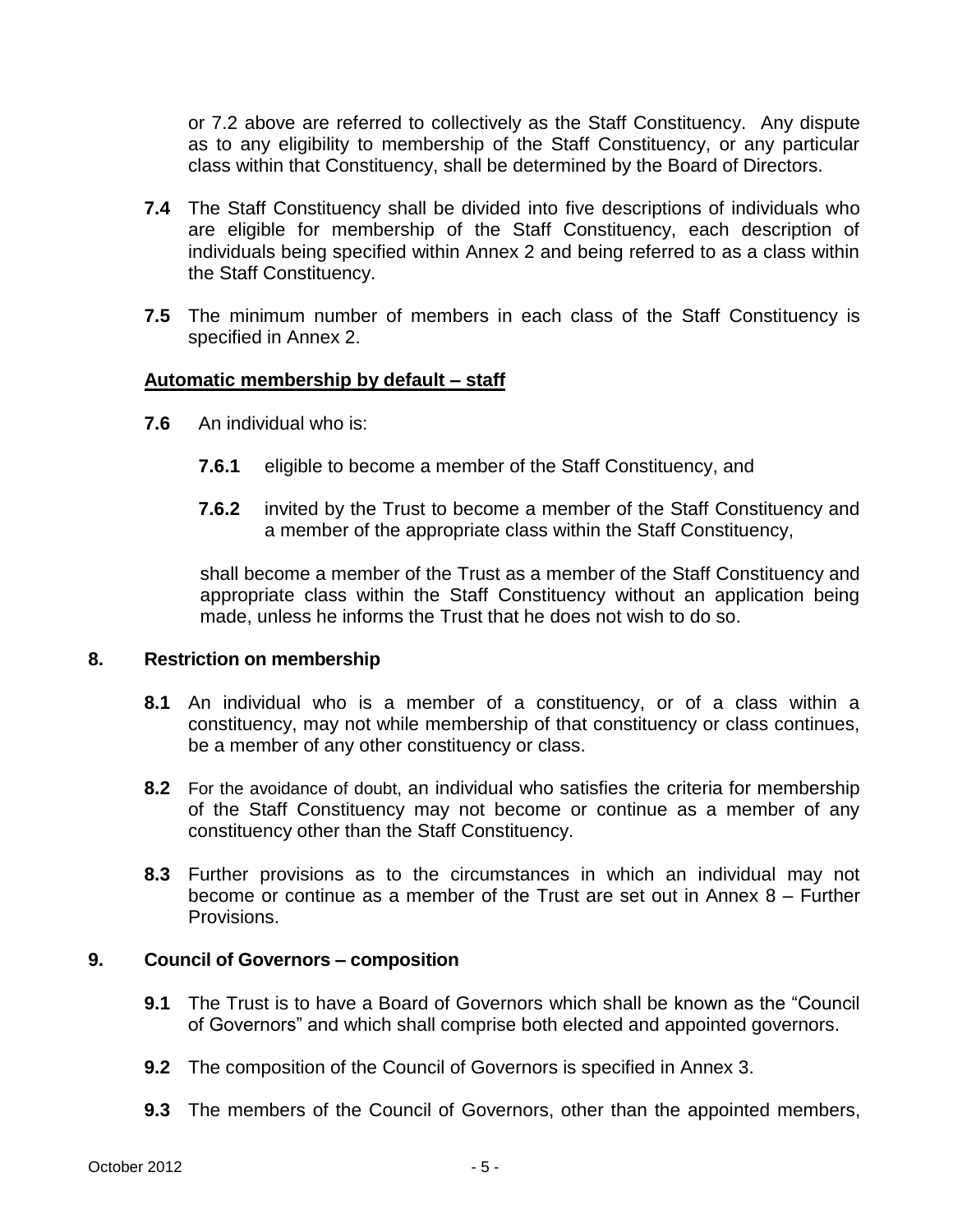shall be chosen by election by their constituency or, where there are classes within a constituency, by their class within that constituency. The number of governors to be elected by each constituency, or, where appropriate, by each class of each constituency, is specified in Annex 3.

- **9.4** Governors will be appointed by those partnership organisations identified at Annex 3 and by the University of East Anglia by virtue of the Trust's status as a teaching hospital. The number of Governors to be so appointed is listed at Annex 3.
- **9.5** Appointed Governors are to be appointed by the relevant organisations, as per 9.4 above, in accordance with the procedure specified at Annex 5.

# <span id="page-5-0"></span>**10. Council of Governors – election of governors**

- **10.1** Elections for elected members of the Council of Governors shall be conducted in accordance with the Model Rules for Elections, as may be varied from time to time.
- **10.2** The Model Rules for Elections, as may be varied from time to time, form part of this Constitution and are attached at Annex 4.
- **10.3** A variation of the Model Rules by the Department of Health shall not constitute a variation of the terms of this Constitution, as per paragraph 37 below. For the avoidance of doubt, the Trust cannot amend the Model Rules.
- **10.4** An election, if contested, shall be by secret ballot.

## <span id="page-5-1"></span>**11. Council of Governors - tenure**

- **11.1** Both elected and appointed governors may hold office for a period of up to 3 years.
- **11.2** An elected governor shall cease to hold office if he ceases to be a member of the constituency or class by which he was elected.
- **11.3** An appointed governor shall cease to hold office if the appointing organisation withdraws sponsorship of their appointment.
- **11.4** Both elected and appointed governors shall be eligible for re-election or reappointment at the end of their terms.

# <span id="page-5-2"></span>**12. Council of Governors – disqualification and removal**

**12.1** The following may not become or continue as a member of the Council of Governors: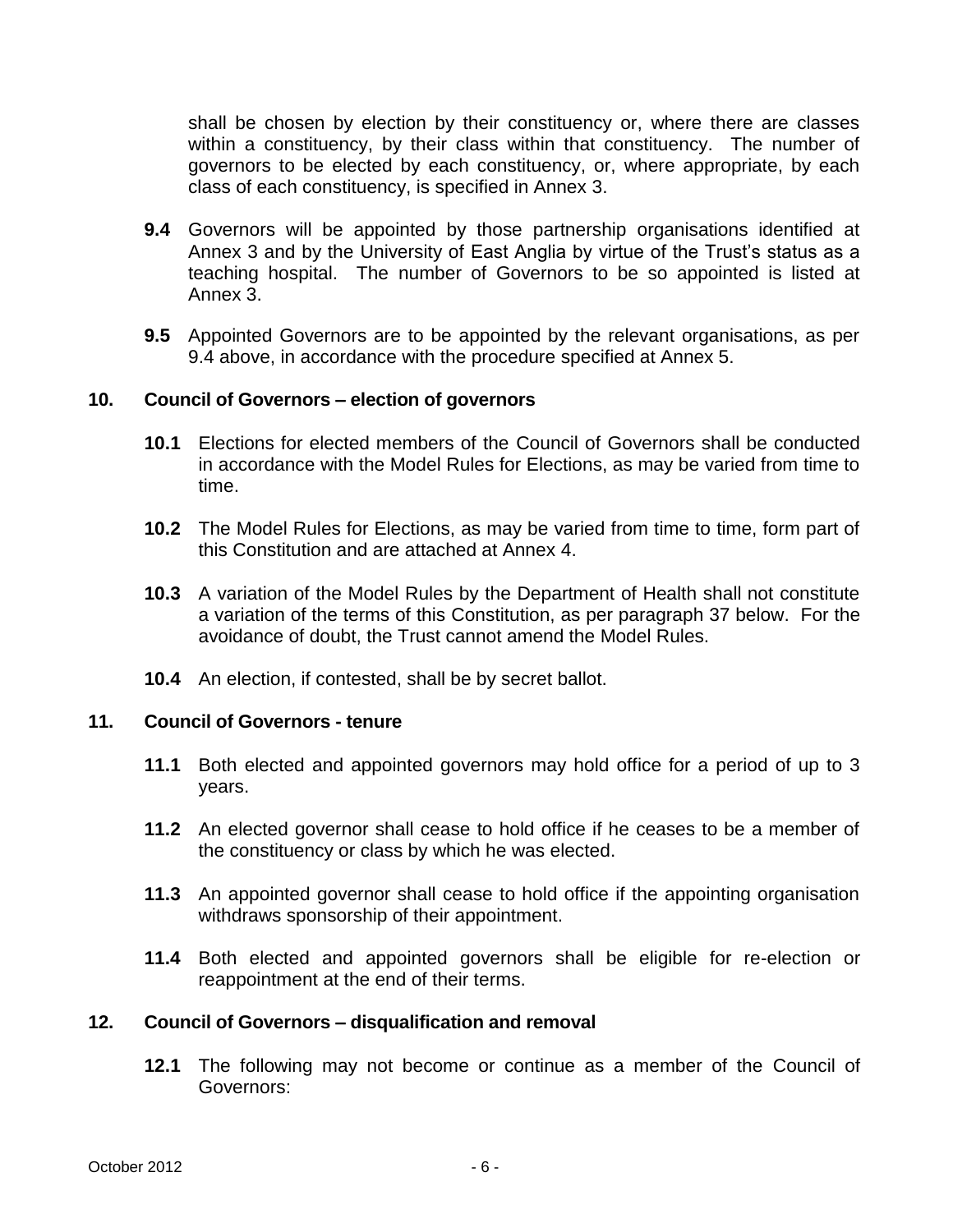- **12.1.1** a person who has been adjudged bankrupt or whose estate has been sequestrated and (in either case) has not been discharged;
- **12.1.2** a person who has made a composition or arrangement with, or granted a trust deed for, his creditors and has not been discharged in respect of it;
- **12.1.3** a person who within the preceding five years has:
	- (a) served any part of a period of imprisonment of not less than three months following conviction; or
	- (b) been convicted in the British Isles of any offence if a sentence of imprisonment (whether suspended or not) for a period of not less than three months (without the option of a fine) was imposed on him.
- **12.1.4** a person who through mental disorder, illness or other incapacity is incapable of managing his business and affairs.
- **12.1.5** a person who is a Governor or Director of another NHS body or any other organisation the nature of whose business is such as to give rise to potential conflicts of interest to such a degree as to prevent the person from the proper exercise of their duties as a Governor of this Trust.

Any doubt or question as to what constitutes an NHS body or a material conflict of interest for the purposes of this paragraph should be referred to the Chairman of the Trust whose decision on the matter will be final.

- **12.2** Governors must be at least 16 years of age at the date they are nominated for election or appointment.
- **12.3** Further provisions as to the circumstances in which an individual may not continue as a member of the Council of Governors are set out in Annex 5.
- **12.4** The Constitution makes provision for the removal of Governors at Annex 5.

# <span id="page-6-0"></span>**13. Council of Governors – meetings of governors**

- **13.1** The Chairman of the Trust (i.e. the Chairman of the Board of Directors, appointed in accordance with the provisions of paragraph 20 and 21 below, or in his absence the appointed Vice Chairman, appointed in accordance with the provisions of paragraph 20 below), shall preside at meetings of the Council of Governors.
- **13.2** Meetings of the Council of Governors shall be open to members of the public. Members of the public may be excluded from a meeting for special reasons.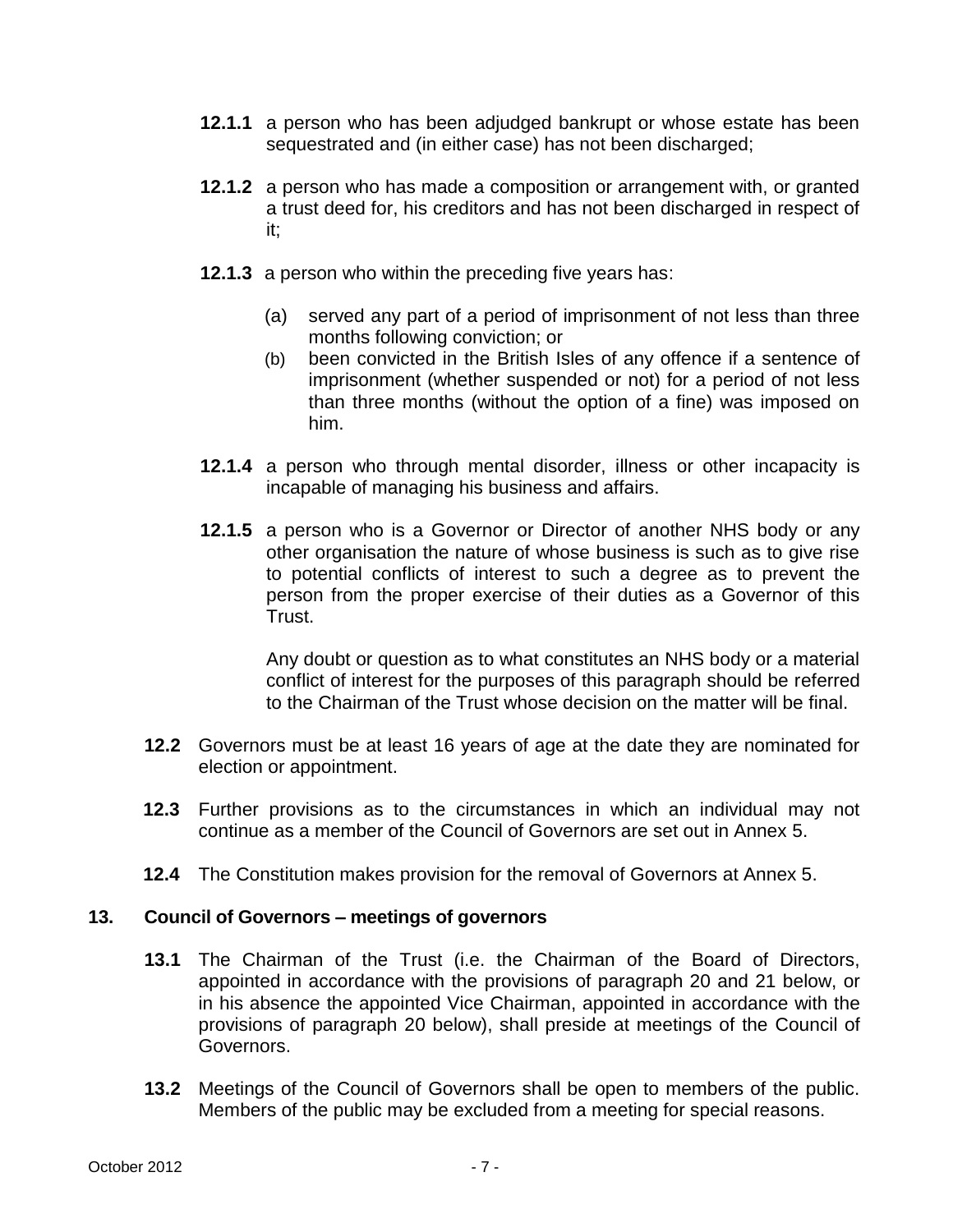# <span id="page-7-0"></span>**14. Council of Governors – standing orders**

The standing orders for the practice and procedure of the Council of Governors, as may be varied from time to time, are attached at Annex 6.

# <span id="page-7-1"></span>**15. Council of Governors - conflicts of interest of governors**

If a governor has a pecuniary, personal or family interest, whether that interest is actual or potential and whether that interest is direct or indirect, in any proposed contract or other matter which is under consideration or is to be considered by the Council of Governors, the governor shall disclose that interest to the members of the Council of Governors as soon as he becomes aware of it. The Standing Orders for the Council of Governors shall make provision for the disclosure of interests and arrangements for the exclusion of a governor declaring any interest from any discussion or consideration of the matter in respect of which an interest has been disclosed.

# <span id="page-7-2"></span>**16. Council of Governors – travel expenses**

The Trust may pay travelling and other expenses to members of the Council of Governors at rates determined by the Trust.

# <span id="page-7-3"></span>**17. Council of Governors – further provisions**

Further provisions with respect to the Council of Governors are set out in Annex 8.

## <span id="page-7-4"></span>**18. Board of Directors – composition**

- **18.1** The Trust is to have a Board of Directors comprising of both executive and nonexecutive directors. At least half the members of the Board of Directors, excluding its Chairman, shall be independent non-executive directors and the Board of Directors shall comprise as follows:
	- (a) an independent non-executive Chairman;
	- (b) no more than five other independent non-executive directors;
	- (c) five executive directors; and
	- (d) a non-executive director nominated by the University of East Anglia.

# **18.2** Of the executive directors:

- (a) one shall be the Chief Executive, who shall be the Accounting Officer;
- (b) one shall be the finance director;
- (c) at least one shall be a registered medical practitioner or a registered dentist (within the meaning of the Dentists Act 1984);
- (d) at least one shall be a registered nurse or a registered midwife.
- **18.3** Each of the directors shall be entitled to vote at meetings of the Trust Board in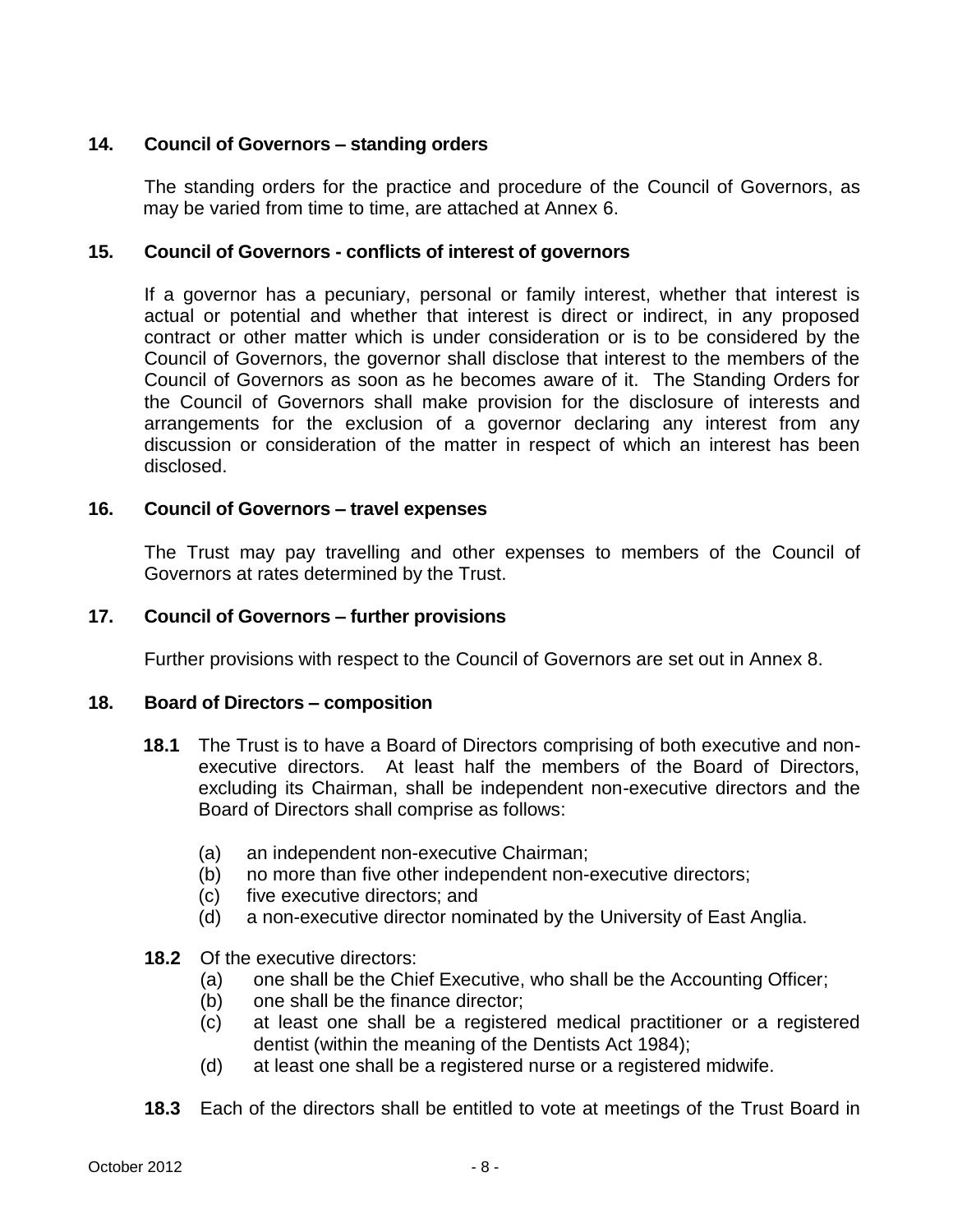accordance with the Standing Orders for the practice and procedure of the Board of Directors, as set out at Annex 7.

# <span id="page-8-0"></span>**19. Board of Directors – qualification for appointment as a non-executive director**

A person may be appointed as a non-executive director only if:

- **19.1** he is not disqualified by virtue of paragraph 24 below; and
- **19.2** he is a member of the Public Constituency, or in the case of the non-executive director nominated by the University of East Anglia, he exercises functions for the purposes of the University of East Anglia.

# <span id="page-8-1"></span>**20. Board of Directors – appointment and removal of chairman and other nonexecutive directors**

- **20.1** The Council of Governors at a meeting of the Council of Governors shall appoint or may remove the Chairman of the Trust and the other non-executive directors, having due regard to the recommendations made by the Appointments and Remuneration Committee of the Council of Governors in accordance with the Standing Orders set out at Annex 6.
- **20.2** Removal of the Chairman or another non-executive director shall require the approval of three-quarters of the members of the Council of Governors.
- **20.3** The initial Chairman and the initial non-executive directors are to be appointed in accordance with paragraph 21 below.
- **20.4 Appointment of Vice-Chairman** Where the Chairman of the Trust has died or has otherwise ceased to hold office or where he has been or will be unable to perform his/her duties as Chairman owing to illness, absence from England and Wales or any other cause, for the purpose of enabling the proceedings of the Trust to be conducted in the absence of the Chairman, the non-executive directors of the Trust may appoint an independent non-executive director from amongst them, as per 18.1 above, to be Vice-Chairman for such a period, not exceeding the remainder of his term as non-executive director of the Trust, as they may specify on appointing him.
- **20.5 Powers of Vice-Chairman** references to the Chairman in the Constitution and associated documents shall, so long as there is no Chairman able to perform his/her duties, be taken to include references to the Vice-Chairman appointed under paragraph 20.4 above.
- **20.6** Any non-executive director appointed under 20.4 above may at any time resign from the office of Vice-Chairman by giving notice in writing to the Board Secretary and the non-executive directors of the Trust may thereupon appoint another non-executive director as Vice-Chairman in accordance with paragraph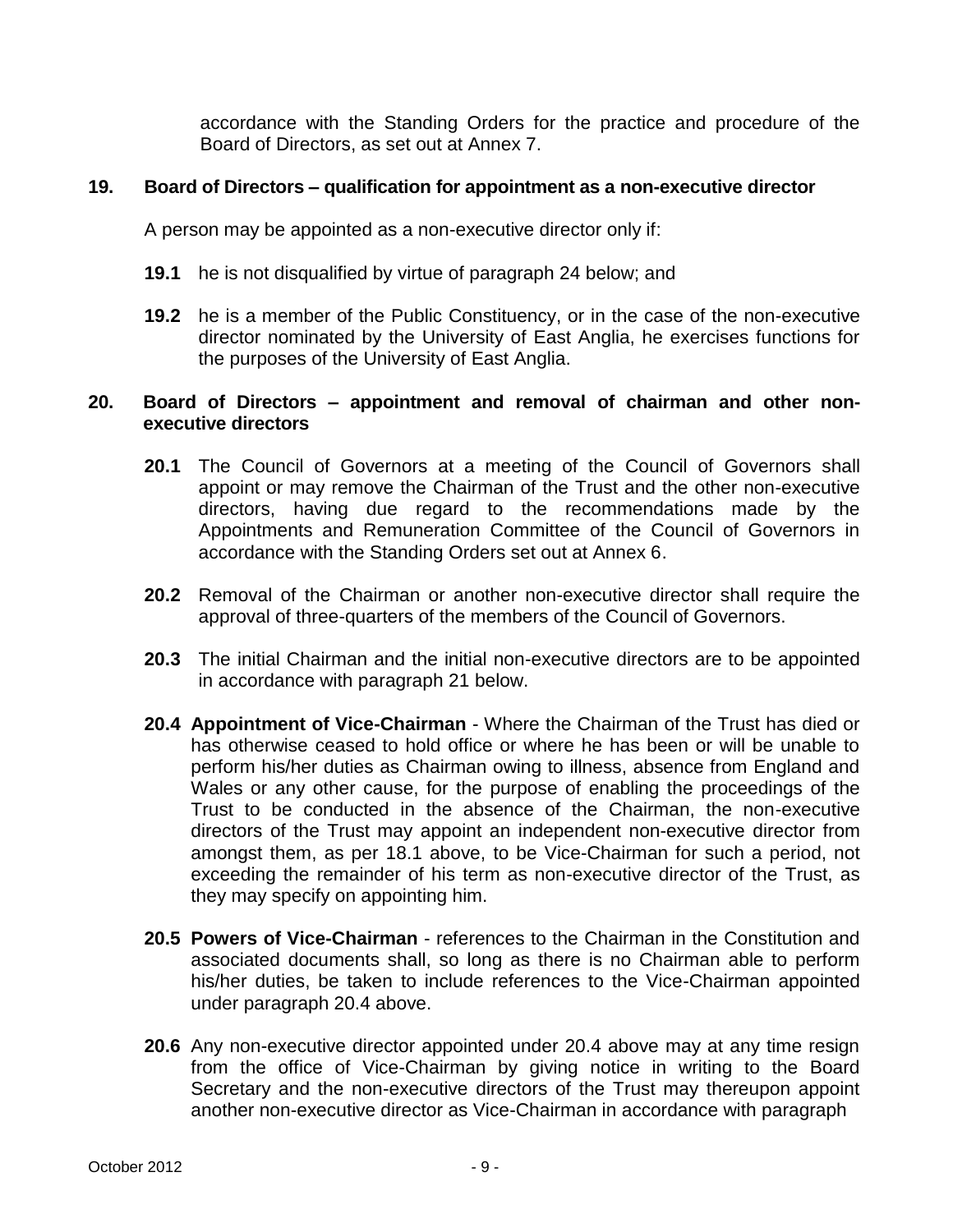# <span id="page-9-0"></span>**21. Board of Directors – appointment of initial chairman and initial other nonexecutive directors**

- **21.1** The Chairman of the applicant NHS Trust shall be appointed as the initial Chairman of the Trust if he wishes to be appointed.
- **21.2** The power of the Council of Governors to appoint the other non-executive directors of the Trust is to be exercised, so far as possible, by appointing as the initial non-executive directors of the Trust any of the non-executive directors of the applicant NHS Trust (other than the Chairman) who wish to be appointed.
- **21.3** The criteria for qualification for appointment as a non-executive director set out in paragraph 19 above (other than disqualification by virtue of paragraph 24 below) do not apply to the appointment of the initial chairman and the initial other non-executive directors in accordance with the procedures set out in this paragraph.
- **21.4** An individual appointed as the initial chairman or as an initial non-executive director in accordance with the provisions of this paragraph shall be appointed for the unexpired period of his term of office as Chairman or (as the case may be) non-executive director of the applicant NHS Trust; but if, on appointment, that period is less than 12 months, he shall be appointed for 12 months.

# **22. Board of Directors - appointment and removal of the Chief Executive and other executive directors**

- **22.1** The non-executive directors shall appoint or may remove the Chief Executive.
- **22.2** The appointment of the Chief Executive shall require the approval of the Council of Governors.
- **22.3** The initial Chief Executive is to be appointed in accordance with paragraph 23 below.
- **22.4** A committee consisting of the Chairman, the Chief Executive and the other nonexecutive directors shall appoint or may remove the other executive directors.

## <span id="page-9-1"></span>**23. Board of Directors – appointment and removal of initial Chief Executive**

- **23.1** The chief officer of the applicant NHS Trust shall be appointed as the initial Chief Executive of the Trust if he wishes to be appointed.
- **23.2** The appointment of the chief officer of the applicant NHS Trust as the initial Chief Executive of the Trust shall not require the approval of the Council of Governors.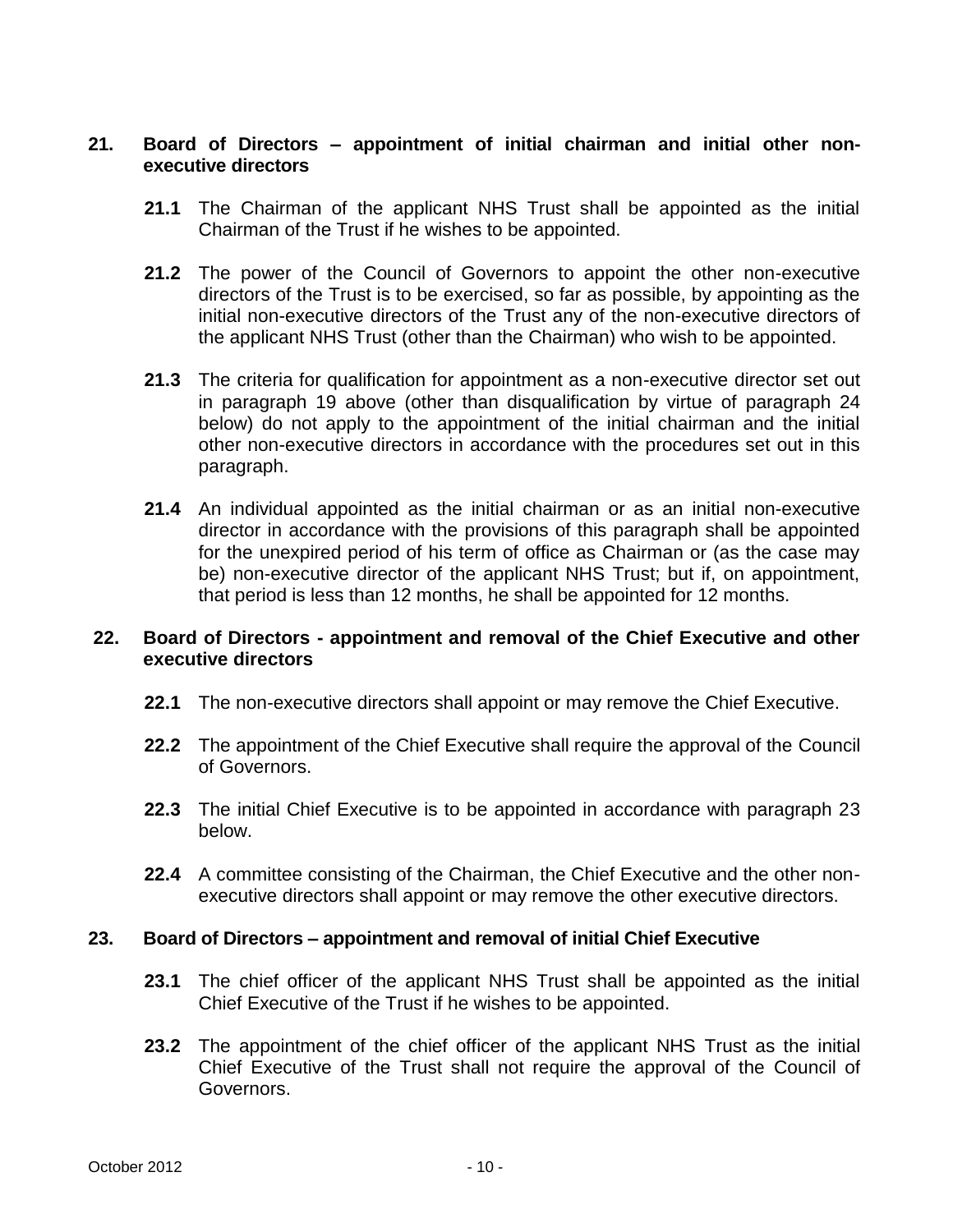# <span id="page-10-0"></span>**24. Board of Directors – disqualification**

The following may not become or continue as a member of the Board of Directors:

- **24.1** a person who has been adjudged bankrupt or whose estate has been sequestrated and (in either case) has not been discharged.
- **24.2** a person who has made a composition or arrangement with, or granted a Trust Deed for, his creditors and has not been discharged in respect of it.
- **24.3** a person who within the preceding five years has been convicted in the British Isles of any offence if a sentence of imprisonment (whether suspended or not) for a period of not less than three months (without the option of a fine) was imposed on him.

# <span id="page-10-1"></span>**25. Board of Directors – Standing Orders**

The Trust shall have Standing Orders for the practice and procedure of the Board of Directors, as may be varied from time to time, as set out at Annex 7.

# <span id="page-10-2"></span>**26. Board of Directors - conflicts of interest of directors**

If a director has a pecuniary, personal or family interest, whether that interest is actual or potential and whether that interest is direct or indirect, in any proposed contract or other matter which is under consideration or is to be considered by the Board of Directors, the director shall disclose that interest to the members of the Board of Directors as soon as he becomes aware of it. The Standing Orders for the Board of Directors shall make provision for the disclosure of interests and arrangements for the exclusion of a director declaring any interest from any discussion or consideration of the matter in respect of which an interest has been disclosed.

# <span id="page-10-3"></span>**27. Board of Directors – remuneration and terms of office**

- **27.1** The Council of Governors at a general meeting of the Council of Governors shall decide the remuneration and allowances, and the other terms and conditions of office, of the Chairman and the other non-executive directors, having due regard to the recommendations made by the Appointments and Remuneration Committee of the Council of Governors in accordance with the Standing Orders set out at Annex 6.
- **27.2** The Trust shall establish a committee of non-executive directors to decide the remuneration and allowances, and the other terms and conditions of office, of the Chief Executive and other executive directors and any other senior staff of the Trust as specified by the Board of Directors.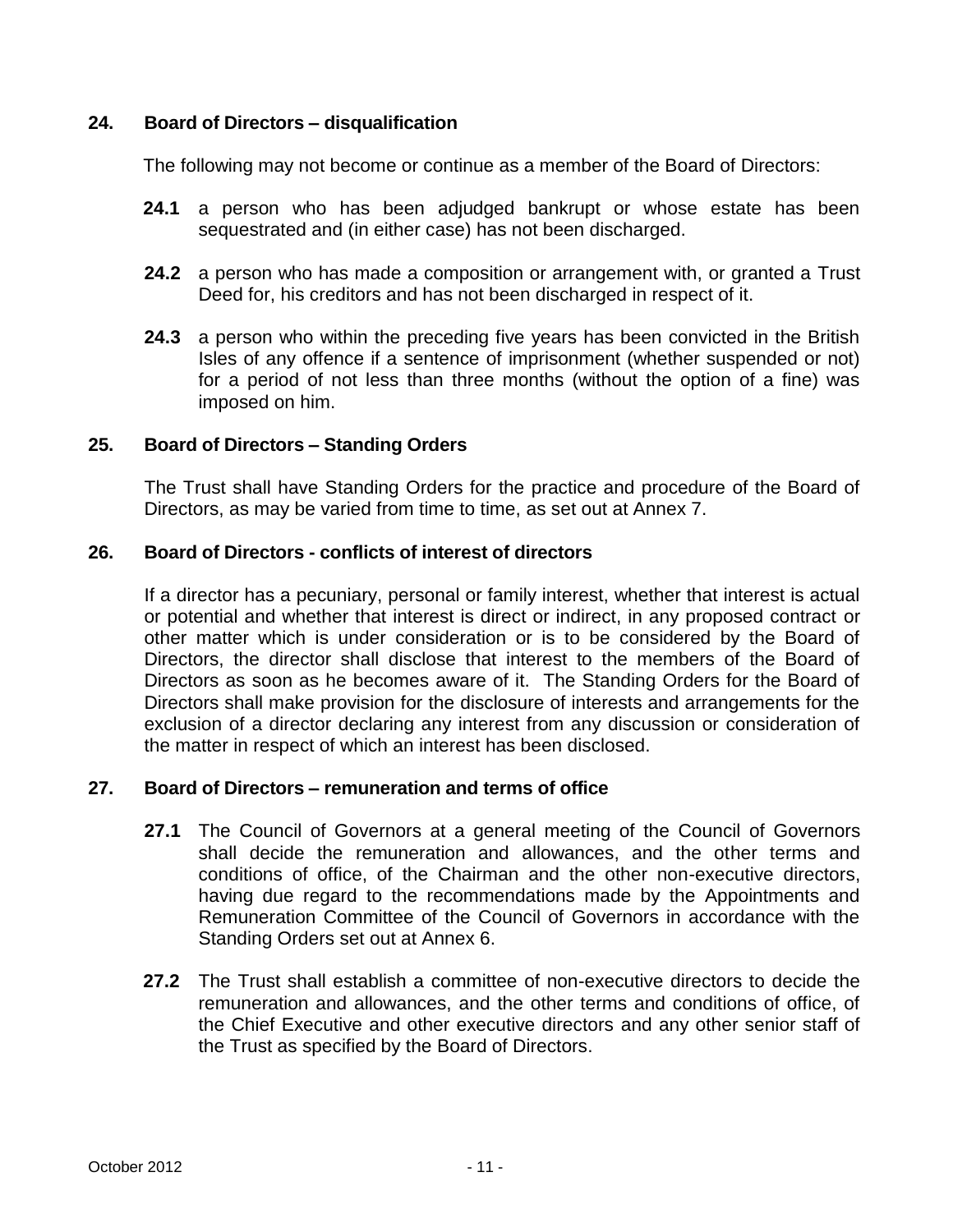# <span id="page-11-0"></span>**28. Registers**

The Trust shall have:

- **28.1** a register of members showing, in respect of each member, the constituency to which he belongs and, where there are classes within it, the class to which he belongs;
- **28.2** a register of members of the Council of Governors;
- **28.3** a register of interests of governors;
- **28.4** a register of directors; and
- **28.5** a register of interests of the directors.

## <span id="page-11-1"></span>**29. Registers – inspection and copies**

- **29.1** The Trust shall make the registers specified in paragraph 28 above available for inspection by members of the public, except in the circumstances set out below or as otherwise prescribed by regulations.
- **29.2** The Trust shall not make any part of its registers available for inspection by the public which shows details of any member of the Trust, if the member so requests.
- **29.3** So far as the registers are required to be made available:
	- **29.3.1** they are to be available for inspection free of charge at all reasonable times; and
	- **29.3.2** a person who requests a copy of or extract from the registers is to be provided with a copy or extract.
- **29.4** If the person requesting a copy or extract is not a member of the Trust, the Trust may impose a reasonable charge for providing such copy or extract.

## <span id="page-11-2"></span>**30. Documents available for public inspection**

- **30.1** The Trust shall make the following documents available for inspection by members of the public free of charge at all reasonable times:
	- **30.1.1** a copy of the current Constitution;
	- **30.1.2** a copy of the current authorisation;
	- **30.1.3** a copy of the latest annual accounts and of any report of the auditor on them;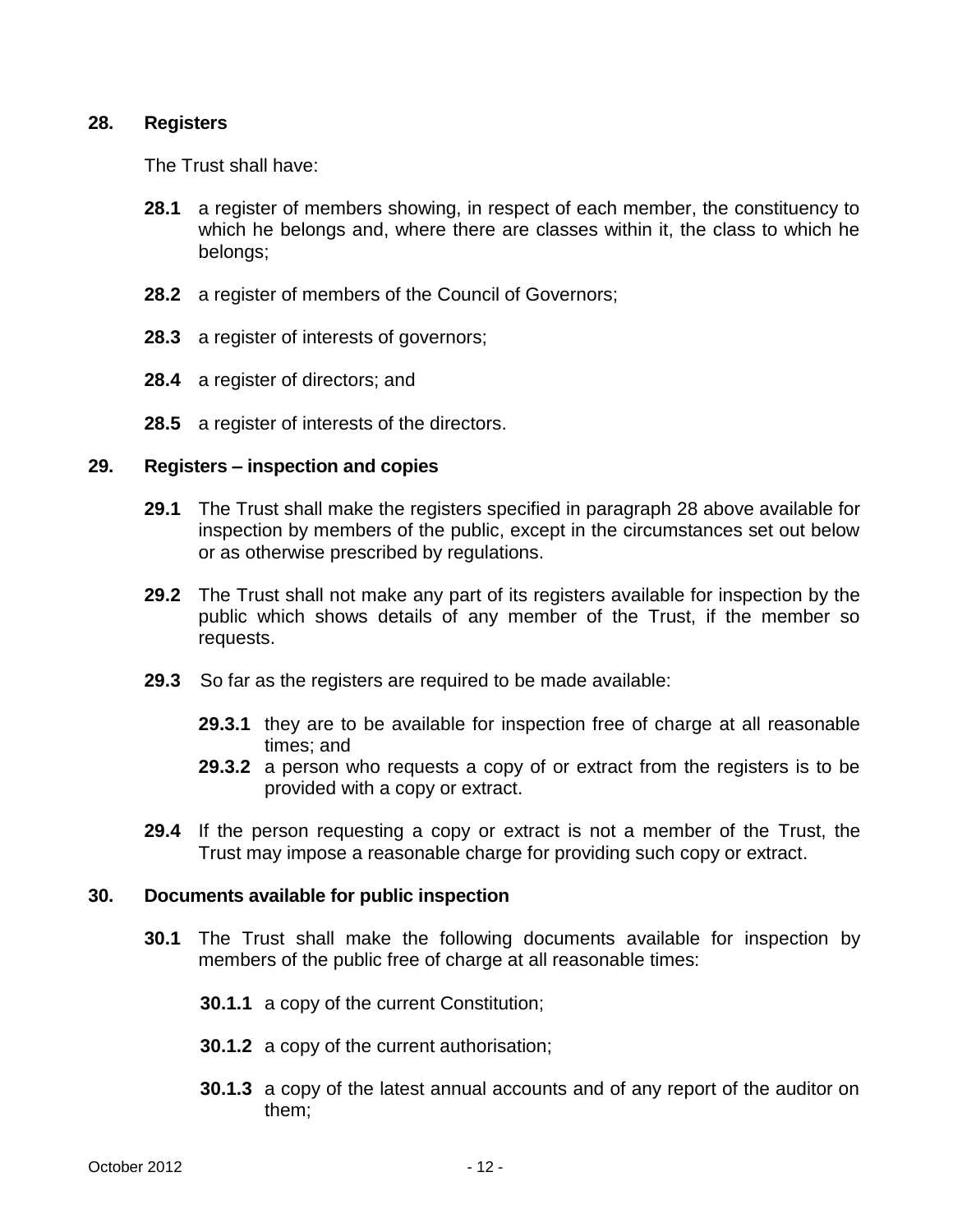- **30.1.4** a copy of the latest annual report.
- **30.1.5** a copy of the latest information as to its forward planning as per 34.2 below; and
- **30.1.6** a copy of any notice given under section 52 of the National Health Service Act 2006.
- **30.2** Any person who requests a copy of or extract from any of the above documents is to be provided with a copy.
- **30.3** If the person requesting a copy or extract is not a member of the Trust, the Trust may impose a reasonable charge for doing so.

## <span id="page-12-0"></span>**31. Auditor**

- **31.1** The Trust shall have an external auditor.
- **31.2** The Council of Governors shall appoint or remove the external auditor at a general meeting of the Council of Governors.

#### <span id="page-12-1"></span>**32. Audit committee**

The Trust shall establish a committee of non-executive directors as an audit committee to perform such monitoring, reviewing and other functions as are appropriate.

#### <span id="page-12-2"></span>**33. Accounts**

- **33.1** The Trust shall keep proper accounts and proper records in relation to the accounts.
- **33.2** The accounts are to be audited by the Trust's auditor.
- **33.3** Monitor may with the approval of the Secretary of State give directions to the Trust as to the content and form of its accounts.
- **33.4** The Trust shall prepare in respect of each financial year annual accounts in such form as Monitor may with the approval of the Secretary of State direct.
- **33.5** The functions of the Trust with respect to the preparation of the annual accounts shall be delegated to the Accounting Officer.

## <span id="page-12-3"></span>**34. Annual report, forward plans and non-NHS work**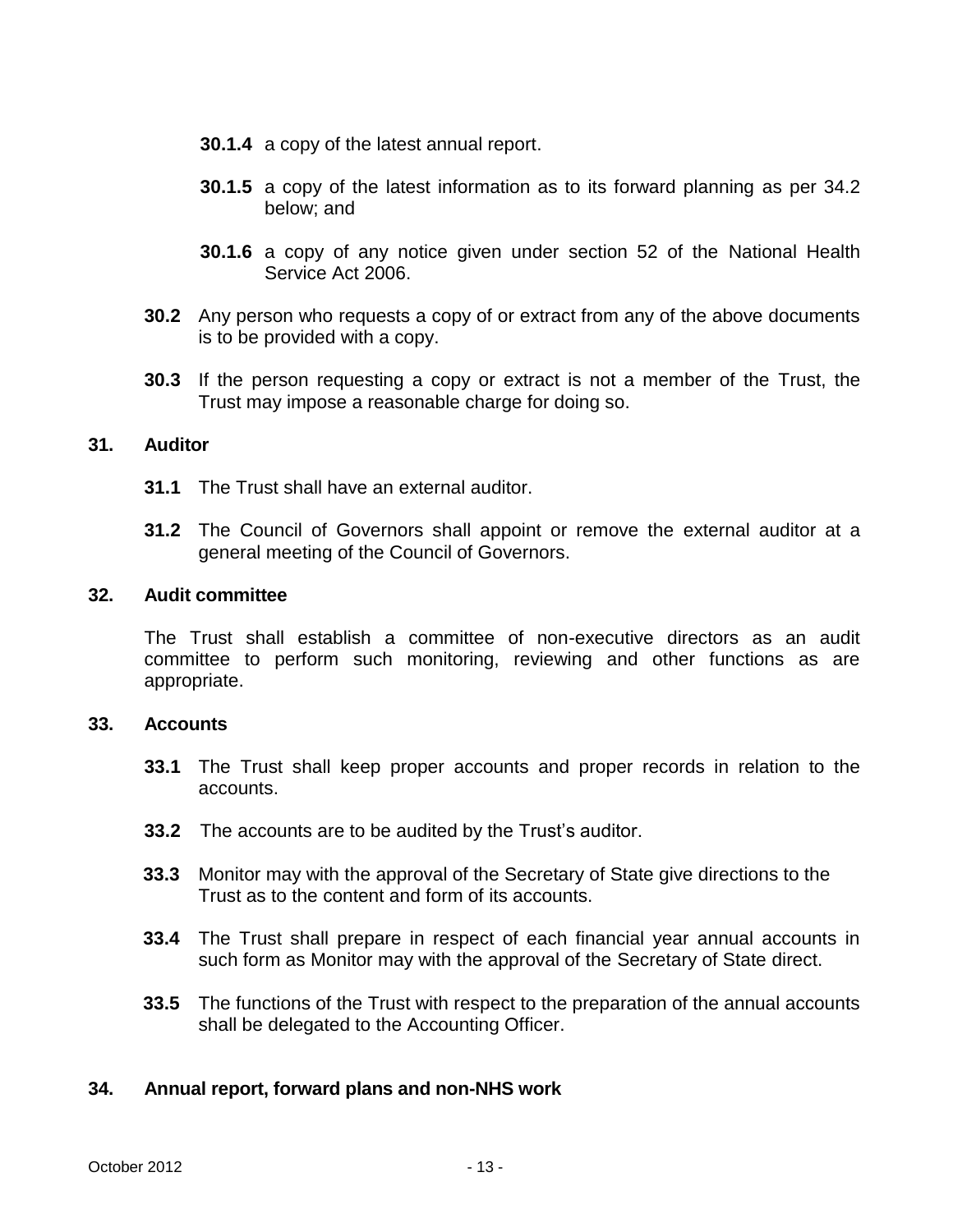- **34.1** The Trust shall prepare an Annual Report and send it to Monitor.
- **34.2** The Trust shall give information as to its forward planning in respect of each financial year to Monitor.
- **34.3** The document containing the information with respect to forward planning (referred to above) shall be prepared by the directors.
- **34.4** In preparing the document, the directors shall have regard to the views of the Council of Governors.
- **34.5** Each forward plan must include information about:
	- **34.5.1** the activities other than the provision of goods and services for the purposes of the health service in England that the Trust proposes to carry on; and
	- **34.5.2** the income it expects to receive from doing so;
- **34.6** Where a forward plan contains a proposal that the Trust carry on an activity of a kind mentioned in sub-paragraph 34.5.1, the Council of Governors must:
	- **34.6.1** determine whether it is satisfied that the carrying on of the activity will not to any significant extent interfere with the fulfilment by the Trust of its principal purpose or the performance of its other functions; and
	- **34.6.2** notify the Directors of the Trust of its determination.
- **34.7** A proposal to increase by 5% or more the proportion of the Trust's total income in any financial year attributable to activities other than the provision of goods and services for the purposes of health service in England may be implemented only if more than half of the members of the Council of Governors voting approve its implementation.

## <span id="page-13-0"></span>**35. Meeting of Council of Governors to consider annual accounts**

The following documents are to be presented to the Council of Governors at a general meeting of the Council of Governors:

- **35.1** the annual accounts.
- **35.2** any report of the auditor on them.
- **35.3** the annual report.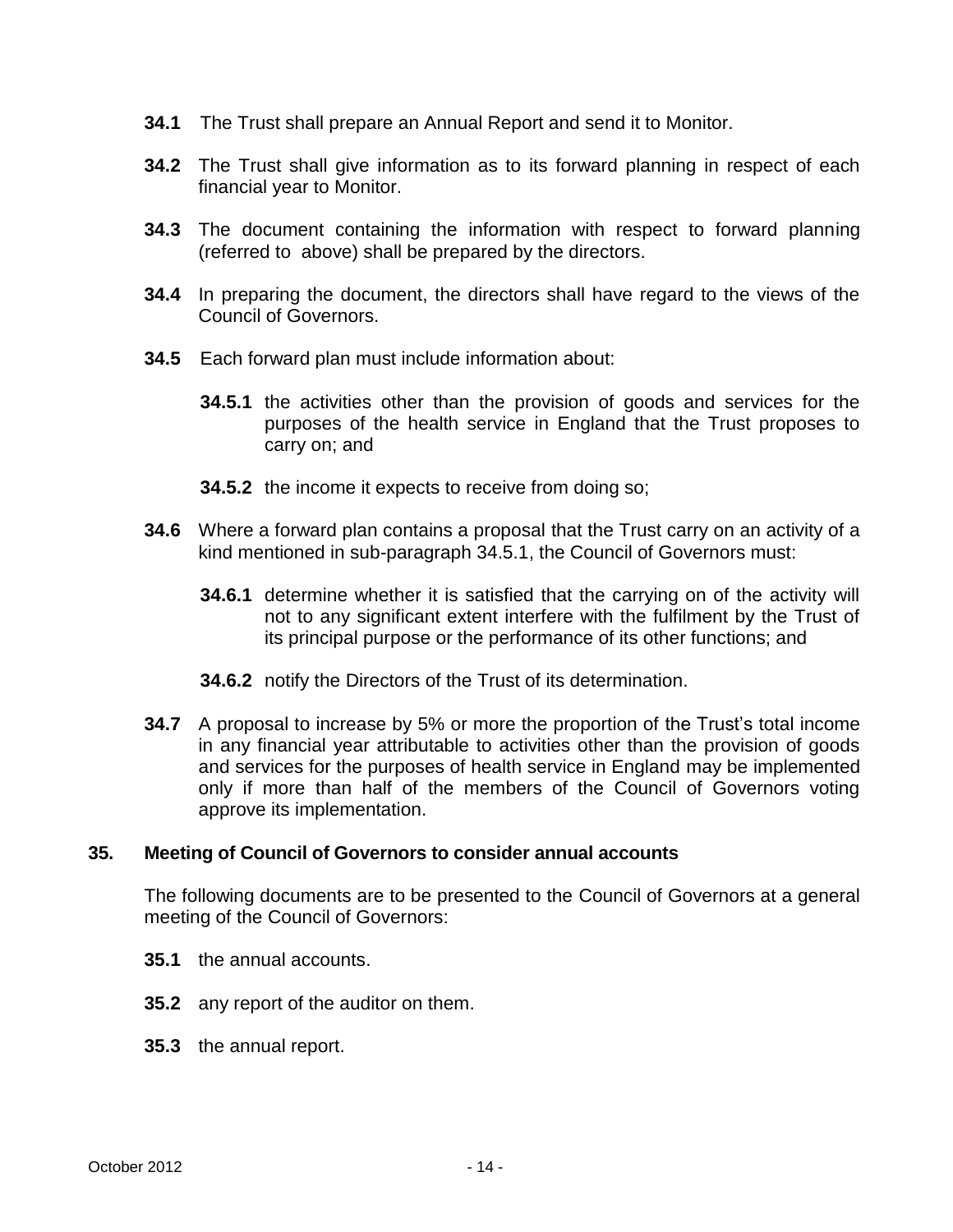## <span id="page-14-0"></span>**36. Instruments**

- **36.1** The Trust shall have a seal.
- **36.2** The seal shall not be affixed except under the authority of the Board of Directors.

# <span id="page-14-1"></span>**37. Amendments to the Constitution**

- **37.1** The Trust may make amendments to this Constitution with the approval of Monitor.
- **37.2** No proposal for amendment of this Constitution will be put to Monitor unless it has been approved by the Board of Directors.

# <span id="page-14-2"></span>**38. Interpretation and definitions**

Unless a contrary intention is evident or the context requires otherwise, words or expressions contained in this Constitution shall bear the same meaning as in the National Health Service Act 2006 as amended by the Health and Social Care Act 2012.

Words importing the masculine gender only shall include the feminine gender; words importing the singular shall import the plural and vice-versa.

**the 2006 Act** is the National Health Service Act 2006.

**the 2012 Act** is the Health and Social Care Act 2012.

**Monitor** is the corporate body known as Monitor as provided by Section 61 of the 2012 Act.

**terms of authorisation** are the terms of authorisation issued by Monitor under Section 35 of the 2006 Act.

**voluntary organisation** is a body, other than a public or local authority, the activities of which are not carried on for profit.

the **Accounting Officer** is the person who from time to time discharges the functions specified in paragraph 25(5) of Schedule 7 to the 2006 Act.

the **Board Secretary** is the Secretary of the Trust or any other person appointed by the Trust to perform the duties of the Secretary of the Trust from time to time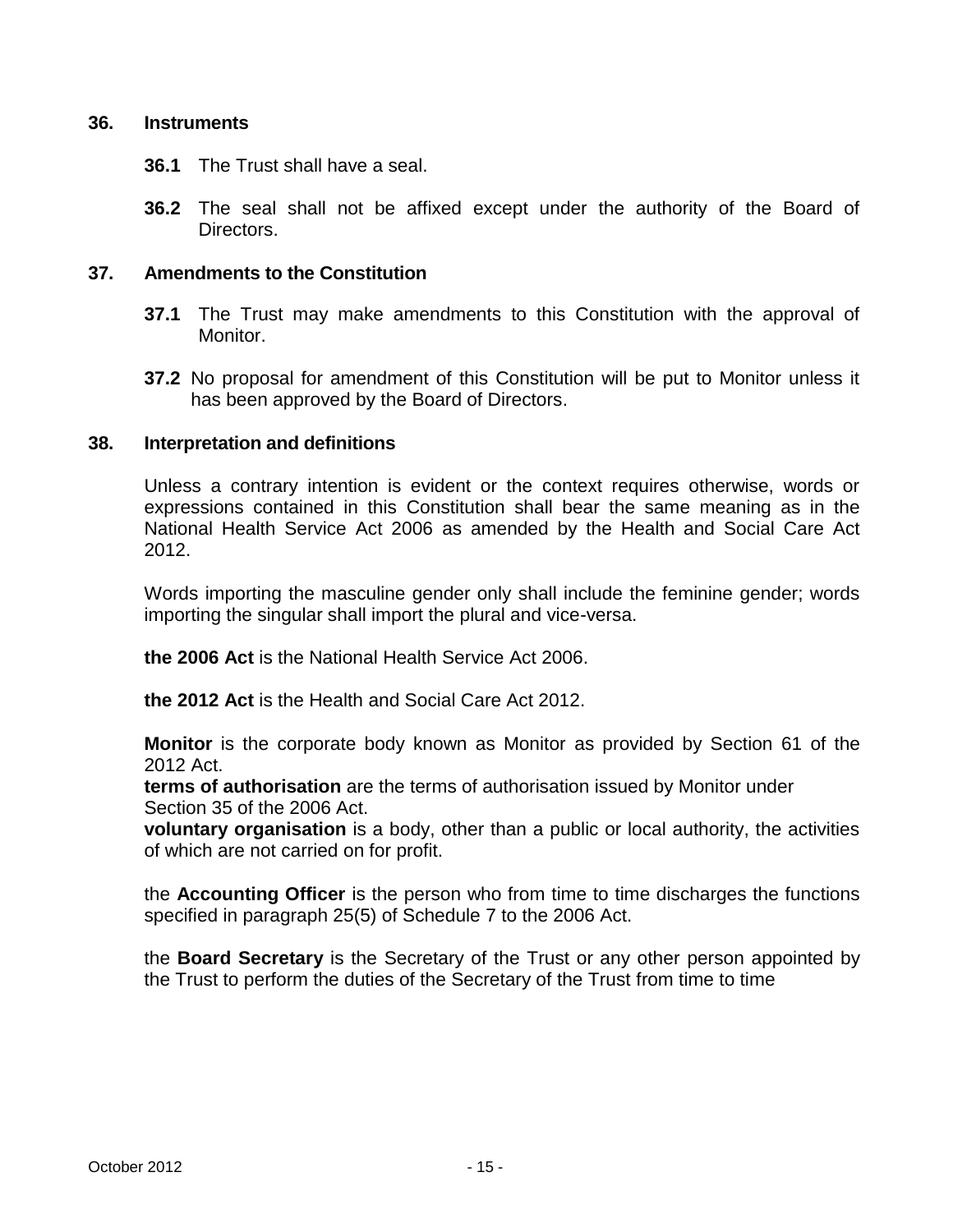# <span id="page-15-0"></span>**ANNEX 1 – THE PUBLIC CONSTITUENCY**

(As referred to in Paragraph 6 of the Constitution)

Membership of the Public Constituency will be open to individuals who live within the area comprising the County of Norfolk and the District Council of Waveney. This area represents the residential location of 95 per cent of the patient population of the Trust.

This area is sub-divided into 7 areas consistent with the boundaries of local government elections. The minimum number of members in each area has been defined below.

| <b>PUBLIC (INC. PATIENTS)</b> | <b>Minimum</b><br><b>Members</b> | <b>Governors</b> |
|-------------------------------|----------------------------------|------------------|
| Norwich                       | 300                              | 3                |
| <b>Breckland</b>              | 150                              | 3                |
| <b>Broadland</b>              | 150                              | 3                |
| South Norfolk                 | 100                              | 2                |
| North Norfolk                 | 100                              | 2                |
| Gt Yarmouth/Waveney           | 100                              |                  |
| <b>West Norfolk</b>           | 100                              |                  |
| Total                         | 1,000                            | 15               |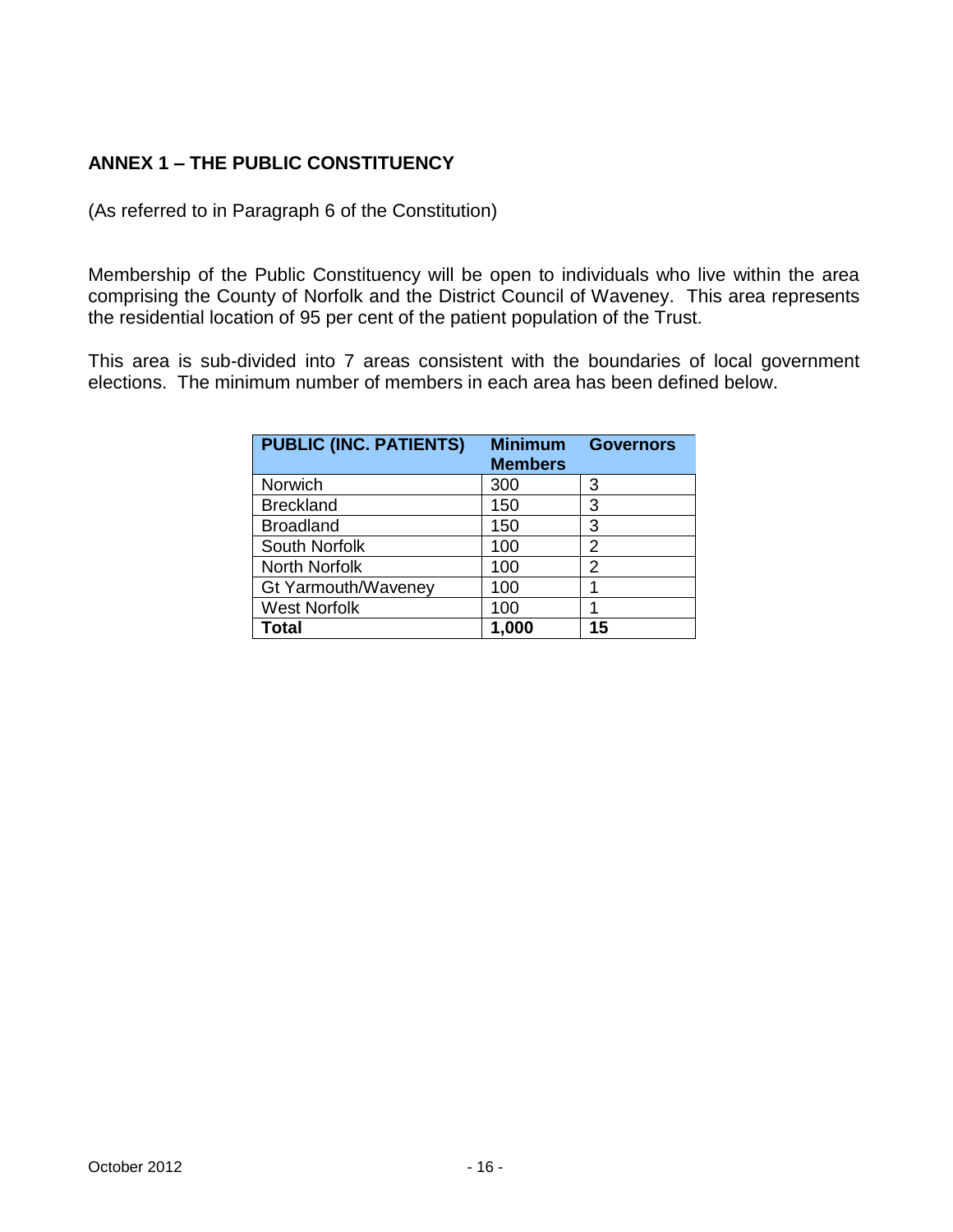# <span id="page-16-0"></span>**ANNEX 2 – THE STAFF CONSTITUENCY**

(Referred to in Paragraph 7 of the Constitution)

| <b>STAFF</b>               | <b>Minimum</b><br><b>Members</b> | <b>Governors</b> |
|----------------------------|----------------------------------|------------------|
| Nursing and Midwifery*     | 300                              | 2                |
| Admin and Clerical**       | 300                              | 1                |
| Medical                    | 150                              |                  |
| Additional Professional,   | 150                              | 1                |
| Scientific, Technical and  |                                  |                  |
| <b>Clinical Support</b>    |                                  |                  |
| Contracted<br>staff<br>and | 100                              | 1                |
| Volunteers ***             |                                  |                  |
| Total                      |                                  | 6                |

- \* Both registered and non-registered e.g. including Health Care Assistants
- \*\* In accordance with the classification in the Trust's Electronic Staff Record (ESR)

\*\*\* As per paragraph 7.2 of the Constitution.

The exercise of functions for the purposes of the Trust through specified Qualifying Organisations leads to eligibility for membership of the Staff Constituency, by virtue of paragraph 7.2.2 of the Constitution. Those Qualifying Organisations currently so specified by the Trust Board are:

- (i) Octagon Healthcare Limited;
- (ii) Serco Health Limited;
- (iii) NCS Limited (Norfolk County Services Limited).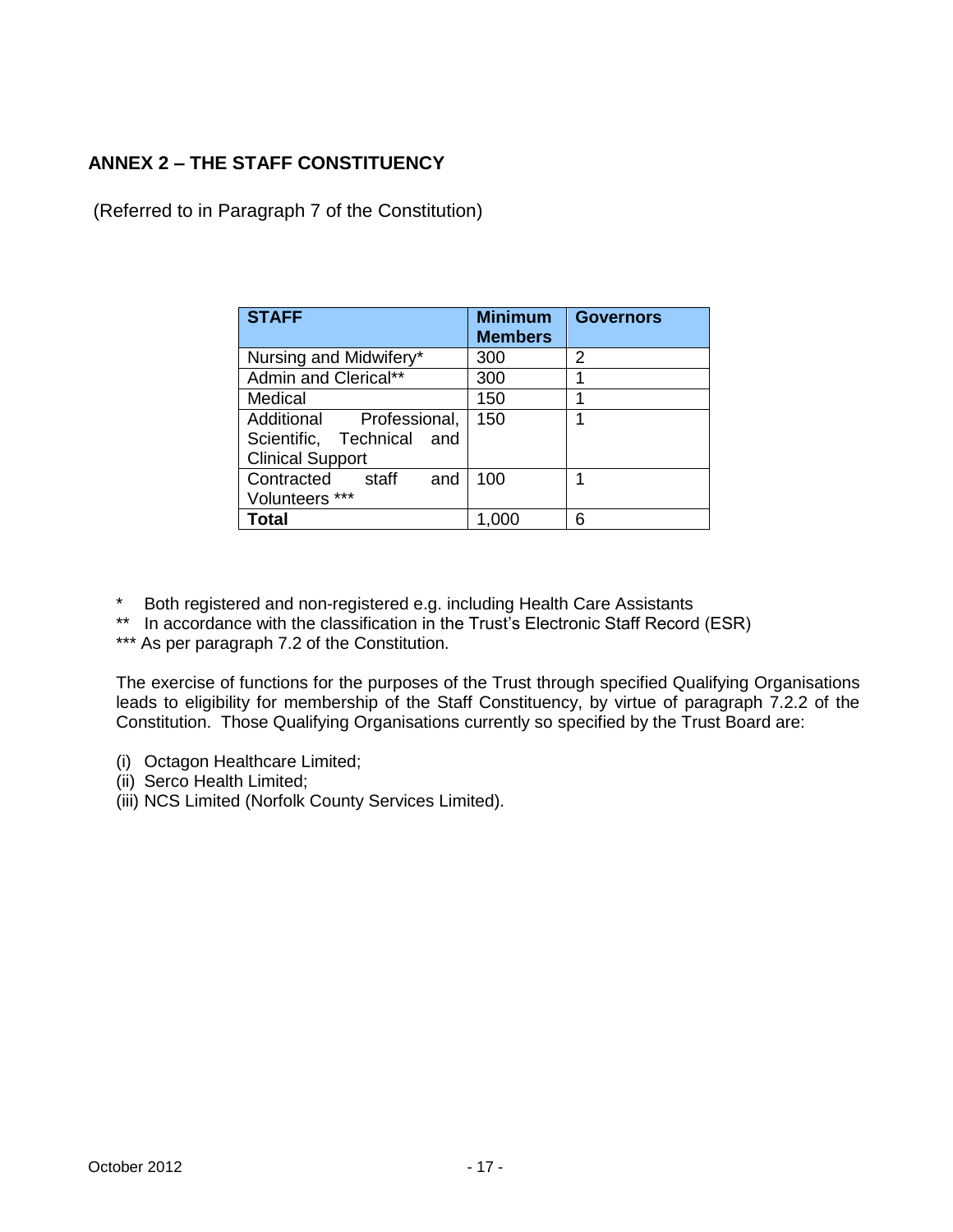# <span id="page-17-0"></span>**ANNEX 3 – COMPOSITION OF THE COUNCIL OF GOVERNORS**

| <b>ELECTED</b>                                                           |                | <b>APPOINTED</b>                                                                                                                                       |                         |
|--------------------------------------------------------------------------|----------------|--------------------------------------------------------------------------------------------------------------------------------------------------------|-------------------------|
|                                                                          |                |                                                                                                                                                        |                         |
| <b>PUBLIC*</b> (Opt in)                                                  |                | <b>PARTNER (Appointed)</b>                                                                                                                             |                         |
| <b>Norwich</b>                                                           | 3              | Norfolk PCT                                                                                                                                            | 1                       |
| <b>Breckland</b>                                                         | $\overline{3}$ | University of East Anglia                                                                                                                              | 1                       |
| <b>Broadland</b>                                                         | $\overline{3}$ | <b>Norfolk County Council</b>                                                                                                                          | 1                       |
| South Norfolk                                                            | $\overline{2}$ | Other local authorities collectively:<br>South Norfolk, North Norfolk,<br>Breckland, Broadland, Great<br>Yarmouth/Waveney, West Norfolk<br>and Norwich | $\mathbf 1$             |
| <b>North Norfolk</b>                                                     | $\overline{2}$ |                                                                                                                                                        |                         |
| Gt Yarmouth/Waveney                                                      | 1              |                                                                                                                                                        |                         |
| <b>West Norfolk</b>                                                      | $\overline{1}$ |                                                                                                                                                        |                         |
| Total                                                                    | 15             |                                                                                                                                                        |                         |
| <b>STAFF**(Opt out)</b>                                                  |                |                                                                                                                                                        |                         |
| Nursing and Midwifery                                                    | $\overline{2}$ |                                                                                                                                                        |                         |
| <b>Admin and Clerical</b>                                                | 1              |                                                                                                                                                        |                         |
| Medical                                                                  | 1              |                                                                                                                                                        |                         |
| Additional professional<br>scientific, technical and<br>clinical support | $\overline{1}$ |                                                                                                                                                        |                         |
| Contracted staff<br>and<br><b>Volunteers</b>                             | $\mathbf{1}$   |                                                                                                                                                        |                         |
| <b>Total</b>                                                             | 6              |                                                                                                                                                        |                         |
|                                                                          |                | <b>Total</b>                                                                                                                                           | $\overline{\mathbf{4}}$ |
| <b>Sub Total</b>                                                         | 21             | <b>TOTAL</b>                                                                                                                                           | 25                      |

\* As per Annex 1 (The Public Constituency)

\*\* In accordance with the classifications in Annex 2 (The Staff Constituency)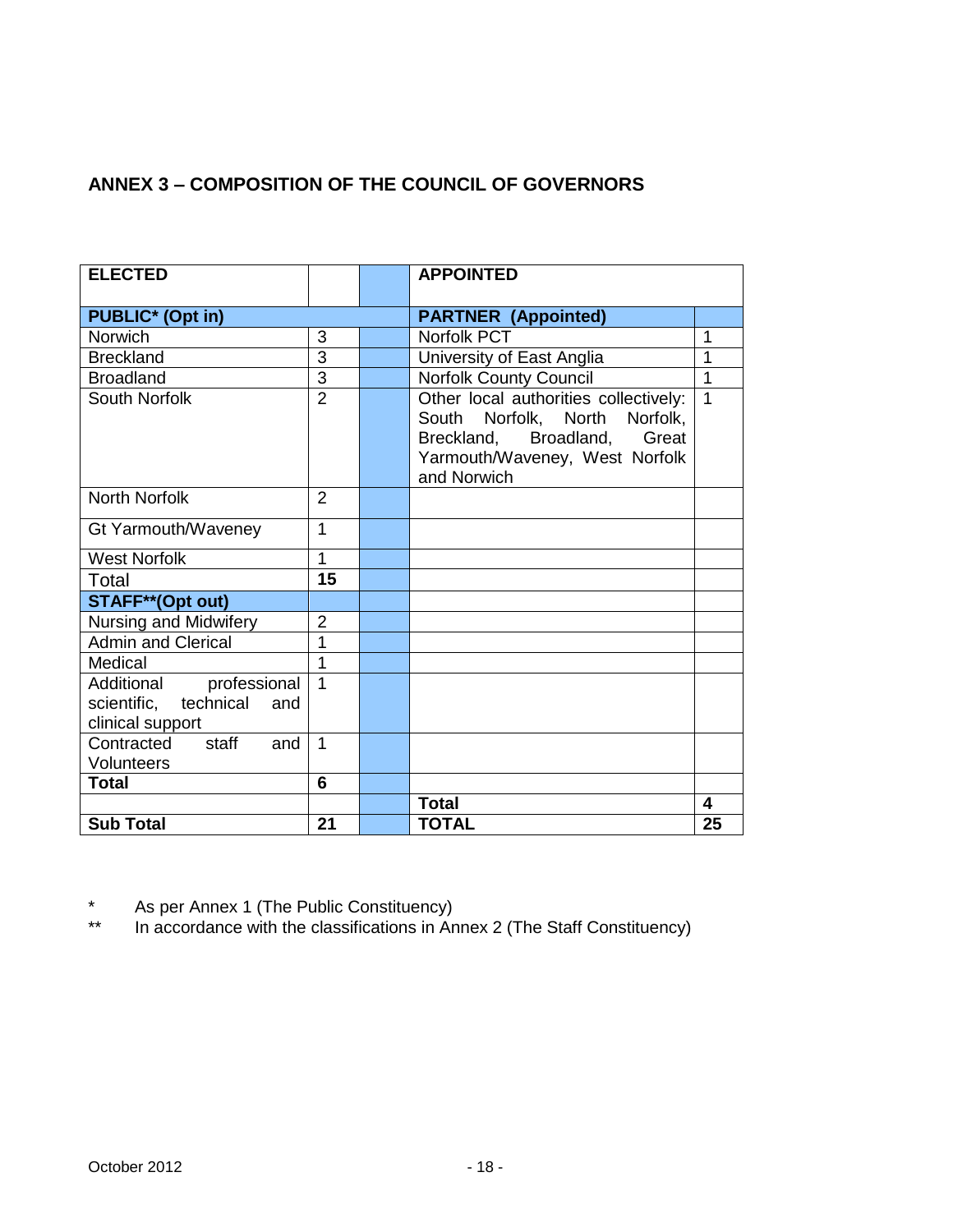# <span id="page-18-0"></span>**ANNEX 4 –THE MODEL RULES FOR ELECTIONS**

### *Part 1 – Interpretation*

1. Interpretation

### *Part 2 – Timetable for election*

- 2. Timetable
- 3. Computation of time

#### *Part 3 – Returning officer*

- 4. Returning officer
- 5. Staff
- 6. Expenditure
- 7. Duty of co-operation

#### *Part 4 - Stages Common to Contested and Uncontested Elections*

- 8. Notice of election
- 9. Nomination of candidates
- 10. Candidate's consent and particulars
- 11. Declaration of interests
- 12. Declaration of eligibility
- 13. Signature of candidate
- 14. Decisions as to validity of nomination papers
- 15. Publication of statement of nominated candidates
- 16. Inspection of statement of nominated candidates and nomination papers
- 17. Withdrawal of candidates
- 18. Method of election

#### *Part 5 – Contested elections*

- 19. Poll to be taken by ballot
- 20. The ballot paper
- 21. The declaration of identity

#### *Action to be taken before the poll*

- 22. List of eligible voters
- 23. Notice of poll
- 24. Issue of voting documents
- 25. Ballot paper envelope and covering envelope

#### *The poll*

- 26. Eligibility to vote
- 27. Voting by persons who require assistance
- 28. Spoilt ballot papers
- 29. Lost ballot papers
- 30. Issue of replacement ballot paper
- 31. Declaration of identity for replacement ballot papers

*Procedure for receipt of envelopes* 

32. Receipt of voting documents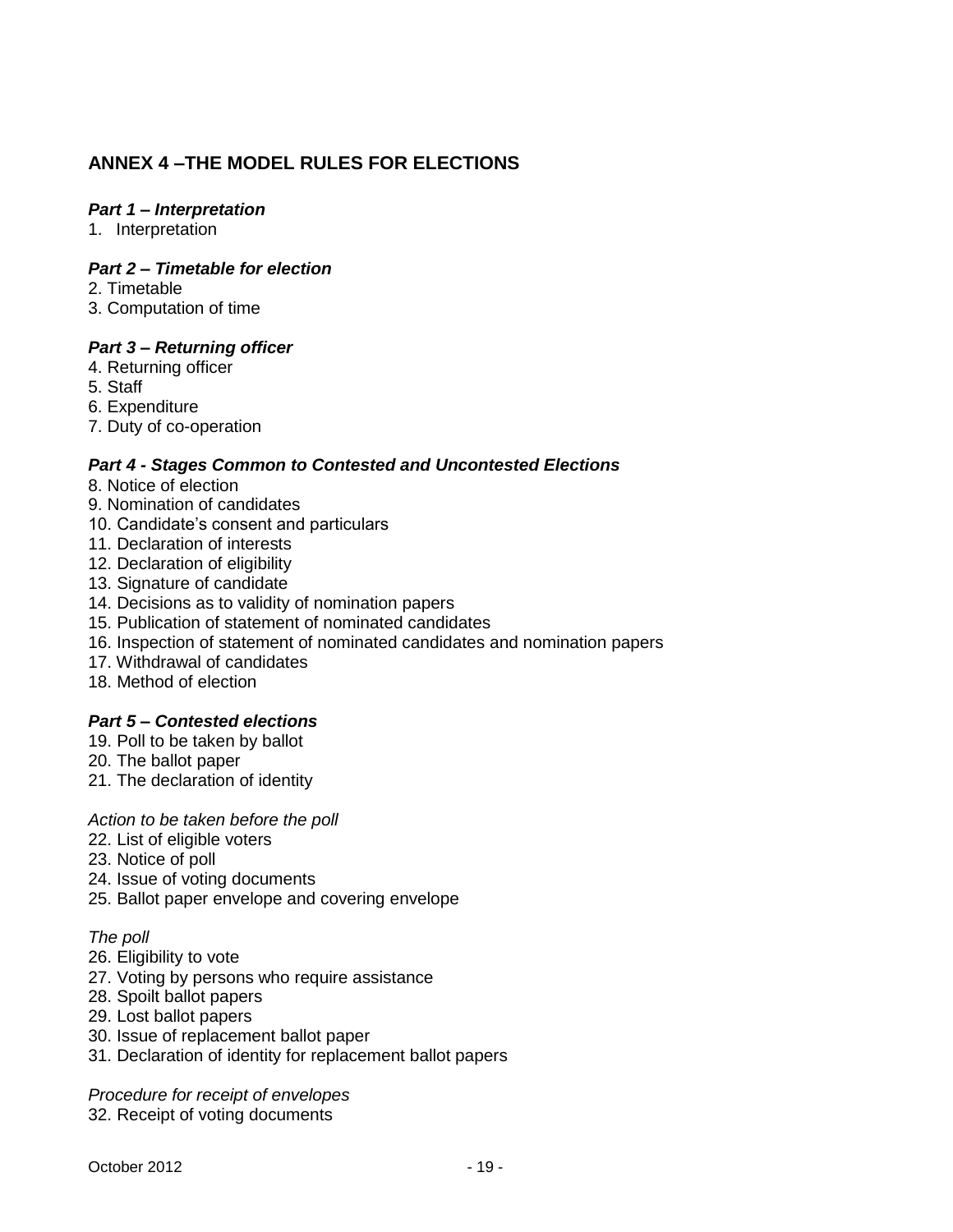- 33. Validity of ballot paper
- 34. Declaration of identity but no ballot paper
- 35. Sealing of packets

#### *Part 6 - Counting the votes*

- 36. Interpretation of Part 6
- 37. Arrangements for counting of the votes
- 38. The count
- 39. Rejected ballot papers
- 40. First stage
- 41. The quota
- 42. Transfer of votes
- 43. Supplementary provisions on transfer
- 44. Exclusion of candidates
- 45. Filling of last vacancies
- 46. Order of election of candidates

#### *Part 7 – Final proceedings in contested and uncontested elections*

- 47. Declaration of result for contested elections
- 48. Declaration of result for uncontested elections

#### *Part 8 – Disposal of documents*

- 49. Sealing up of documents relating to the poll
- 50. Delivery of documents
- 51. Forwarding of documents received after close of the poll
- 52. Retention and public inspection of documents
- 53. Application for inspection of certain documents relating to election

## *Part 9 – Death of a candidate during a contested election*

54. Countermand or abandonment of poll on death of candidate

## *Part 10 – Election expenses and publicity Expenses*

- 55. Expenses incurred by candidates
- 56. Expenses incurred by other persons
- 57. Personal, travelling, and administrative expenses

#### *Publicity*

- 58. Publicity about election by the corporation
- 59. Information about candidates for inclusion with voting documents
- 60. Meaning of "for the purposes of an election"

#### *Part 11 – Questioning elections and irregularities*

61. Application to question an election

## *Part 12 – Miscellaneous*

- 62. Secrecy
- 63. Prohibition of disclosure of vote
- 64 Disqualification
- 65 Delay in postal service through industrial action or unforeseen event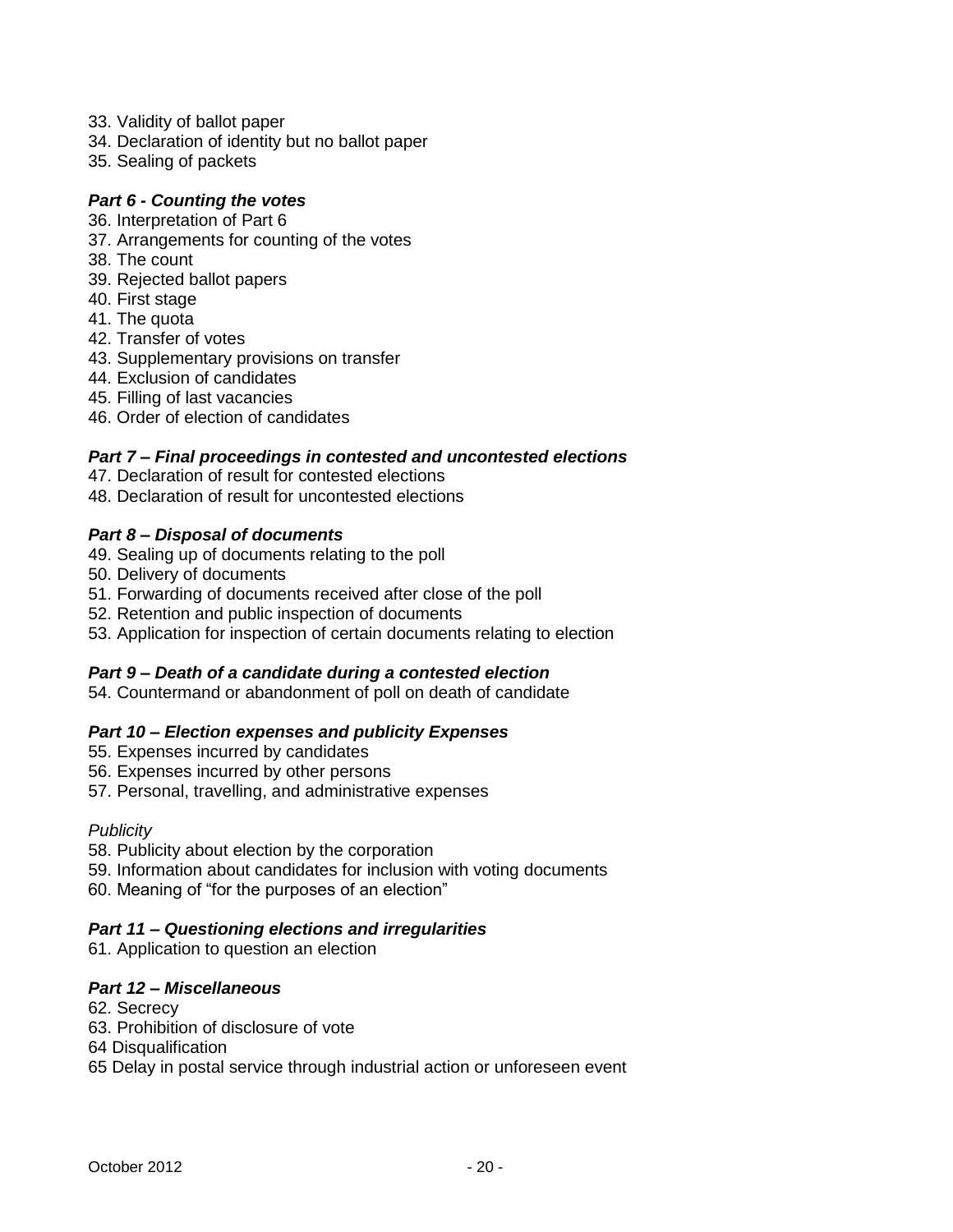## *Part 1 - Interpretation*

#### **1. Interpretation**

In these rules, unless the context otherwise requires -

"corporation" means the public benefit corporation subject to this Constitution (namely the Trust);

"election" means an election by a constituency, or by a class within a constituency, to fill a vacancy among one or more posts on the board of governors;

"the regulator" means the Independent Regulator for NHS foundation Trusts;

"the 2006 Act" means the National Health Service Act 2006; and

"Board of Governors" shall be taken to mean Council of Governors for the purposes of this Trust.

#### *Part 2 – Timetable for election*

#### **2. Timetable**

The proceedings at an election shall be conducted in accordance with the following timetable.

| <b>Proceeding</b>                                                                     | <b>Time</b>                                                                      |
|---------------------------------------------------------------------------------------|----------------------------------------------------------------------------------|
| Publication of notice of election                                                     | Not later than the fortieth day before the day of the<br>close of the poll       |
| Final<br>delivery<br>оf<br>day<br>for<br>nomination<br>papers to returning<br>officer | Not later than the twenty eighth day before the day<br>of the close of the poll. |
| Publication of statement of                                                           | Not later than the twenty seventh day before                                     |
| nominated candidates                                                                  | the day of the close of the poll.                                                |
| Final day for delivery of notices of                                                  | Not later than twenty fifth day before the day of                                |
| withdrawals by candidates from                                                        | the close of the poll.                                                           |
| election                                                                              |                                                                                  |
| Notice of the poll                                                                    | Not later than the fifteenth day before the day                                  |
|                                                                                       | of the close of the poll.                                                        |
| Close of the poll                                                                     | By 5.00pm on the final day of the election.                                      |

### **3. Computation of time**

- (1) In computing any period of time for the purposes of the timetable:
	- (a) a Saturday or Sunday;
	- (b) Christmas day, Good Friday, or a bank holiday, or
	- (c) a day appointed for public thanksgiving or mourning,

shall be disregarded, and any such day shall not be treated as a day for the purpose of any proceedings up to the completion of the poll, nor shall the returning officer be obliged to proceed with the counting of votes on such a day.

(2) In this rule, "bank holiday" means a day which is a bank holiday under the Banking and Financial Dealings Act 1971 in England and Wales.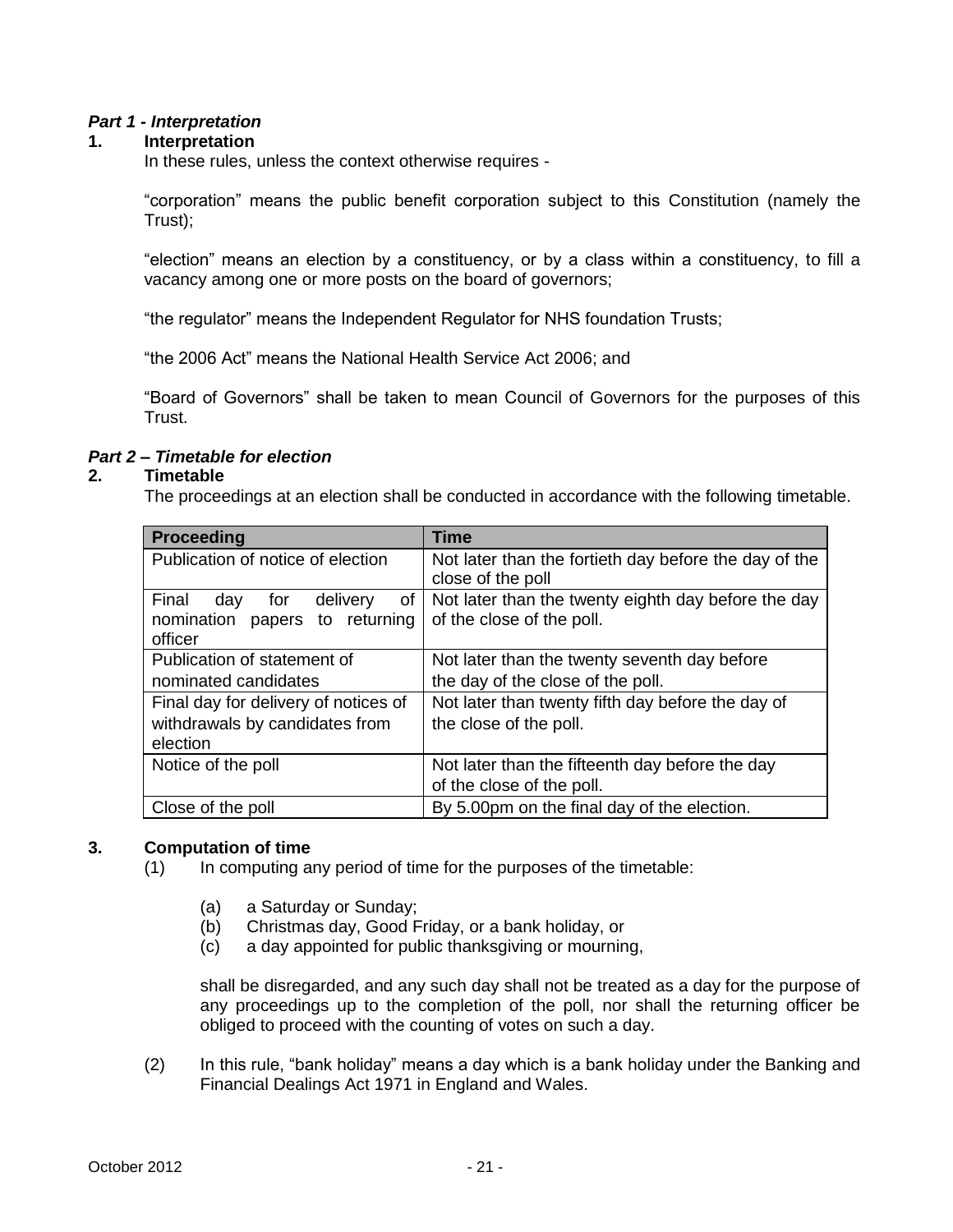#### *Part 3 – Returning officer*

#### **4. Returning officer**

- (1) Subject to rule 64, the returning officer for an election is to be appointed by the corporation.
- (2) Where two or more elections are to be held concurrently, the same returning officer may be appointed for all those elections.

#### **5. Staff**

Subject to rule 64, the returning officer may appoint and pay such staff, including such technical advisers, as he or she considers necessary for the purposes of the election.

#### **6. Expenditure**

The corporation is to pay the returning officer –

- (a) any reasonable expenses incurred by that officer in the exercise of his or her functions under these rules,
- (b) such remuneration and other expenses as the corporation may determine.

#### **7. Duty of co-operation**

The corporation is to co-operate with the returning officer in the exercise of his or her functions under these rules.

#### *Part 4 - Stages Common to Contested and Uncontested Elections*

#### **8. Notice of election**

The returning officer is to publish a notice of the election stating

- (a) the constituency, or class within a constituency, for which the election is being held,
- (b) the number of members of the board of governors to be elected from that constituency, or class within that constituency,

#### **9. Nomination of candidates**

- (1) Each candidate must nominate themselves on a single nomination paper.
- (2) The returning officer-
	- (a) is to supply any member of the corporation with a nomination paper, and
	- (b) is to prepare a nomination paper for signature at the request of any member of the corporation,

but it is not necessary for a nomination to be on a form supplied by the returning officer.

#### **10. Candidate's particulars**

The nomination paper must state the candidate's -

- (a) full name,
- (b) contact address in full, and
- (c) constituency, or class within a constituency, of which the candidate is a member.

## **11. Declaration of interests**

The nomination paper must state –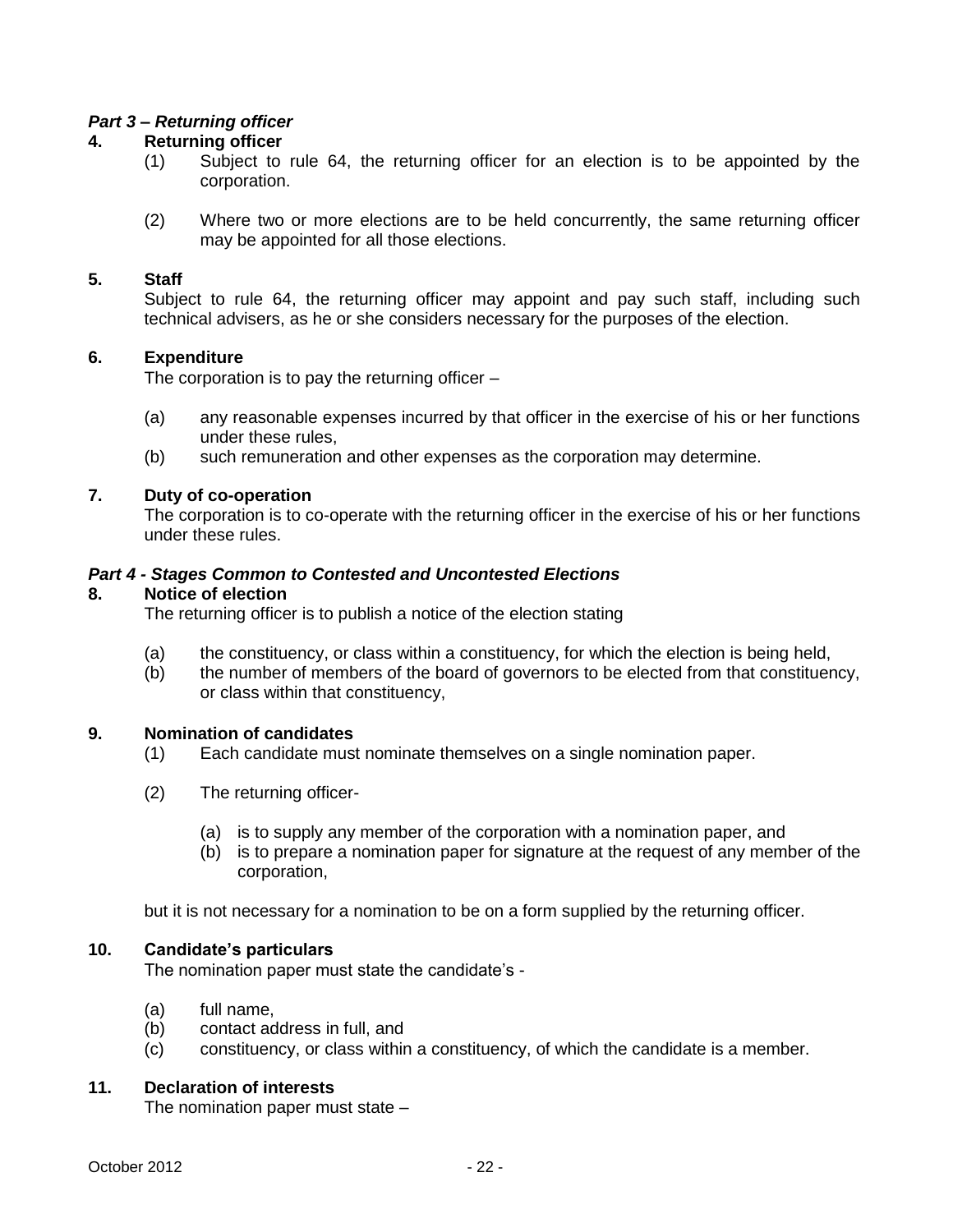- (a) any financial interest that the candidate has in the corporation, and
- (b) whether the candidate is a member of a political party, and if so, which party,

and if the candidate has no such interests, the paper must include a statement to that effect.

## **12. Declaration of eligibility**

The nomination paper must include a declaration made by the candidate –

- (a) that he or she is not prevented from being a member of the board of governors by the 2006 Act or by any provision of the Constitution; and,
- (b) for a member of the public or patient constituency, of the particulars of his or her qualification to vote as a member of that constituency, or class within that constituency, for which the election is being held.

#### **13. Signature of candidate**

The nomination paper must be signed and dated by the candidate, indicating that –

- (a) they wish to stand as a candidate,
- (b) their declaration of interests as required under rule 11, is true and correct, and
- (c) their declaration of eligibility, as required under rule 12, is true and correct.

#### **14. Decisions as to the validity of nomination**

- (1) Where a nomination paper is received by the returning officer in accordance with these rules, the candidate is deemed to stand for election unless and until the returning officer-
	- (a) decides that the candidate is not eligible to stand,
	- (b) decides that the nomination paper is invalid,
	- (c) receives satisfactory proof that the candidate has died, or
	- (d) receives a written request by the candidate of their withdrawal from candidacy.
- (2) The returning officer is entitled to decide that a nomination paper is invalid only on one of the following grounds -
	- (a) that the paper is not received on or before the final time and date for return of nomination papers, as specified in the notice of the election,
	- (b) that the paper does not contain the candidate's particulars, as required by rule 10;
	- (c) that the paper does not contain a declaration of the interests of the candidate, as required by rule 11,
	- (d) that the paper does not include a declaration of eligibility as required by rule 12, or
	- (e) that the paper is not signed and dated by the candidate, as required by rule 13.
- (3) The returning officer is to examine each nomination paper as soon as is practicable after he or she has received it, and decide whether the candidate has been validly nominated.
- (4) Where the returning officer decides that a nomination is invalid, the returning officer must endorse this on the nomination paper, stating the reasons for their decision.
- (5) The returning officer is to send notice of the decision as to whether a nomination is valid or invalid to the candidate at the contact address given in the candidate's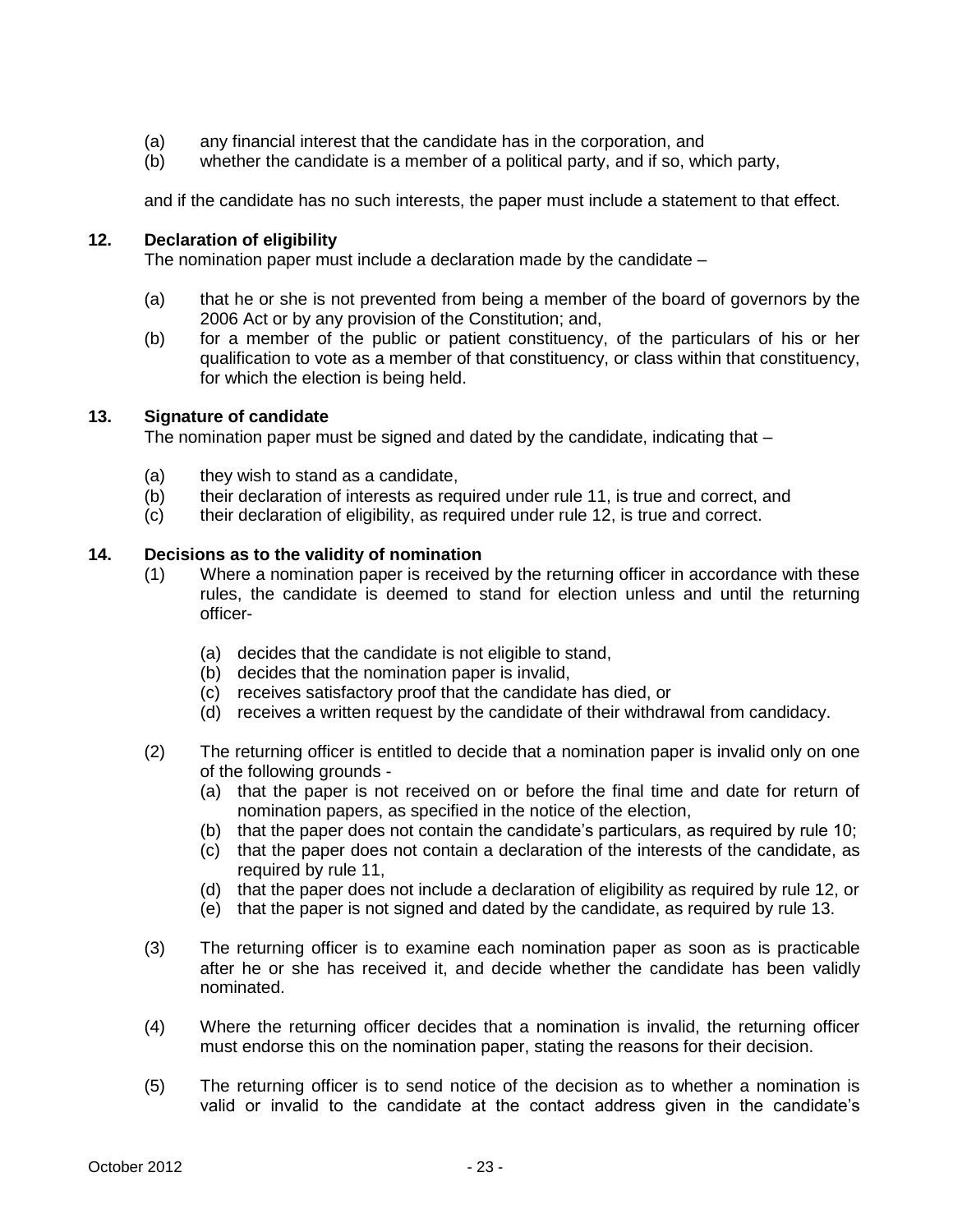nomination paper.

## **15. Publication of statement of candidates**

- (1) The returning officer is to prepare and publish a statement showing the candidates who are standing for election.
- (2) The statement must show
	- (a) the name, contact address, and constituency or class within a constituency of each candidate standing, and
	- (b) the declared interests of each candidate standing,

as given in their nomination paper.

- (3) The statement must list the candidates standing for election in alphabetical order by surname.
- (4) The returning officer must send a copy of the statement of candidates and copies of the nomination papers to the corporation as soon as is practicable after publishing the statement.

#### **16. Inspection of statement of nominated candidates and nomination papers**

- (1) The corporation is to make the statements of the candidates and the nomination papers supplied by the returning officer under rule 15(4) available for inspection by members of the public free of charge at all reasonable times.
- (2) If a person requests a copy or extract of the statements of candidates or their nomination papers, the corporation is to provide that person with the copy or extract free of charge.

## **17. Withdrawal of candidates**

A candidate may withdraw from election on or before the date and time for withdrawal by candidates, by providing to the returning officer a written notice of withdrawal which is signed by the candidate and attested by a witness.

#### **18. Method of election**

- (1) If the number of candidates remaining validly nominated for an election after any withdrawals under these rules is greater than the number of members to be elected to the board of governors, a poll is to be taken in accordance with Parts 5 and 6 of these rules.
- (2) If the number of candidates remaining validly nominated for an election after any withdrawals under these rules is equal to the number of members to be elected to the board of governors, those candidates are to be declared elected in accordance with Part 7 of these rules.
- (3) If the number of candidates remaining validly nominated for an election after any withdrawals under these rules is less than the number of members to be elected to be board of governors, then –
	- (a) the candidates who remain validly nominated are to be declared elected in accordance with Part 7 of these rules, and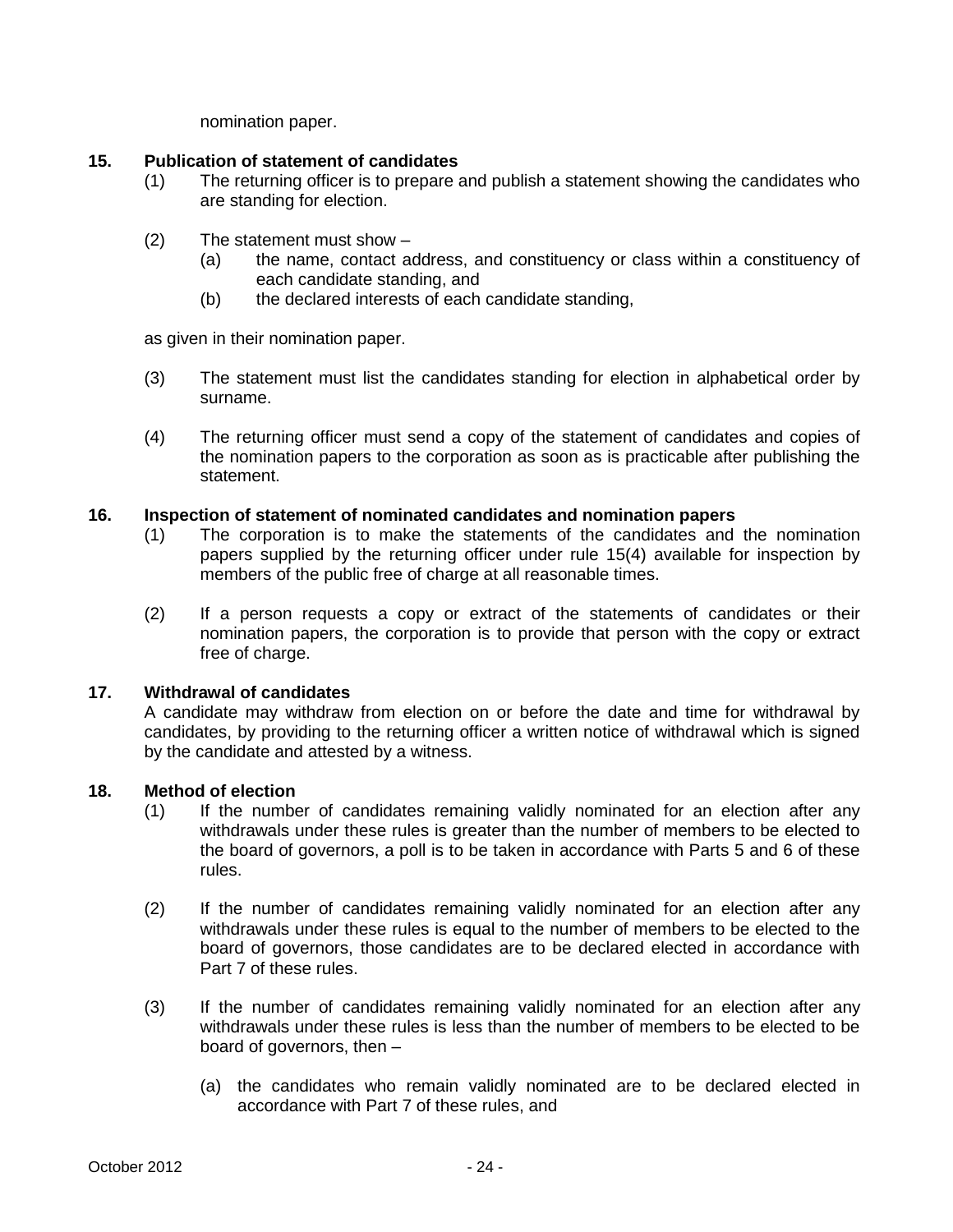(b) the returning officer is to order a new election to fill any vacancy which remains unfilled, on a day appointed by him or her in consultation with the corporation.

### *Part 5 – Contested elections*

#### **19. Poll to be taken by ballot**

- (1) The votes at the poll must be given by secret ballot.
- (2) The votes are to be counted and the result of the poll determined in accordance with Part 6 of these rules.

#### **20. The ballot paper**

- (1) The ballot of each voter is to consist of a ballot paper with the persons remaining validly nominated for an election after any withdrawals under these rules, and no others, inserted in the paper.
- (2) No person may obtain or attempt to obtain information as to the candidate(s) for whom a voter is about to vote or has voted, or communicate such information to any person at any time, including the unique identifier on a ballot paper given to a voter.
- (3) The returning officer is to make such arrangements as he or she thinks fit to ensure that the individuals who are affected by this provision are aware of the duties it imposes.

## **21. The declaration of identity (public and patient constituencies)**

- (1) In respect of an election for a public or patient constituency a declaration of identity must be issued with each ballot paper.
- (2) The declaration of identity is to include a declaration
	- (a) that the voter is the person to whom the ballot paper was addressed,
	- (b) that the voter has not marked or returned any other voting paper in the election, and
	- (c) for a member of the public or patient constituency, of the particulars of that member's qualification to vote as a member of the constituency or class within a constituency for which the election is being held.
- (3) The declaration of identity is to include space for
	- (a) the name of the voter,
	- (b) the address of the voter,
	- (c) the voter's signature, and
	- (d) the date that the declaration was made by the voter.
- (4) The voter must be required to return the declaration of identity together with the ballot paper.
- (5) The declaration of identity must caution the voter that, if it is not returned with the ballot paper, or if it is returned without being correctly completed, the voter's ballot paper may be declared invalid.

*Action to be taken before the poll*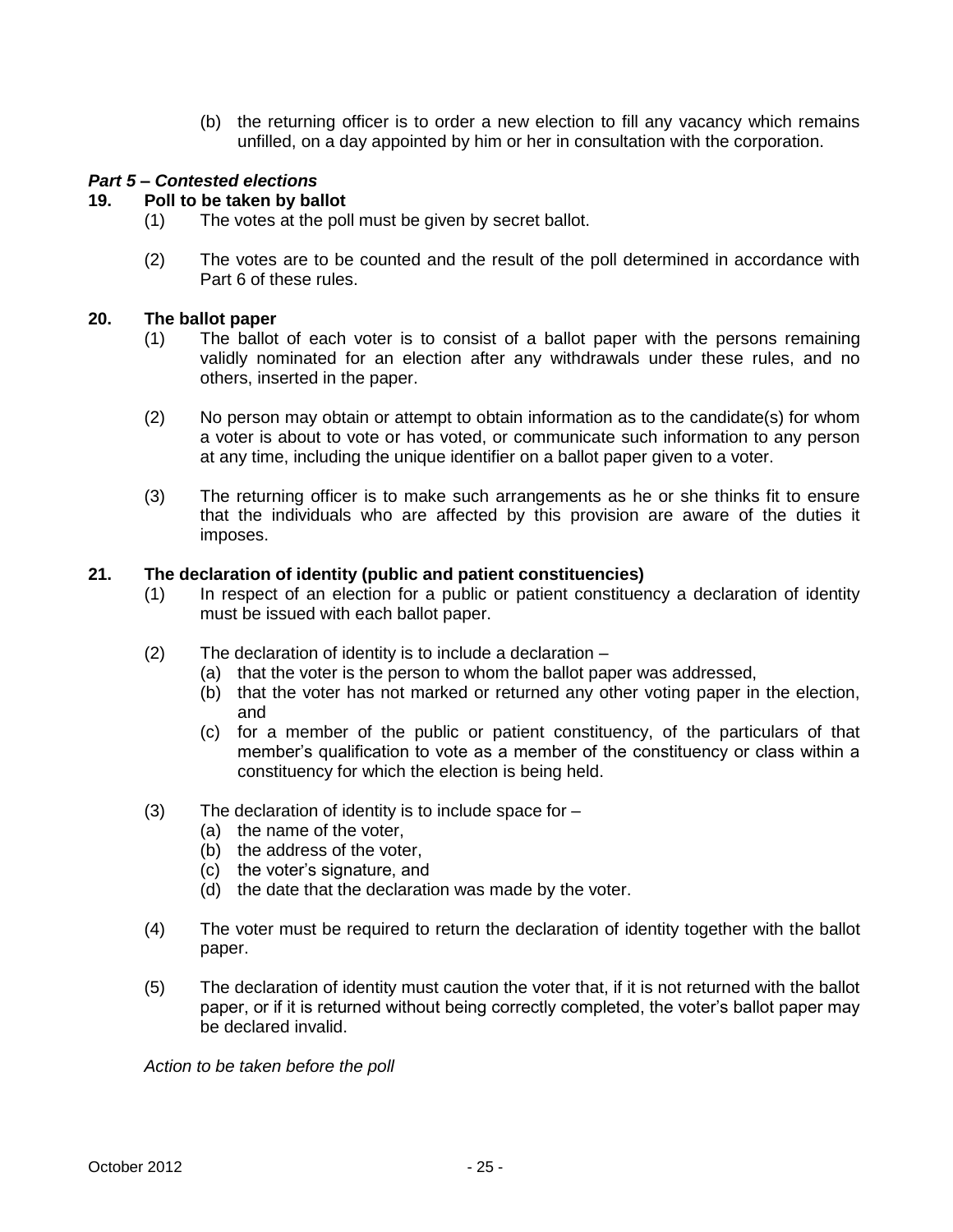## **22. List of eligible voters**

- (1) The corporation is to provide the returning officer with a list of the members of the constituency or class within a constituency for which the election is being held who are eligible to vote by virtue of rule 26 as soon as is reasonably practicable after the final date for the delivery of notices of withdrawals by candidates from an election.
- (2) The list is to include, for each member, a mailing address where his or her ballot paper is to be sent.

## **23. Notice of poll** -The returning officer is to publish a notice of the poll stating–

- (a) the name of the corporation,
- (b) the constituency, or class within a constituency, for which the election is being held,
- (c) the number of members of the board of governors to be elected from that constituency, or class with that constituency,
- (d) the names, contact addresses, and other particulars of the candidates standing for election, with the details and order being the same as in the statement of nominated candidates,
- (e) that the ballot papers for the election are to be issued and returned, if appropriate, by post,
- (f) the address for return of the ballot papers, and the date and time of the close of the poll,
- (g) the address and final dates for applications for replacement ballot papers, and
- (h) the contact details of the returning officer.

#### **24. Issue of voting documents by returning officer**

- (1) As soon as is reasonably practicable on or after the publication of the notice of the poll, the returning officer is to send the following documents to each member of the corporation named in the list of eligible voters–
	- (a) a ballot paper and ballot paper envelope,
	- (b) a declaration of identity (if required),
	- (c) information about each candidate standing for election, pursuant to rule 59 of these rules, and
	- (d) a covering envelope.
- (2) The documents are to be sent to the mailing address for each member, as specified in the list of eligible voters.

#### **25. Ballot paper envelope and covering envelope**

- (1) The ballot paper envelope must have clear instructions to the voter printed on it, instructing the voter to seal the ballot paper inside the envelope once the ballot paper has been marked.
- (2) The covering envelope is to have
	- (a) the address for return of the ballot paper printed on it, and
	- (b) pre-paid postage for return to that address.
- (3) There should be clear instructions, either printed on the covering envelope or elsewhere, instructing the voter to seal the following documents inside the covering envelope and return it to the returning officer –
	- (a) the completed declaration of identity if required, and
	- (b) the ballot paper envelope, with the ballot paper sealed inside it.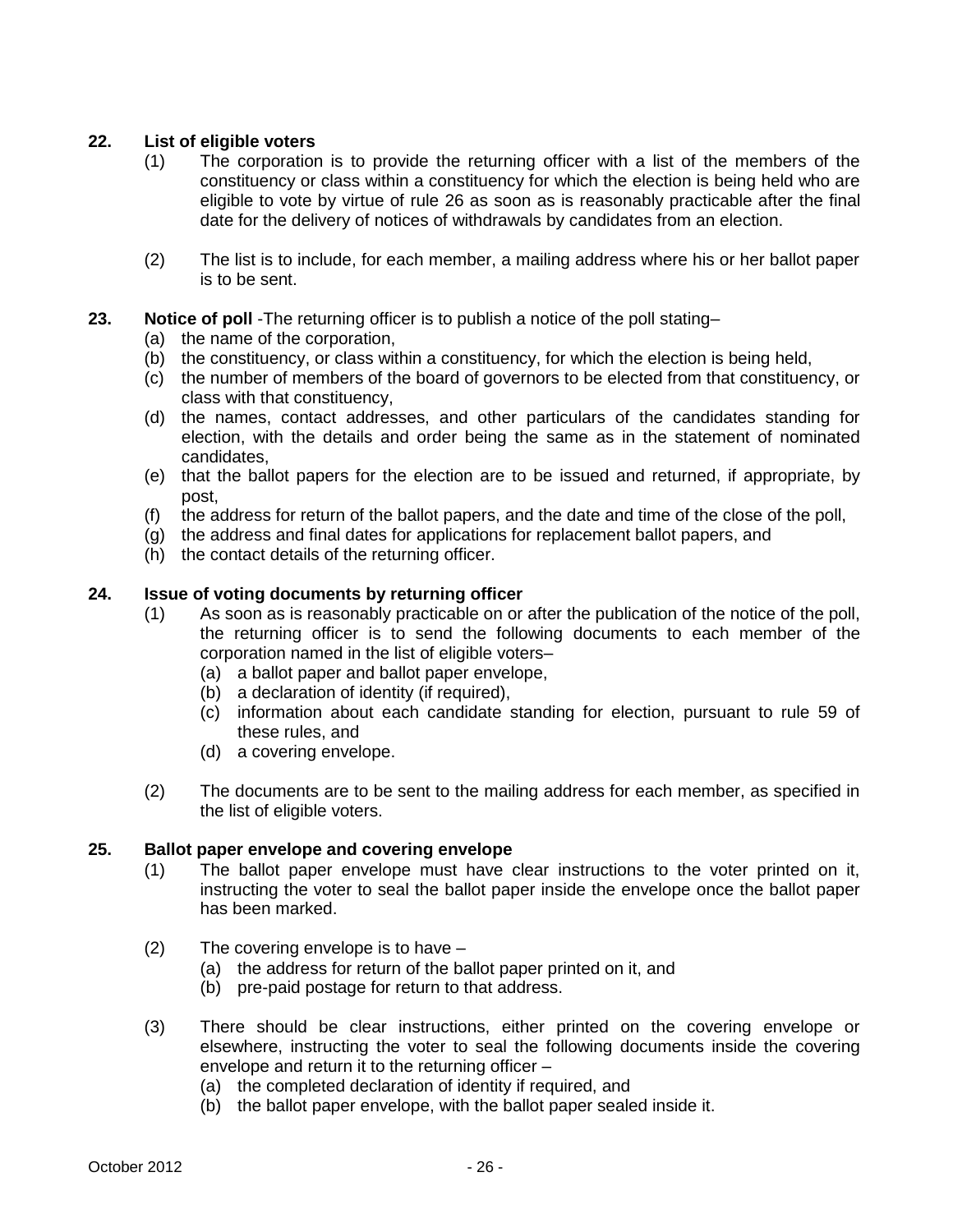*The poll*

# **26. Eligibility to vote**

An individual who becomes a member of the corporation on or before the closing date for the receipt of nominations by candidates for the election, is eligible to vote in that election.

## **27. Voting by persons who require assistance**

- (1) The returning officer is to put in place arrangements to enable requests for assistance to vote to be made.
- (2) Where the returning officer receives a request from a voter who requires assistance to vote, the returning officer is to make such arrangements as he or she considers necessary to enable that voter to vote.

## **28. Spoilt ballot papers**

- (1) If a voter has dealt with his or her ballot paper in such a manner that it cannot be accepted as a ballot paper (referred to a "spoilt ballot paper"), that voter may apply to the returning officer for a replacement ballot paper.
- (2) On receiving an application, the returning officer is to obtain the details of the unique identifier on the spoilt ballot paper, if he or she can obtain it.
- (3) The returning officer may not issue a replacement ballot paper for a spoilt ballot paper unless he or she –
	- (a) is satisfied as to the voter's identity, and
	- (b) has ensured that the declaration of identity, if required, has not been returned.
- (4) After issuing a replacement ballot paper for a spoilt ballot paper, the returning officer shall enter in a list ("the list of spoilt ballot papers") –
	- (a) the name of the voter, and
	- (b) the details of the unique identifier of the spoilt ballot paper (if that officer was able to obtain it), and
	- (c) the details of the unique identifier of the replacement ballot paper.

## **29. Lost ballot papers**

- (1) Where a voter has not received his or her ballot paper by the fourth day before the close of the poll, that voter may apply to the returning officer for a replacement ballot paper.
- (2) The returning officer may not issue a replacement ballot paper for a lost ballot paper unless he or she –
	- (a) is satisfied as to the voter's identity,
	- (b) has no reason to doubt that the voter did not receive the original ballot paper, and
	- (c) has ensured that the declaration of identity if required has not been returned.
- (3) After issuing a replacement ballot paper for a lost ballot paper, the returning officer shall enter in a list ("the list of lost ballot papers") –
	- (a) the name of the voter, and
	- (b) the details of the unique identifier of the replacement ballot paper.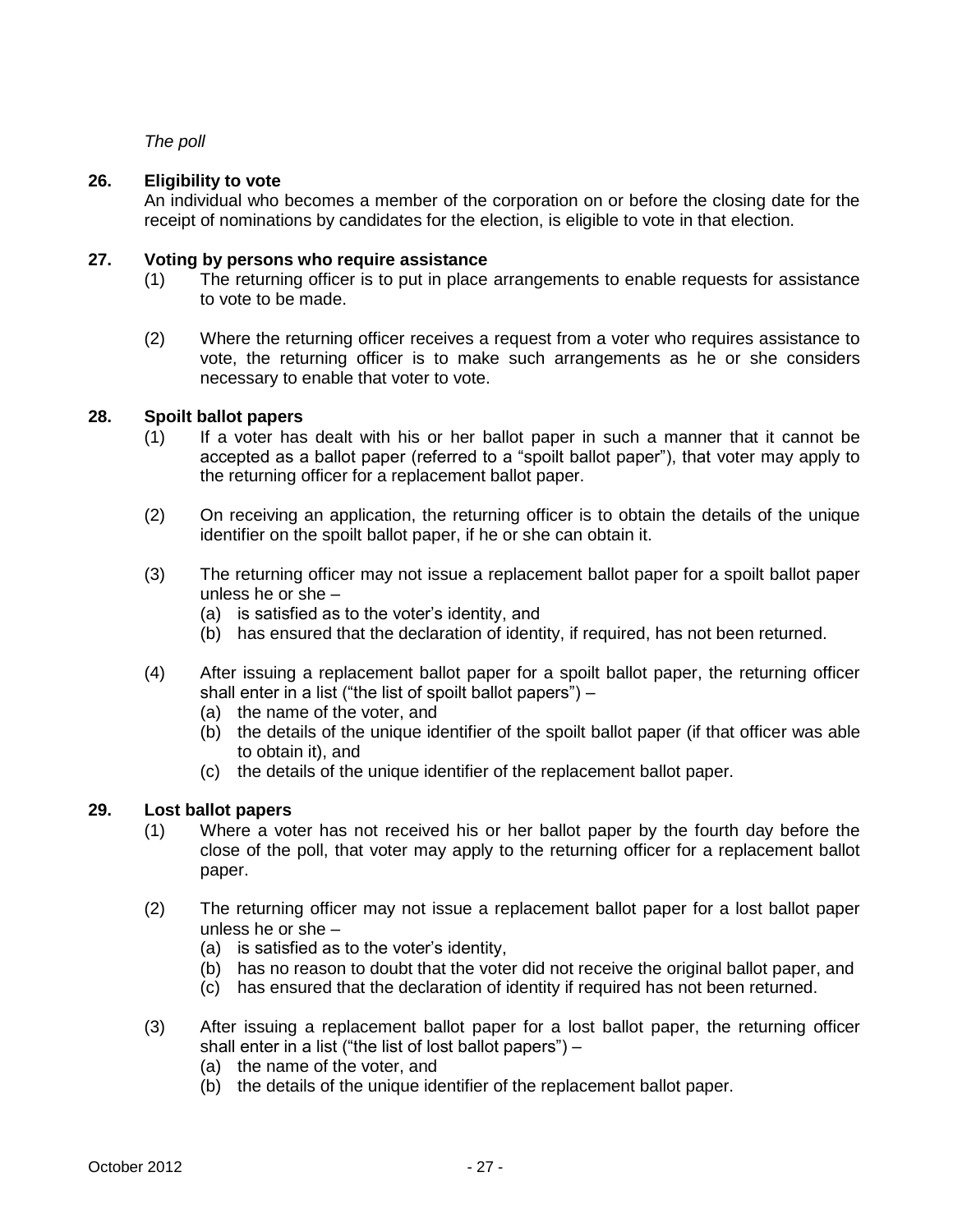## **30. Issue of replacement ballot paper**

- (1) If a person applies for a replacement ballot paper under rule 28 or 29 and a declaration of identity has already been received by the returning officer in the name of that voter, the returning officer may not issue a replacement ballot paper unless, in addition to the requirements imposed rule 28(3) or 29(2), he or she is also satisfied that that person has not already voted in the election, notwithstanding the fact that a declaration of identity if required has already been received by the returning officer in the name of that voter.
- (2) After issuing a replacement ballot paper under this rule, the returning officer shall enter in a list ("the list of tendered ballot papers") –
	- (a) the name of the voter, and
	- (b) the details of the unique identifier of the replacement ballot paper issued under this rule.

# **31. Declaration of identity for replacement ballot papers (public and patient constituencies)**

- (1) In respect of an election for a public or patient constituency a declaration of identity must be issued with each replacement ballot paper.
- (2) The declaration of identity is to include a declaration
	- (a) that the voter has not voted in the election with any ballot paper other than the ballot paper being returned with the declaration, and
	- (b) of the particulars of that member's qualification to vote as a member of the public or patient constituency, or class within a constituency, for which the election is being held.
- (3) The declaration of identity is to include space for
	- (a) the name of the voter,
	- (b) the address of the voter,
	- (c) the voter's signature, and
	- (d) the date that the declaration was made by the voter.
- (4) The voter must be required to return the declaration of identity together with the ballot paper.
- (5) The declaration of identity must caution the voter that if it is not returned with the ballot paper, or if it is returned without being correctly completed, the replacement ballot paper may be declared invalid.

*Procedure for receipt of envelopes* 

## **32. Receipt of voting documents**

- (1) Where the returning officer receives a
	- (a) covering envelope, or
	- (b) any other envelope containing a declaration of identity if required, a ballot paper envelope, or a ballot paper,

before the close of the poll, that officer is to open it as soon as is practicable; and rules 33 and 34 are to apply.

(2) The returning officer may open any ballot paper envelope for the purposes of rules 33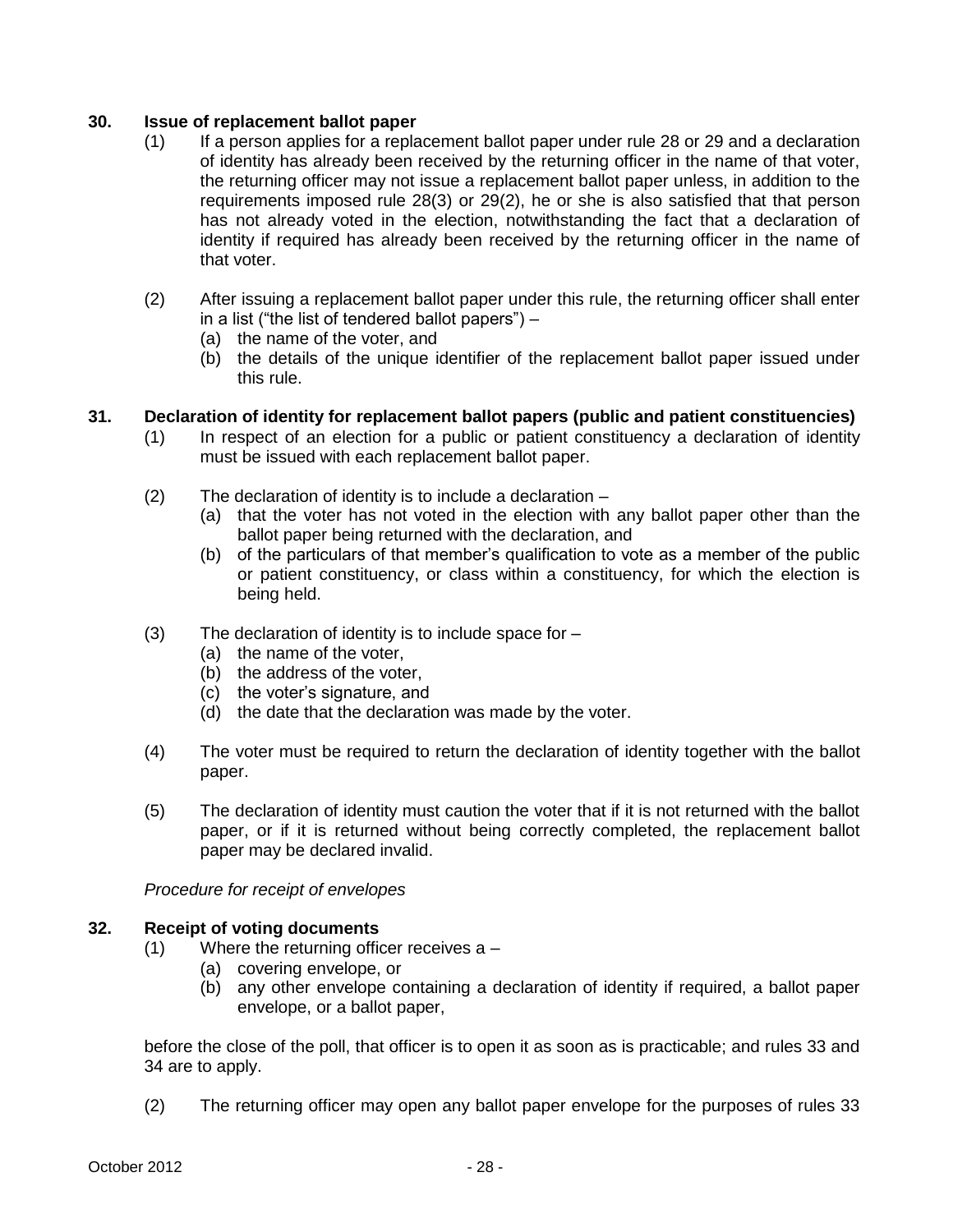and 34, but must make arrangements to ensure that no person obtains or communicates information as to –

- (a) the candidate for whom a voter has voted, or
- (b) the unique identifier on a ballot paper.
- (3) The returning officer must make arrangements to ensure the safety and security of the ballot papers and other documents.

#### **33. Validity of ballot paper**

- (1) A ballot paper shall not be taken to be duly returned unless the returning officer is satisfied that it has been received by the returning officer before the close of the poll, with a declaration of identity if required that has been correctly completed, signed, and dated.
- (2) Where the returning officer is satisfied that paragraph (1) has been fulfilled, he or she is to  $-$ 
	- (a) put the declaration of identity if required in a separate packet, and
	- (b) put the ballot paper aside for counting after the close of the poll.
- (3) Where the returning officer is not satisfied that paragraph (1) has been fulfilled, he or she is to  $-$ 
	- (a) mark the ballot paper "disqualified",
	- (b) if there is a declaration of identity accompanying the ballot paper, mark it as "disqualified" and attach it the ballot paper,
	- (c) record the unique identifier on the ballot paper in a list (the "list of disqualified documents"); and
	- (d) place the document or documents in a separate packet.

#### **34. Declaration of identity but no ballot paper (public and patient constituency)**

Where the returning officer receives a declaration of identity if required but no ballot paper, the returning officer is to –

- (a) mark the declaration of identity "disqualified",
- (b) record the name of the voter in the list of disqualified documents, indicating that a declaration of identity was received from the voter without a ballot paper; and
- (c) place the declaration of identity in a separate packet.

## **35. Sealing of packets**

As soon as is possible after the close of the poll and after the completion of the procedure under rules 33 and 34, the returning officer is to seal the packets containing–

- (a) the disqualified documents, together with the list of disqualified documents inside it,
- (b) the declarations of identity if required,
- (c) the list of spoilt ballot papers,
- (d) the list of lost ballot papers,
- (e) the list of eligible voters, and
- (f) the list of tendered ballot papers.

## *Part 6 - Counting the votes*

## **36. Interpretation of Part 6**

In Part 6 of these rules –

"*continuing candidate*" means any candidate not deemed to be elected, and not excluded, "*count*" means all the operations involved in counting of the first preferences recorded for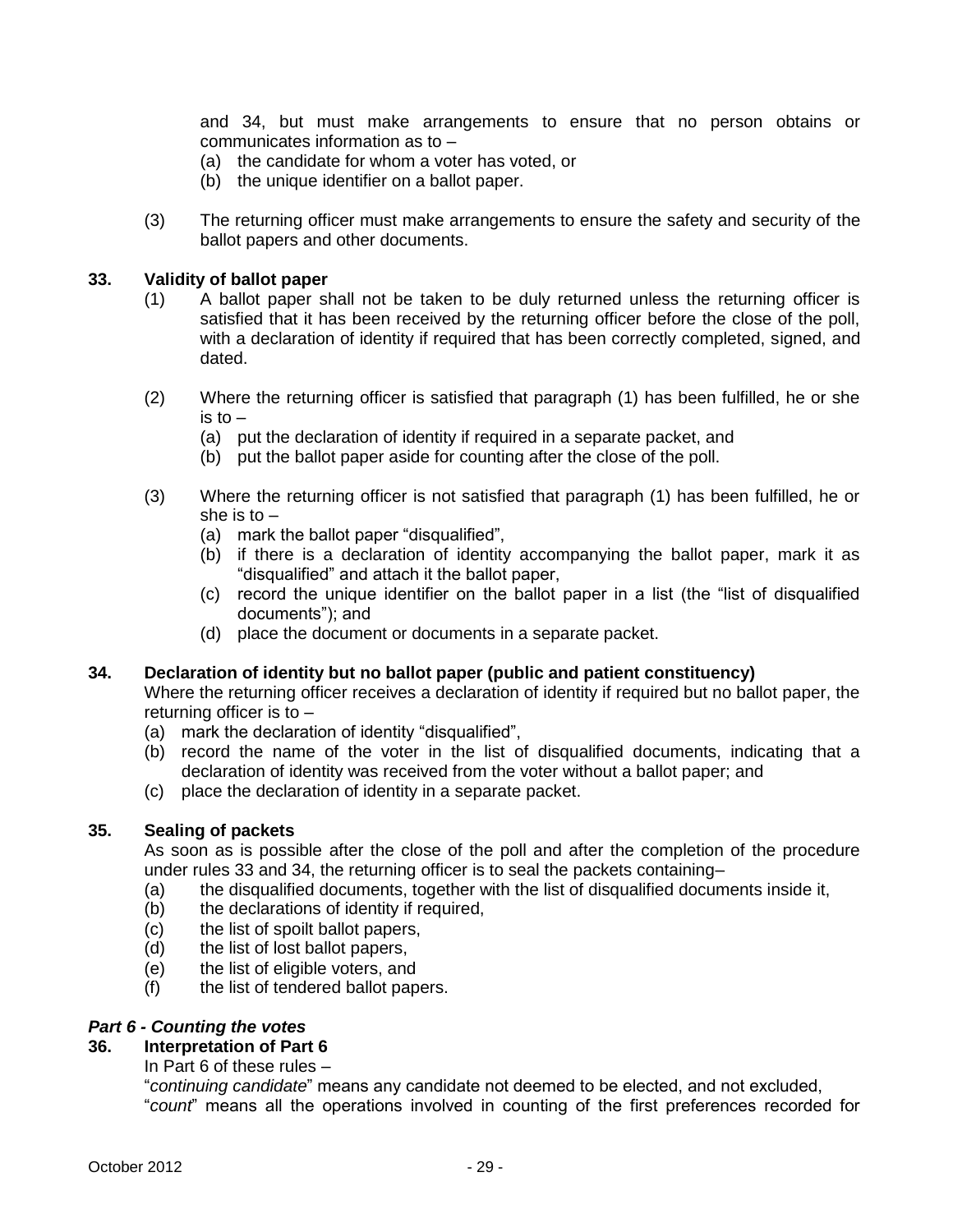candidates, the transfer of the surpluses of elected candidates, and the transfer of the votes of the excluded candidates,

"*deemed to be elected*" means deemed to be elected for the purposes of counting of votes but without prejudice to the declaration of the result of the poll,

"*mark*" means a figure, an identifiable written word, or a mark such as "X",

"non-transferable vote" means a ballot paper –

- (a) on which no second or subsequent preference is recorded for a continuing candidate, or (b) which is excluded by the returning officer under rule 44(4) below,
- "*preference*" as used in the following contexts has the meaning assigned below–
- (a) "first preference" means the figure "1" or any mark or word which clearly indicates a first (or only) preference,
- (b) "next available preference" means a preference which is the second, or as the case may be, subsequent preference recorded in consecutive order for a continuing candidate (any candidate who is deemed to be elected or is excluded thereby being ignored); and
- (c) in this context, a "second preference" is shown by the figure "2" or any mark or word which clearly indicates a second preference, and a third preference by the figure "3" or any mark or word which clearly indicates a third preference, and so on,

"*quota*" means the number calculated in accordance with rule 41 below,

"*surplus*" means the number of votes by which the total number of votes for any candidate (whether first preference or transferred votes, or a combination of both) exceeds the quota; but references in these rules to the transfer of the surplus means the transfer (at a transfer value) of all transferable papers from the candidate who has the surplus,

"stage of the count" means –

- (a) the determination of the first preference vote of each candidate,
- (b) the transfer of a surplus of a candidate deemed to be elected, or
- (c) the exclusion of one or more candidates at any given time,

"*transferable paper*" means a ballot paper on which, following a first preference, a second or subsequent preference is recorded in consecutive numerical order for a continuing candidate, "*transferred vote*" means a vote derived from a ballot paper on which a second or subsequent preference is recorded for the candidate to whom that paper has been transferred, and "*transfer value*" means the value of a transferred vote calculated in accordance with paragraph (4) or (7) of rule 42 below.

# **37. Arrangements for counting of the votes**

The returning officer is to make arrangements for counting the votes as soon as is practicable after the close of the poll.

#### **38. The count**

- $(1)$  The returning officer is to  $-$ 
	- (a) count and record the number of ballot papers that have been returned, and
	- (b) count the votes according to the provisions in this Part of the rules.
- (2) The returning officer, while counting and recording the number of ballot papers and counting the votes, must make arrangements to ensure that no person obtains or communicates information as to the unique identifier on a ballot paper.
- (3) The returning officer is to proceed continuously with counting the votes as far as is practicable.

## **39. Rejected ballot papers**

(1) Any ballot paper –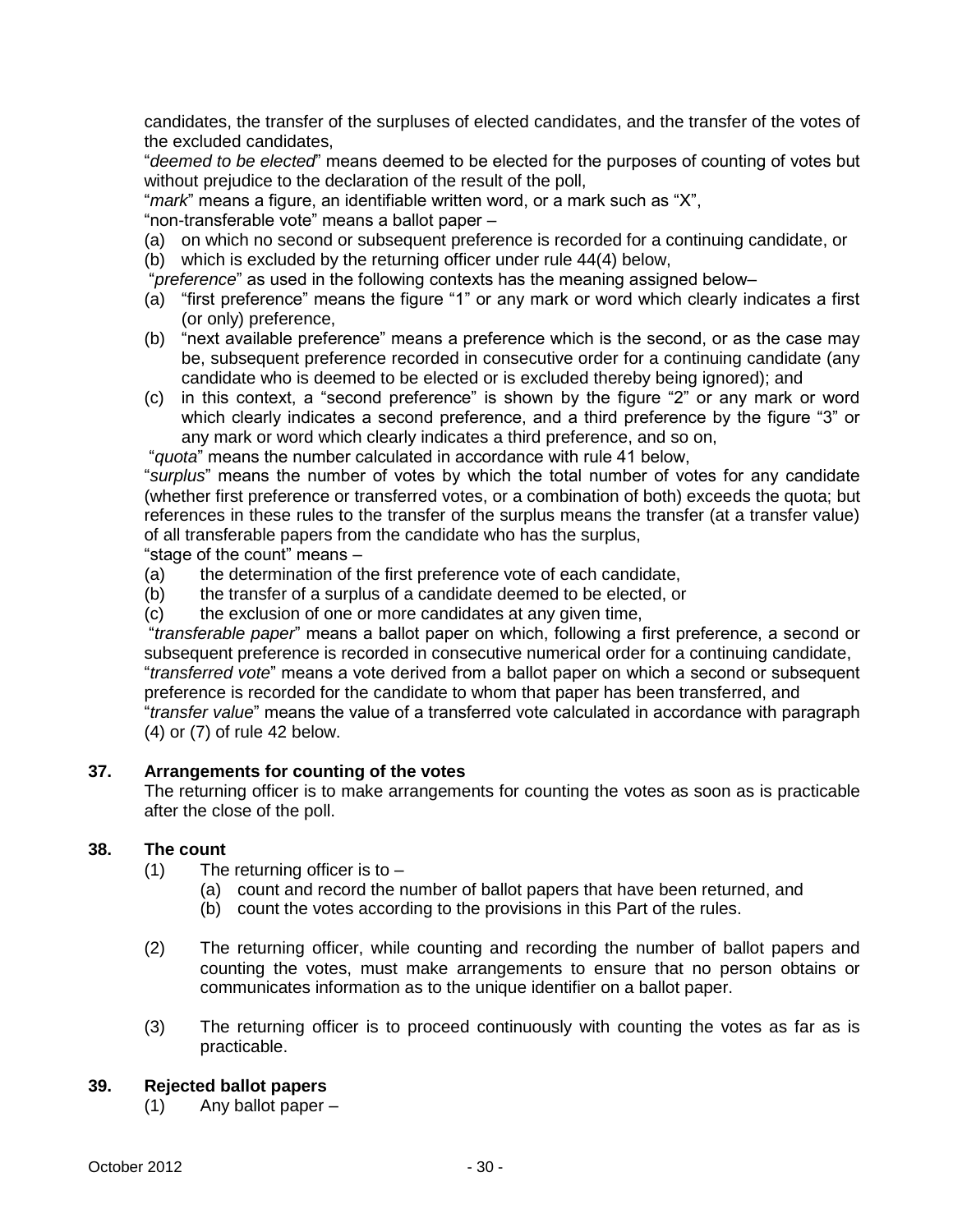- (a) which does not bear the features that have been incorporated into the other ballot papers to prevent them from being reproduced,
- (b) on which the figure "1" standing alone is not placed so as to indicate a first preference for any candidate,
- (c) on which anything is written or marked by which the voter can be identified except the unique identifier, or
- (d) which is unmarked or rejected because of uncertainty,

shall be rejected and not counted, but the ballot paper shall not be rejected by reason only of carrying the words "one", "two", "three" and so on, or any other mark instead of a figure if, in the opinion of the returning officer, the word or mark clearly indicates a preference or preferences.

- (2) The returning officer is to endorse the word "rejected" on any ballot paper which under this rule is not to be counted.
- (3) The returning officer is to draw up a statement showing the number of ballot papers rejected by him or her under each of the subparagraphs (a) to (d) of paragraph (1).

#### **40. First stage**

- (1) The returning officer is to sort the ballot papers into parcels according to the candidates for whom the first preference votes are given.
- (2) The returning officer is to then count the number of first preference votes given on ballot papers for each candidate, and is to record those numbers.
- (3) The returning officer is to also ascertain and record the number of valid ballot papers.

#### **41. The quota**

- (1) The returning officer is to divide the number of valid ballot papers by a number exceeding by one the number of members to be elected.
- (2) The result, increased by one, of the division under paragraph (1) above (any fraction being disregarded) shall be the number of votes sufficient to secure the election of a candidate (in these rules referred to as "the quota").
- (3) At any stage of the count a candidate whose total votes equals or exceeds the quota shall be deemed to be elected, except that any election where there is only one vacancy a candidate shall not be deemed to be elected until the procedure set out in paragraphs (1) to (3) of rule 44 has been complied with.

# **42. Transfer of votes**

- (1) Where the number of first preference votes for any candidate exceeds the quota, the returning officer is to sort all the ballot papers on which first preference votes are given for that candidate into sub-parcels so that they are grouped –
	- (a) according to next available preference given on those papers for any continuing candidate, or
	- (b) where no such preference is given, as the sub-parcel of non-transferable votes.
- (2) The returning officer is to count the number of ballot papers in each parcel referred to in paragraph (1) above.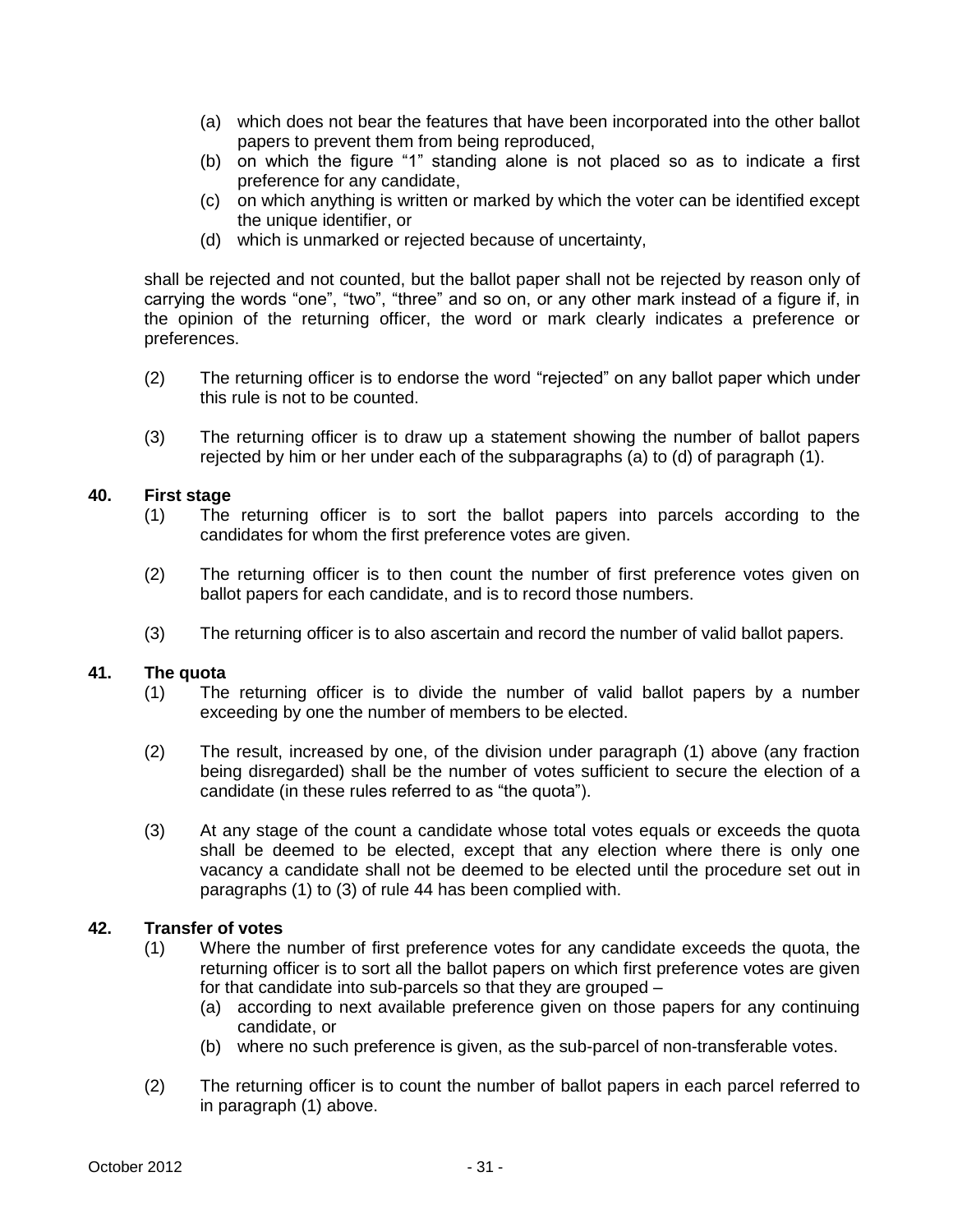- (3) The returning officer is, in accordance with this rule and rule 43 below, to transfer each sub-parcel of ballot papers referred to in paragraph (1)(a) to the candidate for whom the next available preference is given on those papers.
- (4) The vote on each ballot paper transferred under paragraph (3) above shall be at a value ("the transfer value") which –
	- (a) reduces the value of each vote transferred so that the total value of all such votes does not exceed the surplus, and
	- (b) is calculated by dividing the surplus of the candidate from whom the votes are being transferred by the total number of the ballot papers on which those votes are given, the calculation being made to two decimal places (ignoring the remainder if any).
- (5) Where at the end of any stage of the count involving the transfer of ballot papers, the number of votes for any candidate exceeds the quota, the returning officer is to sort the ballot papers in the sub-parcel of transferred votes which was last received by that candidate into separate sub-parcels so that they are grouped –
	- (a) according to the next available preference given on those papers for any continuing candidate, or
	- (b) where no such preference is given, as the sub-parcel of non-transferable votes.
- (6) The returning officer is, in accordance with this rule and rule 43 below, to transfer each sub-parcel of ballot papers referred to in paragraph (5)(a) to the candidate for whom the next available preference is given on those papers.
- (7) The vote on each ballot paper transferred under paragraph (6) shall be at
	- (a) a transfer value calculated as set out in paragraph (4)(b) above, or
	- (b) at the value at which that vote was received by the candidate from whom it is now being transferred, whichever is the less.
- (8) Each transfer of a surplus constitutes a stage in the count.
- (9) Subject to paragraph (10), the returning officer shall proceed to transfer transferable papers until no candidate who is deemed to be elected has a surplus or all the vacancies have been filled.
- (10) Transferable papers shall not be liable to be transferred where any surplus or surpluses which, at a particular stage of the count, have not already been transferred, are –
	- (a) less than the difference between the total vote then credited to the continuing candidate with the lowest recorded vote and the vote of the candidate with the next lowest recorded vote, or
	- (b) less than the difference between the total votes of the two or more continuing candidates, credited at that stage of the count with the lowest recorded total numbers of votes and the candidate next above such candidates.
- (11) This rule does not apply at an election where there is only one vacancy.

#### **43. Supplementary provisions on transfer**

(1) If, at any stage of the count, two or more candidates have surpluses, the transferable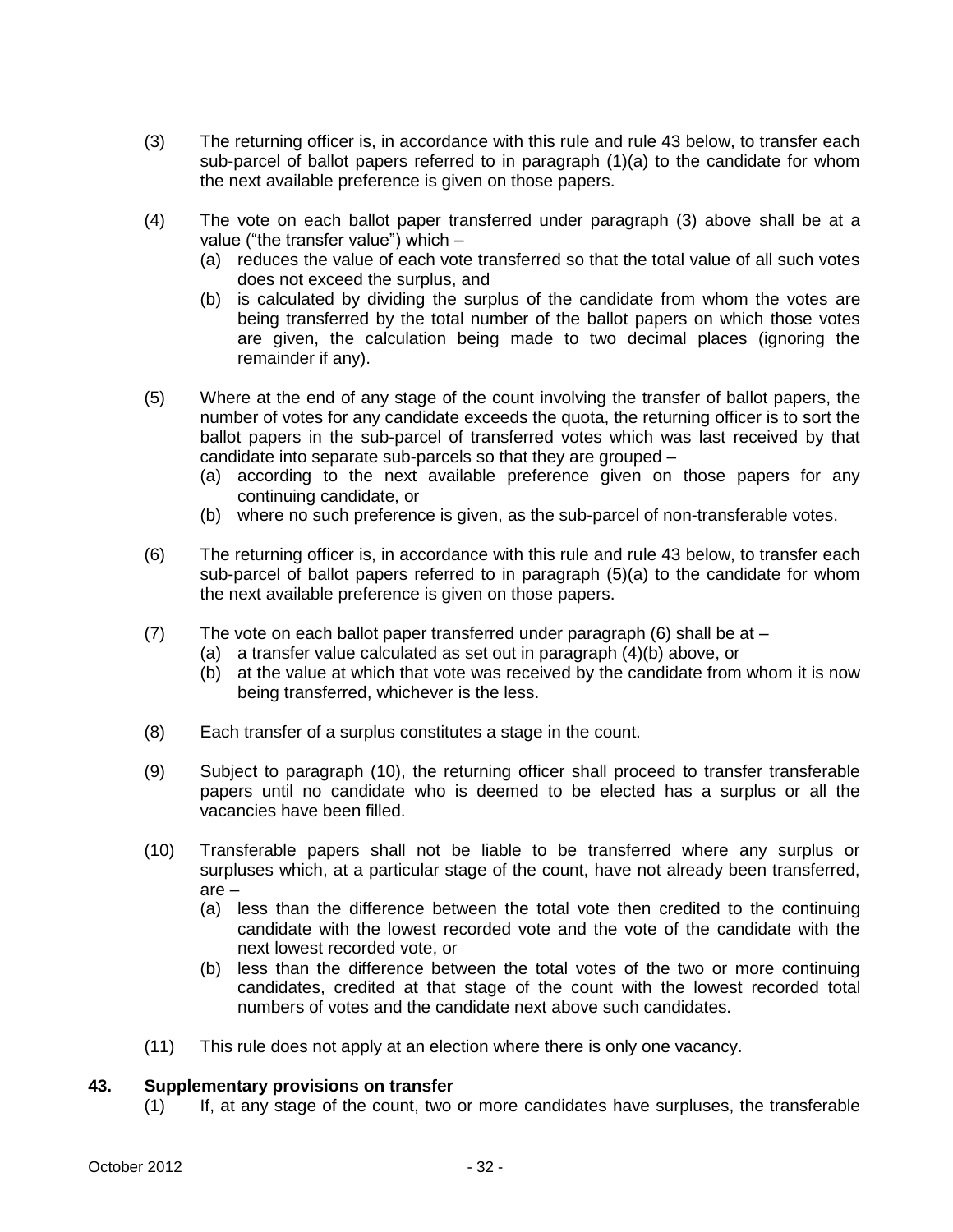papers of the candidate with the highest surplus shall be transferred first, and if –

- (a) The surpluses determined in respect of two or more candidates are equal, the transferable papers of the candidate who had the highest recorded vote at the earliest preceding stage at which they had unequal votes shall be transferred first, and
- (b) the votes credited to two or more candidates were equal at all stages of the count, the returning officer shall decide between those candidates by lot, and the transferable papers of the candidate on whom the lot falls shall be transferred first.
- (2) The returning officer shall, on each transfer of transferable papers under rule 42 above –
	- (a) record the total value of the votes transferred to each candidate,
	- (b) add that value to the previous total of votes recorded for each candidate and record the new total,
	- (c) record as non-transferable votes the difference between the surplus and
	- (d) compare
		- (i) the total transfer value of the transferred votes and add that difference to
		- (ii) the previously recorded total of non-transferable votes, and
- (3) All ballot papers transferred under rule 42 or 44 shall be clearly marked, either individually or as a sub-parcel, so as to indicate the transfer value recorded at that time to each vote on that paper or, as the case may be, all the papers in that sub-parcel.
- (4) Where a ballot paper is so marked that it is unclear to the returning officer at any stage of the count under rule 42 or 44 for which candidate the next preference is recorded, the returning officer shall treat any vote on that ballot paper as a non-transferable vote; and votes on a ballot paper shall be so treated where, for example, the names of two or more candidates (whether continuing candidates or not) are so marked that, in the opinion of the returning officer, the same order of preference is indicated or the numerical sequence is broken.

#### **44. Exclusion of candidates**

- $(1)$  If—
	- (a) all transferable papers which under the provisions of rule 42 above (including that rule as applied by paragraph (11) below) and this rule are required to be transferred, have been transferred, and
	- (b) subject to rule 45 below, one or more vacancies remain to be filled,

the returning officer shall exclude from the election at that stage the candidate with the then lowest vote (or, where paragraph (12) below applies, the candidates with the then lowest votes).

- (2) The returning officer shall sort all the ballot papers on which first preference votes are given for the candidate or candidates excluded under paragraph (1) above into two sub-parcels so that they are grouped as—
	- (a) ballot papers on which a next available preference is given, and
	- (b) ballot papers on which no such preference is given (thereby including ballot papers on which preferences are given only for candidates who are deemed to be elected or are excluded).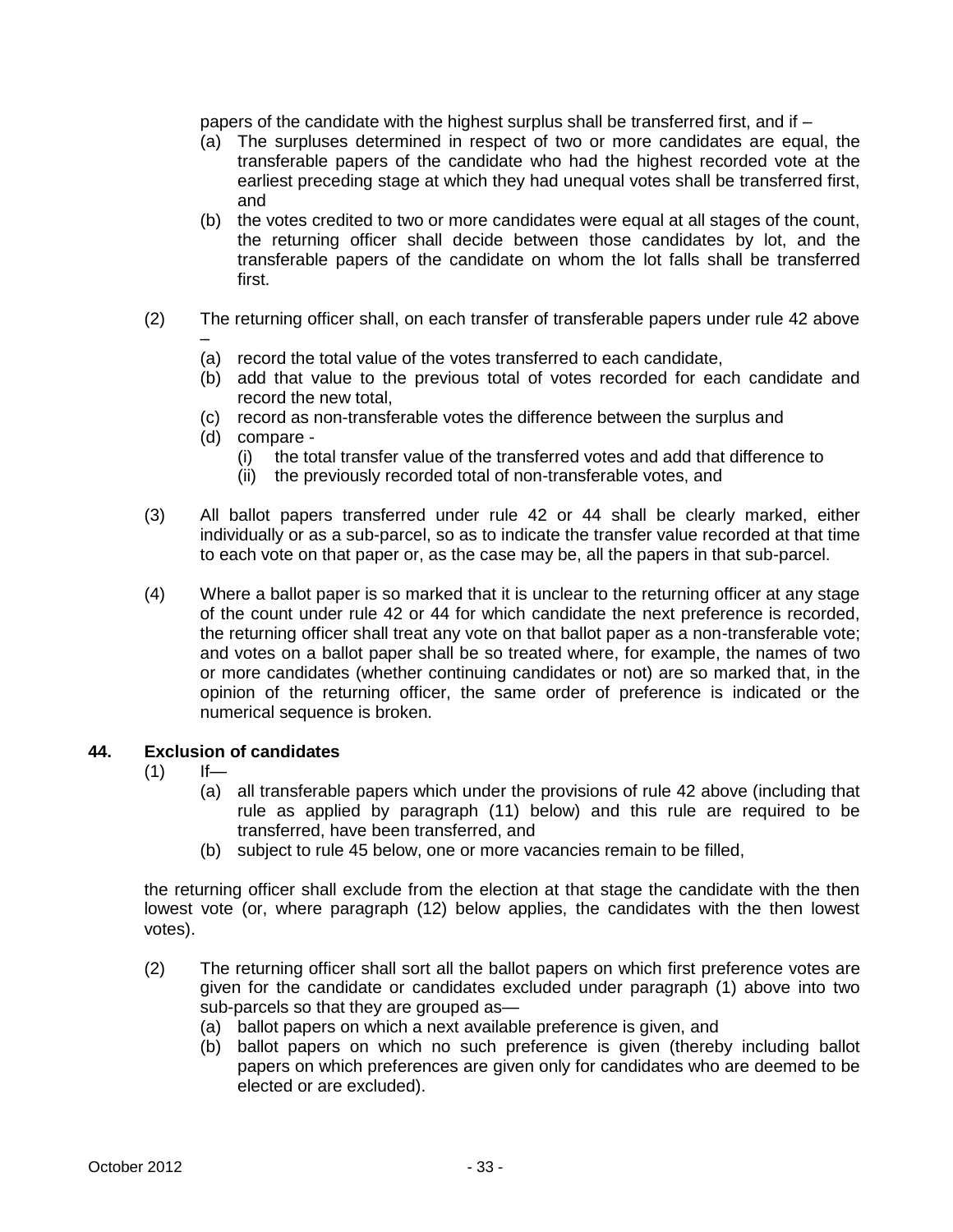- (3) The returning officer shall, in accordance with this rule and rule 43 above, transfer each sub-parcel of ballot papers referred to in paragraph (2)(a) above to the candidate for whom the next available preference is given on those papers.
- (4) The exclusion of a candidate or of two or more candidates together, constitutes a further stage of the count.
- (5) If, subject to rule 45 below, one or more vacancies still remain to be filled, the returning officer shall then sort the transferable papers, if any, which had been transferred to any candidate excluded under paragraph (1) above into sub-parcels according to their transfer value.
- (6) The returning officer shall transfer those papers in the sub-parcel of transferable papers with the highest transfer value to the continuing candidates in accordance with the next available preferences given on those papers (thereby passing over candidates who are deemed to be elected or are excluded).
- (7) The vote on each transferable paper transferred under paragraph (6) above shall be at the value at which that vote was received by the candidate excluded under paragraph (1) above.
- (8) Any papers on which no next available preferences have been expressed shall be set aside as non-transferable votes.
- (9) After the returning officer has completed the transfer of the ballot papers in the subparcel of ballot papers with the highest transfer value he or she shall proceed to transfer in the same way the sub-parcel of ballot papers with the next highest value and so on until he has dealt with each sub-parcel of a candidate excluded under paragraph (1) above.
- (10) The returning officer shall after each stage of the count completed under this rule—
	- (a) record
		- (i) the total value of votes, or
		- (ii) the total transfer value of votes transferred to each candidate,
	- (b) add that total to the previous total of votes recorded for each candidate and record the new total,
	- (c) record the value of non-transferable votes and add that value to the previous nontransferable votes total, and
	- (d) compare—
		- (i) the total number of votes then recorded for each candidate together with the total number of non-transferable votes, with
		- (ii) the recorded total of valid first preference votes.
- (11) If after a transfer of votes under any provision of this rule, a candidate has a surplus, that surplus shall be dealt with in accordance with paragraphs (5) to (10) of rule 42 and rule 43.
- (12) Where the total of the votes of the two or more lowest candidates, together with any surpluses not transferred, is less than the number of votes credited to the next lowest candidate, the returning officer shall in one operation exclude such two or more candidates.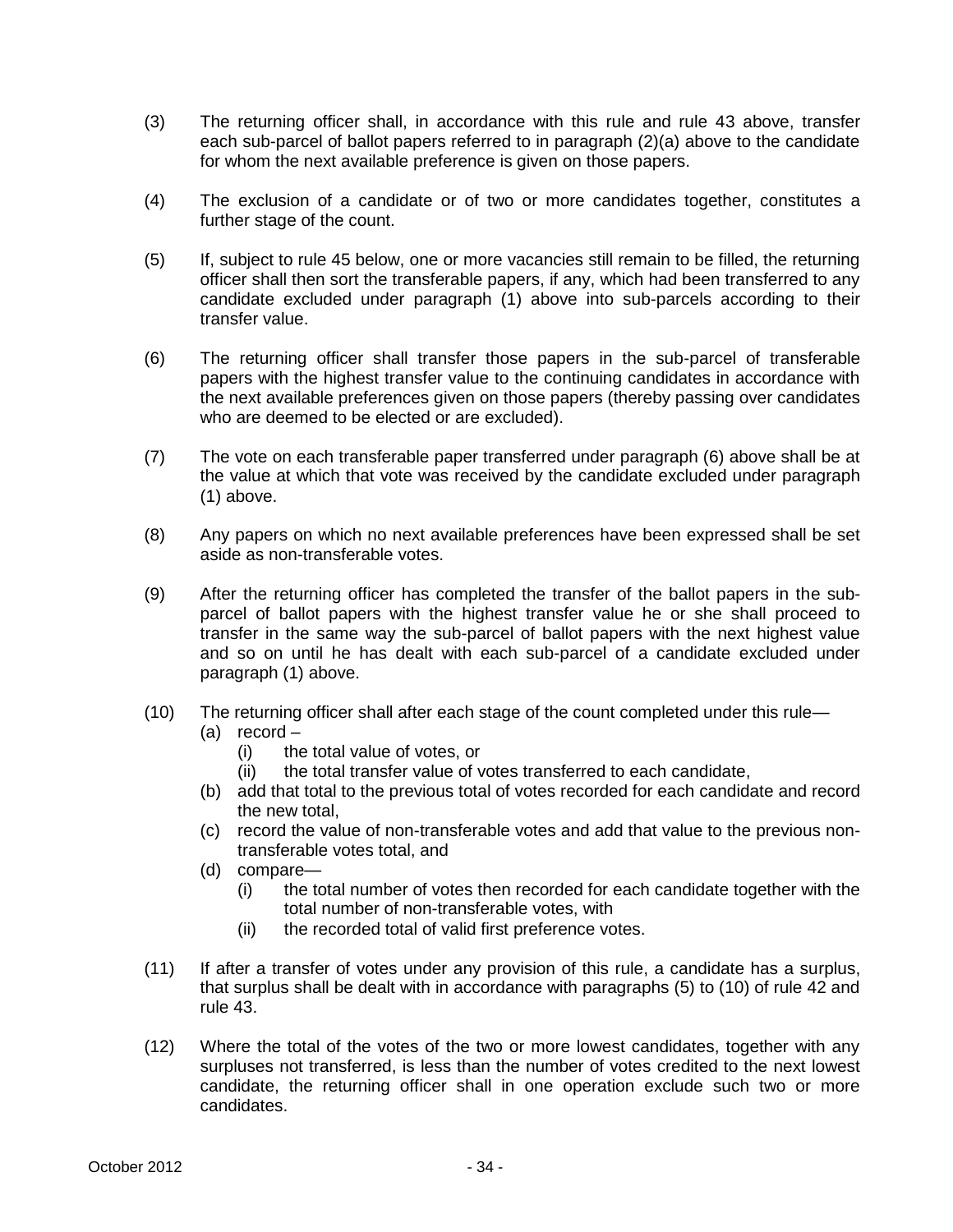- (13) If when a candidate has to be excluded under this rule, two or more candidates each have the same number of votes and are lowest—
	- (a) regard shall be had to the total number of votes credited to those candidates at the earliest stage of the count at which they had an unequal number of votes and the candidate with the lowest number of votes at that stage shall be excluded, and
	- (b) where the number of votes credited to those candidates was equal at all stages, the returning officer shall decide between the candidates by lot and the candidate on whom the lot falls shall be excluded.

#### **45. Filling of last vacancies**

- (1) Where the number of continuing candidates is equal to the number of vacancies remaining unfilled the continuing candidates shall thereupon be deemed to be elected.
- (2) Where only one vacancy remains unfilled and the votes of any one continuing candidate are equal to or greater than the total of votes credited to other continuing candidates together with any surplus not transferred, the candidate shall thereupon be deemed to be elected.
- (3) Where the last vacancies can be filled under this rule, no further transfer of votes shall be made.

#### **46. Order of election of candidates**

- (1) The order in which candidates whose votes equal or exceed the quota are deemed to be elected shall be the order in which their respective surpluses were transferred, or would have been transferred but for rule 42(10) above.
- (2) A candidate credited with a number of votes equal to, and not greater than, the quota shall, for the purposes of this rule, be regarded as having had the smallest surplus at the stage of the count at which he obtained the quota.
- (3) Where the surpluses of two or more candidates are equal and are not required to be transferred, regard shall be had to the total number of votes credited to such candidates at the earliest stage of the count at which they had an unequal number of votes and the surplus of the candidate who had the greatest number of votes at that stage shall be deemed to be the largest.
- (4) Where the number of votes credited to two or more candidates were equal at all stages of the count, the returning officer shall decide between them by lot and the candidate on whom the lot falls shall be deemed to have been elected first.

#### *Part 7 – Final proceedings in contested and uncontested elections*

#### **47. Declaration of result for contested elections**

- (1) In a contested election, when the result of the poll has been ascertained, the returning officer is to—
	- (a) declare the candidates who are deemed to be elected under Part 6 of these rules as elected,
	- (b) give notice of the name of each candidate who he or she has declared elected
		- (i) where the election is held under a proposed Constitution pursuant to powers conferred on the Norfolk and Norwich University Hospital NHS Trust
- (2) The returning officer is to make –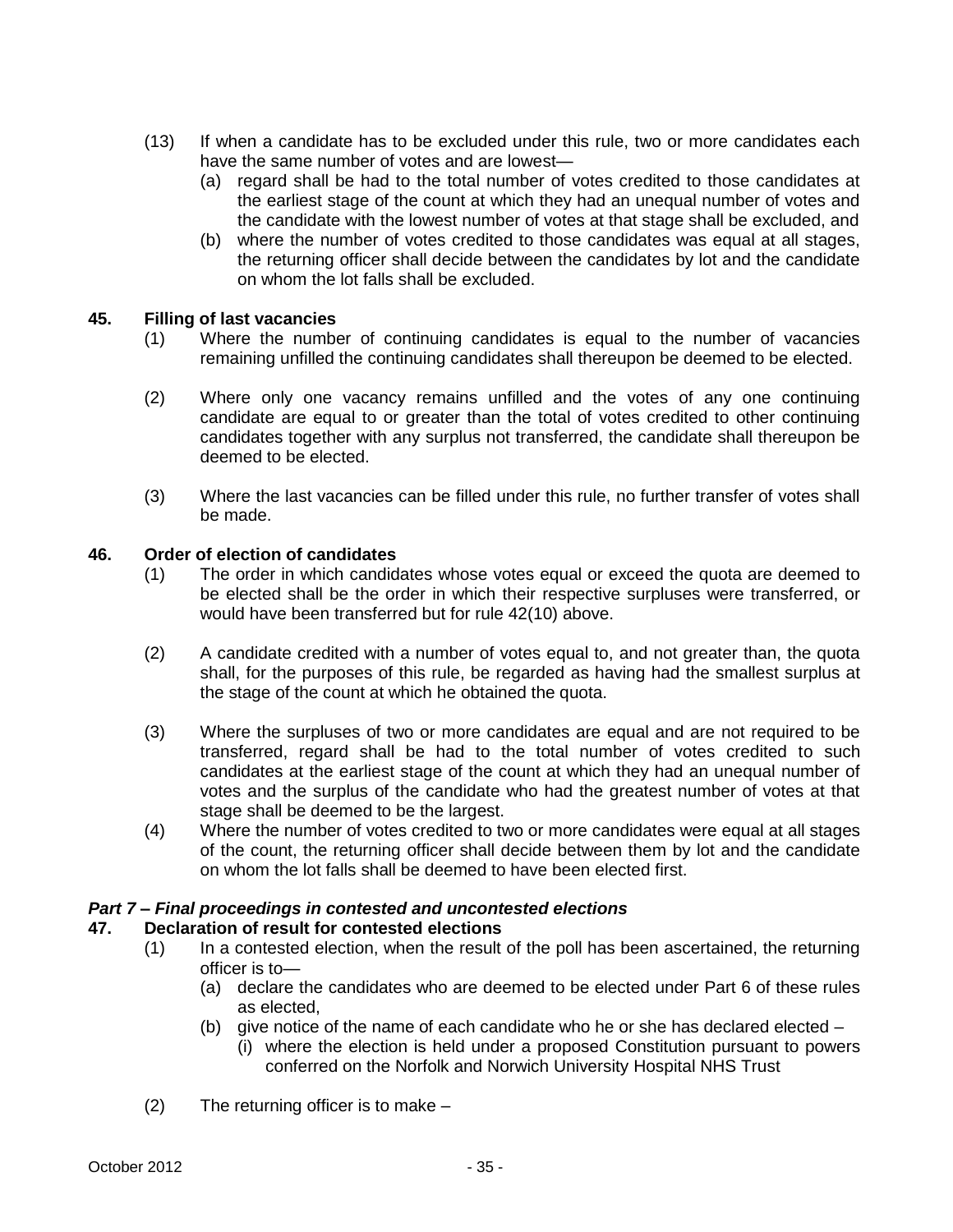- (a) the number of first preference votes for each candidate whether elected or not,
- (b) any transfer of votes,
- (c) the total number of votes for each candidate at each stage of the count at which such transfer took place,
- (d) the order in which the successful candidates were elected, and
- (e) the number of rejected ballot papers under each of the headings in rule 39(1), available on request.

### **48. Declaration of result for uncontested elections**

In an uncontested election,

the returning officer is to as soon as is practicable after final day for the delivery of notices of withdrawals by candidates from the election –

- (a) declare the candidate or candidates remaining validly nominated to be elected,
- (b) give notice of the name of each candidate who he or she has declared elected to the chairman of the corporation, and
- (c) give public notice of the name of each candidate who he or she has declared elected.

## *Part 8 – Disposal of documents*

#### **49. Sealing up of documents relating to the poll**

- (1) On completion of the counting at a contested election, the returning officer is to seal up the following documents in separate packets –
	- (a) the counted ballot papers,
	- (b) the ballot papers endorsed with "rejected in part",
	- (c) the rejected ballot papers, and
	- (d) the statement of rejected ballot papers.
- (2) The returning officer must not open the sealed packets of –

(a) the disqualified documents, with the list of disqualified documents inside it,

- (b) the declarations of identity,
- (c) the list of spoilt ballot papers,
- (d) the list of lost ballot papers,
- (e) the list of eligible voters, and
- (f) the list of tendered ballot papers.
- (3) The returning officer must endorse on each packet a description of by of the 2006 Act, to the chairman of the NHS Trust, or
	- (a) its contents,
	- (b) the date of the publication of notice of the election,
	- (c) the name of the corporation to which the election relates, and
	- (d) the constituency, or class within a constituency, to which the election relates.

#### **50. Delivery of documents**

Once the documents relating to the poll have been sealed up and endorsed pursuant to rule 49, the returning officer is to forward them to the chair of the corporation.

## **51. Forwarding of documents received after close of the poll**

Where –

- (a) any voting documents are received by the returning officer after the close of the poll, or
- (b) any envelopes addressed to eligible voters are returned as undelivered too late to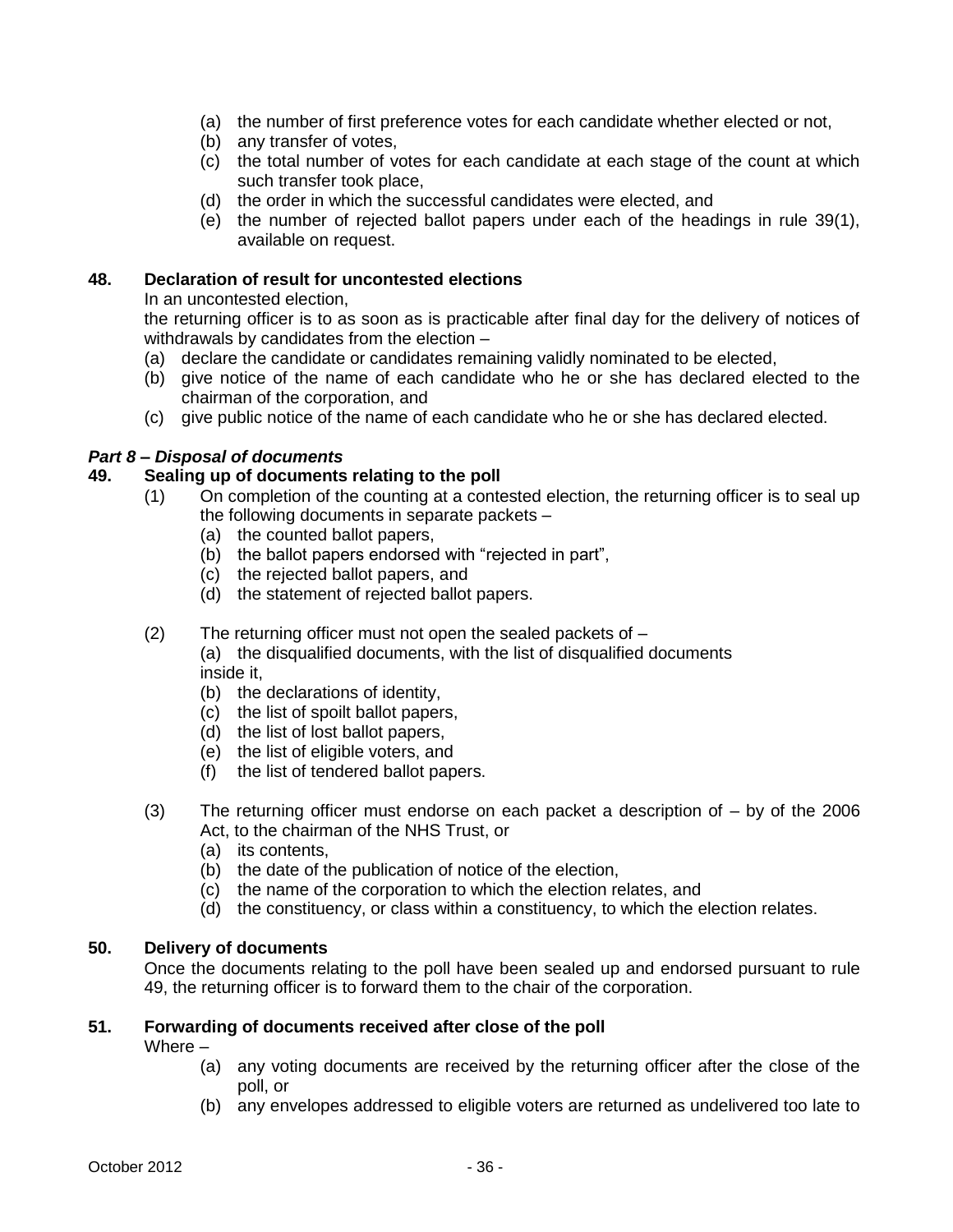be resent, or

(c) any applications for replacement ballot papers are made too late to enable new ballot papers to be issued,

the returning officer is to put them in a separate packet, seal it up, and endorse and forward it to the chairman of the corporation.

#### **52. Retention and public inspection of documents**

- (1) The corporation is to retain the documents relating to an election that are forwarded to the chair by the returning officer under these rules for one year, and then, unless otherwise directed by the regulator, cause them to be destroyed.
- (2) With the exception of the documents listed in rule 53(1), the documents relating to an election that are held by the corporation shall be available for inspection by members of the public at all reasonable times.
- (3) A person may request a copy or extract from the documents relating to an election that are held by the corporation, and the corporation is to provide it, and may impose a reasonable charge for doing so.

#### **53. Application for inspection of certain documents relating to an election**

- (1) The corporation may not allow the inspection of, or the opening of any sealed packet containing –
	- (a) any rejected ballot papers, including ballot papers rejected in part,
	- (b) any disqualified documents, or the list of disqualified documents,
	- (c) any counted ballot papers,
	- (d) any declarations of identity, or
	- (e) the list of eligible voters,

by any person without the consent of the Regulator.

- (2) A person may apply to the Regulator to inspect any of the documents listed in (1), and the Regulator may only consent to such inspection if it is satisfied that it is necessary for the purpose of questioning an election pursuant to Part 11.
- (3) The Regulator's consent may be on any terms or conditions that it thinks necessary, including conditions as to –
	- (a) persons,
	- (b) time,
	- (c) place and mode of inspection,
	- (d) production or opening,

and the corporation must only make the documents available for inspection in accordance with those terms and conditions.

- (4) On an application to inspect any of the documents listed in paragraph  $(1)$ ,  $-$ 
	- (a) in giving its consent, the regulator, and
	- (b) and making the documents available for inspection, the corporation,

must ensure that the way in which the vote of any particular member has been given shall not be disclosed, until it has been established –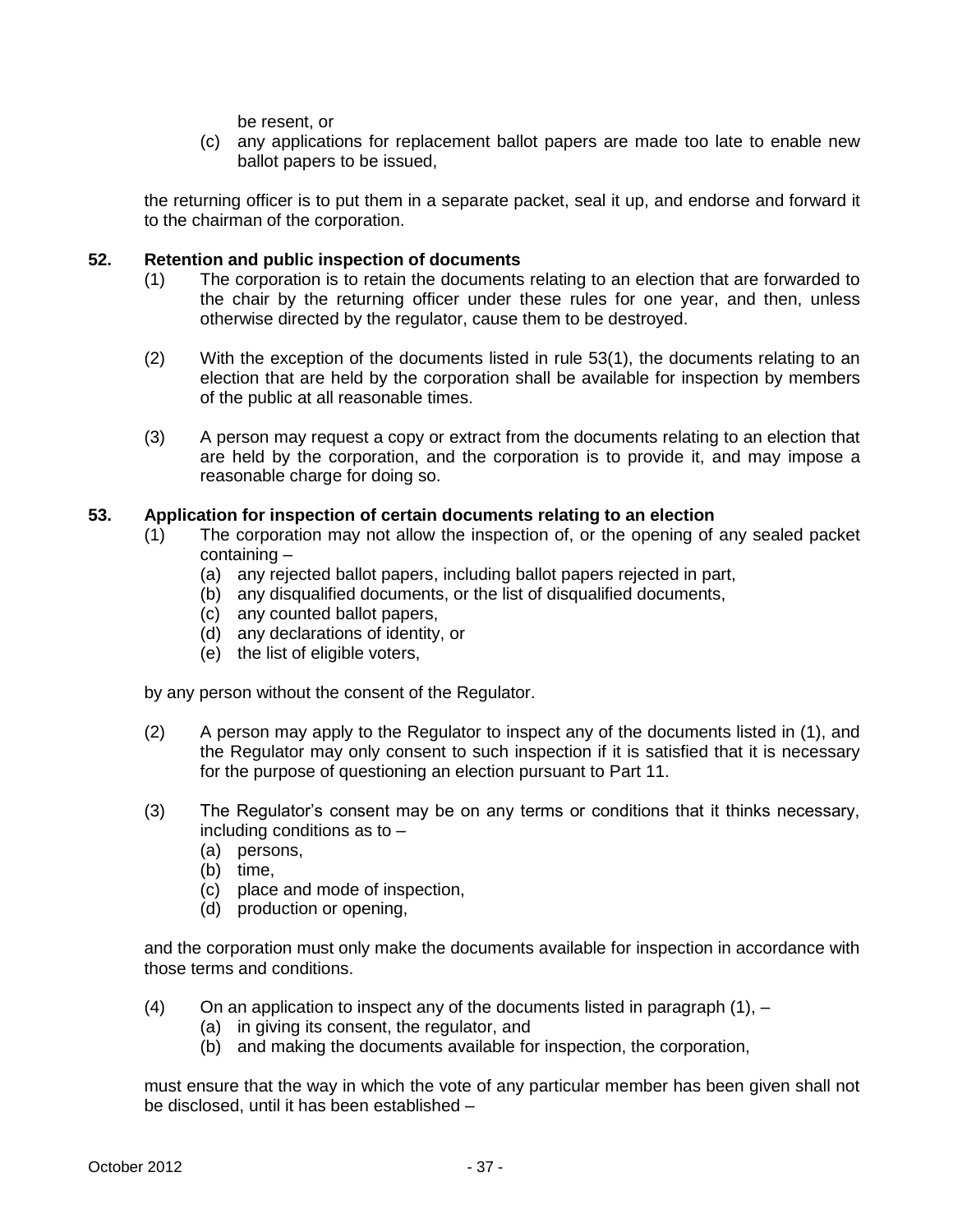- (i) that his or her vote was given, and
- (ii) that the regulator has declared that the vote was invalid.

#### *Part 9 – Death of a candidate during a contested election*

#### **54. Countermand or abandonment of poll on death of candidate**

- (1) If, at a contested election, proof is given to the returning officer's satisfaction before the result of the election is declared that one of the persons named or to be named as a candidate has died, then the returning officer is to  $-$ 
	- (a) publish a notice stating that the candidate has died, and
	- (b) proceed with the counting of the votes as if that candidate had been

Excluded from the count so that –

- (i) ballot papers which only have a first preference recorded for the candidate that has died, and no preferences for any other candidates, are not to be counted, and
- (ii) ballot papers which have preferences recorded for other candidates are to be counted according to the consecutive order of those preferences, passing over preferences marked for the candidate who has died.
- (2) The ballot papers which have preferences recorded for the candidate who has died are to be sealed with the other counted ballot papers pursuant to rule 49(1)(a).

## *Part 10 – Election expenses and publicity*

#### **55. Election expenses**

Any expenses incurred, or payments made, for the purposes of an election which contravene this Part are an electoral irregularity, which may only be questioned in an application to the regulator under Part 11 of these rules.

#### **56. Expenses and payments by candidates**

A candidate may not incur any expenses or make a payment (of whatever nature) for the purposes of an election, other than expenses or payments that relate to –

- (a) personal expenses,
- (b) travelling expenses, and expenses incurred while living away from home, and
- (c) expenses for stationery, postage, telephone, internet (or any similar means of communication) and other petty expenses, to a limit of £100.

#### **57. Election expenses incurred by other persons**

- (1) No person may
	- (a) incur any expenses or make a payment (of whatever nature) for the purposes of a candidate's election, whether on that candidate's behalf or otherwise, or
	- (b) give a candidate or his or her family any money or property (whether as a gift, donation, loan, or otherwise) to meet or contribute to expenses incurred by or on behalf of the candidate for the purposes of an election.
- (2) Nothing in this rule is to prevent the corporation from incurring such expenses, and making such payments, as it considers necessary pursuant to rules 58 and 59. **Publicity**

## **58. Publicity about election by the corporation**

- (1) The corporation may
	- (a) compile and distribute such information about the candidates, and
	- (b) organise and hold such meetings to enable the candidates to speak and respond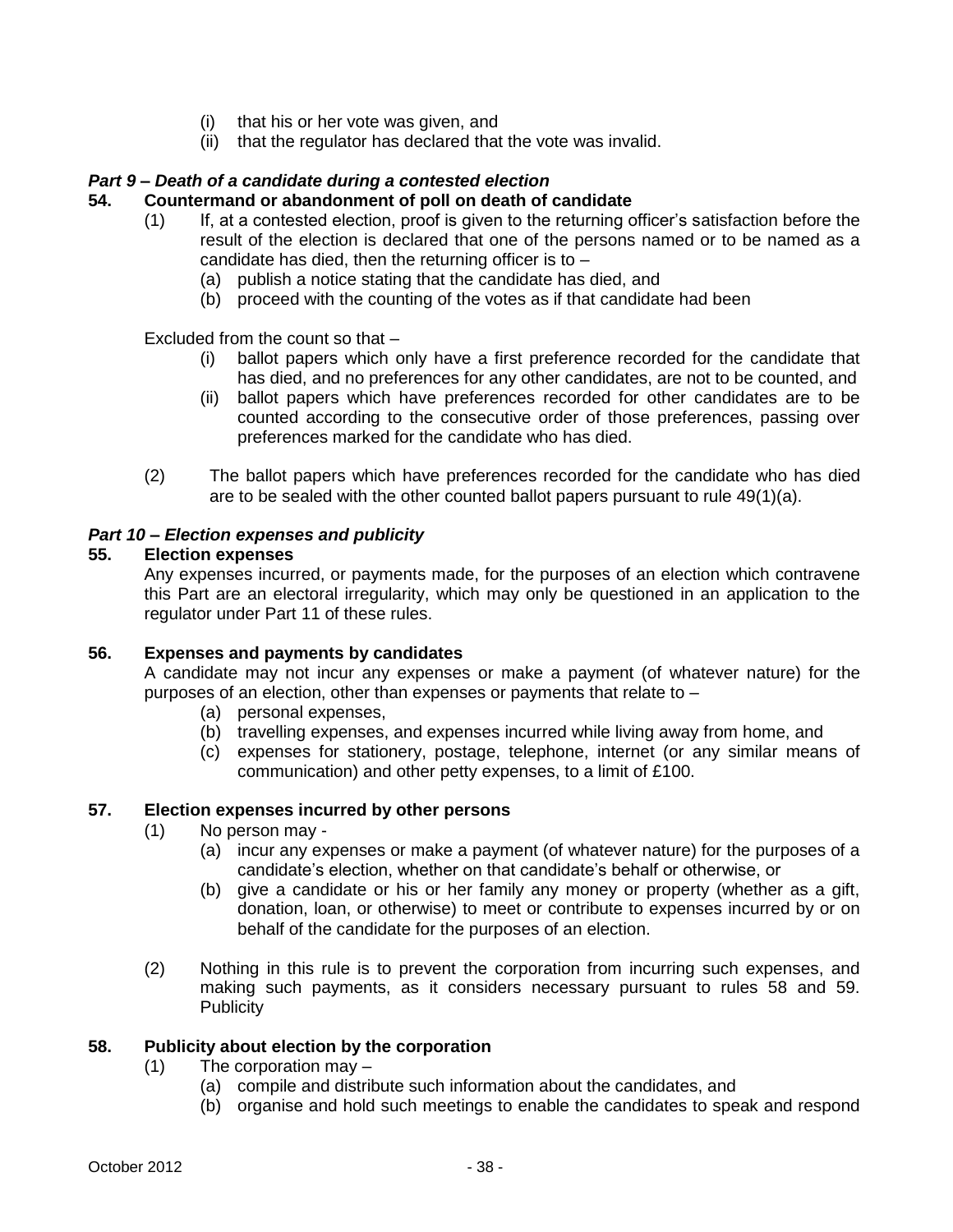to questions, as it considers necessary.

- (2) Any information provided by the corporation about the candidates, including information compiled by the corporation under rule 59, must be –
	- (a) objective, balanced and fair,
	- (b) equivalent in size and content for all candidates,
	- (c) compiled and distributed in consultation with all of the candidates standing for election, and
	- (d) must not seek to promote or procure the election of a specific candidate or candidates, at the expense of the electoral prospects of one or more other candidates.
- (3) Where the corporation proposes to hold a meeting to enable the candidates to speak, the corporation must ensure that all of the candidates are invited to attend, and in organising and holding such a meeting, the corporation must not seek to promote or procure the election of a specific candidate or candidates at the expense of the electoral prospects of one or more other candidates.

#### **59. Information about candidates for inclusion with voting documents**

- (1) The corporation must compile information about the candidates standing for election, to be distributed by the returning officer pursuant to rule 24 of these rules.
- (2) The information must consist of
	- (a) a statement submitted by the candidate of no more than 150 words; and
	- (b) a photograph of the candidate.

#### **60. Meaning of "for the purposes of an election"**

- (1) In this Part, the phrase "for the purposes of an election" means with a view to, or otherwise in connection with, promoting or procuring a candidate's election, including the prejudicing of another candidate's electoral prospects; and the phrase "for the purposes of a candidate's election" is to be construed accordingly.
- (2) The provision by any individual of his or her own services voluntarily, on his or her own time, and free of charge is not to be considered an expense for the purposes of this Part.

#### *Part 11 – Questioning elections and the consequence of irregularities*

#### **61. Application to question an election –**

- (1) An application alleging a breach of these rules, including an electoral irregularity under Part 10, may be made to the regulator.
- (2) An application may only be made once the outcome of the election has been declared by the returning officer.
- (3) An application may only be made to the Regulator by
	- (a) a person who voted at the election or who claimed to have had the right to vote, or
	- (b) a candidate, or a person claiming to have had a right to be elected at the election.
- (4) The application must
	- (a) describe the alleged breach of the rules or electoral irregularity, and
	- (b) be in such a form as the Regulator may require.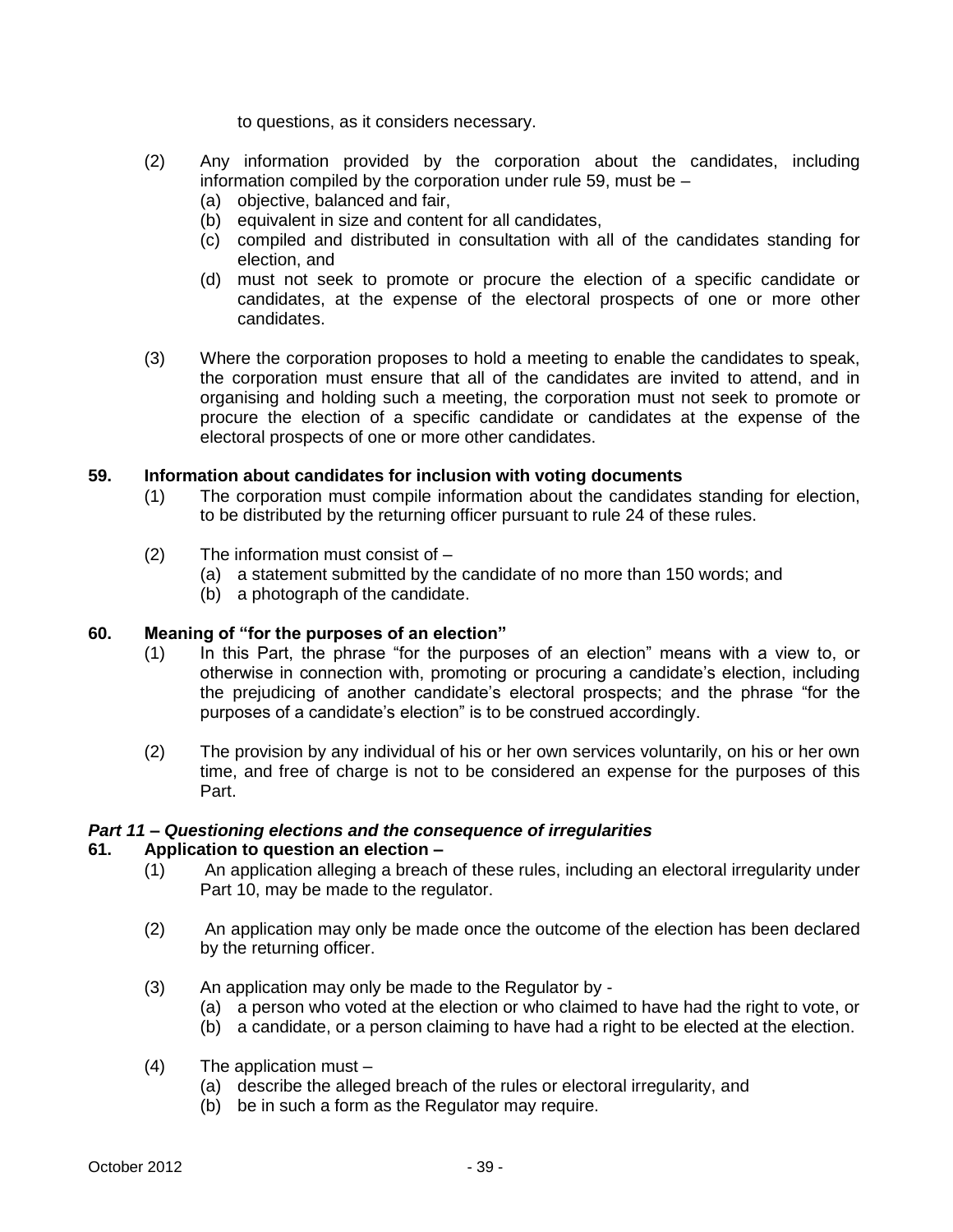- (5) The application must be presented in writing within 21 days of the declaration of the result of the election.
- (6) If the Regulator requests further information from the applicant, then that person must provide it as soon as is reasonably practicable.
	- (a) The Regulator shall delegate the determination of an application to a person or persons to be nominated for the purpose of the Regulator.
	- (b) the determination by the person or persons nominated in accordance with Rule 61(7) shall be binding on and shall be given effect by the corporation, the applicant and the members of the constituency (or class within a constituency) including all the candidates for the election to which the application relates.
	- (c) The regulator may prescribe rules of procedure for the determination of an application including costs.

## *Part 12 – Miscellaneous*

## **62. Secrecy**

- (1) The following persons
	- (a) the returning officer,
	- (b) the returning officer's staff,

must maintain and aid in maintaining the secrecy of the voting and the counting of the votes, and must not, except for some purpose authorised by law, communicate to any person any information as to –

- (i) the name of any member of the corporation who has or has not been given a ballot paper or who has or has not voted,
- (ii) the unique identifier on any ballot paper,
- (iii) the candidate(s) for whom any member has voted.

(2) No person may obtain or attempt to obtain information as to the candidate(s) for whom a voter is about to vote or has voted, or communicate such information to any person at any time, including the unique identifier on a ballot paper given to a voter.

(3) The returning officer is to make such arrangements as he or she thinks fit to ensure that the individuals who are affected by this provision are aware of the duties it imposes.

#### **63. Prohibition of disclosure of vote**

No person who has voted at an election shall, in any legal or other proceedings to question the election, be required to state for whom he or she has voted.

#### **64. Disqualification**

A person may not be appointed as a returning officer, or as

staff of the returning officer pursuant to these rules, if that person is –

- (a) a member of the corporation,
- (b) an employee of the corporation,
- (c) a director of the corporation, or
- (d) employed by or on behalf of a person who has been nominated for election.

## **65. Delay in postal service through industrial action or unforeseen event**

If industrial action, or some other unforeseen event, results in a delay in –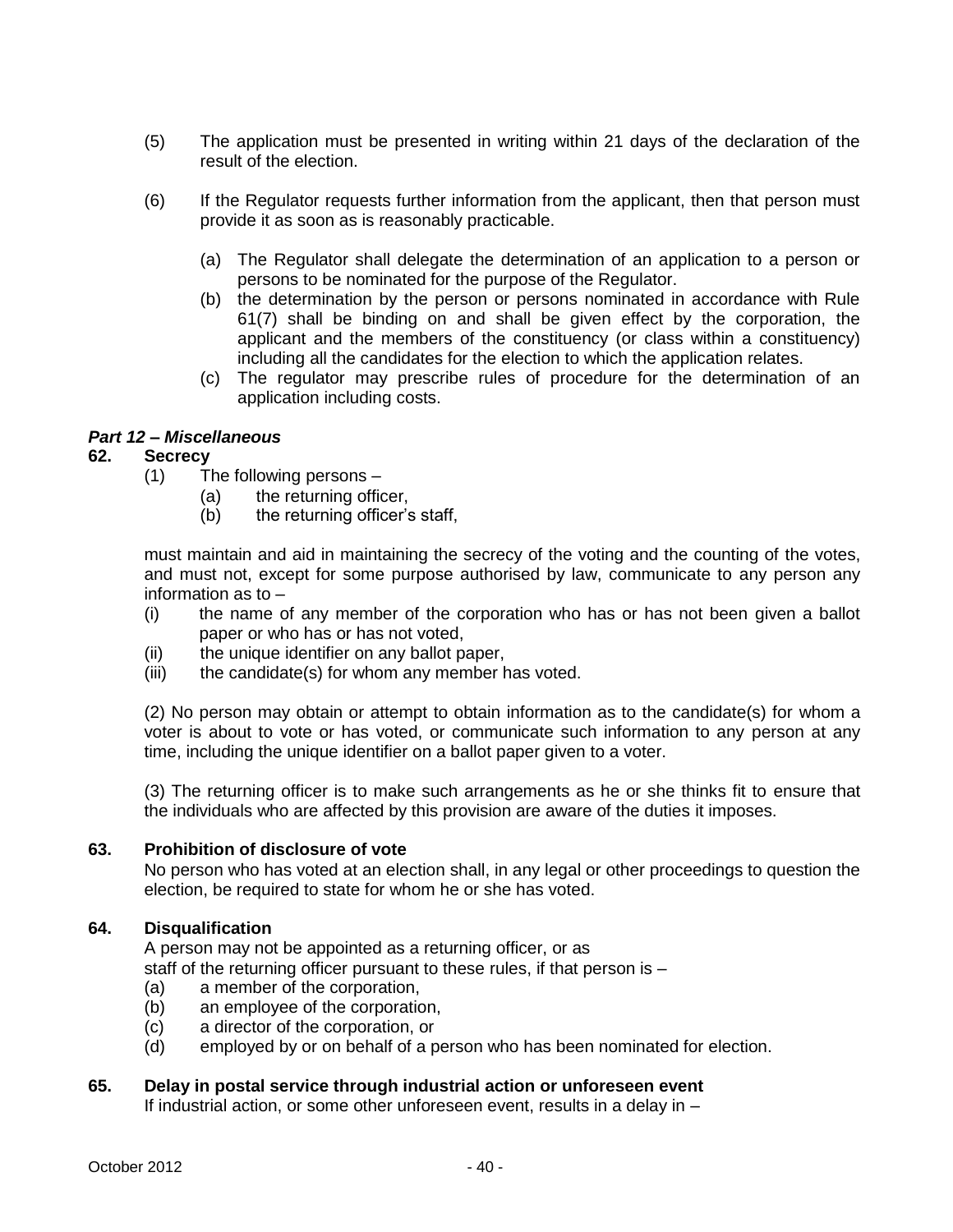- (a) the delivery of the documents in rule 24, or
- (b) the return of the ballot papers and declarations of identity,

the returning officer may extend the time between the publication of the notice of the poll and the close of the poll, with the agreement of the Regulator.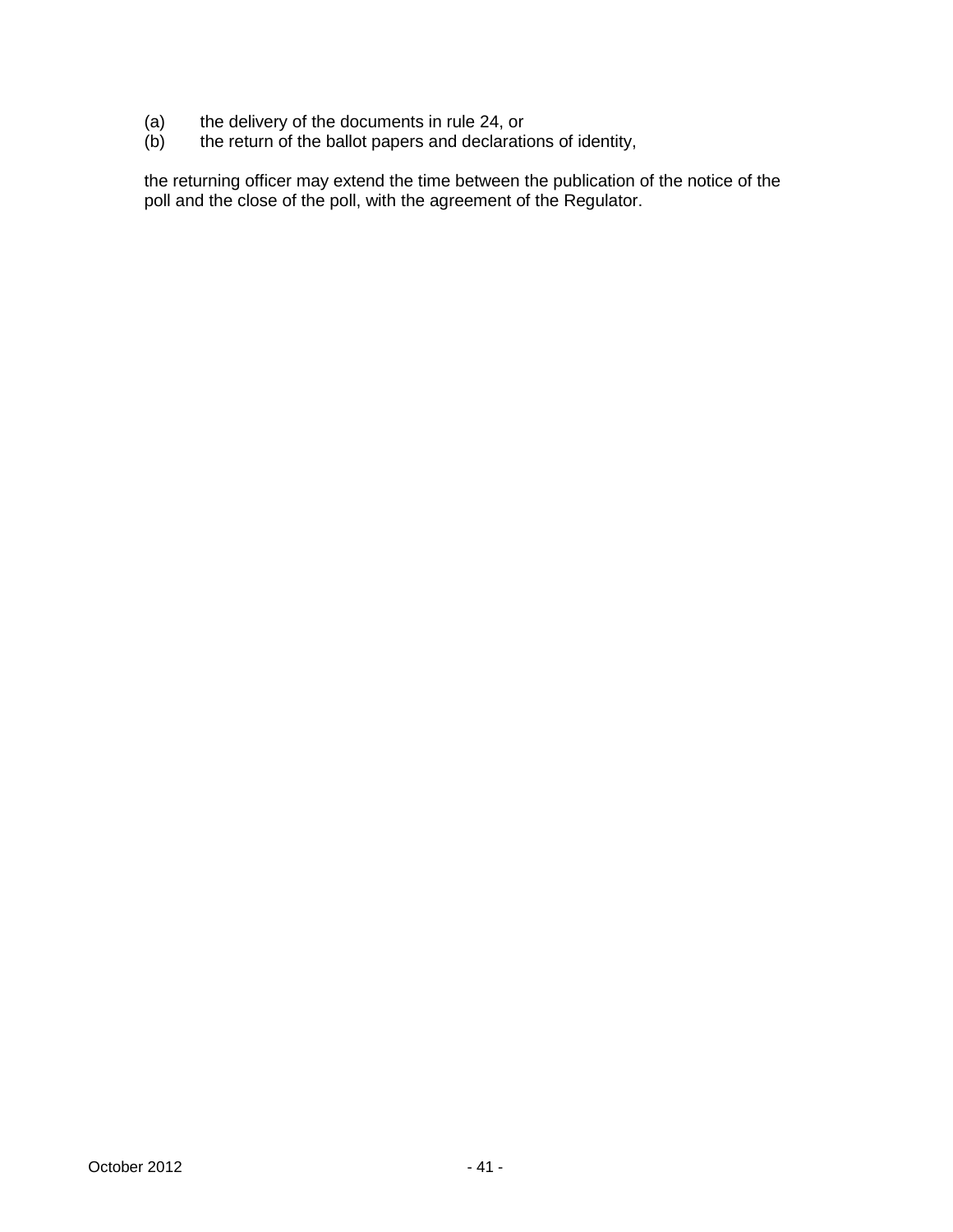# **ANNEX 5 – ADDITIONAL PROVISIONS – COUNCIL OF GOVERNORS**

## **1 REMOVAL OF A GOVERNOR**

A Governor may be removed from the Council of Governors by a resolution approved by not less than two-thirds of the remaining Governors present and voting at a meeting of the Council of Governors on the grounds that:

- (a) they have committed a serious breach of the Trust's Code of Conduct for the Board of Directors and Council of Governors, or
- (b) they have acted in a manner detrimental to the interests of the Trust; or
- (c) they have failed to disclose any interest required to be disclosed; or
- (d) the Council of Governors consider that it is not in the best interests of the Trust for them to continue as a Governor; or
- (e) they have failed to attend two meetings in any Financial Year, unless the other Governors are satisfied that:
	- (i) the absences were due to reasonable causes; and
	- (ii) they will be able to start attending meetings of the Trust again within such a period as the other Governors consider reasonable.

## **2. PROCEDURE FOR APPOINTMENT OF 'APPOINTED GOVERNORS'**

In accordance with paragraph 9.4 and Annex 3 of the Constitution, Governors will be appointed to the Council of Governors by partner organisations in accordance with the following procedure:

- (a) The Chairman of the Trust will notify the relevant organisation or organisations of an actual or anticipated vacancy on the Council of Governors to which they are entitled to appoint a Governor;
- (b) The Chairman of the Trust will make available to the relevant organisation or organisations such information as they may reasonably require with respect to the eligibility and disqualification criteria for Governors and any skills, qualifications, attributes or experience that are considered likely to prove useful in the position to be filled;
- (c) In the event that the relevant organisation or organisations fail to appoint a Governor the position shall be held vacant until such appointment is made.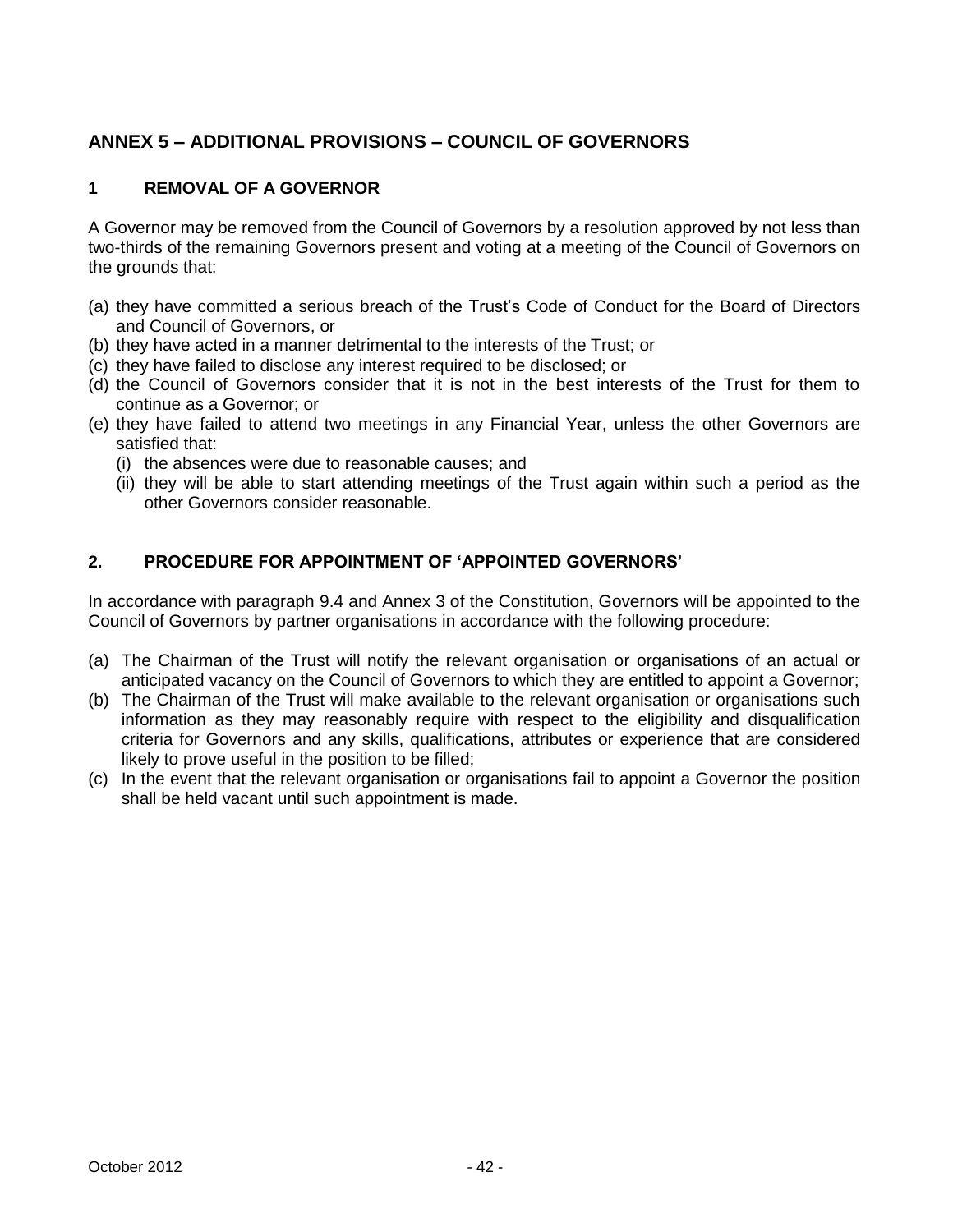# **ANNEX 6 – STANDING ORDERS FOR THE PRACTICE AND PROCEDURE OF THE COUNCIL OF GOVERNORS**

These Standing Orders form part of the Constitution of the Norfolk and Norwich University Hospitals NHS Foundation Trust.

## **1.** *Interpretation*

- 1.1 The Chairman of the Trust shall be the final authority on the interpretation of Standing Orders.
- 1.2 Any expression to which a meaning is given by the National Health Service Act 2006 or the Constitution shall have the same meaning in these Standing Orders and in addition:
	- "Council" The Council of Governors as constituted in accordance with the Constitution  $\bullet$ being the same body as the "Board of Governors" referred to in 2006 Act.
	- "Governor" Member of the Council of Governors whether elected or appointed.
	- $\bullet$ "Board of Directors" – means the Board of Directors of the Trust as constituted in accordance with the Constitution and the 2006 Act.
	- "Director" Directors on the Board of Directors whether Non-Executive (including the Chairman) or Executive (including the Chief Executive).
	- $\bullet$ "the Secretary" or "Board Secretary" - is the Secretary of the Trust or any other person appointed by the Trust to perform the duties of the Secretary of the Trust from time to time
	- "Vice Chairman" means the non-executive director appointed, in accordance with Section 20.4 of the Constitution, to take on the Chairman's duties if the Chairman is absent for any reason.

## **2.** *The Trust*

2.1 All business shall be conducted in the name of the Trust.

## **3.** *Meetings of the Council*

3.1 **Admission of the Public and the Press** - The public and representatives of the press shall be afforded facilities to attend all formal meetings of the Council of Governors but shall be required to withdraw upon the Council resolving as follows:

"That representatives of the Press and other members of the public be excluded from the remainder of this meeting having regard to the confidential nature of the business to be transacted, publicity on which would be prejudicial to the public interest".

The right of attendance referred to above carries no right to ask questions or otherwise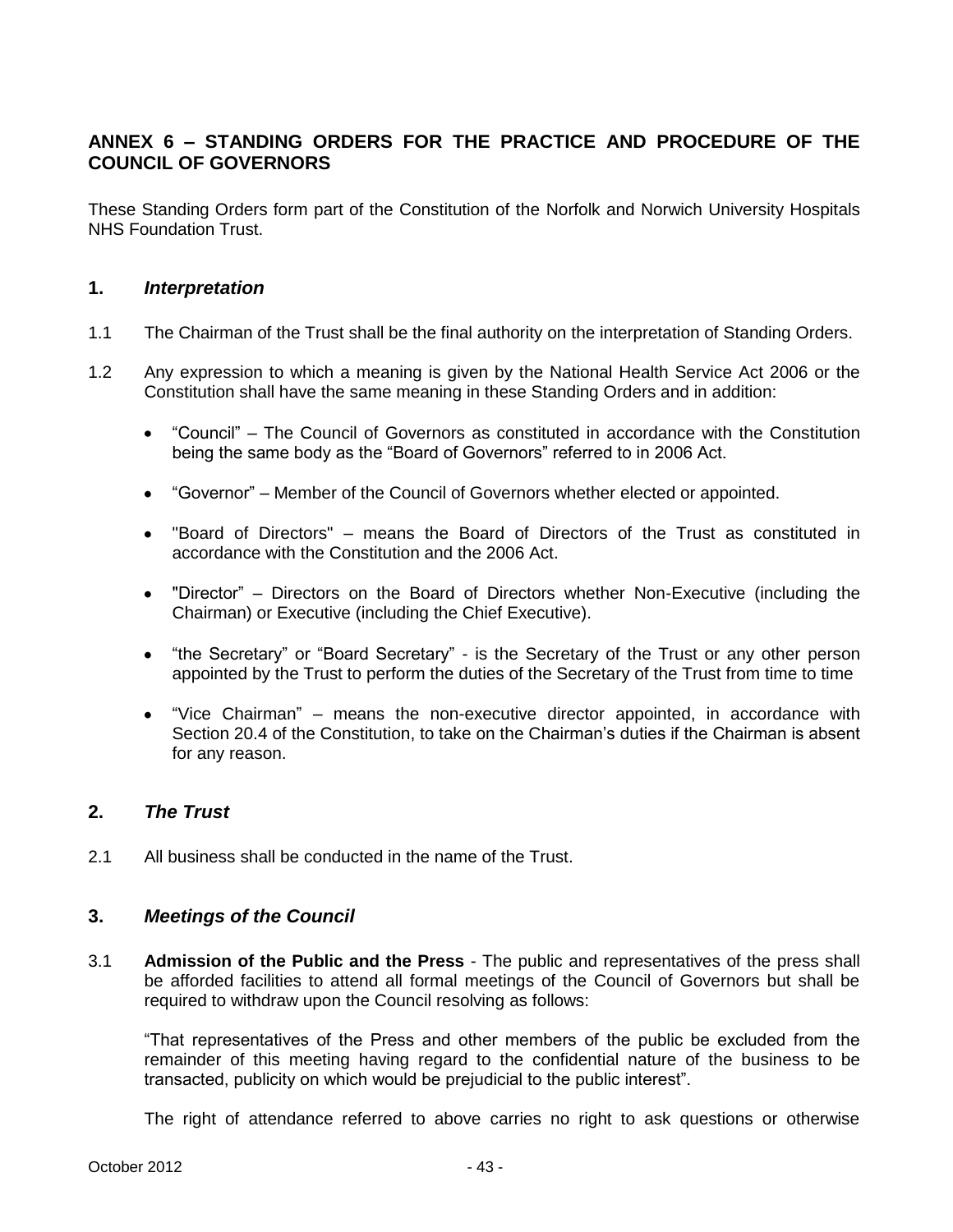participate in the meeting.

3.2 The Chairman (or other person presiding under the provisions of Standing Order 3.15) shall give such directions as he/she thinks fit in regard to the arrangements for meetings and accommodation of the public and representatives of the press such as to ensure that the business of the meeting shall be conducted without interruption and disruption and, without prejudice to the power to exclude on grounds of the confidential nature of the business to be transacted, the public will be required to withdraw upon the Council resolving as follows:

"That in the interests of public order the meeting adjourn for (the period to be specified) to enable the completion of business without the presence of the public"

- 3.3 **Confidentiality** Nothing in these Standing Orders shall require the Council to allow members of the public or representatives of the press to record proceedings in any manner whatsoever, other than writing, or to make any oral report of proceedings as they take place without the prior agreement of the Council.
- 3.4 Matters to be dealt with by the Council following the exclusion of representatives of the press, and other members of the public shall be confidential to the Governors.
- 3.5 Governors, Directors and Officers or any employee of the Trust in attendance shall not reveal or disclose the contents of papers marked 'In Confidence' or minutes headed 'Items Taken in Private' outside of the Council meeting, without the express permission of the Council. This prohibition shall apply equally to the content of any discussion during the Council meeting which may take place on such reports or papers.
- 3.6 **Calling Meetings** Meetings of the Council shall be held at such times and places as the Council may determine.
- 3.7 The Chairman may call a meeting of the Council at any time. If the Chairman refuses to call a meeting after a requisition for that purpose, signed by at least one-third of the whole number of Governors, has been presented to him/her, or if, without so refusing, the Chairman does not call a meeting within seven days after such requisition has been presented to him/her, at the Trust's head office, such one third or more Governors may forthwith call a meeting.
- 3.8 **Notice of Meetings**  Before each meeting of the Council a notice of the meeting, specifying the business proposed to be transacted at it and signed by the Chairman or by an officer authorised by the Chairman to sign on his/her behalf shall be delivered to every Governor or sent by post to the usual place of residence of such Governor so as to be available to him/her at least five clear days before the meeting.
- 3.9 Want of service of the notice on any Governor shall not affect the validity of a meeting.
- 3.10 In the case of a meeting called by Governors in default of the Chairman, the notice shall be signed by those Governors and no business shall be transacted at the meeting other than that specified in the notice. Failure to serve such a notice on more than three Governors will invalidate the meeting. A notice shall be presumed to have been served one day after posting by fully paid first class post.
- 3.11 Before each meeting of the Council a public notice of the time and place of the meeting, and the public part of the agenda, shall be displayed at the Trust's office at least three clear days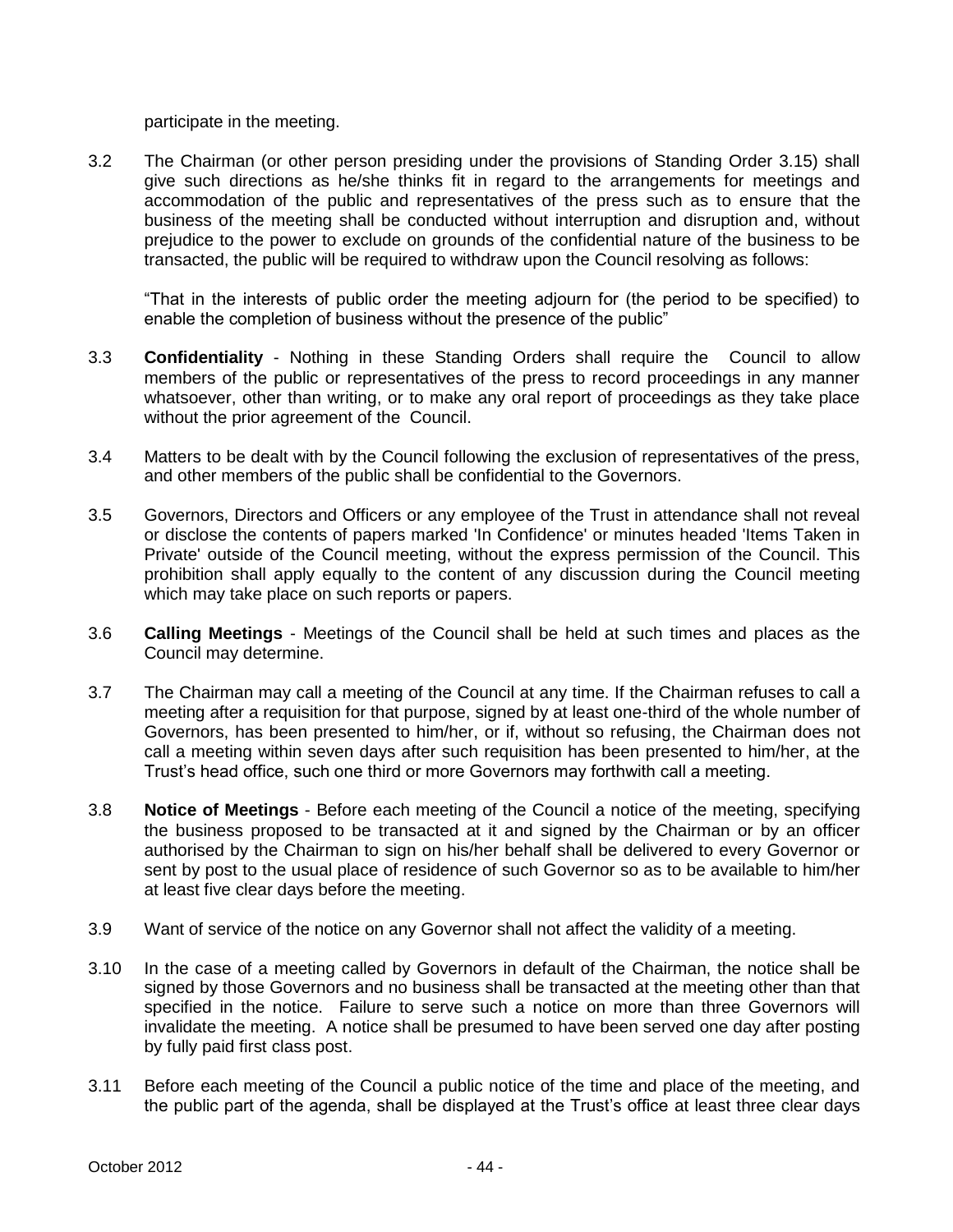before the meeting.

- 3.12 **Setting the Agenda** -The Council may determine that certain matters shall appear on every agenda for a meeting of the Council and shall be addressed prior to any other business being conducted. Following a resolution of the Council to this effect, such matters may be listed as an Appendix to these Standing Orders.
- 3.13 A Governor desiring a matter to be included on an agenda shall make his/her request in writing to the Chairman at least 10 clear days before the meeting. The request should include appropriate supporting information. Requests made less than 10 days before a meeting may be included on the agenda at the discretion of the Chairman.
- 3.14 **Chairman of Meeting** At any general meeting of the Council, the Chairman, if present, shall preside and shall be entitled to vote and to exercise a second or casting vote where the number of votes for and against a motion is equal.
- 3.15 For the purpose of enabling the proceedings of the Council in the absence of the Chairman, the nominated Vice Chairman shall preside in those circumstances and he/she shall exercise all the rights and obligations of the Chairman including the right to vote and to exercise a second or casting vote where the number of votes for and against a motion is equal.
- 3.16 If any matter for consideration at a meeting of the Council relates to the conduct or interests of the Chairman or to the conduct or interest of the non-executive Directors as a class, neither the Chairman nor any of the non-executive Directors shall preside over the period of the meeting during which the matter is under discussion. In such circumstances, the Governors (excluding the Chairman and the non-executive Directors) shall elect one of their number to preside during that period and that person shall exercise all the rights and obligations of the Chairman including the right to exercise a second or casting vote where the number of votes for and against a motion is equal.
- 3.17 **Annual Public Meeting** The Trust will publicise and hold an annual public meeting.
- 3.18 **Notices of Motion** A member of the Council desiring to move or amend a motion shall send a written notice thereof at least 10 clear days before the meeting to the Chairman, who shall insert in the agenda for the meeting all notices so received subject to the notice being permissible under Standing Order 3.20. This paragraph shall not prevent any motion being moved during the meeting, without notice on any business mentioned on the agenda subject to Standing Order 3.10.
- 3.19 **Withdrawal of Motion or Amendments** A motion or amendment once moved and seconded may be withdrawn by the proposer with the concurrence of the seconder and the consent of the Chairman.
- 3.20 **Motion to Rescind a Resolution** Notice of motion to amend or rescind any resolution (or the general substance of any resolution) which has been passed within the preceding 6 calendar months shall bear the signature of the Governor(s) who gives notice and also the signature of 4 other Governors. When any such motion has been disposed of by the Council, it shall not be competent for any Governor other than the Chairman to propose a motion to the same effect within 6 months; however the Chairman may do so if he/she considers it appropriate.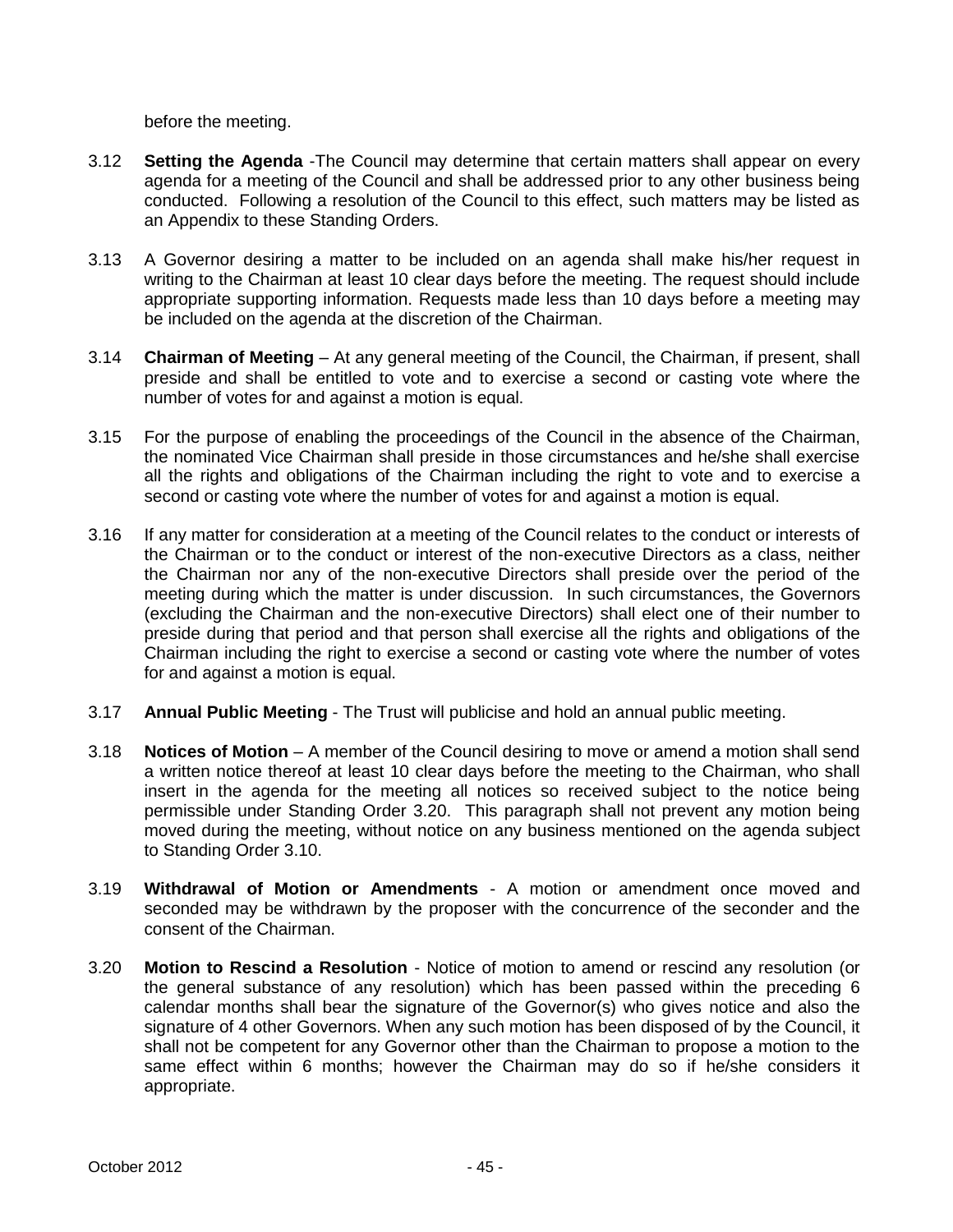- 3.21 Motions -The mover of a motion shall have a right of reply at the close of any discussion on the motion or any amendment thereto.
- 3.22 When a motion is under discussion or immediately prior to discussion it shall be open to a Governor to move:
	- An amendment to the motion.
	- The adjournment of the discussion or the meeting.
	- That the meeting proceed to the next business. (\*)
	- The appointment of an ad hoc committee to deal with a specific item of business.
	- That the motion be now put. (\*)

\*In the case of sub-paragraphs denoted by (\*) above to ensure objectivity motions may only be put by a Governor who has not previously taken part in the debate and who is eligible to vote.

No amendment to the motion shall be admitted if, in the opinion of the Chairman of the meeting, the amendment negates the substance of the motion.

- 3.23 **Chairman's Ruling** Statements of Governors made at meetings of the Council shall be relevant to the matter under discussion at the material time and the decision of the Chairman of the meeting on questions of order, relevance, regularity and any other matters shall be final.
- 3.24 **Voting** If, in the opinion of the Chairman, a vote should be required on a question at a meeting, the result shall be determined by a majority of the votes of the Governors present and voting on the question.
- 3.25 All questions put to the vote shall, at the discretion of the Chairman of the meeting, be determined by oral expression or by a show of hands. A paper ballot may also be used if a majority of the Governors present so request.
- 3.26 If at least one-third of the Governors present so request, the voting (other than by paper ballot) on any question may be recorded to show how each Governor present voted or abstained.
- 3.27 If a Governor so requests, his/her vote shall be recorded by name upon any vote (other than by paper ballot).
- 3.28 In no circumstances may an absent Governor vote by proxy. Absence is defined as being absent at the time of the vote.
- 3.29 **Minutes** -The Minutes of the proceedings of a meeting shall be drawn up and submitted for agreement at the next ensuing meeting where they will be signed by the person presiding at it.
- 3.30 No discussion shall take place upon the Minutes except upon their accuracy or where the Chairman considers discussion appropriate. Any amendment to the Minutes shall be agreed and recorded at the next meeting.
- 3.31 Minutes shall be circulated in accordance with Governors' wishes. Where providing a record of a public meeting, the Minutes shall be made available to the public.
- 3.32 **Suspension of Standing Orders** Except where this would contravene any provision of the Constitution or Authorisation or any statutory provision or any direction made by the Independent Regulator of NHS Foundation Trusts, any one or more of the Standing Orders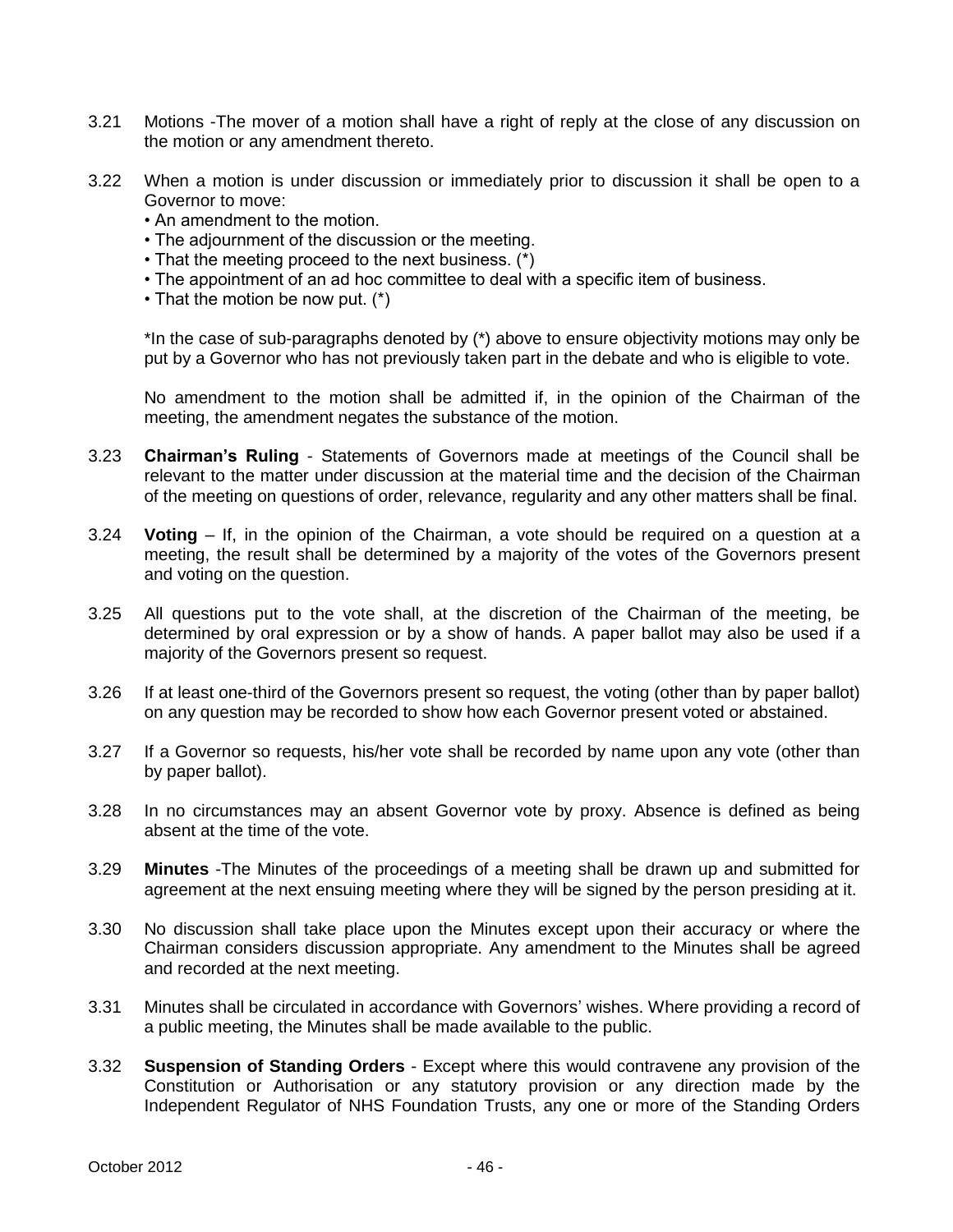may be suspended at any meeting, provided that at least two-thirds of the Governors are present, including one elected Governor and one nominated Governor and that a majority of those present vote in favour of suspension.

- 3.33 A decision to suspend Standing Orders shall be recorded in the Minutes of the meeting.
- 3.34 A separate record of matters discussed during the suspension of Standing Orders shall be made and shall be available to the Governors.
- 3.35 No formal business may be transacted while Standing Orders are suspended.
- 3.36 The Audit Committee of the Board of Directors shall review every decision of the Council to suspend Standing Orders.
- 3.37 **Record of Attendance** The names of the Governors present at the meeting shall be recorded in the minutes.
- 3.38 **Quorum** -No business shall be transacted at a meeting of the Council unless at least one-third of the whole number of the Governors are present including at least 5 elected Governors from the Public Constituency and at least one Governor not from the Public Constituency.
- 3.39 If a Governor has been disqualified from participating in the discussion on any matter and/or from voting on any resolution by reason of the declaration of a conflict of interest (see Standing Order 5 or 6) he/she shall no longer count towards the quorum. If a quorum is then not available for the discussion and/or the passing of a resolution on any matter that matter may not be discussed further or voted upon at that meeting. Such a position shall be recorded in the minutes of the meeting. The meeting must then proceed to the next business.
- 3.40 **Adjournment of Meetings**  The Council may, by resolution, adjourn any meeting to some other specified date, place and time and such adjourned meeting shall be deemed a continuation of the original meeting. No business shall be transacted at any adjourned meeting which was not included in the agenda of the meeting of which it is an adjournment.
- 3.41 When any meeting is adjourned to another day, other than the following day, notice of the adjourned meeting shall be sent to each Governor specifying the business to be transacted.
- 3.42 Any resolution for the removal of a non-executive Director shall require the approval of threequarters of the members of the Council.

# **4.** *Appointments and Remuneration Committee*

- 4.1 The Council of Governors shall create a duly authorised Committee consisting of no less than three and no more than five of its member Governors. In addition, the Chairman of the Council of Governors shall be a member of the Committee and shall be its Chairman.
- 4.2 That Committee shall receive nominations from the Nominations Committee of the Board of Directors of shortlisted candidates for appointment of non-executive directors, including Chairman of the Board. The Committee shall then interview those candidates and shall make recommendations to the Council as to potential appointments, in accordance with the Constitution (at paragraph 20.1).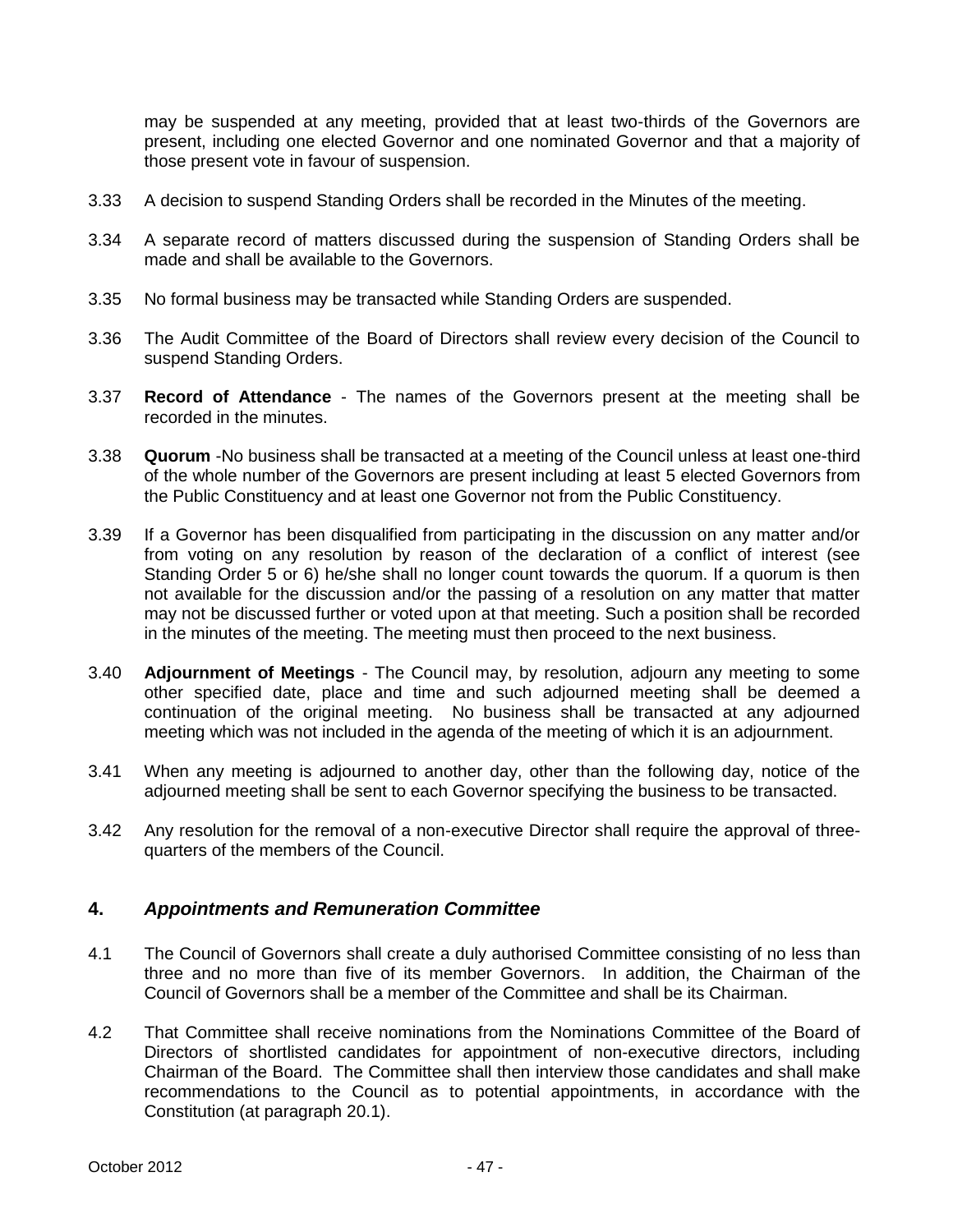- 4.3 The Committee shall be at liberty to seek advice and assistance from persons other than Members of the Committee or of the Council in arriving at its said recommendations.
- 4.4 The Standing Orders of the Council, as far as they are applicable, shall apply with appropriate alteration to meetings of the Committee including those provisions that relate to potential conflicts of interest, such as Standing Orders 5 and 6. If any matter for consideration at a meeting of the Committee relates to the conduct or interests of the Chairman, the Chairman shall not preside over the period of the meeting during which the matter is under discussion. The remaining Committee Members (excluding the Chairman) shall elect one of their number to preside during that period and that person shall exercise all the rights and obligations of the Chairman including the right to exercise a second or casting vote where the number of votes for and against a motion is equal.
- 4.5 The Committee shall have such terms of reference and powers and be subject to such conditions (as to reporting back to the Council), as the Council, shall decide subject to the provisions of the Constitution. Such terms of reference shall have effect as if incorporated into these Standing Orders.
- 4.6 **Quorum**  No business of the Committee shall be transacted at a meeting of the Committee unless at least four members of the Committee are present.

If a Governor or the Chairman has been disqualified from participating in the discussion on any matter and/or from voting on any resolution by reason of the declaration of a conflict of interest (see Standing Order 5 or 6) he/she shall no longer count towards the quorum. If a quorum is then not available for the discussion and/or the passing of a resolution on any matter that matter may not be discussed further or voted upon at that meeting. Such a position shall be recorded in any minutes of the meeting. The meeting must then proceed to the next business.

- 4.7 **Remuneration and appraisal -** On an annual basis, the Committee shall make recommendations to the Council of Governors on the levels of remuneration and allowances, and the other terms and conditions of office, of the Chairman and non-executive directors, in accordance with the Constitution at paragraph 27.1.
- 4.8 The Committee shall receive reports on behalf of the Council of Governors on the process and outcome of appraisal for the Chairman and non-executive directors.
- 4.9 **Confidentiality** No member of the Committee shall disclose information relating to any matter dealt with by, or brought before, the Committee without its prior permission.

## **5.** *Declarations of Interests and Register of Interests*

- 5.1 **Declaration of Interests** The Constitution requires Governors to declare Interests which are relevant and material to the Council. All existing Governors should declare such interests. Any Governor appointed subsequently should do so on appointment.
- 5.2 Interests which should be regarded as "relevant and material" are to be interpreted in accordance with guidance issued by the Independent Regulator of NHS Foundation Trusts and include: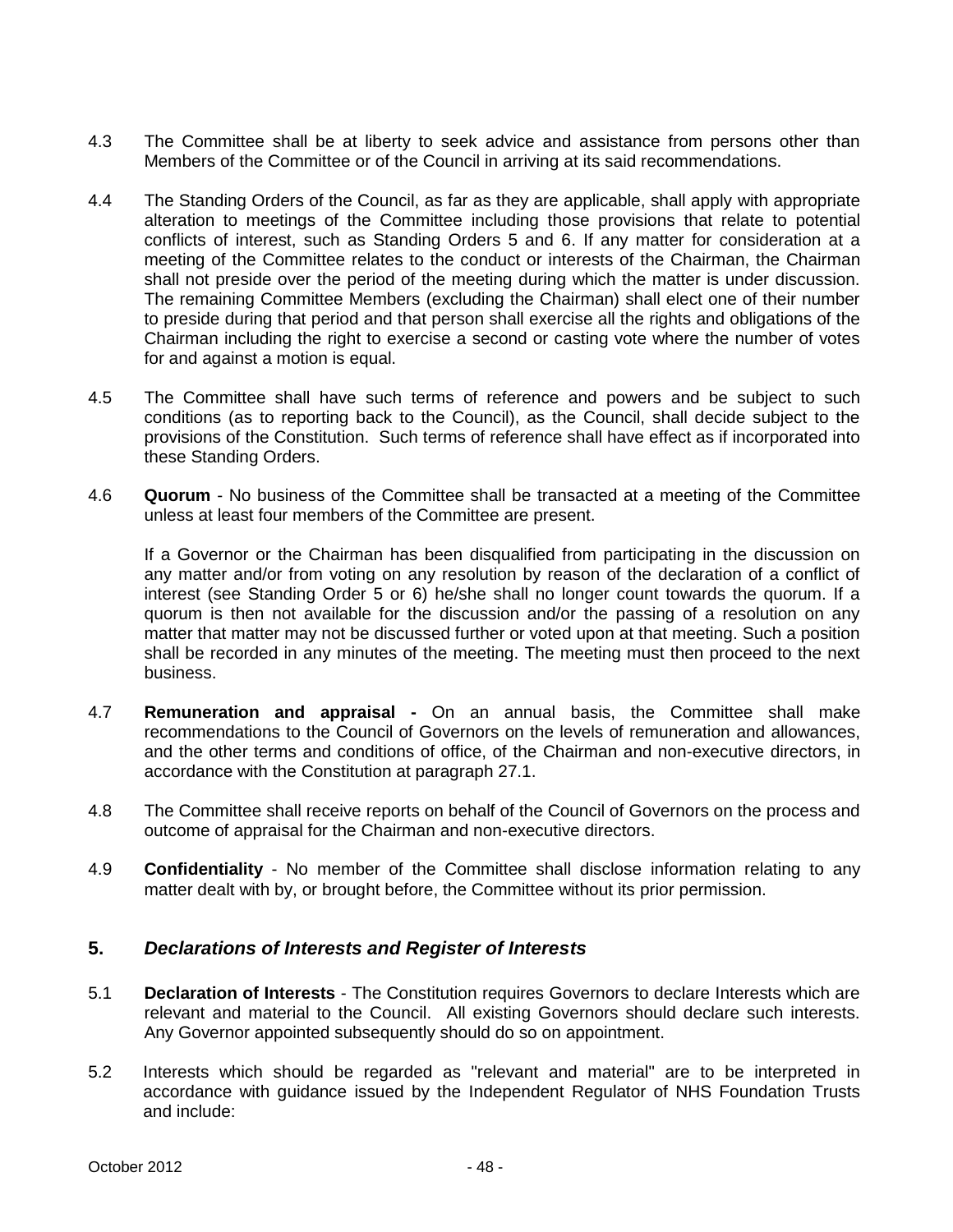- (i) Directorships, including non-executive directorships, held in private companies or plcs (with the exception of those of dormant companies).
- (ii) Ownership or part-ownership of businesses or consultancies likely or seeking to do business with the NHS.
- (iii) Majority or controlling share holdings in organisations likely or seeking to do business with the NHS.
- (iv) A position of authority in a charity or voluntary organisation in the field of health and social care or providing services to the NHS.
- (v) Membership of any clubs, societies or organisations whose purposes include:
	- furthering the business or personal interests of their members by undeclared or informal means; or
	- campaigning on behalf of any special interest group in relation to health or  $\bullet$ social care;
- (vi) To the extent not covered above, any other commercial interest likely to give rise to an actual or reasonably perceived conflict of interest.
- 5.3 At the time the interests are declared, they should be recorded in the Council minutes as appropriate. Any changes in interests should be declared at the next Council meeting following the change occurring. It is the obligation of the Governor to inform the Secretary of the Trust in writing within seven days of becoming aware of the existence of a relevant or material interest. The Secretary will amend the Register upon receipt of such information within five working days.
- 5.4 Governors' directorships of companies in 5.2(i) above or interests in companies likely or seeking to do business with the NHS 5.2(ii) above should be published in the board's annual report. The information should be kept up to date for inclusion in succeeding annual reports.
- 5.5 During the course of a Council meeting, if a conflict of interest is established, the Governor concerned should withdraw from the meeting and play no part in the relevant discussion or decision.
- 5.6 There is no general requirement for the interests of Governors' family or close personal relationships to be declared. However Standing Order 6 requires that the interest of Governors' family or close personal relationships, if living together as partners, in contracts should be declared.
- 5.7 If Governors have any doubt about the relevance or materiality of an interest, this should be discussed with the Chairman. Influence rather than the immediacy of the relationship is more important in assessing the relevance of an interest. The interests of partners in professional partnerships including those of general practitioners should also be considered.
- 5.8 **Register of Interests** The Chief Executive will ensure that a Register of Interests is established to record formally declarations of interests of Governors. In particular the Register will include details of all directorships and other relevant and material interests which have been declared, as defined in Standing Order 5.2.
- 5.9 The details of Governors' interests recorded in the Register will be kept up to date by means of an annual review of the Register by the Secretary in which any changes to interests declared during the preceding twelve months will be incorporated.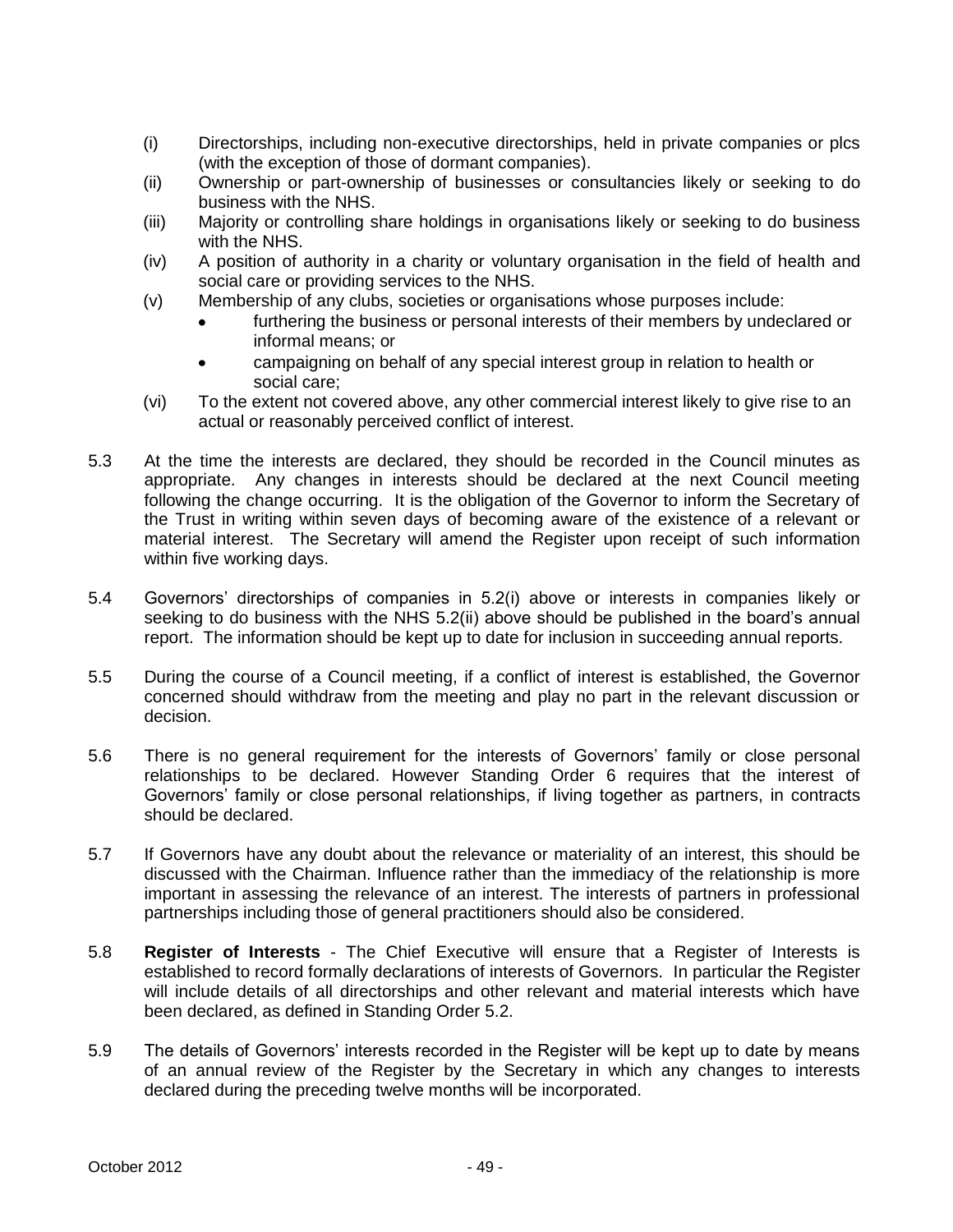5.10 The Register will be available to the public and the Chairman will take reasonable steps to bring the existence of the Register to the attention of the local population and to publicise arrangements for viewing it.

## **6.** *Exclusion of Chair or Governor in Proceedings on Account of Pecuniary Interest*

- 6.1 Subject to the following provisions of this Standing Order, if a Governor or the Chairman has any pecuniary interest, direct or indirect, in any contract, proposed contract or other matter and is present at a meeting of the Council at which the contract or other matter is the subject of consideration, he/she shall at the meeting and as soon as practicable after its commencement disclose the fact and shall not take part in the consideration or discussion of the contract or other matter or vote on any question with respect to it.
- 6.2 The Council may exclude the Chairman or a Governor from a meeting of the Council while any contract, proposed contract or other matter in which he/she has a pecuniary interest, is under consideration.
- 6.3 For the purpose of this Standing Order the Chairman or Governor shall be treated, subject to Standing Order 6.2 and Standing Order 6.6, as having indirectly a pecuniary interest in a contract, proposed contract or other matter, if:
	- (a) he/she, or a nominee of his/hers, is a director of a company or other body, not being a public body, with which the contract was made or is proposed to be made or which has a direct pecuniary interest in the other matter under consideration; or
	- (b) he/she is a partner of, or is in the employment of a person with whom the contract was made or is proposed to be made or who has a direct pecuniary interest in the other matter under consideration;

and in the case of family or close personal relationships the interest of one party shall, if known to the other, be deemed for the purposes of this Standing Order to be also an interest of the other.

- 6.4 The Chairman or Governor shall not be treated as having a pecuniary interest in any contract, proposed contract or other matter by reason only:
	- (a) of his/her membership of a company or other body, if he/she has no beneficial interest in any securities of that company or other body;
	- (b) of an interest in any company, body or person with which he/she is connected as mentioned in Standing Order 6.3 above which is so remote or insignificant that it cannot reasonably be regarded as likely to influence a Governor in the consideration or discussion of or in voting on, any question with respect to that contract or matter.
- 6.5 Where the Chairman or a Governor has:
	- (a) an indirect pecuniary interest in a contract, proposed contract or other matter by reason only of a beneficial interest in securities of a company or other body, and
	- (b) the total nominal value of those securities does not exceed £5,000 or one-hundredth of the total nominal value of the issued share capital of the company or body, whichever is the less, and
	- (c) if the share capital is of more than one class, the total nominal value of shares of any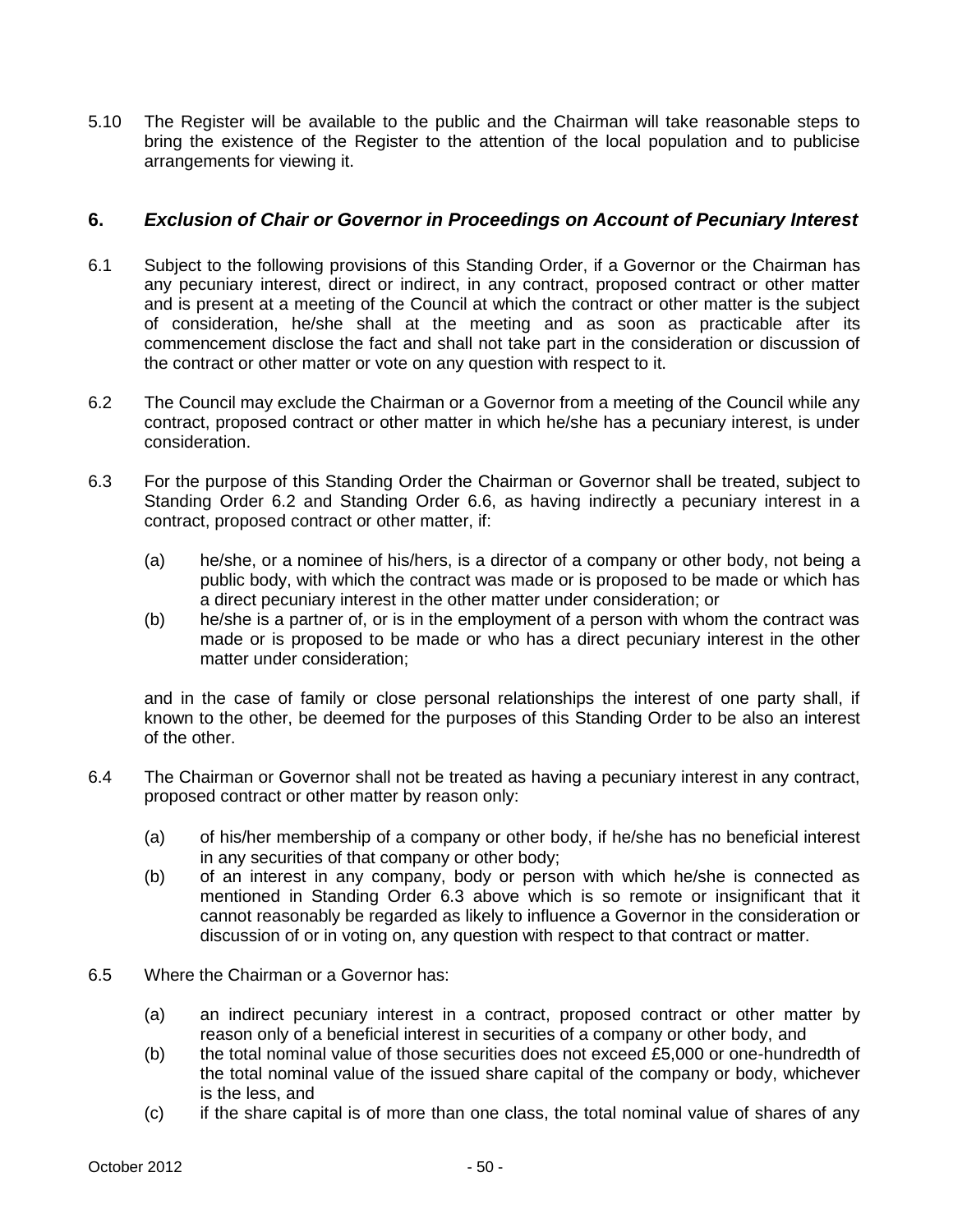one class in which he/she has a beneficial interest does not exceed one-hundredth of the total issued share capital of that class, then

this Standing Order shall not prohibit him/her from taking part in the consideration or discussion of a contract or other matter or from voting on any question with respect to it without prejudice however to his/her duty to disclose his/her interest.

6.6 Standing Order 6 applies to a committee or sub-committee of the Council as it applies to the Council and applies to any member of any such committee or sub-committee (whether or not he/she is also a Governor) as it applies to a Governor.

## **7.** *Standards of Business Conduct*

- 7.1 **Interest of Governors in Contracts** If it comes to the knowledge of a Governor, that a contract in which he/she has any pecuniary interest not being a contract to which he/she is himself/herself a party, has been, or is proposed to be, entered into by the Trust he/she shall, at once, give notice in writing to the Chief Executive of the fact that he/she is interested therein. In the case of married persons, or persons living together as partners, the interest of one partner shall, if known to the other, be deemed to be also the interest of that other partner.
- 7.2 A Governor must also declare to the Chief Executive any other employment or business or other relationship of his/hers, or of a member of his/her family or of someone with whom he/she has a close personal relationship, that conflicts, or might reasonably be predicted could conflict with the interests of the Trust.
- 7.3 **Canvassing of and Recommendations by, Governors in Relation to Appointments** Canvassing of Governors directly or indirectly for any appointment under the Trust shall disqualify the candidate for such appointment. The contents of this paragraph of the Standing Order shall be included in application forms or otherwise brought to the attention of candidates.
- 7.4 Other than as provided at SO 4, a Governor shall not solicit for any person any appointment under the Trust or recommend any person for such appointment: but this paragraph of this Standing Order shall not preclude a Governor from giving written testimonial of a candidate's ability, experience or character for submission to the Trust.
- 7.5 Informal discussions outside appointments panels or committees, whether solicited or unsolicited, should be declared to the panel or committee.
- 7.6 **Relatives of Governors** Candidates for any staff appointment shall when making application disclose in writing to the Trust whether they are related to any Governor. Failure to disclose such a relationship shall disqualify a candidate and, if appointed, render him/her liable to instant dismissal.
- 7.7 Every Governor shall disclose to the Chief Executive any relationship between himself/herself and a candidate of whose candidature that Governor is aware.
- 7.8 On election or appointment, Governors should disclose to the Trust whether they are related to any other Governor or holder of any office in the Trust.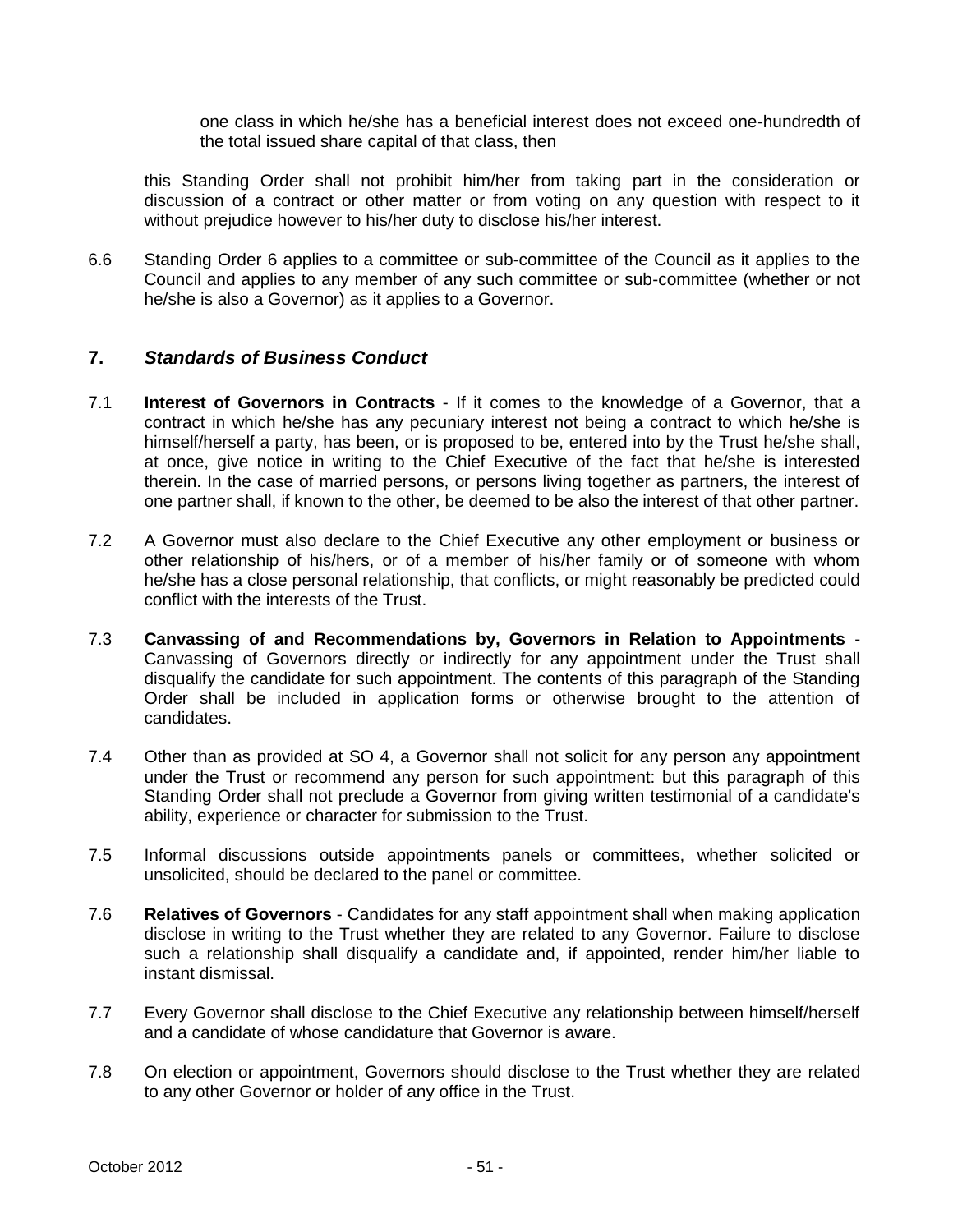- 7.9 Where the relationship of a Governor is disclosed, the Standing Order headed `Exclusion of Chairman or Governor in proceedings on account of pecuniary interest' (Standing Order 6) shall apply.
- 7.10 No formal definition of relationship is made. In considering whether a disclosure is required the influence rather than immediacy of the relationship is more important. In case of doubt disclosure should be made.

## **8.** *Dispute between the Council and the Board of Directors*

8.1 If conflict arises between the Board of Directors and the Council of Governors which the Chairman is unable to resolve, then the Chairman may initiate an independent review to investigate and make recommendations. Normally this will be achieved by inviting the chairman of another foundation trust to conduct the review, and the choice of individual will be agreed by both the Council and Board.

## **9.** *Miscellaneous*

- 9.1 **Standing Orders to be given to Governors** It is the duty of the Chief Executive to ensure that existing Governors and all new Governors are notified of and put into a position to understand their responsibilities within Standing Orders.
- 9.2 **Review of Standing Orders** Standing Orders shall be reviewed by the Council at least once in each financial year and shall be amended if and as agreed appropriate by the Council, subject to the provisions of SO 9.3. The Trust will maintain records necessary for the appropriate delegation and control of this process. The requirement for review extends to all documents having the effect as if incorporated in Standing Orders.
- 9.3 **Variation and Amendment of Standing Orders** These Standing Orders shall be amended only if:
	- $\bullet$  the Board of Directors has agreed; and
	- ◆ a notice of motion under Standing Order 3.18 has been given; and
	- no fewer than two thirds of the total of the Governors vote in favour of amendment; and
	- the variation proposed does not contravene a statutory provision or direction made by the Independent Regulator of NHS Foundation Trusts.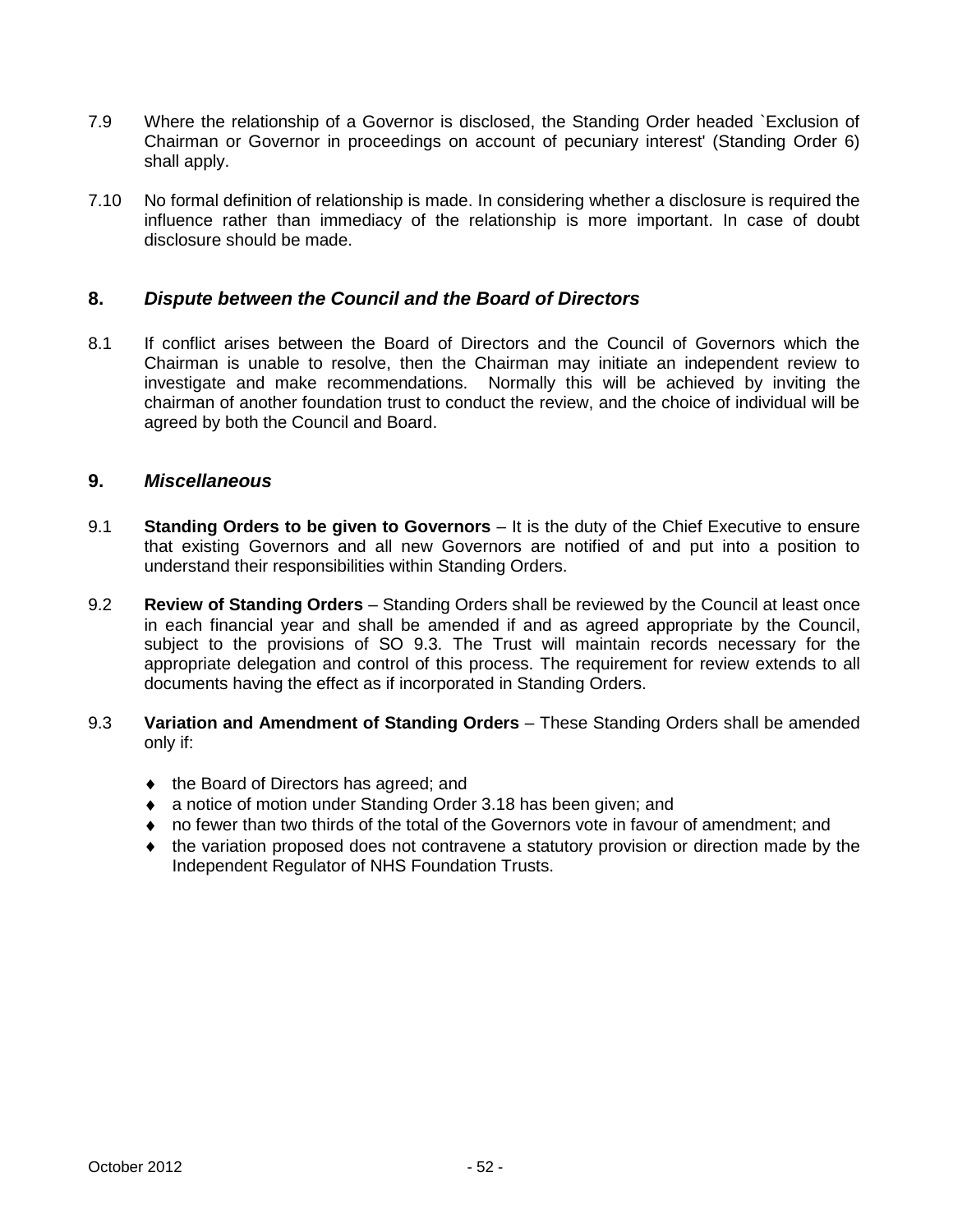# **ANNEX 7 – STANDING ORDERS FOR THE PRACTICE AND PROCEDURE OF THE BOARD OF DIRECTORS**

## **1 Statutory Framework**

- 1.1 These Standing Orders form part of the Constitution of the Norfolk and Norwich University Hospitals NHS Foundation Trust (the Trust).
- 1.2 The Trust's Standing Orders have been compiled in accordance with the requirements and provisions of the Trust Constitution, and the National Health Service Act 2006. The Standing Orders may be varied or revoked, in accordance with SO 6.33.
- 1.3 The Trust is a public benefit corporation in accordance with the 2006 Act. It was first established as an NHS Trust by the National Health Service Trust (Establishment) Order 1994 (SI 1994 No 176) ("the Establishment Order"), as amended by the Norfolk & Norwich Health Care NHS Trust (Establishment) Amendment Order 1996 (SI 1996 No 1001) and The Norfolk & Norwich Health Care NHS Trust Change of Name and (Establishment) Amendment Order 2001 (SI 2001 No 16).
- 1.4 As a body corporate the Trust has specific powers to contract in its own name and to act as a corporate trustee. In the latter role it is accountable to the Charity Commission for those funds deemed to be charitable. The Trust also has a common law duty as a bailee for patients' property held by the Trust on behalf of patients.
- 1.5 The Trust's Constitution requires that it should have Standing Orders for the practice and procedures of the Board of Directors.

## **2. NHS Framework**

2.1 <Guidance> on appropriate conduct and governance for Trust Boards is issued from time to time by Monitor.

## **3. Delegation of Powers**

3.1 Under the Standing Orders relating to the Arrangements for the Exercise of Functions (SO 7) the Board exercises its powers to make arrangements for the exercise, on behalf of the Trust, of any of its functions by a committee or sub-committee appointed by virtue of SO 8 or by an officer of the Trust, in each case subject to such restrictions and conditions as the Board thinks fit or as the Secretary of State may direct. Delegated Powers are covered in a separate document (Reservation of Powers to the Board and Delegation of Powers). That document has effect as if incorporated into the Standing Orders.

## **4. Interpretation**

4.1 Save as permitted by law, at any meeting the Chairman of the Trust shall be the final authority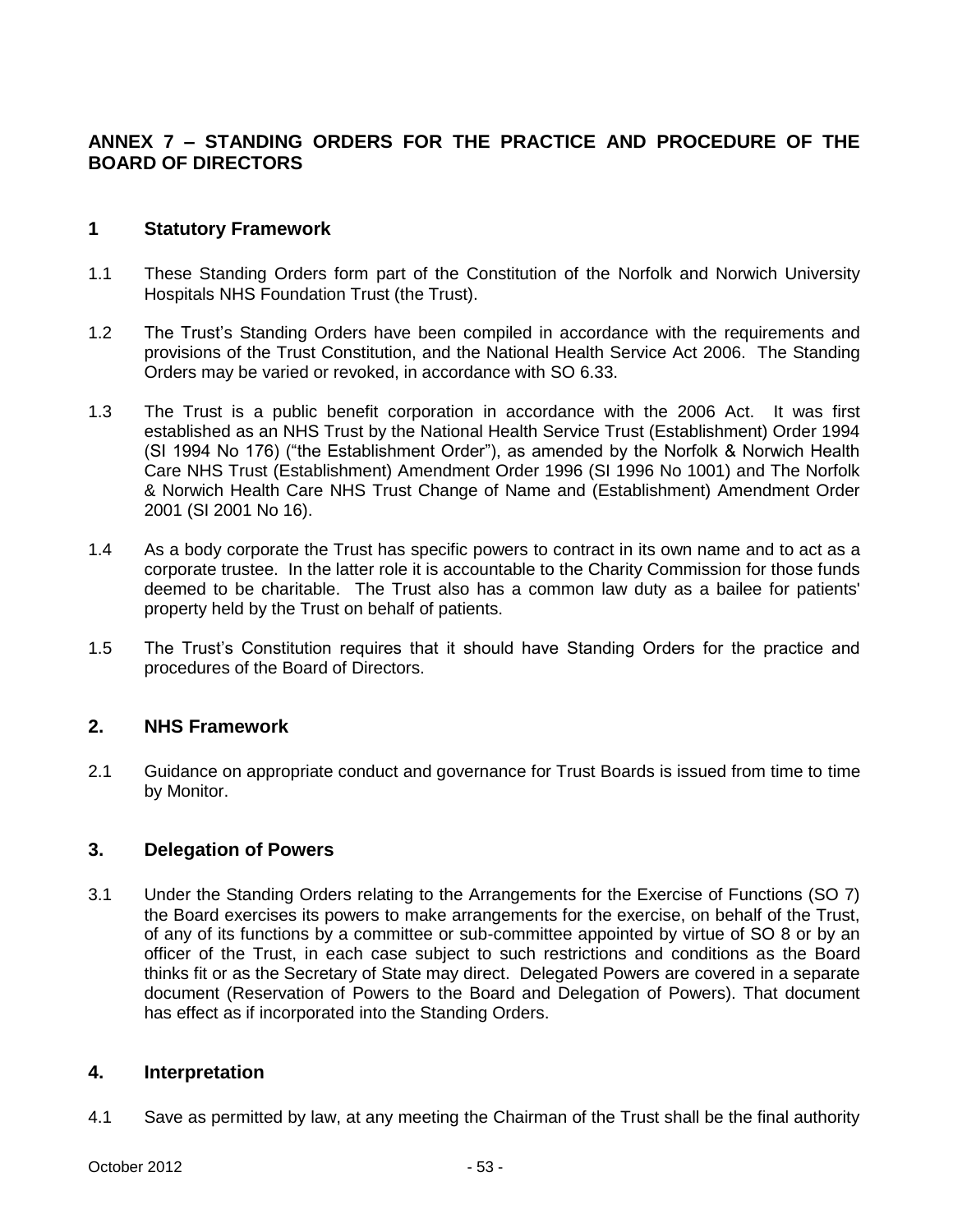on the interpretation of Standing Orders (on which he should be advised by the Chief Executive and Board Secretary).

- 4.2 Any expression to which a meaning is given in the Health Service Act 2006 shall have the same meaning in this interpretation and in addition:
- 4.3 "Accounting Officer" shall be the Officer responsible and accountable for funds entrusted to the Trust. He shall be responsible for ensuring the proper stewardship of public funds and assets. For this Trust it shall be the Chief Executive.
- 4.4 "Trust" means the Norfolk and Norwich University Hospitals NHS Foundation Trust.
- 4.5 "Board" shall mean the Chairman and non-executive directors, and the executive directors appointed by the relevant committee of the Trust.
- 4.6 "Budget" shall mean a resource, expressed in financial terms, proposed by the Board for the purpose of carrying out, for a specific period, any or all of the functions of the Trust;
- 4.7 "Chairman" is the person appointed to lead the Board and to ensure that it successfully discharges its overall responsibility for the Trust as a whole. The expression "the Chairman of the Trust" shall be deemed to include the Vice-Chairman of the Trust if a Vice-Chairman has been appointed in accordance with the Constitution.
- 4.8 "Chief Executive" shall mean the chief officer of the Trust.
- 4.9 "Committee" shall mean a committee appointed by the Trust.
- 4.10 "Committee members" shall be persons formally appointed by the Trust to sit on or to chair specific committees.
- 4.11 "Council of Governors" shall mean the body established under the Constitution to be the "Board of Governors" referred to in the National Health Service Act 2006.
- 4.12 "Director" shall mean Directors on the Board of Directors whether non-executive (including the Chairman) or executive (including the Chief Executive).
- 4.13 "Director of Resources" shall mean the chief finance officer of the Trust.
- 4.14 "Funds held on trust" shall mean those funds which the Trust holds at its date of incorporation, receives on distribution by statutory instrument, or chooses subsequently to accept under powers derived under the National Health Service Act 2006. Such funds may or may not be charitable.
- 4.15 "Motion" means a formal proposition to be discussed and voted on during the course of a meeting.
- 4.16 "Monitor" is the Independent Regulator of NHS Foundation Trusts, as provided by section 31 of the NHS Act 2006.
- 4.17 "Nominated officer" means an officer charged with the responsibility for discharging specific tasks within SO's and SFI's.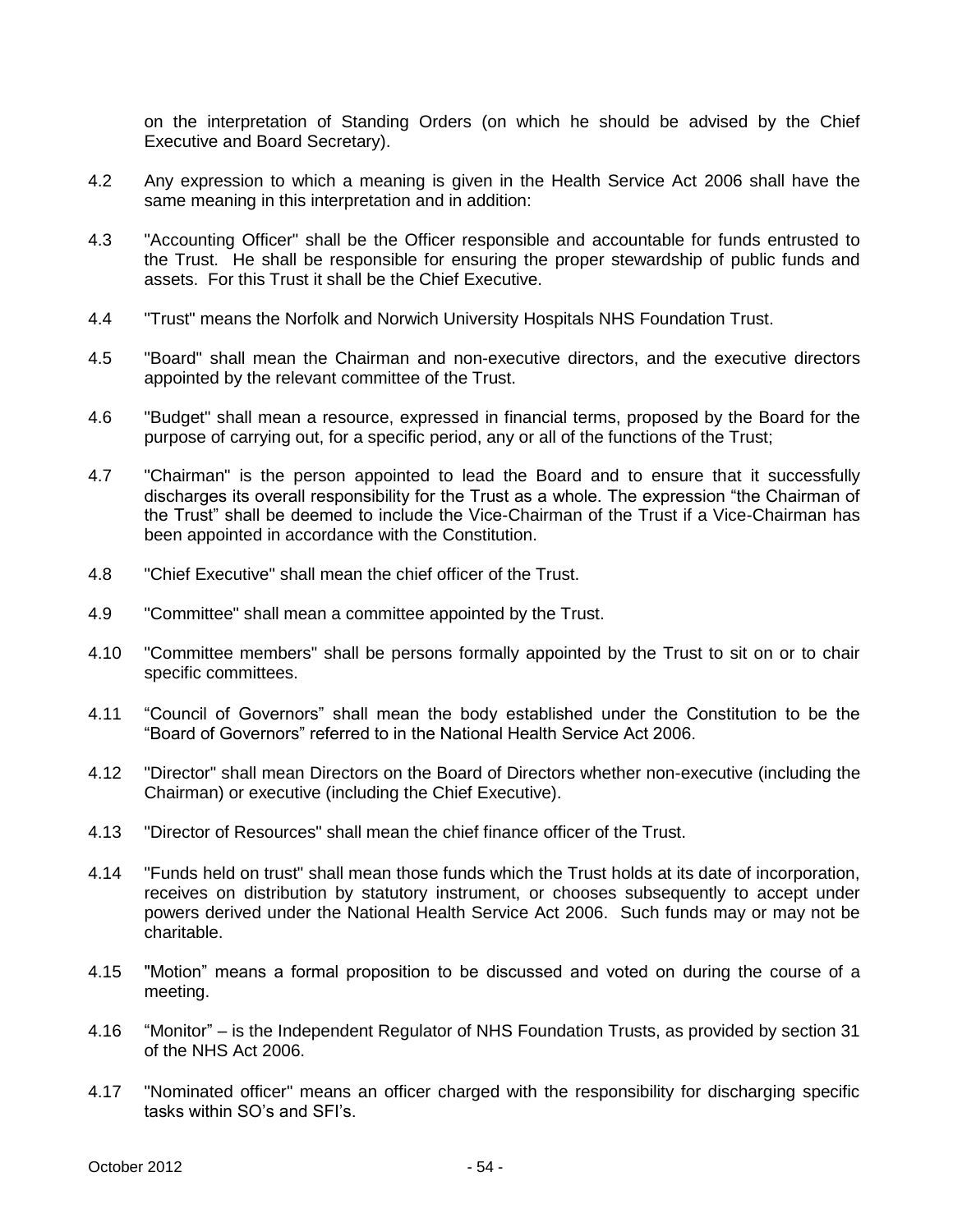- 4.18 "Officer" means an employee of the Trust.
- 4.19 "Secretary" or "Board Secretary" means the Secretary of the Trust or any other person appointed by the Trust to perform the duties of the Secretary of the Trust from time to time
- 4.20 "SFI's" means Standing Financial Instructions
- 4.21 "SO's" means Standing Orders.
- 4.22 "Terms of Authorisation" means the Terms of the Authorisation issued by Monitor, as the Independent Regulator of NHS Foundation Trusts, under Section 35 of the National Health Service Act 2006.
- 4.23 "Vice-chairman" means the non-executive director appointed to take on the Chairman's duties if the Chairman is absent for any reason.

## **5. The Trust**

- 5.1 All business shall be conducted in the name of the Trust.
- 5.2 All funds received in trust shall be in the name of the Trust as corporate trustee. In relation to funds held on trust, powers exercised by the Trust as corporate trustee shall be exercised separately and distinctly from those powers exercised as a Trust.
- 5.3 The Trust has the functions conferred on it by the National Health Service Act 2006 and by the Terms of Authorisation.
- 5.4 Directors acting on behalf of the Trust as a corporate trustee are acting as quasi-trustees. Accountability for charitable funds held on trust is to the Charity Commission .
- 5.5 The Trust has resolved that certain powers and decisions may only be exercised or made by the Board in formal session. These powers and decisions are set out in "Reservation of Powers to the Board and Delegation of Powers" and have effect as if incorporated into the Standing Orders.
- 5.6 **Composition of the Board**  the composition of the Trust Board is set out in Section 18 of the Constitution.

#### 5.7 **Appointment of the Chairman and Directors**

- 5.7.1 The Chairman and non-executive directors are appointed by a general meeting of the Council of Governors.
- 5.7.2 It is for the Chairman and non-executive directors to appoint or remove the Chief Executive.
- 5.7.3 The Trust shall appoint a Nominations Committee chaired by the Chairman of the Board. The members of the Committee shall be the non-executive directors and the Chief Executive. The functions of the Nominations Committee shall be:
	- (a) to appoint the executive directors of the Trust; and
	- (b) to seek and shortlist suitable candidates for appointment as Chairman of the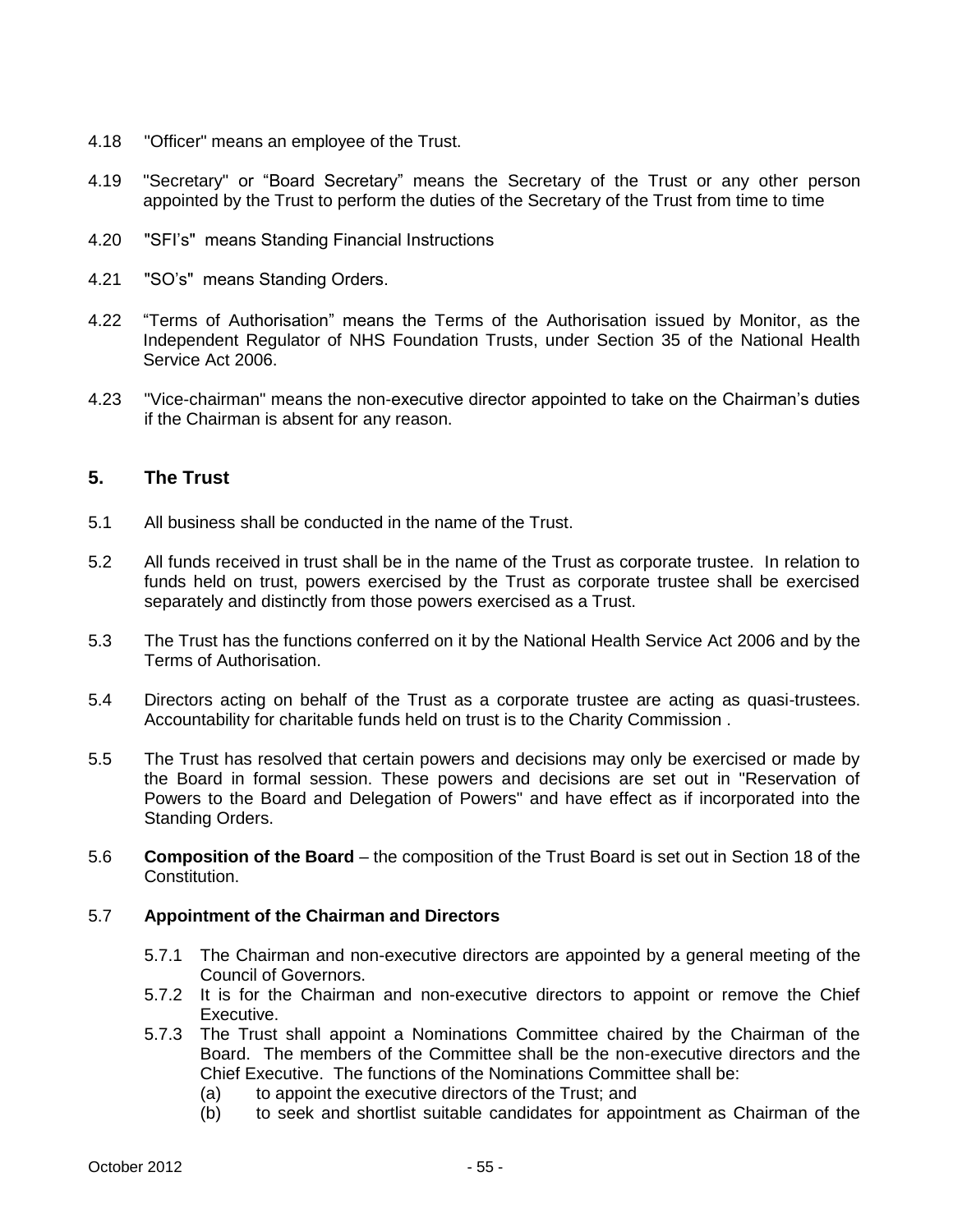Board and other non-executive directors in circumstances of actual or anticipated vacancy in any of these roles and having due regard to the balance of skills, knowledge and experience of the Board and the needs of the Trust.

- 5.7.4 Suitable candidates shortlisted by the Nominations Committee as per 5.7.3(b) above shall be referred to the Appointments and Remuneration Committee of the Council of Governors for interview in accordance with its Standing Orders (SO 4).
- 5.7.5 Members of the Nominations Committee shall be disqualified from participating in its discussions on any matter and/or from voting on any resolution of the Committee by reason of the declaration of a conflict of interest.
- 5.8 **Terms of Office of the Chairman and Directors** The regulations governing the period of tenure of office of the Chairman and directors and the termination or suspension of office of the Chairman and directors are contained in the Code of Governance for NHS Foundation Trusts.

## **6. Meetings of the Trust**

- 6.1 **Admission of the Public and the Press** The public and representatives of the press shall not be afforded facilities to attend formal meetings of the Board, unless otherwise determined by the Board.
- 6.2 **Calling Meetings** Ordinary meetings of the Board shall be held at such times and places as the Board may determine.
- 6.3 The Chairman may call a meeting of the Board at any time. If the Chairman refuses to call a meeting after a requisition for that purpose, signed by at least one-third of the whole number of directors, has been presented to him/her, or if, without so refusing, the Chairman does not call a meeting within seven days after such requisition has been presented to him, at the Trust Headquarters, such one third or more directors may forthwith call a meeting.
- 6.4 **Notice of Meetings** Before each meeting of the Board, a notice of the meeting, specifying the business proposed to be transacted at it, and signed by the Chairman or by an officer of the Trust authorised by the Chairman to sign on his behalf shall be delivered to every director, or sent by post to the usual place of residence of such director, so as to be available to him at least three clear days before the meeting.
- 6.5 Lack of service of the notice on any director shall not affect the validity of a meeting.
- 6.6 In the case of a meeting called by directors in default of the Chairman, the notice shall be signed by those directors and no business shall be transacted at the meeting other than that specified in the notice.
- 6.7 Failure to serve such a notice on more than three directors will invalidate the meeting. A notice shall be presumed to have been served at the time at which the notice would be delivered in the ordinary course of the post.
- 6.8 **Setting the Agenda** The Board may determine that certain matters shall appear on every agenda for a meeting of the Board and shall be addressed prior to any other business being conducted.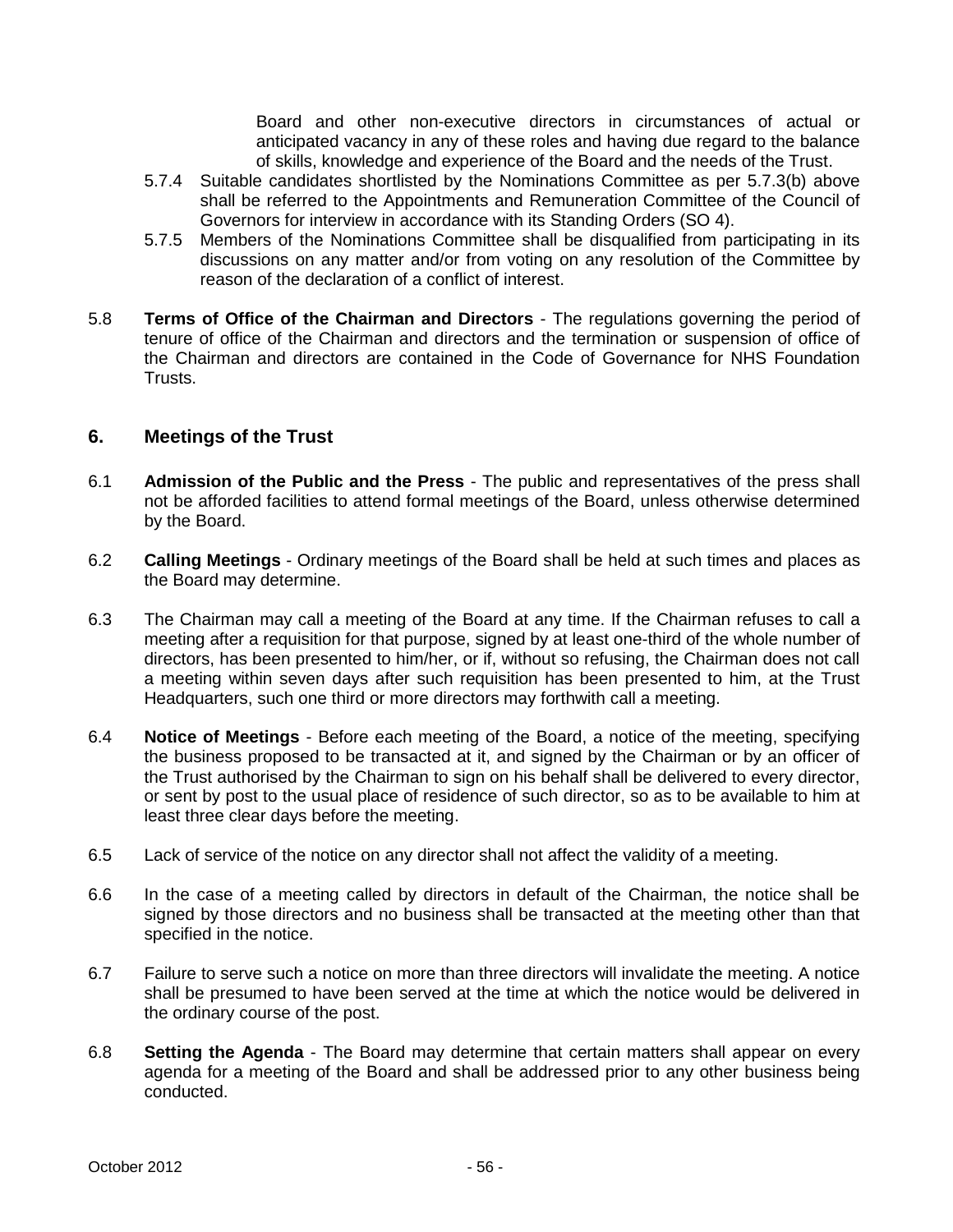- 6.9 A director desiring a matter to be included on an agenda shall make his/her request in writing to the Chairman at least 10 clear days before the meeting, subject to SO 3.3. Requests made less than 10 days before a meeting may be included on the agenda at the discretion of the Chairman.
- 6.10 **Chairman of the Meeting** At any meeting of the Board, the Chairman, if present, shall preside. If the Chairman is absent from the meeting the Vice-Chairman, if there is one and he/she is present, shall preside. If the Chairman and Vice-Chairman are absent such nonexecutive director as the directors present shall choose shall preside.
- 6.11 If the Chairman is absent from a meeting temporarily on the grounds of a declared conflict of interest the Vice-Chairman, if present, shall preside. If the Chairman and Vice-Chairman are absent, or are disqualified from participating, such non-executive director as the directors present shall choose shall preside.
- 6.12 **Annual Public Meeting** The Trust will publicise and hold an annual public meeting.
- 6.13 **Notices of Motion** A director of the Trust desiring to move or amend a motion shall send a written notice thereof at least 10 clear days before the meeting to the Chairman, who shall insert in the agenda for the meeting all notices so received subject to the notice being permissible under the appropriate regulations. This paragraph shall not prevent any motion being moved during the meeting, without notice on any business mentioned on the agenda subject to SO 6.6.
- 6.14 **Withdrawal of Motion or Amendments** A motion or amendment once moved and seconded may be withdrawn by the proposer with the concurrence of the seconder and the consent of the Chairman.
- 6.15 **Motion to Rescind a Resolution** Notice of motion to amend or rescind any resolution (or the general substance of any resolution) which has been passed within the preceding 6 calendar months shall bear the signature of the director(s) who gives it and also the signature of 4 other directors. When any such motion has been disposed of by the Trust, it shall not be competent for any director other than the Chairman to propose a motion to the same effect within 6 months; however the Chairman may do so if he/she considers it appropriate.
- 6.16 **Motions**  The mover of a motion shall have a right of reply at the close of any discussion on the motion or any amendment thereto.
- 6.17 When a motion is under discussion or immediately prior to discussion it shall be open to a director to move:
	- an amendment to the motion.  $\bullet$
	- the adjournment of the discussion or the meeting.  $\bullet$
	- that the meeting proceed to the next business. (\*)  $\bullet$
	- the appointment of an ad hoc committee to deal with a specific item of business.  $\bullet$
	- $\bullet$ that the motion be now put. (\*)

\*In the case of sub-paragraphs denoted by (\*) above to ensure objectivity motions may only be put by a director who has not previously taken part in the debate.

No amendment to the motion shall be admitted if, in the opinion of the Chairman of the meeting, the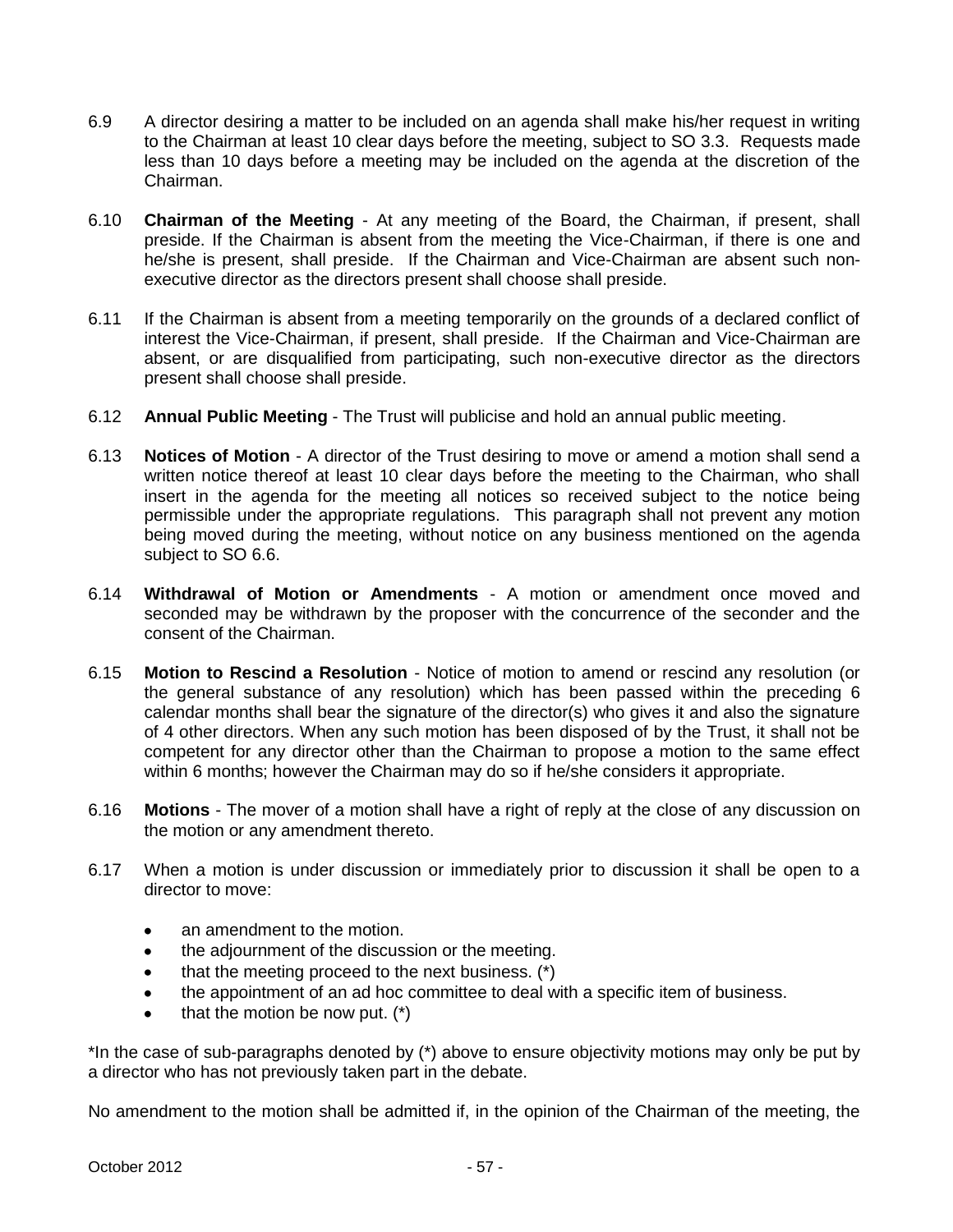amendment negates the substance of the motion.

- 6.18 **Chairman's Ruling** Statements of directors made at meetings of the Board shall be relevant to the matter under discussion at the material time and the decision of the Chairman of the meeting on questions of order, relevance, regularity and any other matters shall be observed at the meeting.
- 6.19 **Voting** Every question at a meeting shall be determined by a majority of the votes of the directors present and voting on the question and, in the case of any equality of votes, the person presiding shall have a second or casting vote.
- 6.20 All questions put to the vote shall, at the discretion of the Chairman of the meeting, be determined by oral expression or by a show of hands. A paper ballot may also be used if a majority of the directors present so request.
- 6.21 If at least one-third of the directors present so request, the voting (other than by paper ballot) on any question may be recorded to show how each director present voted or abstained.
- 6.22 If a director so requests, his/her vote shall be recorded by name upon any vote (other than by paper ballot).
- 6.23 In no circumstances may an absent director vote by proxy. Absence is defined as being absent at the time of the vote.
- 6.24 An officer or other person ("the Alternate") who has been appointed formally by the Board, in accordance with paragraph 6 or 7 of Annex 8 to the Constitution, to act up for an executive director during a period of incapacity or temporarily to fill an executive director vacancy, shall be entitled to exercise the voting rights of the executive director if so agreed by the Board. An Alternate attending the Board to represent an executive director during a period of incapacity or temporary absence without formal acting up status may not exercise the voting rights of the executive director. The status of the Alternate when attending a meeting shall be recorded in the minutes.
- 6.25 **Minutes** The minutes of the proceedings of a meeting of the Board shall be drawn up and submitted for agreement at the next ensuing meeting.
- 6.26 No discussion shall take place upon the minutes except upon their accuracy or where the Chairman considers discussion appropriate. Any amendment to the minutes shall be agreed and recorded at the next meeting.
- 6.27 Minutes shall be circulated in accordance with the directors' wishes.
- 6.28 **Suspension of Standing Orders** Except where this would contravene any statutory provision, any one or more of the Standing Orders may be suspended at any meeting, provided that at least two-thirds of the Board are present, including one executive director and one non-executive director, and that a majority of those present vote in favour of suspension.
- 6.29 A decision to suspend Standing Orders shall be recorded in the minutes of the meeting.
- 6.30 A separate record of matters discussed during the suspension of Standing Orders shall be made and shall be available to the directors.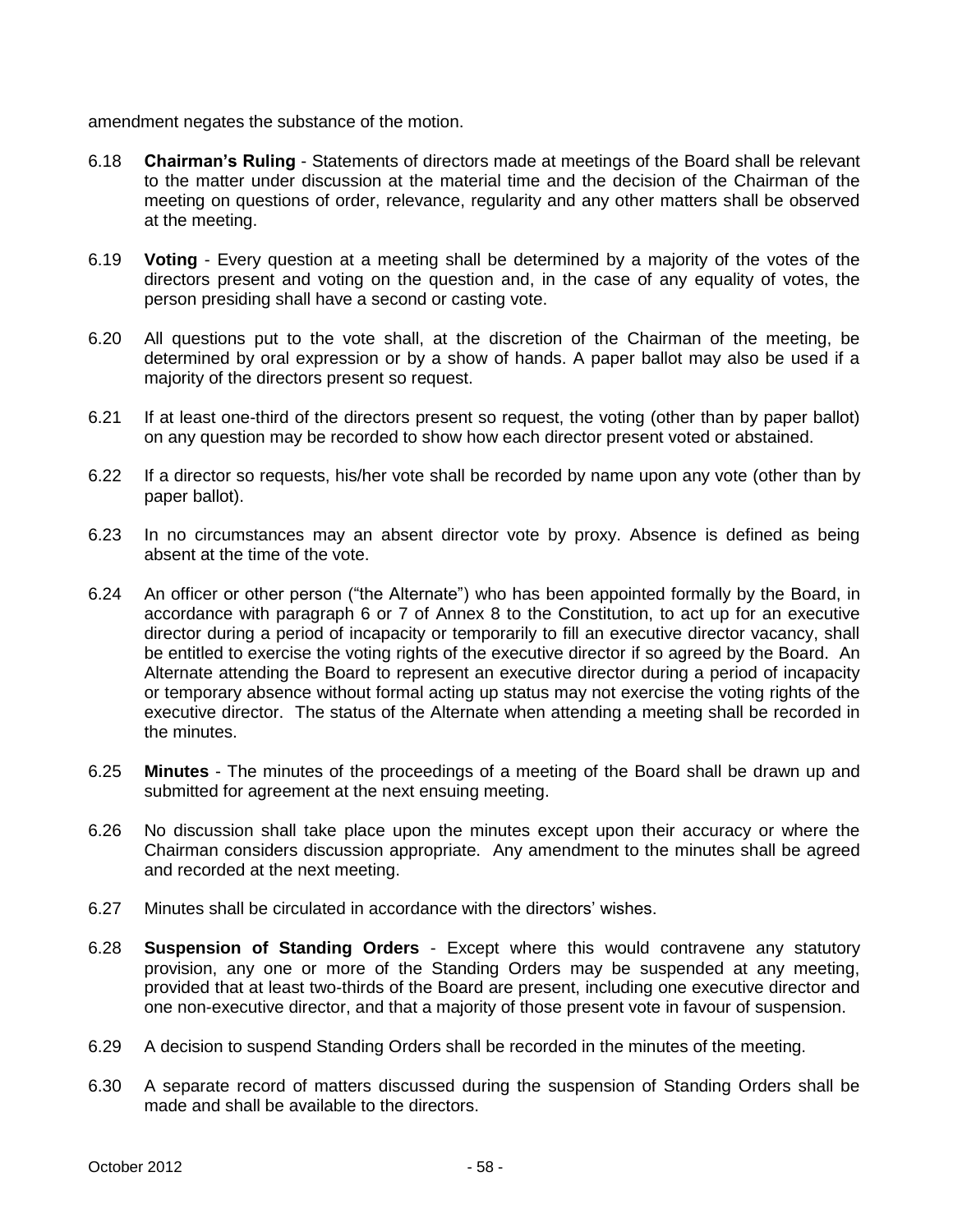- 6.31 No formal business may be transacted while Standing Orders are suspended.
- 6.32 The Audit Committee shall review every decision to suspend Standing Orders.
- 6.33 **Variation and Amendment of Standing Orders** These Standing Orders shall be amended only if:
	- a notice of motion under Standing Order 6.13 has been given; and
	- at least two-thirds of the directors are present; and
	- no fewer than half the total of the Trust's non-executive directors vote in favour of amendment; and
	- the variation proposed does not contravene a statutory provision or direction made by the Secretary of State or by the independent regulator of NHS foundation Trusts.
- 6.34 **Record of Attendance** The names of the directors present at the meeting shall be recorded in the minutes.
- 6.35 **Quorum** No business shall be transacted at a meeting of the Board unless at least one-third of the whole number of the directors are present including at least one executive director and one non-executive director.
- 6.36 An Alternate in attendance for an executive director, but without formal acting up status, as per SO 6.24 above, may not count towards the quorum.
- 6.37 If a director has been disqualified from participating in the discussion on any matter and/or from voting on any resolution by reason of the declaration of a conflict of interest (see SO 9 or 10) he/she shall no longer count towards the quorum. If a quorum is then not available for the discussion and/or the passing of a resolution on any matter, that matter may not be discussed further or voted upon at that meeting. Such a position shall be recorded in the minutes of the meeting. The meeting must then proceed to the next business.
- 6.38 The requirement at 6.35 above for at least one executive director to form part of the quorum shall not apply where all the executive directors are excluded from a meeting by reason of the declaration of a conflict of interest (see SO 9 or 10), for example, when the Board considers the recommendations of the Remuneration Committee.
- 6.39 Similarly, the requirement at 6.35 above for at least one non-executive director to form part of the quorum shall not apply where all the non-executive directors, including the Chairman, are excluded from a meeting by reason of the declaration of a conflict of interest (see SO 9 or 10), for example, where the Board considers those provisions of the Trust's Constitution that relate to the interests of the non-executive directors as a class. In such circumstances, the Board (excluding the Chairman and the other non-executive directors) shall elect one of their number to preside during that period and that person shall exercise all the rights and obligations of the Chairman including the right to exercise a second or casting vote where the number of votes for or against a motion is equal.

# **7. Arrangements for the Exercise of Functions by Delegation**

7.1 Subject to SO 3, 5.5 and 5.7 and such directions as may be given by Monitor, the Board may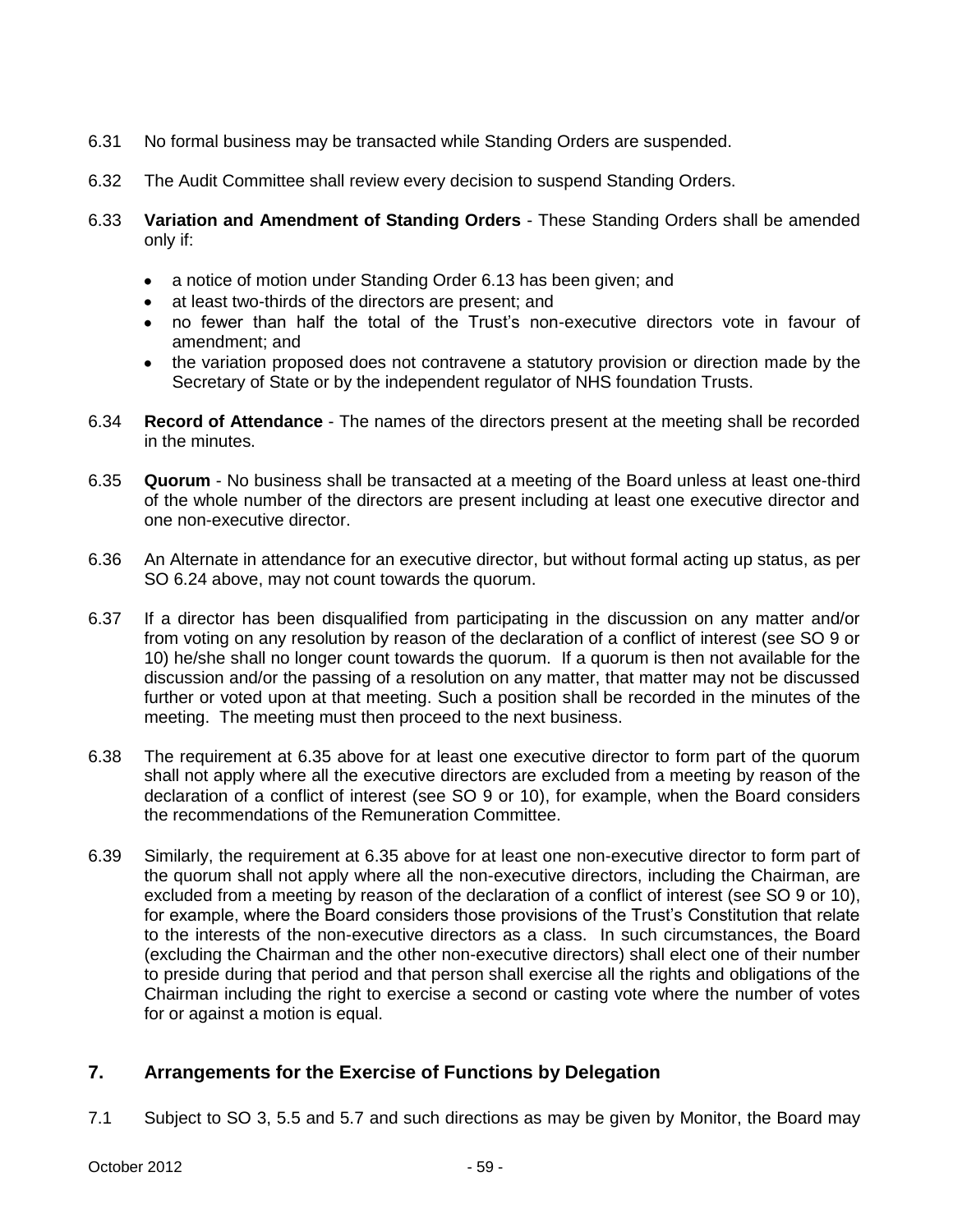make arrangements for the exercise, on behalf of the Trust, of any of its functions by a committee or sub-committee, appointed by virtue of SO 8.1 or 8.2 below or by a director or an officer of the Trust in each case subject to such restrictions and conditions as the Board thinks fit.

- 7.2 **Emergency Powers** The powers which the Board has retained to itself within these Standing Orders (SO 5.5) may in emergency be exercised by the Chief Executive and the Chairman after having consulted at least two non-executive directors. The exercise of such powers by the Chief Executive and the Chairman shall be reported to the next formal meeting of the Board for ratification.
- 7.3 **Delegation to Committees** The Board shall agree from time to time to the delegation of executive powers to be exercised by committees or sub-committees, which it has formally constituted. The constitution and terms of reference of these committees, or sub-committees, and their specific executive powers shall be approved by the Board.
- 7.4 **Delegation to Officers** Those functions of the Trust which have not been retained as reserved by the Board or delegated to an executive committee or sub-committee shall be exercised on behalf of the Board by the Chief Executive. The Chief Executive shall determine which functions he will perform personally and shall nominate officers to undertake the remaining functions for which he will still retain an accountability to the Board.
- 7.5 The Chief Executive shall prepare a Scheme of Delegation identifying his proposals which shall be considered and approved by the Board, subject to any amendment agreed during the discussion. The Chief Executive may periodically propose amendment to the Scheme of Delegation which shall be considered and approved by the Board as indicated above.
- 7.6 Nothing in the Scheme of Delegation shall impair the discharge of the direct accountability to the Board of the Director of Resources or other executive director to provide information and advise the Board in accordance with any statutory requirements.
- 7.7 The arrangements made by the Board as set out in the "Reservation of Powers to the Board and Delegation of Powers" shall have effect as if incorporated in these Standing Orders.

## **8. Committees**

- 8.1 Appointment of Committees Subject to SO 5.7, the Trust may appoint committees of the Trust, consisting wholly or partly of directors of the Trust or wholly of persons who are not directors of the Trust.
- 8.2 A committee appointed under SO 8.1 may appoint sub-committees consisting wholly or partly of members of the committee (whether or not they include directors of the Trust or wholly of persons who are not members of the Trust committee whether or not they include directors of the Trust).
- 8.3 The Standing Orders of the Trust, as far as they are applicable, shall apply with appropriate alteration to meetings of any committees or sub-committee established by the Trust.
- 8.4 Each such committee or sub-committee shall have such terms of reference and powers and be subject to such conditions (as to reporting back to the Board), as the Board shall decide.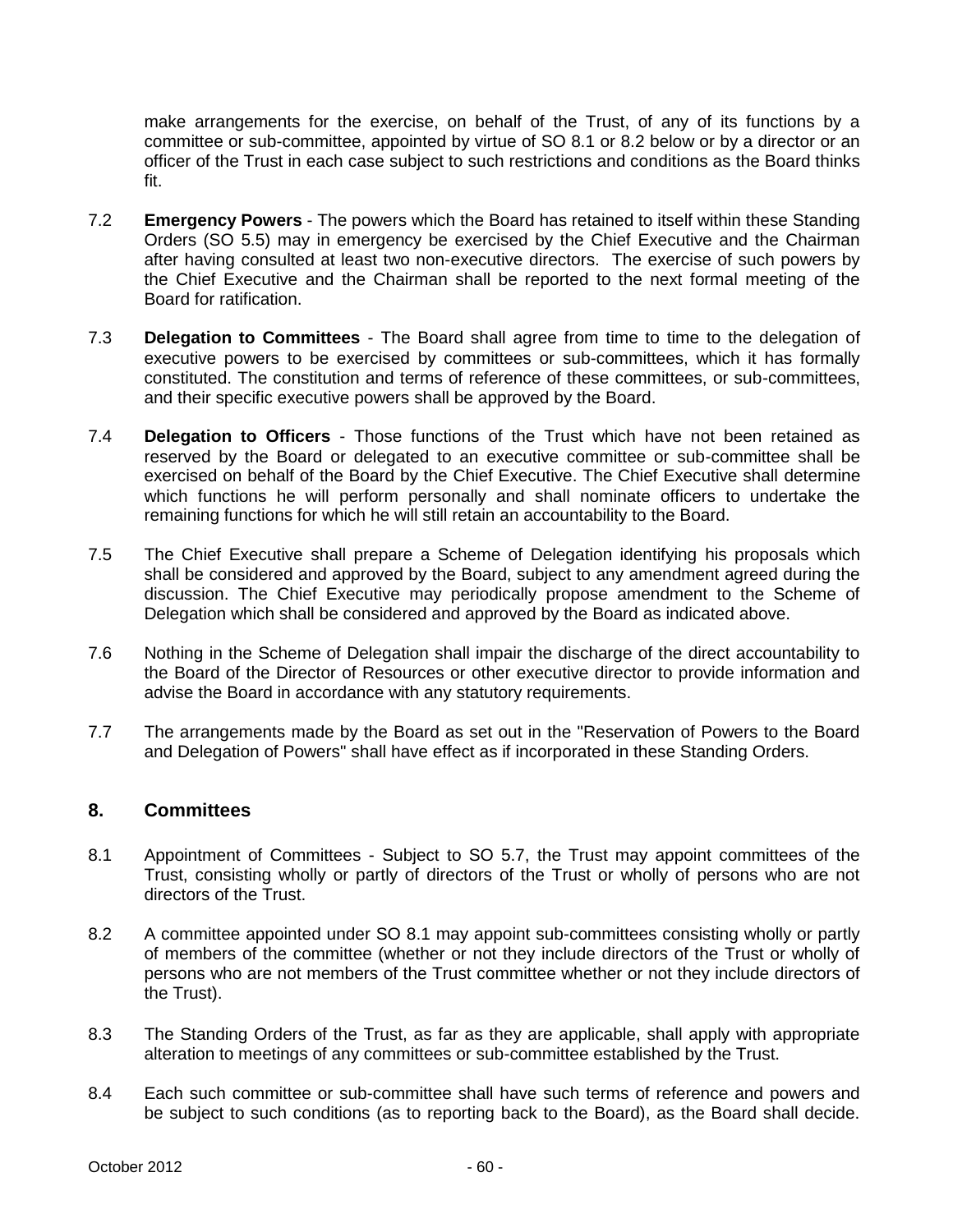Such terms of reference shall have effect as if incorporated into the Standing Orders.

- 8.5 Committees may not delegate their executive powers to a sub-committee unless expressly authorised to do so by the Board.
- 8.6 The Board shall approve the appointments to each of the committees which it has formally constituted. Where the Board determines that persons, who are neither directors nor officers, shall be appointed to a committee, the terms of such appointment shall be determined by the Board.
- 8.7 Where the Trust is required to appoint persons to a committee and/or to undertake statutory functions as required by the Secretary of State, and where such appointments are to operate independently of the Trust such appointment shall be made in accordance with the regulations laid down by the Secretary of State.
- 8.8 The committees and sub-committees established by the Trust are:
	- Audit Committee:
	- Remuneration Committee;
	- Clinical Governance Committee;
	- Charitable Funds Committee;
	- Nominations Committee
	- Such other ad hoc committees as may be required from time to time to discharge the Board's responsibilities.
- 8.9 **Confidentiality**  A member of a committee shall not disclose a matter dealt with by, or brought before, the committee without its permission until the committee shall have reported to the Board or shall otherwise have concluded on that matter.
- 8.10 A Director of the Trust or a member of a committee shall not disclose any matter reported to the Board or otherwise dealt with by the committee, notwithstanding that the matter has been reported or action has been concluded, if the Board or committee shall resolve that it is confidential.

## **9. Declarations of Interests and Register of Interests**

- 9.1 **Declaration of Interests** Board directors are required to declare interests which are relevant and material to the Trust.
- 9.2 Interests which should be regarded as "relevant and material" are:
	- (i) Directorships, including non-executive directorships, held in private companies or plcs (with the exception of those of dormant companies).
	- (ii) Ownership or part-ownership of businesses or consultancies likely or seeking to do business with the NHS.
	- (iii) Majority or controlling share holdings in organisations likely or seeking to do business with the NHS.
	- (iv) A position of authority in a charity or voluntary organisation in the field of health and social care or providing services to the NHS.
	- (v) Membership of any clubs, societies or organisations whose purposes include: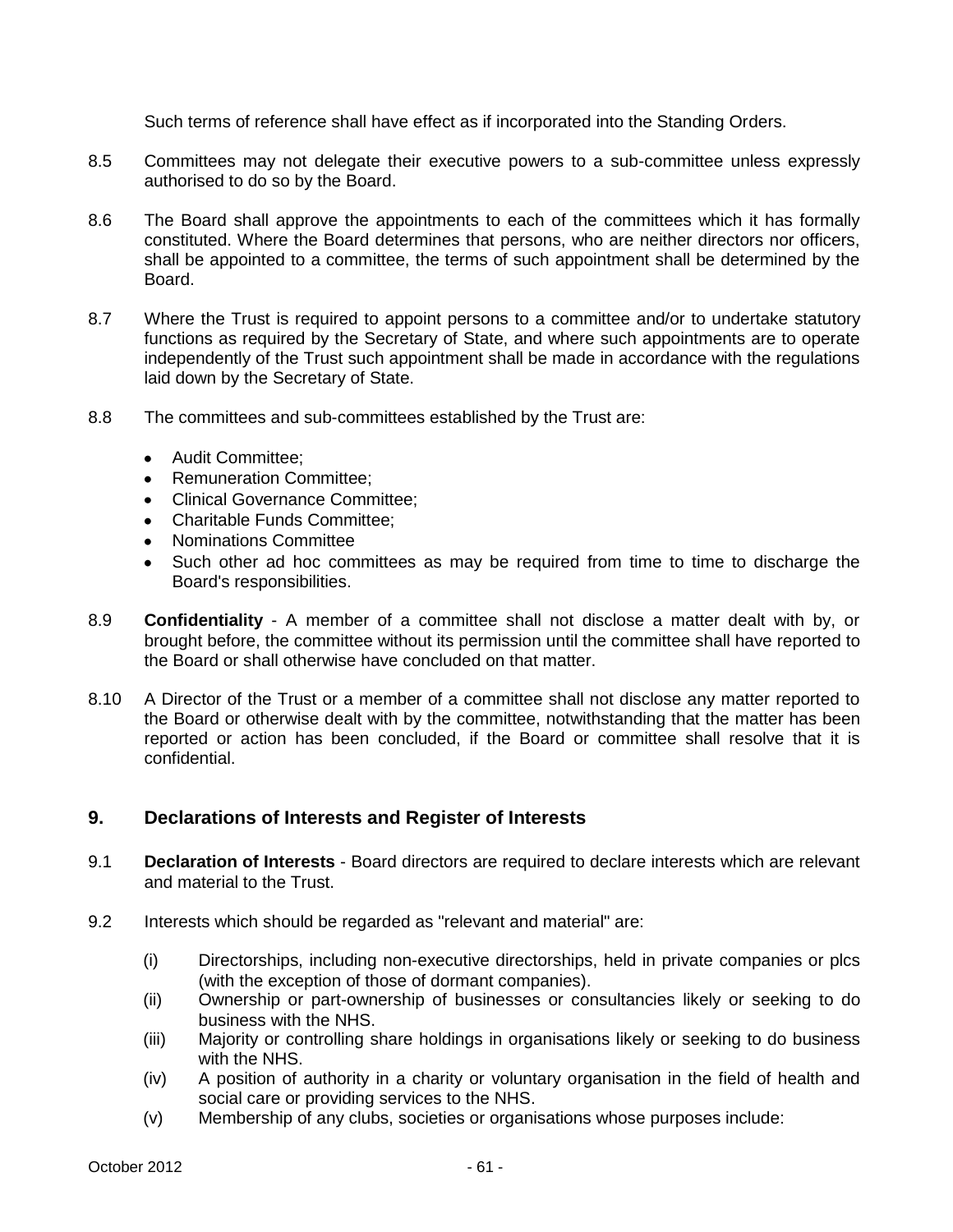- furthering the business or personal interests of their members by undeclared or informal means; or
- campaigning on behalf of any special interest group in relation to health or social care;
- (vi) To the extent not covered above, any other commercial interest likely to give rise to an actual or reasonably perceived conflict of interest.
- 9.3 If board directors have any doubt about the relevance of an interest, this should be discussed with the Chairman.
- 9.4 At the time board directors' interests are declared, they should be recorded in the board minutes. Any changes in interests should be declared at the next board meeting following the change occurring.
- 9.5 Board directors' directorships of companies likely or possibly seeking to do business with the NHS should be published in the board's annual report. The information should be kept up to date for inclusion in succeeding annual reports.
- 9.6 During the course of a board meeting, if a conflict of interest is established, the board director concerned should withdraw from the meeting and play no part in the relevant discussion or decision.
- 9.7 **Register of Interests** The Chief Executive will ensure that a Register of Interests is established to record formally declarations of interests of directors. In particular the Register will include details of all directorships and other relevant and material interests which have been declared by both executive and non-executive Board directors, as defined in SO 9.2.
- 9.8 These details will be kept up to date by means of an annual review of the Register in which any changes to interests declared during the preceding twelve months will be incorporated.
- 9.9 The Register will be available to the public and the Chief Executive will take reasonable steps to bring the existence of the Register to the attention of the local population and to publicise arrangements for viewing it.

# **10. Disability of Directors in Proceedings on Account of Pecuniary Interest**

- 10.1 Subject to the following provisions of this Standing Order, if a director of the Trust has any pecuniary interest, direct or indirect, in any contract, proposed contract or other matter and is present at a meeting of the Trust at which the contract or other matter is the subject of consideration, he shall at the meeting and as soon as practicable after its commencement disclose the fact and shall not take part in the consideration or discussion of the contract or other matter or vote on any question with respect to it.
- 10.2 The Trust Board may, subject to such conditions as it may think fit to impose, remove any disability imposed by this Standing Order in any case in which it appears to the Board to be appropriate in the interests of the Trust that the disability shall be removed.
- 10.3 The Trust shall exclude a director from a meeting of the Trust while any contract, proposed contract or other matter in which he/she has a pecuniary interest, is under consideration.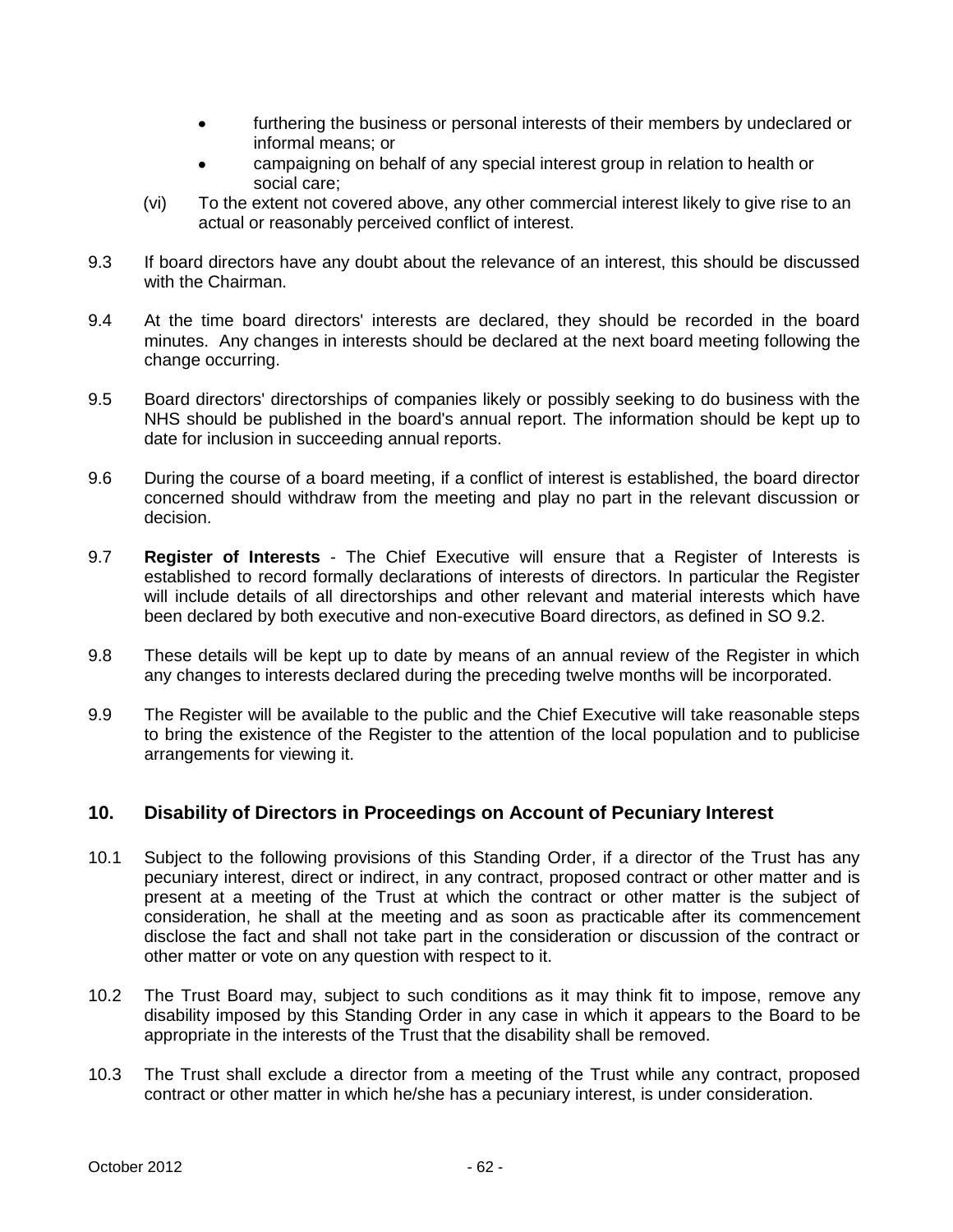- 10.4 Any remuneration, compensation or allowances payable to a director by virtue of their position as director shall not be treated as a pecuniary interest for the purpose of this Standing Order.
- 10.5 For the purpose of this Standing Order the Chairman or a director shall be treated, subject to SO 10.2 and SO 10.6, as having indirectly a pecuniary interest in a contract, proposed contract or other matter, if:
	- (a) he or a nominee of his, is a director of a company or other body, not being a public body, with which the contract was made or is proposed to be made or which has a direct pecuniary interest in the other matter under consideration; or
	- (b) he is a partner of, or is in the employment of a person with whom the contract was made or is proposed to be made or who has a direct pecuniary interest in the other matter under consideration;

and in the case of married persons or persons living together as partners the interest of one shall, if known to the other, be deemed for the purposes of this Standing Order to be also an interest of the other.

- 10.6 A director shall not be treated as having a pecuniary interest in any contract, proposed contract or other matter by reason only:
	- (a) of his membership of a company or other body, if he/she has no beneficial interest in any securities of that company or other body;
	- (b) of an interest in any company, body or person with which he is connected as mentioned in SO 10.5 above which is so remote or insignificant that it cannot reasonably be regarded as likely to influence a director in the consideration or discussion of or in voting on, any question with respect to that contract or matter.
- 10.7 Where a director:
	- (a) has an indirect pecuniary interest in a contract, proposed contract or other matter by reason only of a beneficial interest in securities of a company or other body, and
	- (b) the total nominal value of those securities does not exceed £5,000 or one-hundredth of the total nominal value of the issued share capital of the company or body, whichever is the less, and
	- (c) if the share capital is of more than one class, the total nominal value of shares of any one class in which he has a beneficial interest does not exceed one-hundredth of the total issued share capital of that class,

this Standing Order shall not prohibit him/her from taking part in the consideration or discussion of the contract or other matter or from voting on any question with respect to it without prejudice however to his/her duty to disclose his/her interest.

10.8 Standing Order 10 applies to a committee or sub-committee of the Trust as it applies to the Trust and applies to any member of any such committee or sub-committee (whether or not he is also a director of the Trust) as it applies to a director of the Trust.

# **11. Standards of Business Conduct**

11.1 **Policy** - Staff must comply with the Trust's Code of Business Conduct. Employees are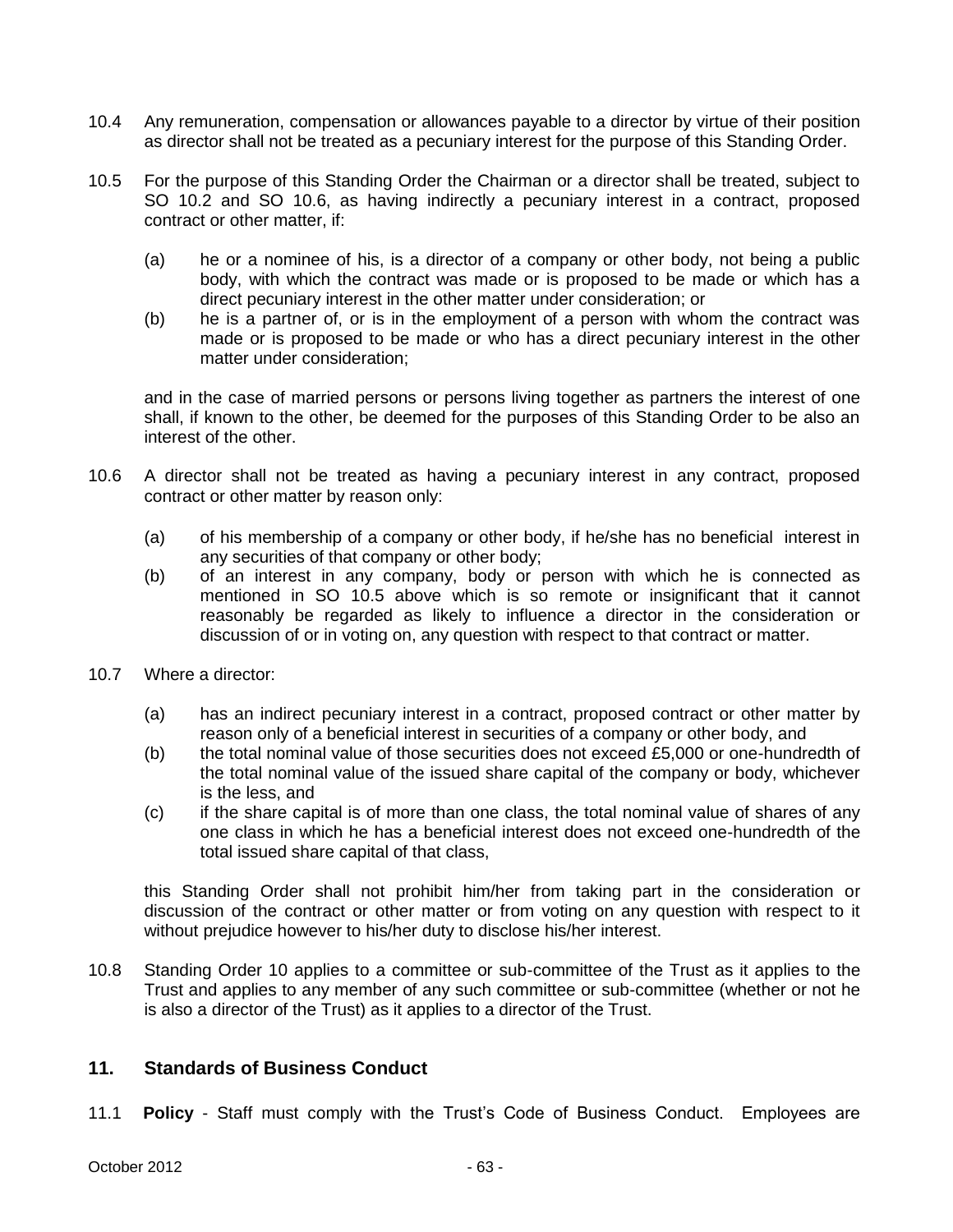responsible for ensuring that they are never placed in a position which may be construed or interpreted as a conflict between their private interests and their NHS duties. This primary responsibility applies to all NHS employees, whether they are responsible for committing NHS resources or not.

The Trust will make its Code of Business Conduct available to all staff and publicise the need for all staff to comply with its requirements. The Trust will provide advice and answers to questions on the policy.

- 11.2 **Interest of Officers in Contracts** If it comes to the knowledge of a director or an officer of the Trust that a contract in which he has any pecuniary interest not being a contract to which he is himself a party, has been, or is proposed to be, entered into by the Trust he/she shall, at once, give notice in writing to the Chief Executive of the fact that he/she is interested therein. In the case of married persons, or persons living together as partners, the interest of one partner shall, if known to the other, be deemed to be also the interest of that partner.
- 11.3 An officer must also declare to the Chief Executive any other employment or business or other relationship of his, or of a spouse or cohabiting partner, that conflicts, or might reasonably be predicted to conflict with the interests of the Trust.

The Trust also requires interests, employment or relationships so declared by staff to be entered in a register of interests of staff held by the Chief Executive.

- 11.4 **Canvassing of, and Recommendations by, Directors in Relation to Appointments** Canvassing of directors of the Trust or members of any committee of the Trust directly or indirectly for any appointment under the Trust shall disqualify the candidate for such appointment. The contents of this paragraph of the Standing Order shall be included in application forms or otherwise brought to the attention of candidates.
- 11.5 A director of the Trust shall not solicit for any person any appointment under the Trust or recommend any person for such appointment: but this paragraph of this Standing Order shall not preclude a director from giving written testimonial of a candidate's ability, experience or character for submission to the Trust.
- 11.6 Informal discussions outside appointments panels or committees, whether solicited or unsolicited, should be declared to the panel or committee.
- 11.7 **Relatives of Directors**  Candidates for any staff appointment shall when making application disclose in writing whether they are related to any director at the Trust. Failure to disclose such a relationship shall disqualify a candidate and, if appointed, render him/her liable to instant dismissal.
- 11.8 The directors of the Trust shall disclose to the Chief Executive any relationship with a candidate of whose candidature that director is aware. It shall be the duty of the Chief Executive to report to the Trust any such disclosure made.
- 11.9 On appointment, directors (and prior to acceptance of an appointment in the case of executive directors) should disclose to the Trust whether they are related to any other director or holder of any office under the Trust.
- 11.10 Where the relationship of an officer or another director to a director of the Trust is disclosed,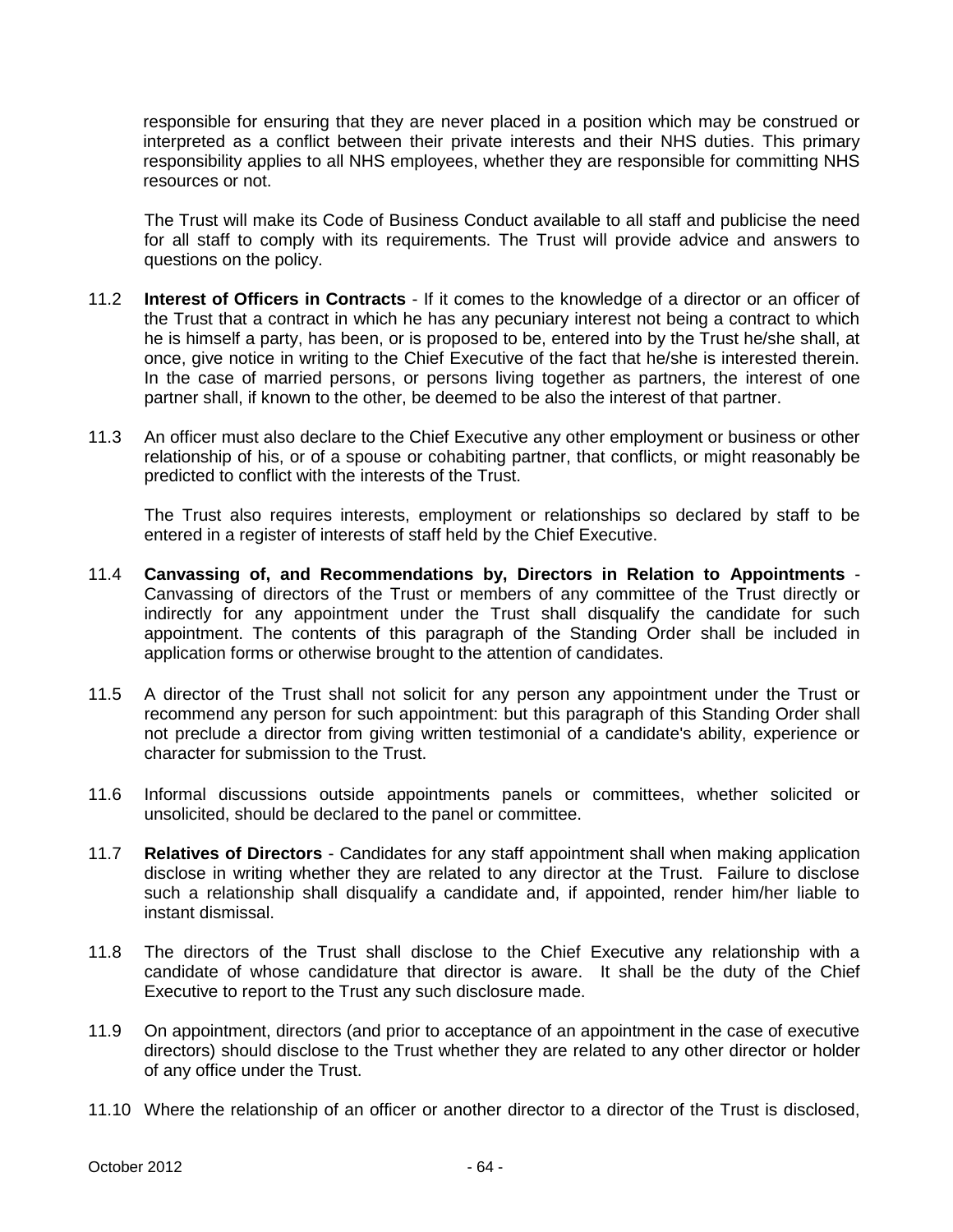the Standing Order headed 'Disability of directors in proceedings on account of pecuniary interest' (SO 10) shall apply.

## **12. Tendering and Contract Procedure**

- 12.1 **Duty to comply with Standing Orders**  The procedure for making all contracts by or on behalf of the Trust shall comply with these Standing Orders (except where SO 6.29 (Suspension of SO's) is applied).
- 12.2 EU Directives Governing Public Procurement Directives by the Council of the European Union (CEU) prescribe procedures for awarding all forms of contracts and shall have effect as if incorporated in these Standing Orders. OJEU tenders shall be sought at the prevailing annual limit set by the Public Contracts Regulations.
- 12.3 In making its decisions the Trust may have due regard to the NHS Executive "Capital Investment Manual". In the case of management consultancy contracts the Trust may consider the NHS Executive guidance "The Procurement and Management of Consultants within the NHS" as may be amended from time to time.
- 12.4 **Formal Competitive Tendering** The Trust shall ensure that competitive tenders are invited for the supply of goods, materials and manufactured articles and for the rendering of services including all forms of management consultancy services (other than specialised services sought from or provided by the DH); for the design, construction and maintenance of building and engineering works (including construction and maintenance of grounds and gardens); and for disposals.
- 12.5 Quotation requirements or formal tendering procedures may be waived by officers to whom powers have been delegated by the Chief Executive without reference to the Chief Executive where:
	- (a) the estimated expenditure or income does not, or is not reasonably expected to, exceed the limit set out in the Scheme of Delegation as from time to time updated; or
	- (b) where the supply is proposed under special arrangements negotiated by the DH in which event the said special arrangements must be complied with; or
	- (c) the timescale genuinely precludes competitive tendering. Failure to plan the work properly is not a justification for single tender; or
	- (d) specialist expertise is required and is available from only one source; or
	- (e) the task is essential to complete the project, and arises as a consequence of a recently completed assignment and engaging different consultants for the new task would be inappropriate; or
	- (f) there is a clear benefit to be gained from maintaining continuity with an earlier project. However in such cases the benefits of such continuity must outweigh any potential financial advantage to be gained by competitive tendering; or
	- (g) where provided for in the Capital Investment Manual.

The limited application of the single tender rules should not be used to avoid competition or for administrative convenience or to award further work to a consultant originally appointed through a competitive procedure.

Where it is decided that competitive tendering is not applicable and should be waived by virtue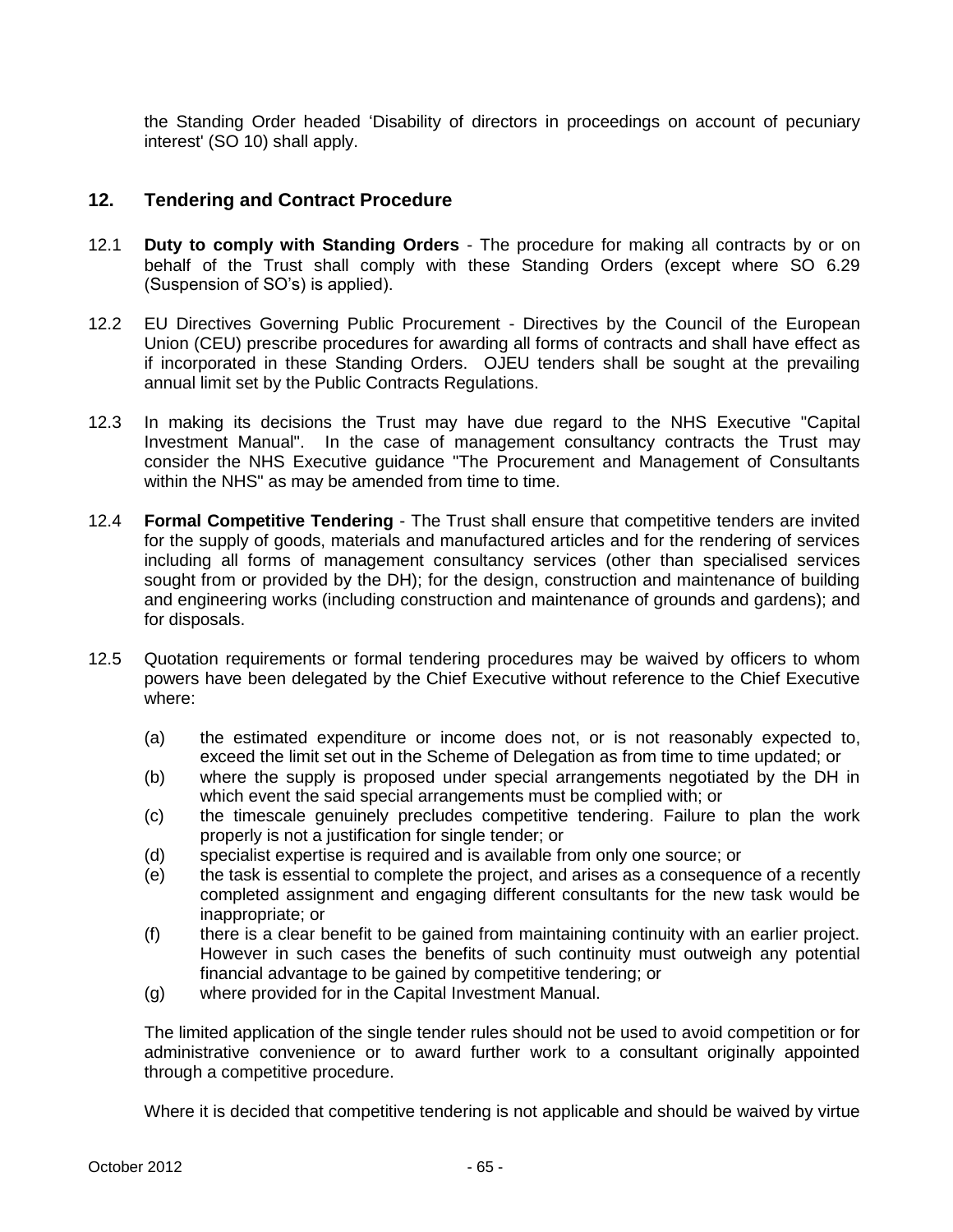of (c) to (f) above the fact of the waiver and the reasons should be documented and reported by the Chief Executive to the Board in a formal meeting.

- 12.6 Except where SO 12.5, or a requirement under SO 12.2, applies, the Board shall ensure that invitations to tender are sent in accordance with the limits detailed in the Scheme of Delegation, having regard to their capacity to supply the goods or materials or to undertake the services or works required.
- 12.7 Tendering procedures are set out in Annex A to these Standing Orders.
- 12.8 Where quotation requirements are waived under SO 12.5(a) or quotation requirements or formal tendering procedures are waived under SO 12.5(c) (the timescale genuinely precludes competitive tendering); quotations are required in accordance with the Scheme of Delegation.
- 12.9 Where quotations are required under SO 12.4 they should be obtained in accordance with the limits detailed in the Scheme of Delegation, and the procedure specified at Annex A, based on specifications or terms of reference prepared by, or on behalf of, the Board. Procedures should be in place to ensure multiple orders to one supplier do not breach the quotation procedures.
- 12.10 **Quotations**, where limits within the Scheme of Delegation dictate written quotations are appropriate, they should be in writing, unless the Chief Executive or his nominated officer determine that it is impractical to do so, in which case quotations may be obtained by telephone. Confirmation of telephone quotations should be obtained as soon as possible and the reasons why the telephone quotation was obtained should be set out in a permanent record.
- 12.11 All quotations should be treated as confidential and should be retained for inspection.
- 12.12 The Chief Executive or his nominated officer should evaluate the quotations and select the one that gives the best value for money. If this is not the lowest then this fact and the reasons why the lowest quotation was not chosen should be in a permanent record.
- 12.13 Non-competitive quotations in writing may be obtained for the following purposes:
	- (a) the supply of goods/services of a special character for which it is not, in the opinion of the Chief Executive or his nominated officer, possible or desirable to obtain competitive quotations;
	- (b) the goods/services are required urgently.
- 12.14 **Where tendering or competitive quotation is not required** the Trust shall use the NHS Purchasing and Supply Agency National Contracts for procurement of all goods and services unless it can be demonstrated that better prices can be obtained by not using the NHS Purchasing and Supply Agency National Contracts.
- 12.15 The Chief Executive shall be responsible for ensuring that best value for money can be demonstrated for all services provided under contract or in-house. The Board may also determine from time to time that in-house services should be market tested by competitive tendering (SO 12).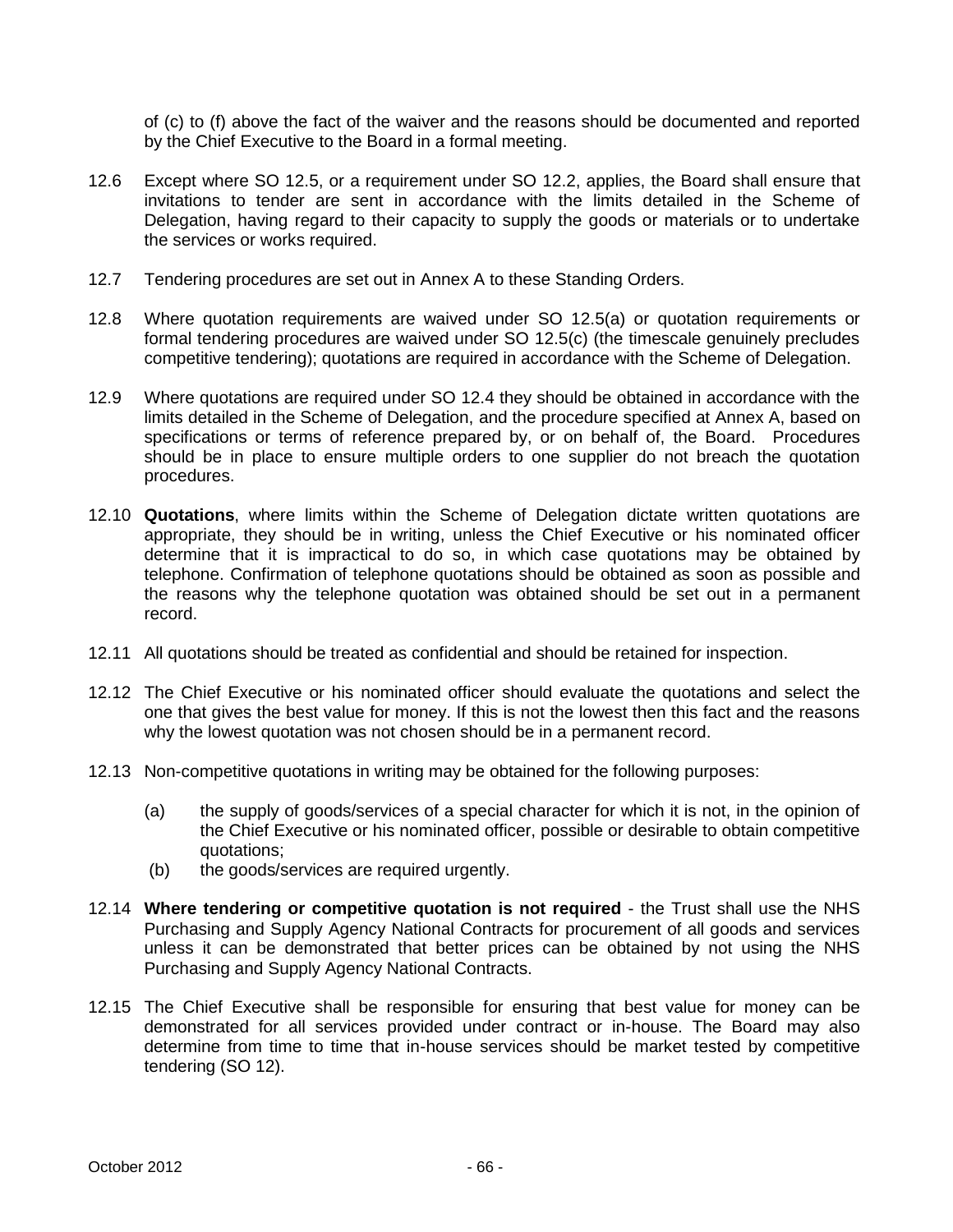- 12.16 **Private Finance** When the Board proposes, or is required, to use finance provided by the private sector, the proposal must be specifically agreed by the Trust Board:
	- (a) in the light of such professional advice as should reasonably be sought; and
	- (b) having satisfied itself that it is acting within the Terms of Authorisation.
- 12.17 **Contracts** The Trust may only enter into contracts within its statutory powers and shall comply with:
	- (a) these Standing Orders;
	- (b) the Trust's SFI's;
	- (c) EU Directives and other statutory provisions.
- 12.18 Where appropriate contracts shall be in or embody the same terms and conditions of contract as was the basis on which tenders or quotations were invited.
- 12.19 In all contracts made by the Trust, the Board shall endeavour to obtain best value for money. The Chief Executive shall nominate an officer who shall oversee and manage each contract on behalf of the Trust.
- 12.20 **Personnel and Agency or Temporary Staff Contracts** The Chief Executive shall nominate officers with delegated authority to enter into contracts for the employment of other officers, to authorise re-grading of staff, and enter into contracts for the employment of agency staff or temporary staff.
- 12.21 The Chief Executive shall nominate officers with power to negotiate for the provision of healthcare services with purchasers of healthcare.
- 12.22 **Cancellation of Contracts** Except where specific provision is made in model Forms of Contracts or standard Schedules of Conditions approved for use within the National Health Service and in accordance with Standing Orders 12.2 and 12.3, there shall be inserted in every written contract a clause empowering the Trust to cancel the contract and to recover from the contractor the amount of any loss resulting from such cancellation, if the contractor shall have offered, or given or agreed to give, any person any gift or consideration of any kind as an inducement or reward for doing or forbearing to do or for having done or forborne to do any action in relation to the obtaining or execution of the contract or any other contract with the Trust, or for showing or forbearing to show favour or disfavour to any person in relation to the contracts or any other contract with the Trust, or if the like acts shall have been done by any person employed by him or acting on his behalf (whether with or without the knowledge of the contractor), or if in relation to any contract with the Trust the contractor or any person employed by him/her or acting on his/her behalf shall have committed any offence under the Prevention of Corruption Acts 1889 and 1916 and other appropriate legislation.
- 12.23 **Determination of Contracts for Failure to Deliver Goods or Material** There shall be inserted in every written contract for the supply of goods or materials a clause to secure that, should the contractor fail to deliver the goods or materials or any portion thereof within the time or times specified in the contract, the Trust may without prejudice determine the contract either wholly or to the extent of such default and purchase other goods, or material of similar description to make good (a) such default, or (b) in the event of the contract being wholly determined the goods or materials remaining to be delivered.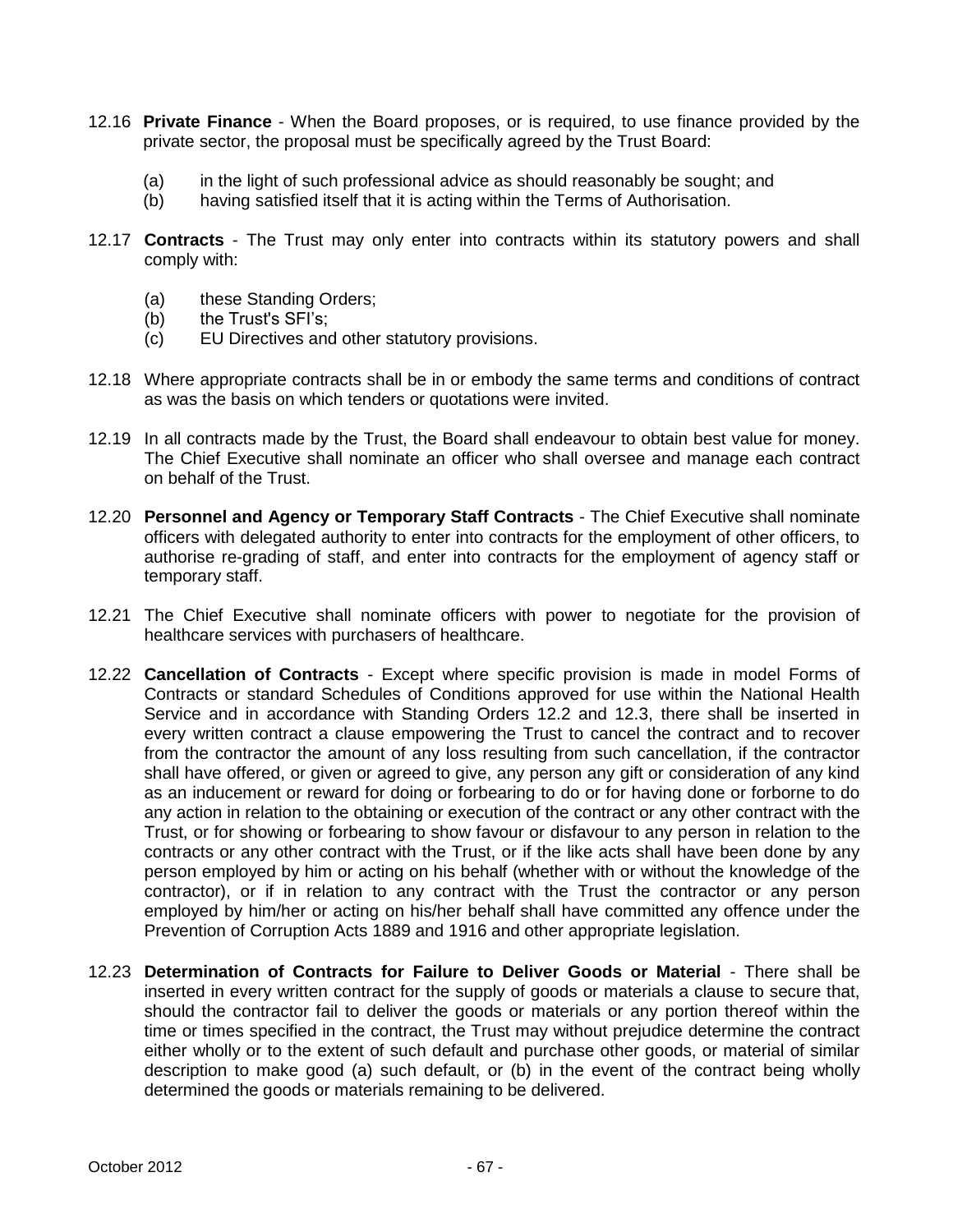- 12.24 The clause shall further secure that the amount by which the cost of so purchasing other goods or materials exceeds the amount which would have been payable to the contractor in respect of the goods or materials shall be recoverable from the contractor.
- 12.25 Contracts Involving Funds Held on Trust shall do so individually to a specific named fund. Such contracts involving charitable funds shall comply with the requirements of the Charities Acts.

# **13. Disposals**

Competitive Tendering or Quotation procedures shall not apply to the disposal of:

- (a) any matter in respect of which a fair price can be obtained only by negotiation or sale by auction as determined (or pre-determined in a reserve) by the Chief Executive or his nominated officer;
- (b) obsolete or condemned articles and stores, which may be disposed of in accordance with the supplies policy of the Trust;
- (c) items to be disposed of with an estimated sale value of less than £500;
- (d) items arising from works of construction, demolition or site clearance, which should be dealt with in accordance with the relevant contract.

## **14 In-House Services**

- 14.1 In all cases where the Trust determines that in-house services should be subject to competitive tendering the following groups shall be set up:
	- (a) Specification group, comprising the Chief Executive or nominated officer and specialist.
	- (b) In-house tender group, comprising representatives of the in-house team, a nominee of the Chief Executive and technical support.
	- (c) Evaluation group, comprising normally a specialist officer, a supplies officer and a Director of Resources representative.
- 14.2 All groups should work independently of each other, but individual officers may be a member of more than one group. No member of the in-house tender group may, however, participate in the evaluation of tenders.
- 14.3 The evaluation group shall make recommendations to the Board.
- 14.4 The Chief Executive shall nominate an officer to oversee and manage the contract.

# **15. Custody of Seal and Sealing of Documents**

- 15.1 **Custody of Seal** The Common Seal of the Trust shall be kept by the Board Secretary in a secure place.
- 15.2 **Sealing of Documents** The Seal of the Trust shall not be fixed to any documents unless the sealing has been authorised by a resolution of the Board or of a committee, thereof or where the Board has delegated its powers.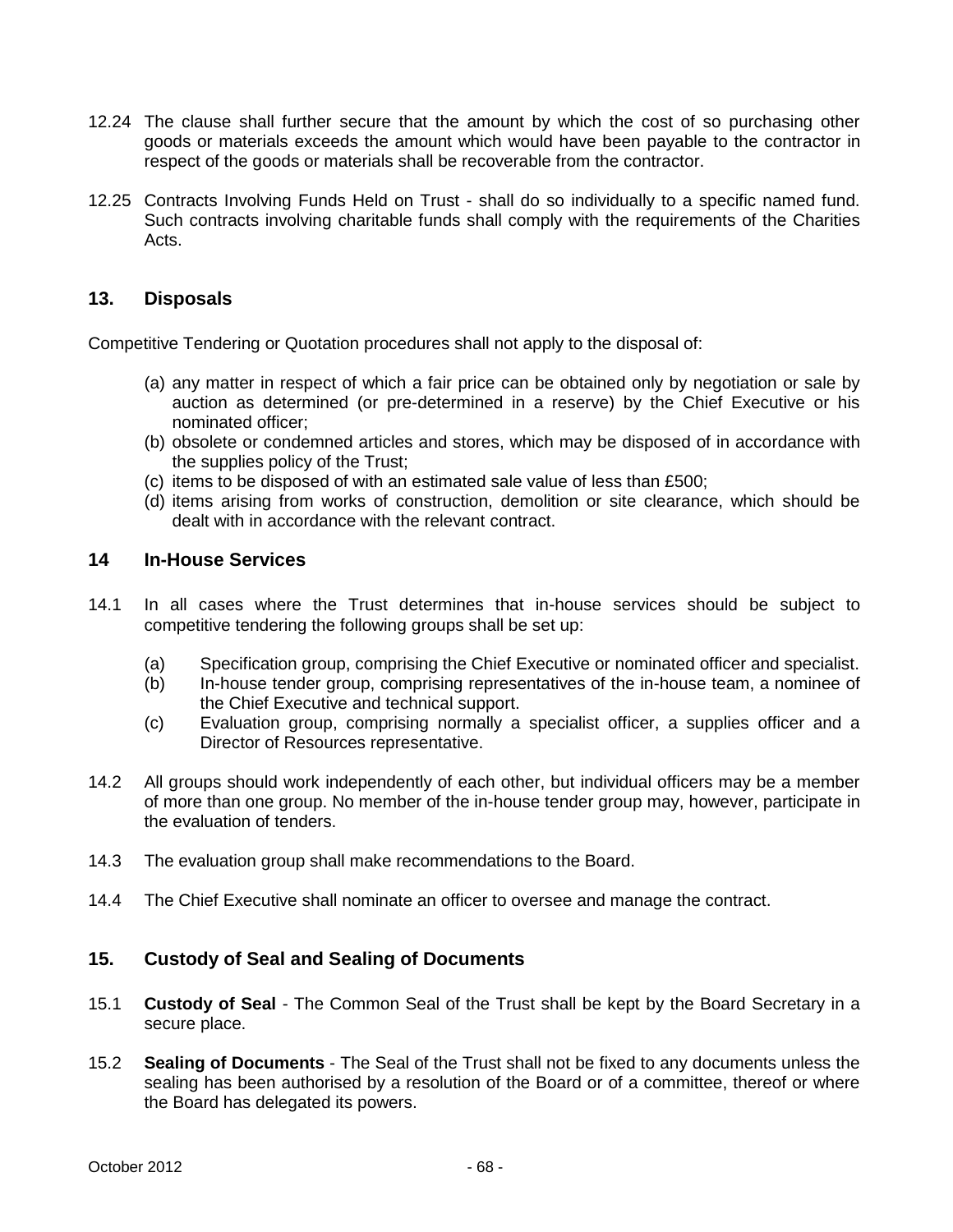- 15.3 Before any building, engineering, property or capital document is sealed it must be approved and signed by the Director of Resources (or an officer nominated by him) and authorised and countersigned by the Chief Executive (or an officer nominated by him who shall not be within the originating directorate).
- 15.4 **Register of Sealing** An entry of every sealing shall be made and numbered consecutively in a book provided for that purpose, and shall be signed by the persons who shall have approved and authorised the document and those who attested the seal. A report of all sealing shall be made to the Trust at least every six months by the Board Secretary. (The report shall contain details of the seal number, the description of the document and date of sealing).

## **16. Signature of Documents**

- 16.1 Where the signature of any document will be a necessary step in legal proceedings involving the Trust, it shall be signed by the Chief Executive, unless any enactment otherwise requires or authorises, or the Board shall have given the necessary authority to some other person for the purpose of such proceedings.
- 16.2 The Chief Executive or nominated officers shall be authorised, by resolution of the Board, to sign on behalf of the Trust any agreement or other document (not required to be executed as a deed) the subject matter of which has been approved by the Board or committee or subcommittee to which the Board has delegated appropriate authority.

## **17. Miscellaneous**

#### 17.1 **Standing Orders to be given to Directors and Officers -**

It is the duty of the Chief Executive to ensure that existing directors and officers and all new appointees are notified of and understand their responsibilities within Standing Orders and SFI's. Updated copies shall be issued to staff designated by the Chief Executive. New designated officers shall be informed in writing and shall receive copies where appropriate of SO's.

## 17.2 **Documents having the standing of Standing Orders –**

Standing Financial Instructions and "Reservation of Powers to the Board and Delegation of Powers" shall have the effect as if incorporated into SO's.

#### 17.3 **Review of Standing Orders –**

Standing Orders shall be reviewed annually by the Trust. The requirement for review extends to all documents having the effect as if incorporated in SO's. The procedure for variation or amendment of these Standing Orders is specified at SO 6.33.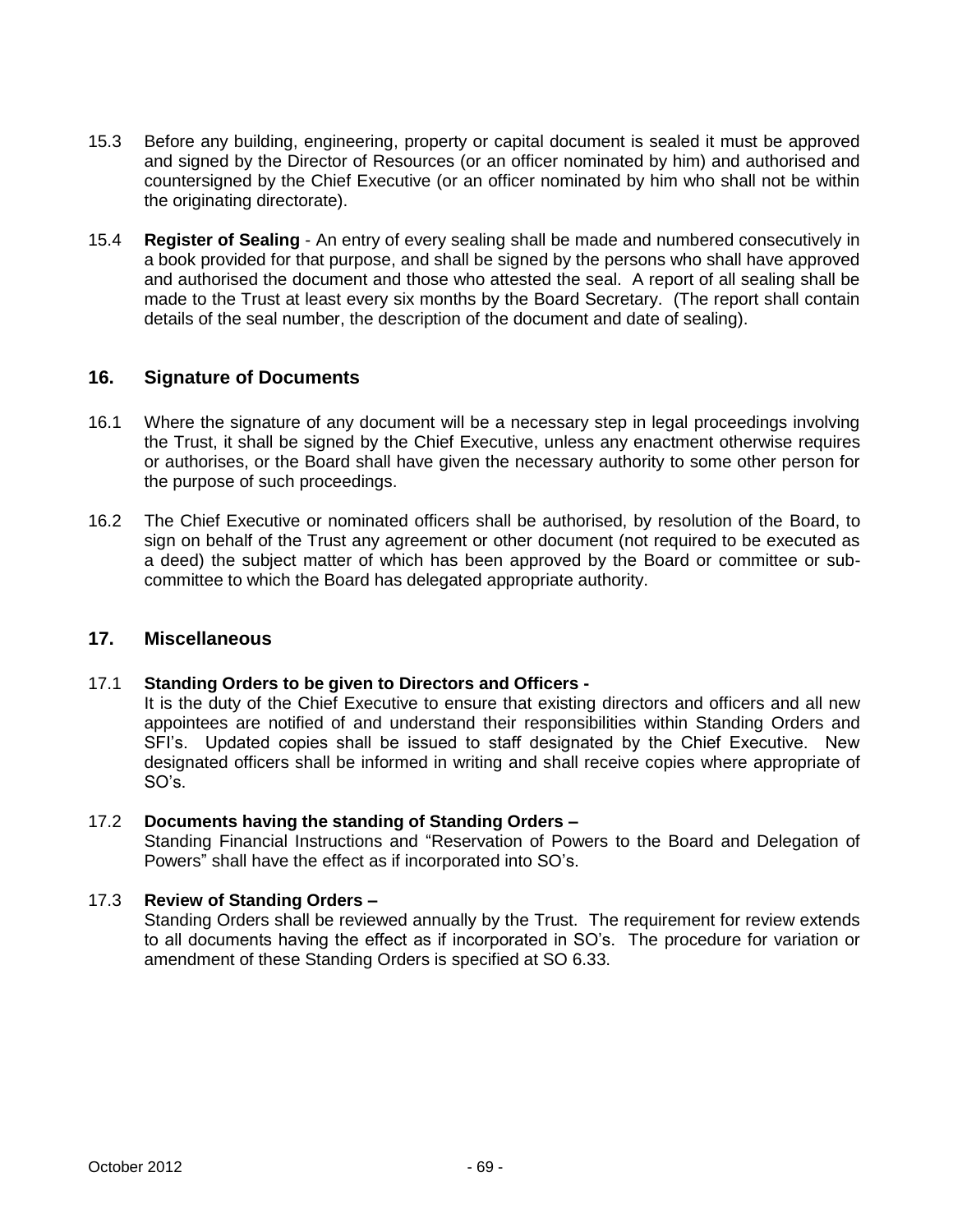# **Annex A TENDERING PROCEDURE**

# **1. Invitation to Tender**

- 1.1 All invitations to tender on a formal competitive basis shall state that no tender will be considered for acceptance unless submitted in either:
	- (a) a plain, sealed package bearing a pre-printed label supplied by the Trust (or bearing the word `Tender' followed by the subject to which it relates and the latest date and time for the receipt of such tender); or
	- (b) in a special envelope supplied by the Trust to prospective tenderers and the tender envelopes/packages shall not bear any names or marks indicating the sender.
- 1.2 Every tender for goods, materials, manufactured articles supplied as part of a works contract and services shall embody such of the main contract conditions as may be appropriate in accordance with the contract forms described in Section 1.3 and 1.4 below.
- 1.3 Every tender for building and engineering works, except for maintenance work only where Estmancode guidance should be followed, shall embody or be in the terms of the current edition of the appropriate Joint Contracts Tribunal (JCT) or Department of the Environment (GC/Wks) standard forms of contract amended to comply with Concode. When the content of the works is primarily engineering, tenders shall embody or be in the terms of the General Conditions of Contract recommended by the Institutions of Mechanical Engineers and the Association of Consulting Engineers (Form A) or, in the case of civil engineering work, the General Conditions of Contract recommended by the Institution of Civil Engineers. The standard documents should be amended to comply with Concode and, in minor respects, to cover special features of individual projects.
- 1.4 Every tender for goods, materials, services (including consultancy services) or disposals shall embody such of the NHS Standard Contract Conditions as are applicable. Every tenderer must have given or give a written undertaking not to engage in collusive tendering or other restrictive practice.

# **2. Receipt, Safe Custody and Record of Formal Tenders**

- 2.1 Formal competitive tenders shall be addressed to the nominated manager.
- 2.2 The date and time of receipt of each tender shall be endorsed on the unopened tender envelope/package.
- 2.3 The Chief Executive shall designate an officer or officers, not from the originating department, to receive tenders on his behalf and to be responsible for their endorsement and safe custody until the time appointed for their opening, and for the records maintained in accordance with Section 3.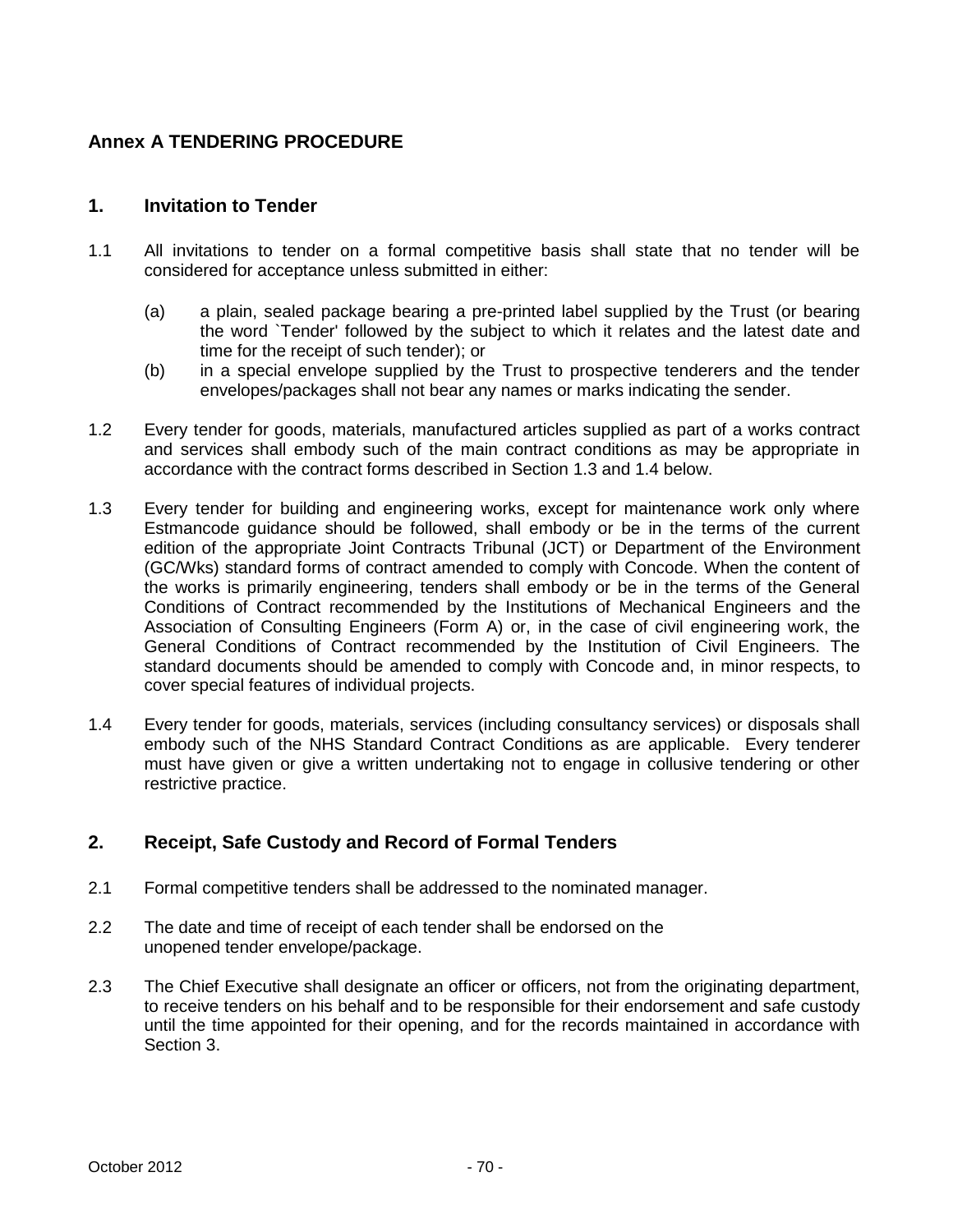# **3. Opening Formal Tenders**

- 3.1 As soon as practicable after the date and time stated as being the latest time for the receipt of tenders they shall be opened in the presence of two senior officers designated by the Chief Executive and not from the originating department. Tenders may be opened at around the closing date/time if there is an urgent need to respond and provided the requested number of invitations have been received.
- 3.2 Every tender received shall be stamped with the date of opening and initialled by two of those present at the opening.
- 3.3 A permanent record shall be maintained and kept by the Procurement Department, to show:
	- (a) the names of firms/individuals invited (these details should be submitted by the project manager for the tender);
	- (b) the names of and the number of firms/individuals from which tenders have been received;
	- (c) the total price(s) tendered where this information is easily identifiable, (multiple prices may have to be excluded, the two senior officers designated will have to decide at the time);
	- (d) closing date and time;
	- (e) date and time of opening;

and the record shall be signed by the persons present at the opening.

- 3.4 Except as in Section 3.5 below, a record shall be maintained of all price alterations on tenders, i.e. where a price has apparently been altered, and the final price shown shall be recorded. Every price alteration appearing on a tender and the record should be initialled by two of those present at the opening.
- 3.5 A report shall be made in the record if, on any one tender, price alterations are so numerous as to render the procedure Section 3.4 unreasonable.

# **4. Admissibility and Acceptance of Formal Tenders**

- 4.1 In considering which tender to accept, if any, the designated officers shall have regard to whether value for money will be obtained by the Trust and whether the number of tenders received provides adequate competition. In cases of doubt they shall consult the Chief Executive.
- 4.2 Tenders received after the due time and date may be considered only if the Chief Executive or nominated officer decides that there are exceptional circumstances, e.g. where significant financial, technical or delivery advantages would accrue, and is satisfied that there is no reason to doubt the bona fide nature of the tenders concerned. The Chief Executive or nominated officer shall decide whether such tenders are admissible and whether re-tendering is desirable. Re-tendering may be limited to those tenders reasonably in the field of consideration in the original competition. If the tender is accepted the late arrival of the tender should be reported to the Board at its next meeting.
- 4.3 Technically late tenders (i.e. those despatched in good time but delayed through no fault of the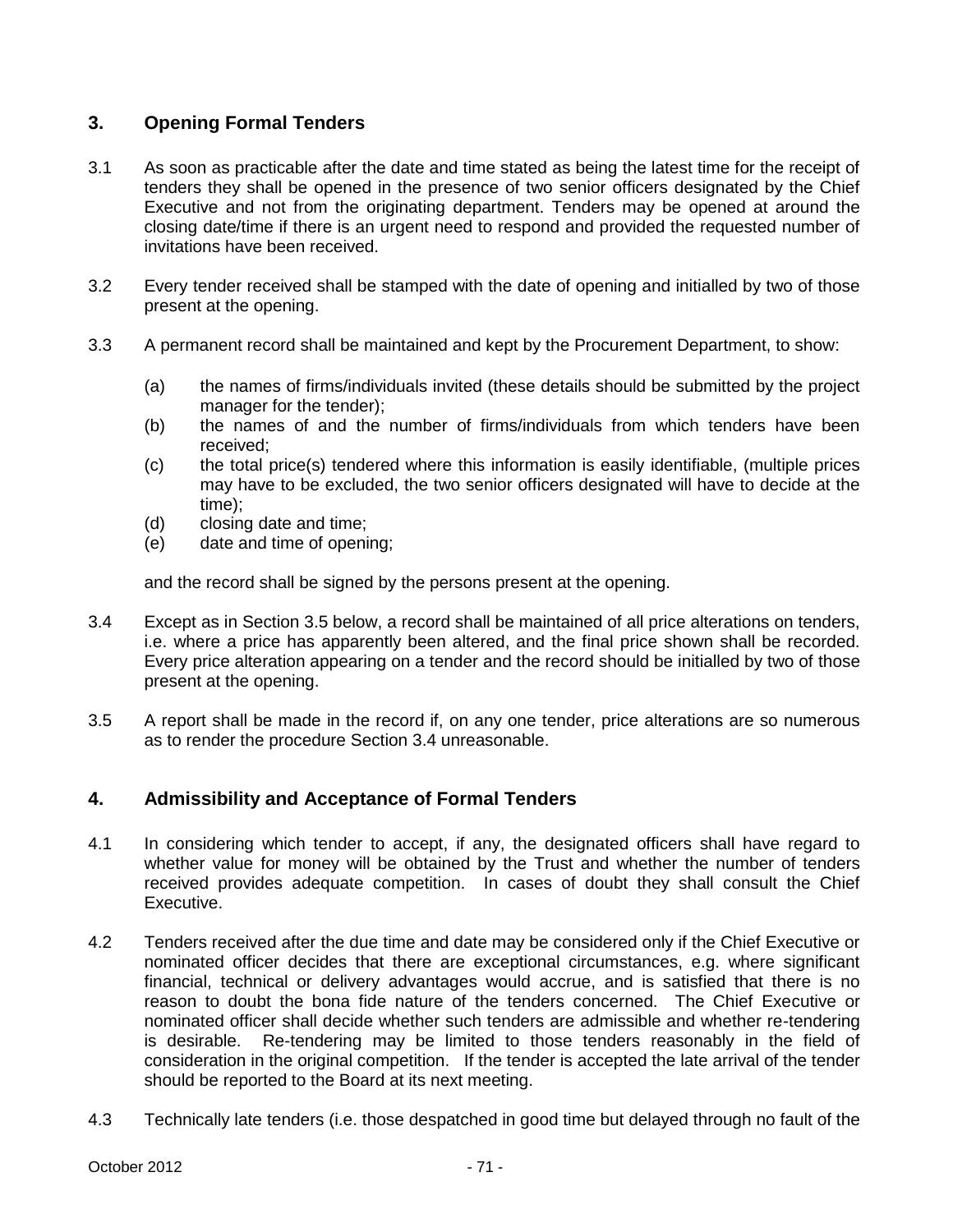tenderer) may at the discretion of the Chief Executive or nominated officer be regarded as having arrived in due time.

- 4.4 Incomplete tenders (i.e. those from which information necessary for the adjudication of the tender is missing) and amended tenders (i.e. those amended by the tenderer upon his own initiative either orally or in writing after the due time for receipt) should be dealt with in the same way as late tenders under Section 4.2.
- 4.5 Where examination of tenders reveals errors, which would affect the tender figure, the tenderer is to be given details of such errors and afforded the opportunity of confirming or withdrawing his offer.
- 4.6 Necessary discussions with a tenderer of the contents of his tender, in order to elucidate technical points etc, before the award of a contract, need not disqualify the tender.
- 4.7 While decisions as to the admissibility of late, incomplete, or amended tenders are under consideration and while re-tenders are being obtained, the tender documents shall remain strictly confidential and kept in safekeeping by the Procurement Department.
- 4.8 Where only one tender/quotation is received the Trust shall, as far as practicable, ensure that the price to be paid is fair and reasonable.
- 4.9 A tender other than the lowest (if payment is to be made by the Trust), or other than the highest (if payment is to be received by the Trust) shall not be accepted unless for good and sufficient reason the Board decides otherwise and record that decision in their minutes and in the record referred to in 3.3 above.
- 4.10 Where the form of contract includes a fluctuation clause all applications for price variations must be submitted in writing by the tenderer and shall be approved by the Chief Executive or nominated officer.
- 4.11 All Tenders should be treated as confidential and should be retained for inspection and should be retained for inspection. Envelopes and packages should be regarded as part of the tender and not discarded, endorsement upon receipt is proof of compliance of tender period.
- 4.12 Both authorised officers should countersign and date the Tender Register. If no tender is received from a tenderer, then the comment "no tender received" should be made by the supplier's name in the register and countersigned by the two officers.

## **5. Lists of Approved Firms**

- 5.1 The Trust shall refer to the list of approved firms and individuals from whom tenders may be invited, which is maintained by the NHS Purchasing and Supply Agency. provided that:
	- (a) in the case of building, engineering and maintenance works, the Chief Executive is satisfied on their capacity, conditions of labour, etc, and that the Director of Resources is satisfied that their financial standing is adequate. The Chief Executive may delegate this requirement as appropriate under the terms of the PFI contract.
	- (b) in the case of the supply of goods, materials and related services, and consultancy services the Chief Executive or the nominated officer is satisfied as to their technical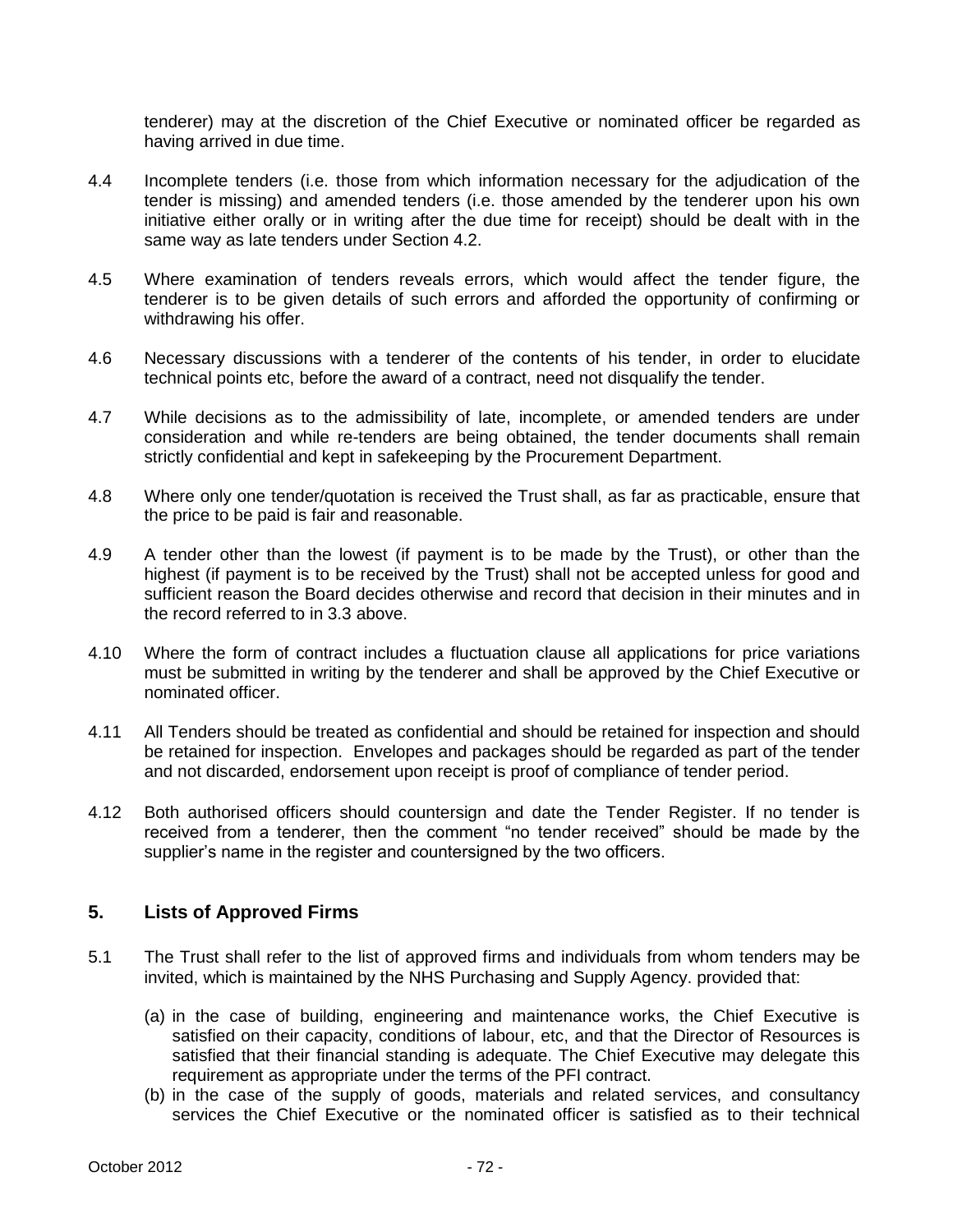competence etc, and that the Director of Resources is satisfied that their financial standing is adequate.

- (c) in the case of the provision of healthcare services to the Trust by a private sector provider, the Director of Resources is satisfied as to their financial standing and the Medical Director is satisfied as to their technical/medical competence.
- 5.2 If, in the opinion of the Chief Executive or the Director of Resources, it is impractical to use the list of approved firms/individuals (for example where specialist services or skills are required and there are insufficient suitable potential contractors on the list), the Chief Executive or Director of Resources should ensure that appropriate checks are carried out as to the technical and financial capability of firms invited to tender or quote.

# **6. Procedures for the receipt and opening of tenders**

## **6.1 Submission of Tenders**

- (a) The Procurement Department will supply all invitees with labels to be applied to plain envelopes for submission of their tenders. Failure to submit under the cover of this approved envelope will render the tender invalid and invitees will be informed of this requirement at the time of invitation.
- (b) The envelope will bear a pre-addressed label incorporating the delivery address, the tender title and reference number and the closing date for receipt.
- (c) At the time of invitation, invitees will be informed that there should be no marking of the tender envelope or packaging identifying the sender. Any such marking observed at the time of opening will invalidate the tender from consideration.
- (d) Tenders submitted for delivery by courier services must bear no marking to identify the sender. It will be the responsibility of the tenderer to instruct courier services in this regard and to ensure they are similarly instructed that the external packaging used in transit must bear an address label (as above). These requirements will be incorporated into instructions to tenderers at the time of invitation. Tenders that are stamped by courier services to identify the sender despite instructions to the contrary may be treated as valid tenders at the discretion of the Chief Executive or nominated officer.

## **6.2 Receipt of Tenders**

- (a) All tenders will be delivered to the nominated department, NNUH via the Post Room. Direct delivery to the nominated department will be permitted in the event of courier deliveries however couriers requiring receipt signatures must be instructed that in no circumstances must the required receipt bear the name of the tenderer.
- (b) Personal delivery of tenders by representatives of tenderers will be acceptable provided that the representative does not identify the company he /she represents and that as above the envelope/package bears the required address label. No receipts will be given by receiving staff.
- (c) On receipt of all tender envelopes/packages:
	- the envelope/package will be date stamped with the date of receipt in the nominated department;
	- The time of receipt will be handwritten on the envelope or packaging alongside the date stamp and initialled by the person receiving;
	- Envelopes/packages will be placed in a secure container/cabinet where they will be retained until the opening session.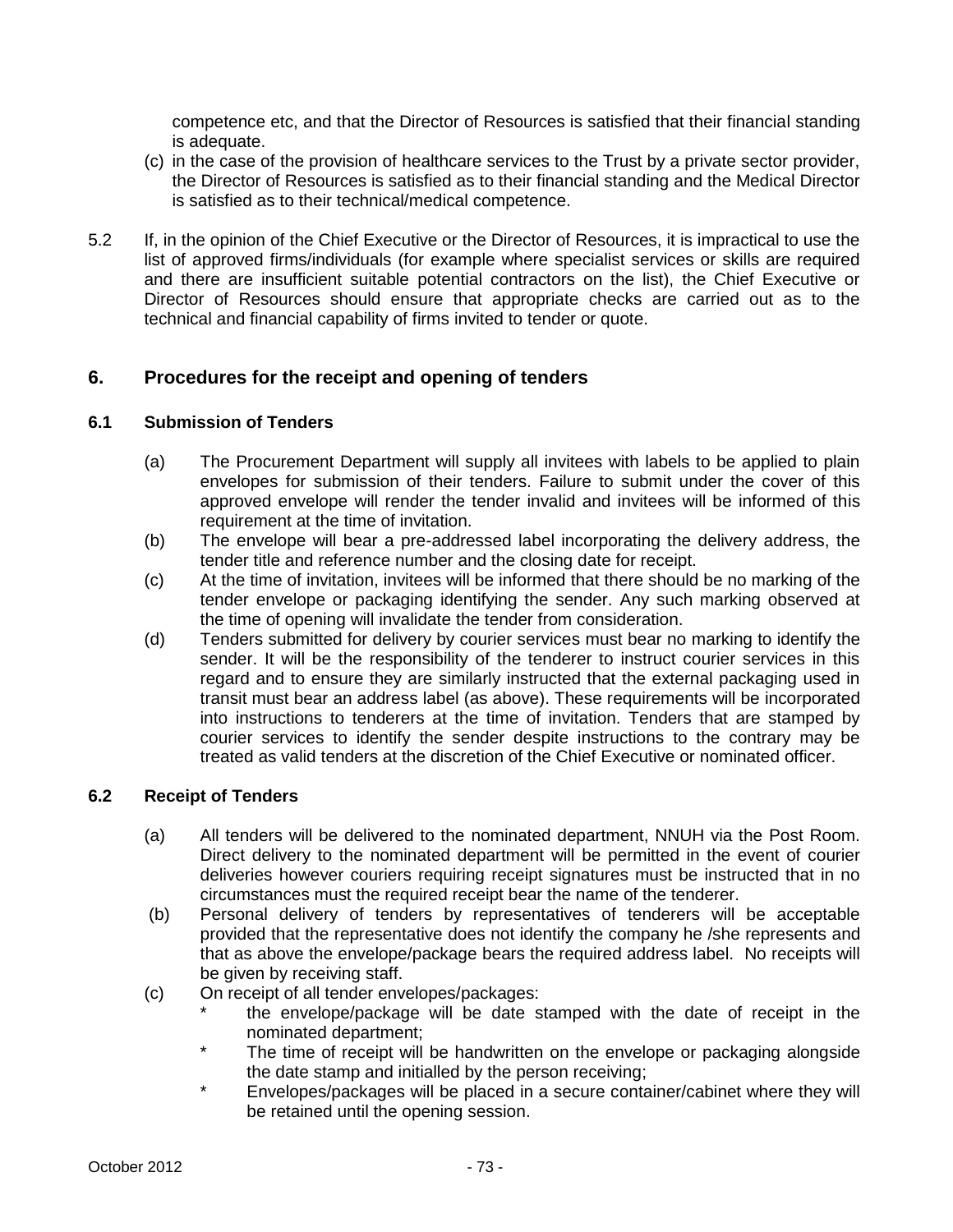(d) There will be a maximum of 3 keys for the tender storage facility. These will be held by the 2 managers authorised to co-ordinate the opening of tenders and 1 by the secretarial/admin team to facilitate the prompt secure storage of tenders upon receipt.

# **6.3 Responsibility for Opening of Tenders**

- (a) The Chief Executive will nominate a Senior Manager to be responsible for the management of the procedures involved in the opening of Tenders. A second Senior Manager will also be nominated to act as deputy in the absence of the first nominated Manager.
- (b) It will be the responsibility of whichever of the nominated SMs is available to arrange for the Tender opening session and to ensure opening normally takes place on the second working day following the closing date for submissions.
- (c) To ensure prompt and efficient opening of tenders it will be the responsibility of the nominated SM arranging the opening session to secure the assistance of an additional Senior Manager to participate in the opening session. This second person will be independent of the department inviting tenders and their evaluation / letting. A list of Senior Managers approved to participate in the opening of tenders will be agreed with the Director of Resources and those assisting at the time of opening will be selected from this list by the SM responsible for the opening session.
- (d) It will be permissible for the two nominated SMs (above) to jointly undertake the opening of tenders but in no circumstances will tenders be opened by less than two authorised managers . Each opening session must include at least one of the nominated SMs.
- (e) In exceptional circumstances the Director of Resources may authorise another Senior Manager to co-ordinate a tender opening session. This person must be independent of the tender invitation being considered, and of any subsequent evaluation or letting of the tender. Should such arrangements be necessary the manager nominated by the Director of Resources will be selected from the approved list (above).

# **6.4 Communications**

The Procurement Manager or other authorised Manager responsible for invitation of the tender will be responsible for ensuring written notification to both of the nominated SMs at the time of invitation informing them of:

- (a) The tender title.
- (b) Date of invitation
- (c) Names of companies invited to tender.
- (d) Reference number of the tender.
- (e) Closing date for submissions
- (f) Estimated value of the tender
- (g) Location of the planned use of goods or services subject to tender.

Tenders which may be received from companies not identified on the information supplied at the time of invitation will be regarded as invalid and referred to the Director of Resources who will deal as appropriate under SFIs.

## **6.5 The Opening Session**

The opening of tenders will be conducted by not less than 2 Senior Managers (see above) and will be arranged where possible on the second working day following the closing date. Opening will not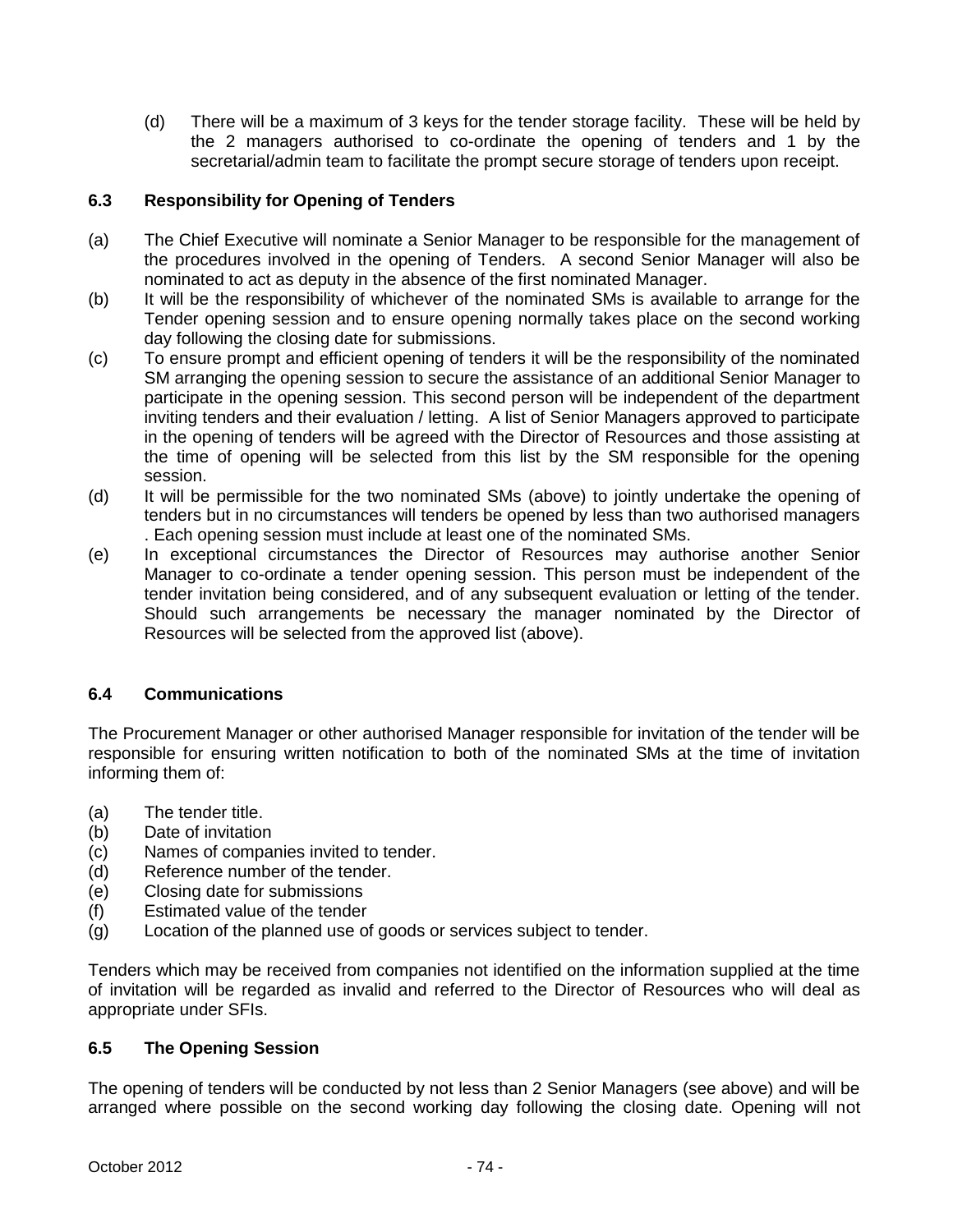normally take place on the working day after the closing date in order to accommodate tenders which may be technically late.

All tenders will be removed from the secure store whilst both openers are present and will be inspected then opened individually taking account of the following requirements:

- (a) Envelopes / packaging are date stamped with date of receipt and handwritten time of receipt initialled by the person receiving the envelope/package.
- (b) Envelope/packaging bears no marks allowing identification of the tenderer.
- (c) Tender is identified as a submission relevant to the opening session in progress by reference to the label supplied by the Trust at the time of invitation.
- (d) Seal of the envelope/ package is intact.
- (e) Upon opening; the name of the tendering company should be cross referenced with the list of invitees to ensure valid invitation to tender has been issued.
- (f) The front page of the tender submission should be date stamped " TENDER RECEIVED ON ........................... " using the date stamp provided .
- (g) All subsequent pages of the tender document which quote the costs of the tender submission should also be date stamped as above.
- (h) All pages date stamped should also be countersigned by both openers.
- (i) All pricing information relevant to each tender should be recorded in the Tender Register ( see below ) signed by both openers.
- (j) Processed documents including envelopes / packaging will be preserved as a set for each tender received and returned to the Contracts Administrator with a copy of the completed Tender Register Form.

# **6.6 Tender Register**

A new Tender Register Form will be incorporated into the Tender Opening Procedures and where possible this form will be used electronically as the vehicle for notification to the SMs of invitations to tender. Essential aspects of the form will be;

- (a) Names of the two openers (printed)
- (b) Date and time tenders opened.
- (c) Names of all companies invited to tender.
- (d) Tender title.
- (e) Tender Reference number.
- (f) Estimated value of tender.
- (g) Location to use goods / services subject to tender
- (h) Relating to each tender:
	- date / time received (as recorded on package)  $\bullet$
	- tender price
	- signature of both openers
	- relevant comments  $\bullet$
- (i) Tender Summary Section:
	- $\bullet$ number of tenders received
	- number of tenders invited
	- signatures of both openers.

When completed the original copy of the Tender Register Form should be retained in the Tender Register and a photocopy given to the Contracts Administrator with original tenders and packaging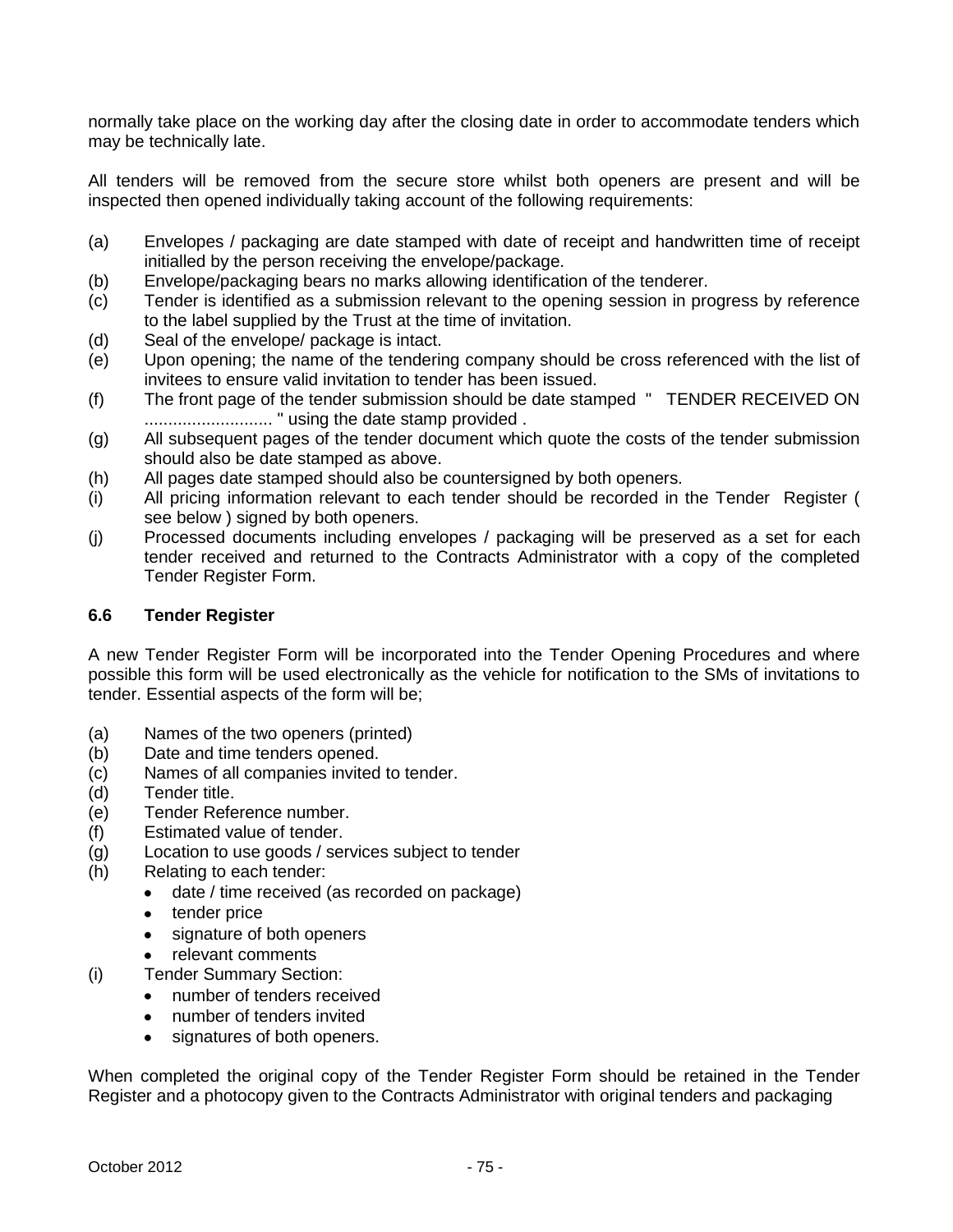# **6.7 Validation of Tenders**

The key rules to be followed at the time of opening. It is suggested these should be made known to tenderers at the time of invitation.

Tenders will be valid provided:

- (a) The tender is from a company on the list of invitees notified to the openers at the time of invitation of tenders.
- (b) The tender is received prior to the closing date/ time and is recorded as having been so.
- (c) The envelope/ packaging is that provided by the Trust for the purposes of the tender and bears no markings identifying the source of the tender
- (d) A tender received up to 1 working day after the date /time of closure will be acceptable provided there is proof of posting in accordance with a genuine attempt to ensure arrival on time. (e.g. First class postage not delivered on the following working day )

Tenders will not be valid if:

- (a) They are received after the opening session.
- (b) They are from companies not notified at the time of invitation.
- (c) They are received after the closing date but have no satisfactory evidence of efforts by the tenderer to comply with the closing date/time.
- (d) Packaging carries identification of the tenderer.
- (e) Package/envelope does not bear the address label supplied by the Trust

## **6.8 Receipt and opening of tenders submitted electronically**

If the Trust wishes to do so, it may agree to the submission of tenders by electronic means but only if:

- 
- (a) such agreement has been stated explicitly; and<br>(b) processes and procedures have been establish processes and procedures have been established within the Trust for the receipt and opening of tenders that are submitted electronically, in a way that is consistent with those processes and procedures that apply to tenders that are submitted on paper, as described in this Section 6 ( Procedures for the receipt and opening of tenders); and
- (c) those processes and procedures that are to apply to tenders that are submitted electronically have been approved by the Trust's Internal Auditors."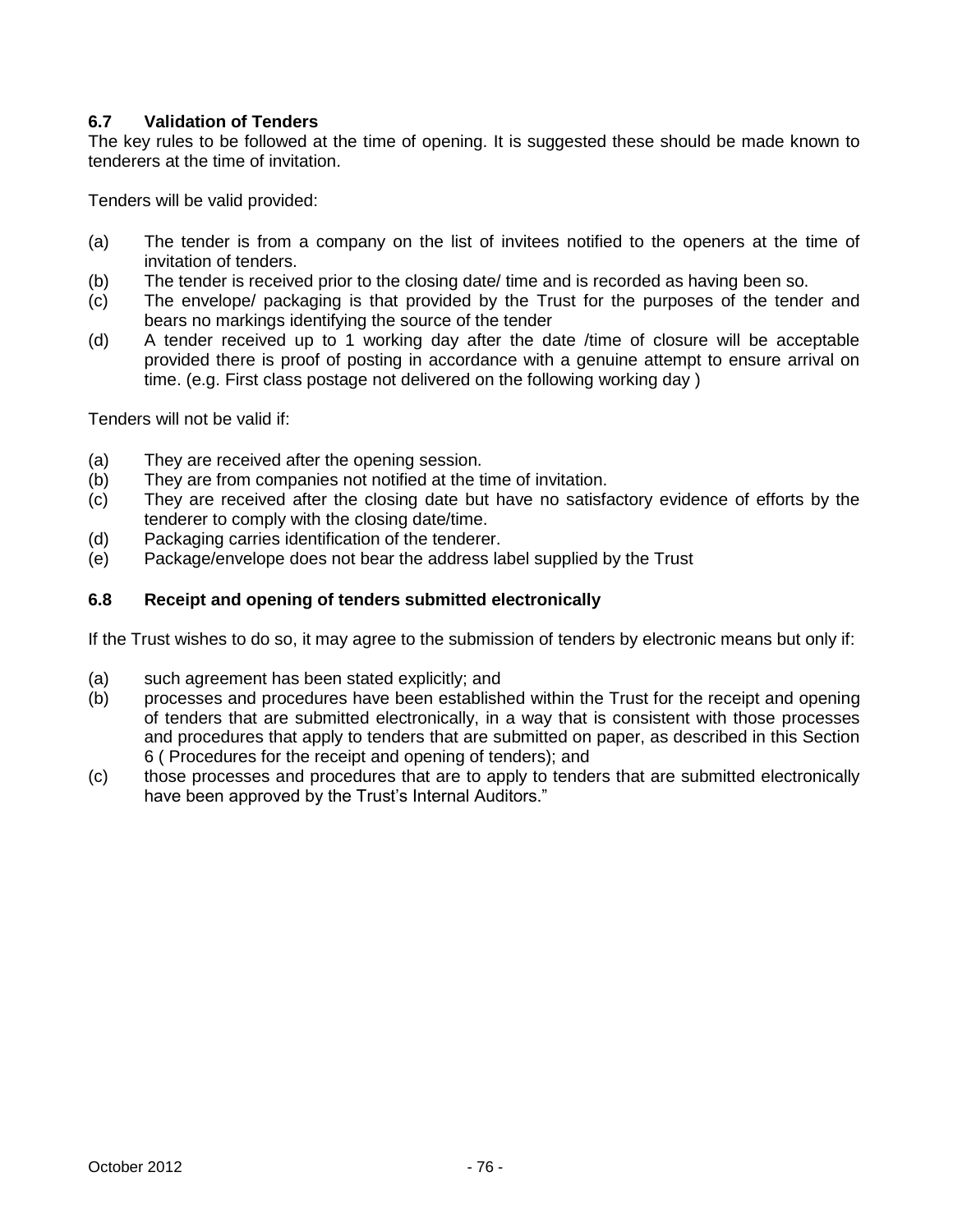# **ANNEX 8 – FURTHER PROVISIONS**

### 1. **Disqualification from membership –**

A person may not become a member of the Foundation Trust if:

- (a) within the last five years they have been involved as a perpetrator in an incident of violence or abuse:
	- (i) at any NHS hospital or facility; or
	- (ii) against any NHS employees or other persons who exercise functions for the purposes of the NHS; or
	- (iii) against registered volunteers; or
	- (iv) against patients or the public on NHS premises; or
- (b) if they are the subject of a security alert; or
- (c) have been a Vexatious Complainant (as defined in the Trust's Complaints Procedure).

## 2. **Cessation of membership –**

- 2.1 A member shall cease to be a member if:
	- they resign by notice to the Membership Manager;
	- they are expelled from membership under this Constitution:
	- they cease to be entitled under this Constitution to be a member of any of the public constituencies or of any of the classes of the Staff Constituency;
	- if after enquiries made in accordance with a process approved by the Council of Governors, they fail to establish that they wish to continue to be a member of the Trust.
- 2.2 For the avoidance of doubt entitlement to membership of the Staff Constituency:
	- (a) by virtue of paragraph 7.1 of the Constitution ceases upon the cessation of the relevant employment with the Trust;
	- (b) by virtue of paragraph 7.2.1 of the Constitution ceases upon the volunteer no longer being registered with the Trust as a volunteer;
	- (c) by virtue of paragraph 7.2.2 of the Constitution ceases upon the cessation of exercise of relevant functions for the purposes of the Trust or upon the relevant Qualifying Organisation being removed from the list of such organisations at Annex 2 of the Constitution.
- 2.3 For the avoidance of doubt, entitlement to membership of the Public Constituency by virtue of paragraph 6 of the Constitution ceases upon the member no longer living in the area of the Public Constituency.

### 3. **Expulsion from membership (and complaints about members) –**

Where a complaint is made about a member of the Trust that relates to or arises from their membership of the Trust, the following procedure is to be adopted:

- (a) Any member may complain to the Secretary that another member has acted in a way detrimental to the interests of the Trust.
- (b) The Chairman of the Council of Governors, assisted by the Secretary, will determine the manner in which the complaint should be managed.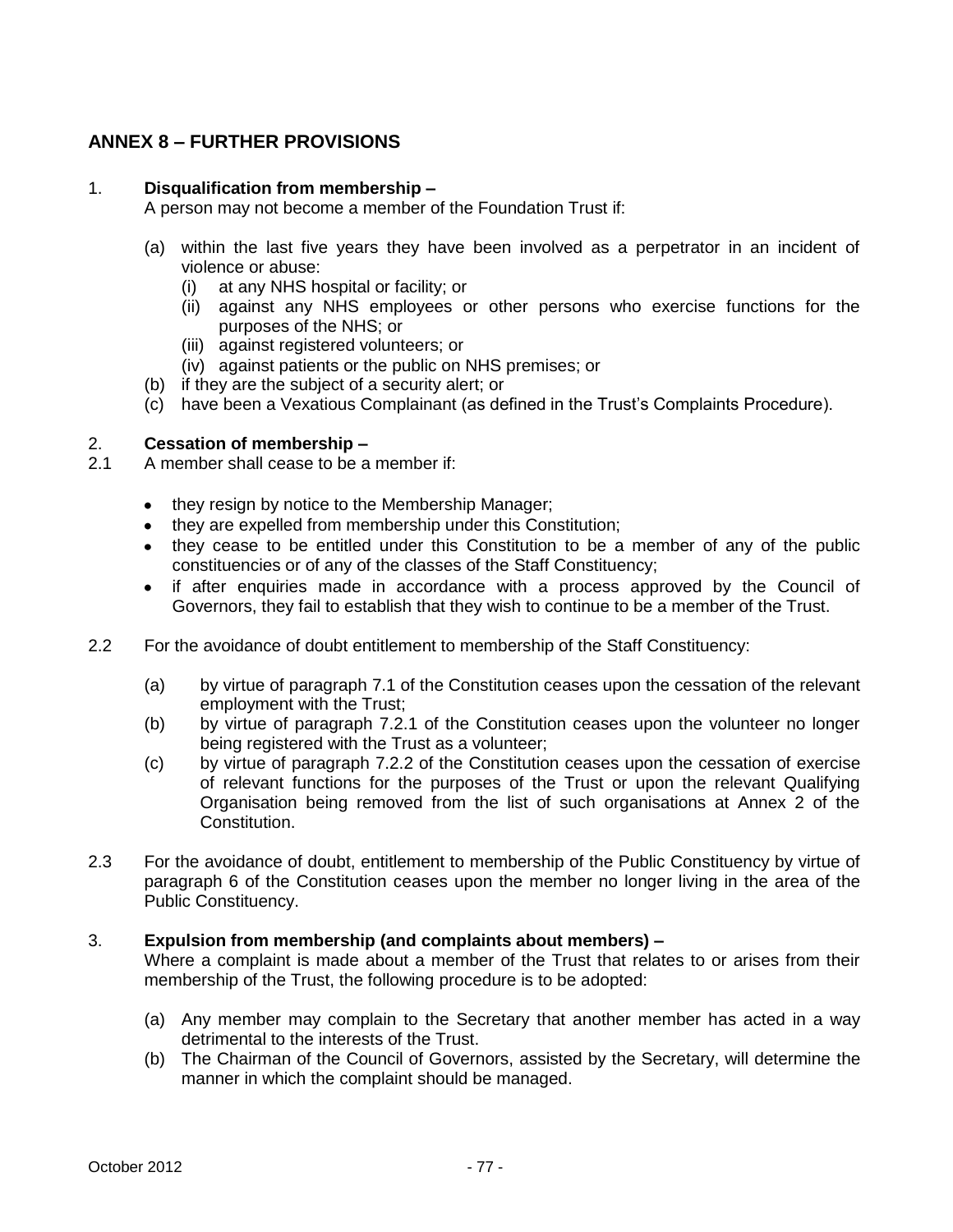- (c) Having taken such steps as he considers necessary to investigate the complaint and to hear the point of view of the members involved, the Chairman of the Council of Governors may either:
	- i dismiss the complaint and take no further action; or
	- ii arrange for the complaint to be considered at the next meeting of the Council of Governors; or
	- iii take any such other steps as he considers appropriate in response to the complaint or to attempt resolution of the complaint.
- (d) If, at his discretion, the Chairman of the Council of Governors considers the complaint to be sufficiently serious, he may suspend the membership of the member about whom a complaint has been made, pending investigation of the complaint. If the Chairman has suspended a member, he must write to the member within 5 working days to inform him of the suspension. The Chairman must also notify the Council of Governors of the decision to suspend the member, no later than the next formal meeting of the Council. Following notification of such information, at its next formal meeting, the Council must:
	- i ratify the decision to suspend pending conclusion of investigation; or
	- ii overturn the decision to suspend; or
	- iii apply any such conditions as to suspension as it considers appropriate, which may include time limitation or a date for review.
- (e) If a complaint is referred by the Chairman to be considered at a meeting of the Council of Governors, in accordance with 3(c)ii above, details of the complaint must be sent to the member complained of not less than one calendar month before the meeting with an invitation to attend the meeting to answer the complaint.
- (f) At the relevant meeting the Council of Governors may consider evidence in support of the complaint and such evidence as the member complained of may wish to place before them.
- (g) If the member complained of fails to attend the meeting without reasonable cause the meeting may proceed in their absence.
- (h) The Council of Governors may take such steps as it considers appropriate with respect to the complaint which may include a decision to expel the member from membership of the Foundation Trust. To effect expulsion from membership, the Council of Governors will adopt a resolution approved by not less than two-thirds of the members of the Council of Governors present and voting at a formal meeting of the Council.
- (i) Upon the declaration by the Chairman of the meeting that a resolution to expel a member has been carried, the member that is the subject of that resolution will cease to be a member.
- 4. A person who is expelled from membership of the Trust may apply for re-admission to membership. This application is to be made in writing to the Chairman, who will arrange for the application to be considered by the next formal meeting of the Council of Governors. No person who has been expelled from membership is to be re-admitted except by a resolution carried by the votes of two-thirds of the members of the Council of Governors present and voting at a formal meeting of the Council.

## 5. **Indemnification of Governors, Directors and Board Secretary –**

Providing they have acted honestly and in good faith, the Trust will indemnify members of the Council of Governors, members of the Board of Directors and the Board Secretary against the cost, including legal costs, of any personal or civil liability incurred in the execution or purported execution of their functions. The Trust may, at its expense, take out and maintain insurance to cover this indemnity as required.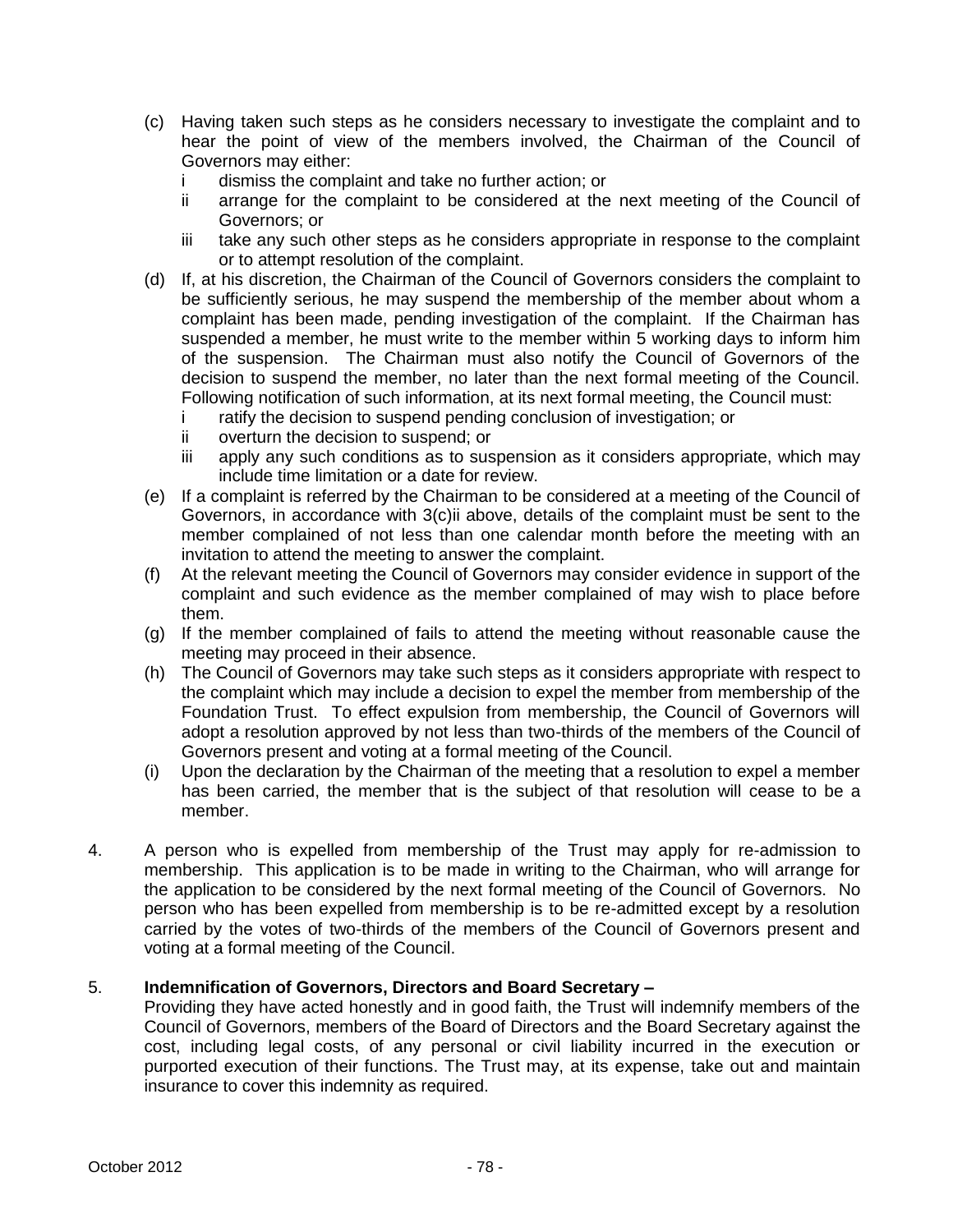## 6. **Acting or Interim Directors –**

The validity of any act of the Trust is not affected by any vacancy among the directors or the governors or by any defect in the appointment of any director or governor.

- 6.1 If:
	- (a) an executive director is temporarily unable to perform his duties due to illness or some other reason (the "Absent Director"); and
	- (b) the Board of Directors agrees that it is inappropriate to terminate the Absent Director's term of office and appoint a replacement director; and
	- (c) the Board of Directors agrees that the duties of the Absent Director need to be carried out;

then the Chairman (if the Absent Director is the Chief Executive) or the Chief Executive (in any other case) may appoint an acting director (the "Acting Director") as an additional director to carry out the Absent Director's duties temporarily.

- 6.2 For the purposes of paragraph 6.1 of this Annex, the maximum number of directors that may be appointed under paragraph 18 of the Constitution shall be relaxed accordingly.
- 6.3 The Acting Director will vacate office as soon as the Absent Director returns to office or, if earlier, the date on which the person entitled to appoint him under this paragraph notifies him that he is no longer to act as an Acting Director.
- 6.4 An Acting Director shall be an Executive Director for the purposes of the 2006 Act. He shall be responsible for his own acts and defaults and he shall not be deemed to be the agent of the Absent Director.
- 7. If:
	- (a) an executive director post is vacant ("Vacant Position"); and
	- (b) the Board of Directors agrees that the Vacant Position needs to be filled by an interim postholder pending appointment of a permanent postholder, then

the Chairman (if the Vacant Position is the Chief Executive) or the Chief Executive (in any other case) may appoint a director as an interim director ("Interim Director") to fill the Vacant Position pending appointment of a permanent postholder.

- 7.1 The Interim Director will vacate office on the appointment of a permanent postholder or, if earlier, the date on which the person entitled to appoint him under this paragraph notifies him that he is no longer to act as an Interim Director.
- 7.2 An Interim Director shall be an Executive Director for the purposes of the 2006 Act.

### 8. **Vacancies in the Council of Governors –**

If a vacancy arises for one or more elected Governors within 12 months of the previous election for the relevant class or constituency, the Council of Governors shall have the option to take from the list of members who stood for election at that election for that class or constituency whichever member who was not elected as a governor but who secured the next most votes. This procedure shall be an uncontested election for the purposes of the Model Rules for Elections as they apply to the Trust.